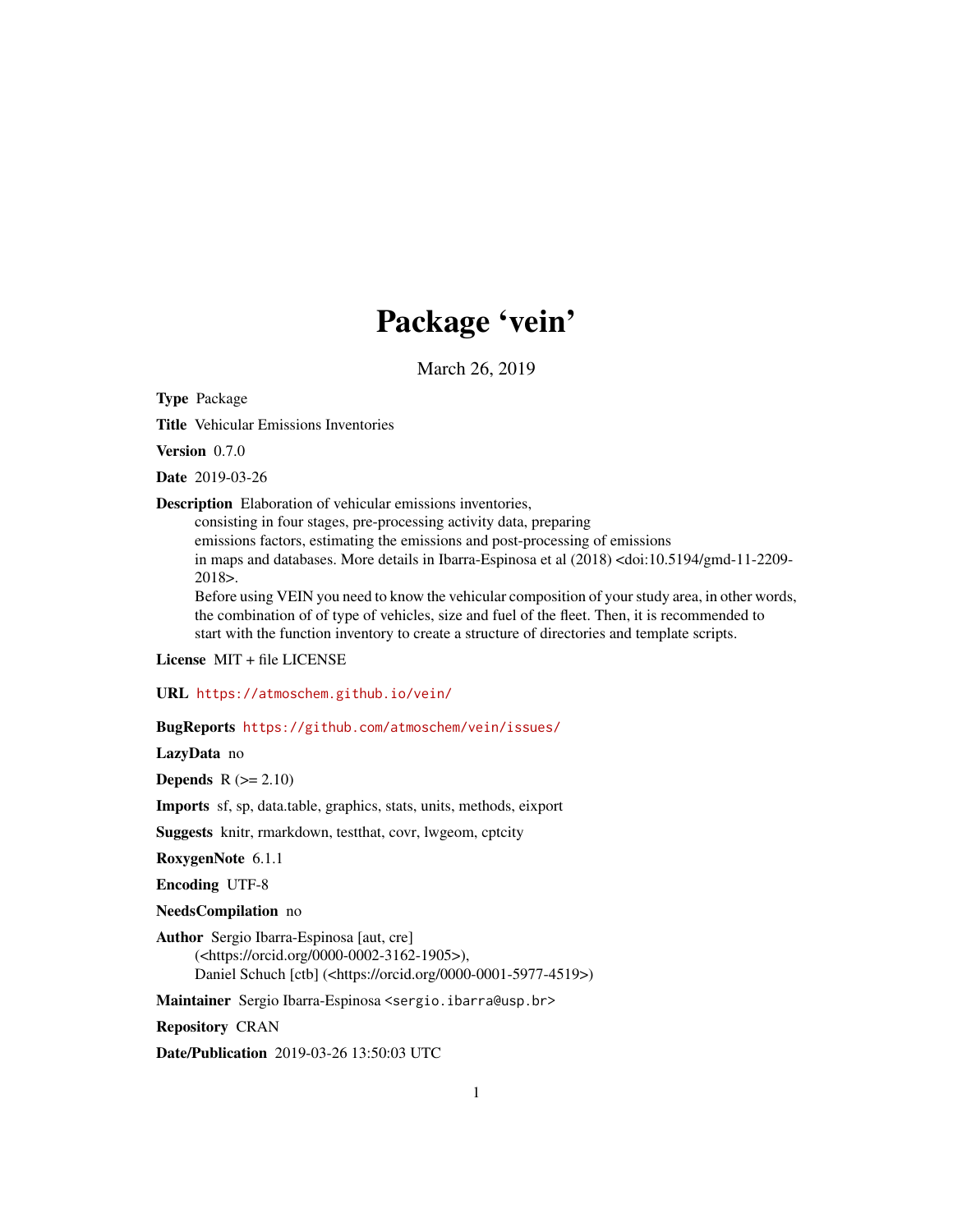# R topics documented:

|     | 3              |
|-----|----------------|
|     | $\overline{4}$ |
|     | 6              |
|     | 7              |
|     | 8              |
|     | 9              |
|     | 9              |
|     | 10             |
|     | 11             |
|     | 13             |
|     | 14             |
|     | 15             |
|     | 18             |
|     | 19             |
|     | 20             |
|     | 22             |
|     | 23             |
|     | 24             |
|     | 28             |
|     | 29             |
|     |                |
|     |                |
|     | 34             |
|     | 35             |
|     | 36             |
|     | 37             |
|     | 38             |
|     | 40             |
|     | 42             |
|     | 43             |
|     | 44             |
|     | 46             |
|     | 48             |
|     | 49             |
|     | 50             |
|     | 51             |
|     | 52             |
|     | 53             |
|     | 55             |
|     | 56             |
|     | 57             |
|     | 58             |
| fkm | 59             |
|     | 60             |
|     | 61             |
|     | 63             |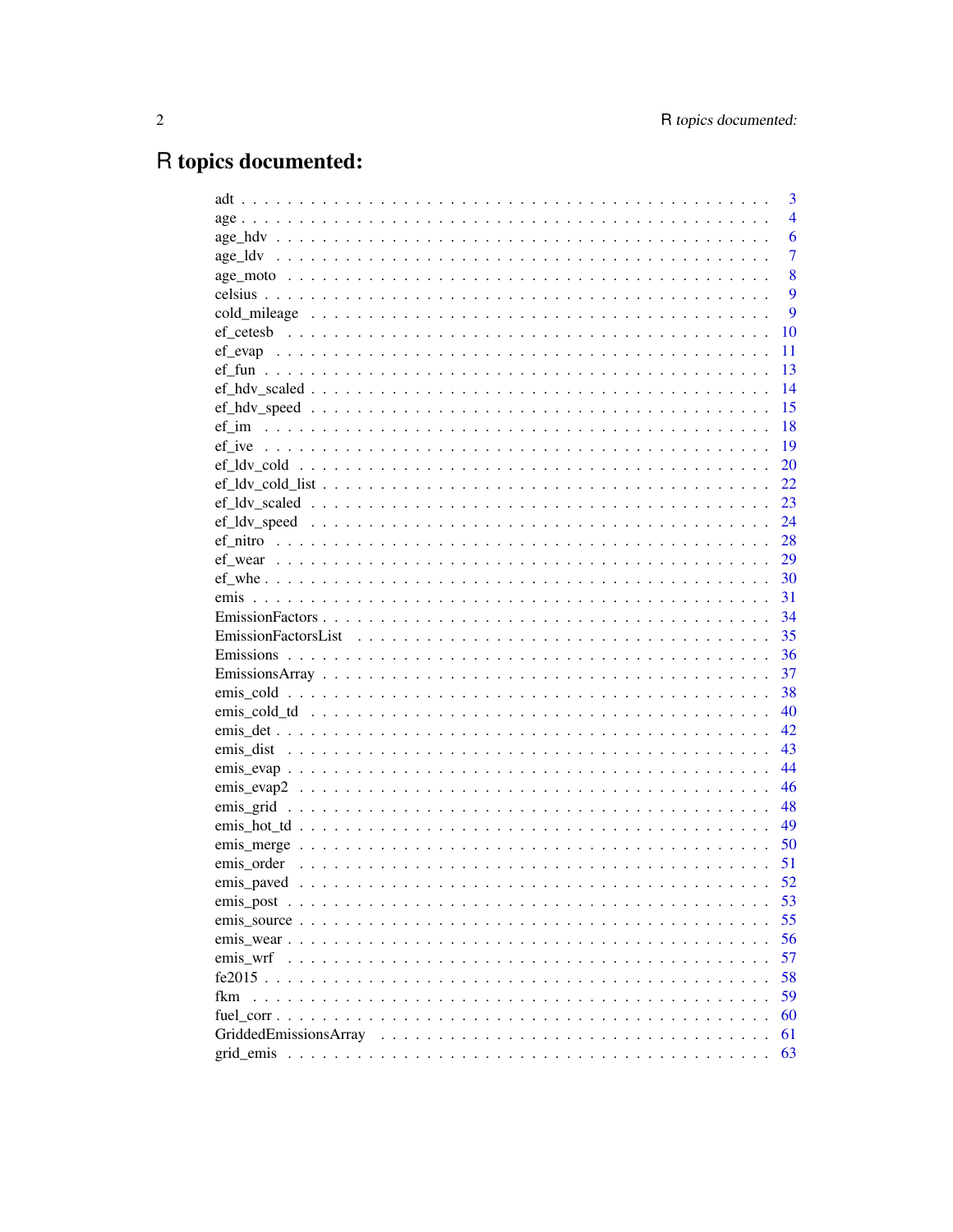<span id="page-2-0"></span>

| Index | 82 |
|-------|----|

<span id="page-2-1"></span>

adt *Average daily traffic (ADT) from hourly traffic data.*

## Description

[adt](#page-2-1) calculates ADT based on hourly traffic data. The input traffic data is usually for morning rush hours.

## Usage

adt(pc, lcv, hgv, bus, mc, p\_pc, p\_lcv, p\_hgv, p\_bus, p\_mc, expanded = FALSE)

### Arguments

| рc              | numeric vector for passenger cars                                    |
|-----------------|----------------------------------------------------------------------|
| 1c <sub>V</sub> | numeric vector for light commercial vehicles                         |
| hgy             | numeric vector for heavy good vehicles or trucks                     |
| bus             | numeric vector for bus                                               |
| mc              | numeric vector for motorcycles                                       |
| $p\_pc$         | data-frame profile for passenger cars, 24 hours only.                |
| $p_{l}$ cv      | data-frame profile for light commercial vehicles, 24 hours only.     |
| p_hgv           | data-frame profile for heavy good vehicles or trucks, 24 hours only. |
| p_bus           | data-frame profile for bus, 24 hours only.                           |
| $p_{m}$         | data-frame profile for motorcycles, 24 hours only.                   |
| expanded        | boolean argument for returning numeric vector or "Vehicles"          |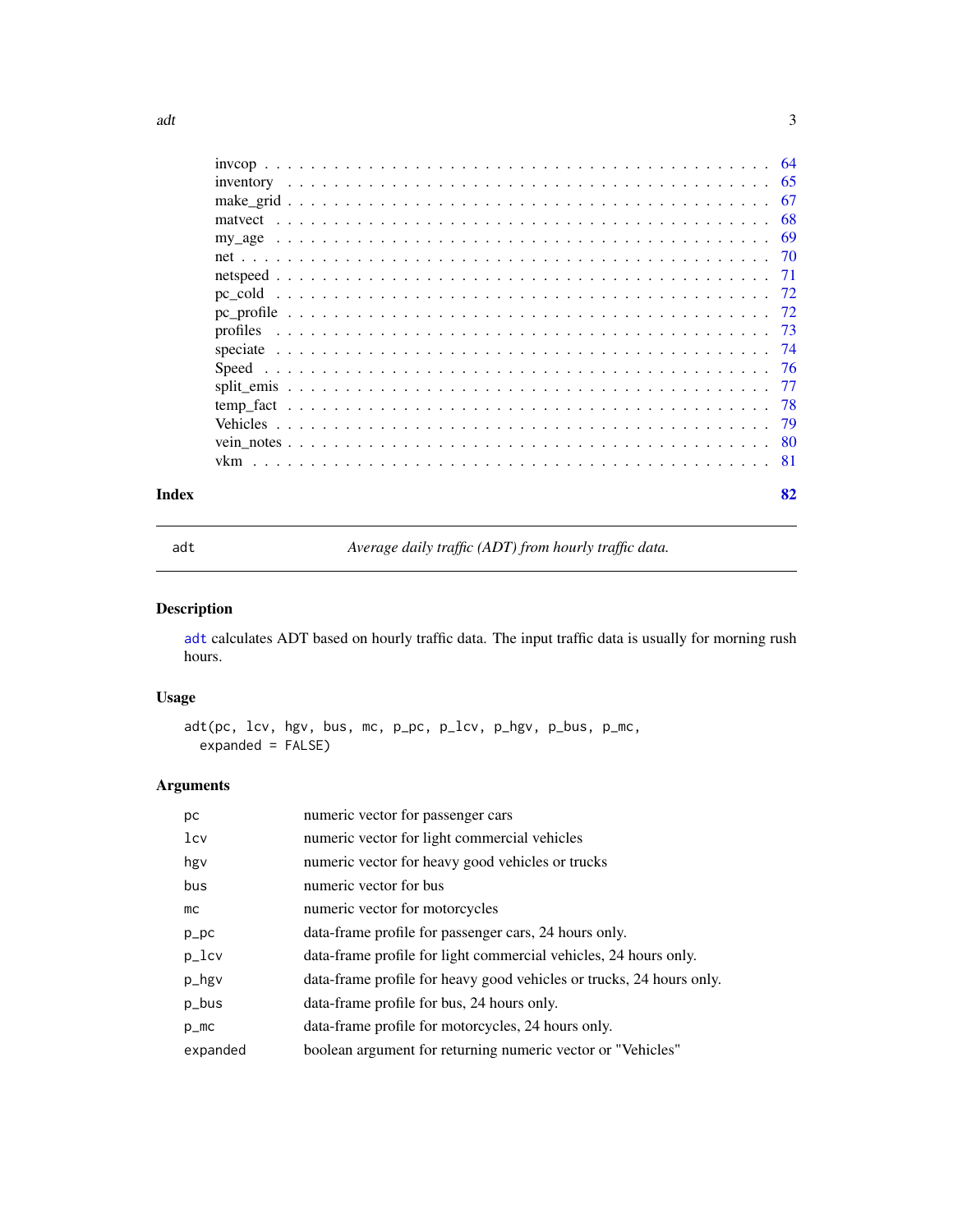## <span id="page-3-0"></span>Value

numeric vector of total volume of traffic per link, or data-frames of expanded traffic

### Examples

```
{
data(net)
data(pc_profile)
p1 <- pc_profile[, 1]
adt1 < -adt(pc = net$ldv*0.75,lev = net$ldv*0.1,hgv = net$hdv,
            bus = \theta,
            mc = net$ldv*0.15,
             p_{p}c = p1,
             p\_lev = p1,
             p_{\text{y}} = p1,
             p_bus = p1,
             p_{m}c = p1head(adt1)
plot(adt1)
adt2 < -adt(pc = net$ldv*0.75,lev = net$ldv*0.1,hgv = net$hdv,
            bus = net$hdv,
            mc = net$ldv*0.15,
            p_{p}c = p1,
             p\_lev = p1,
             p_{\text{y}} = p1,
             p_b = p1*0, # when zero, must be the same size
             p_{m}c = p1,
             TRUE)
head(adt2)
plot(adt2) # Class Vehicles
}
```
age *Returns amount of vehicles at each age applying survival functions*

### Description

[age\\_ldv](#page-6-1) returns amount of vehicles at each age

```
age(x, type = "weibull", a = 14.46, b = 4.79, name = "veh",agemin = 1, agemax = 50, k = 1, net, verbose = FALSE, namerows)
```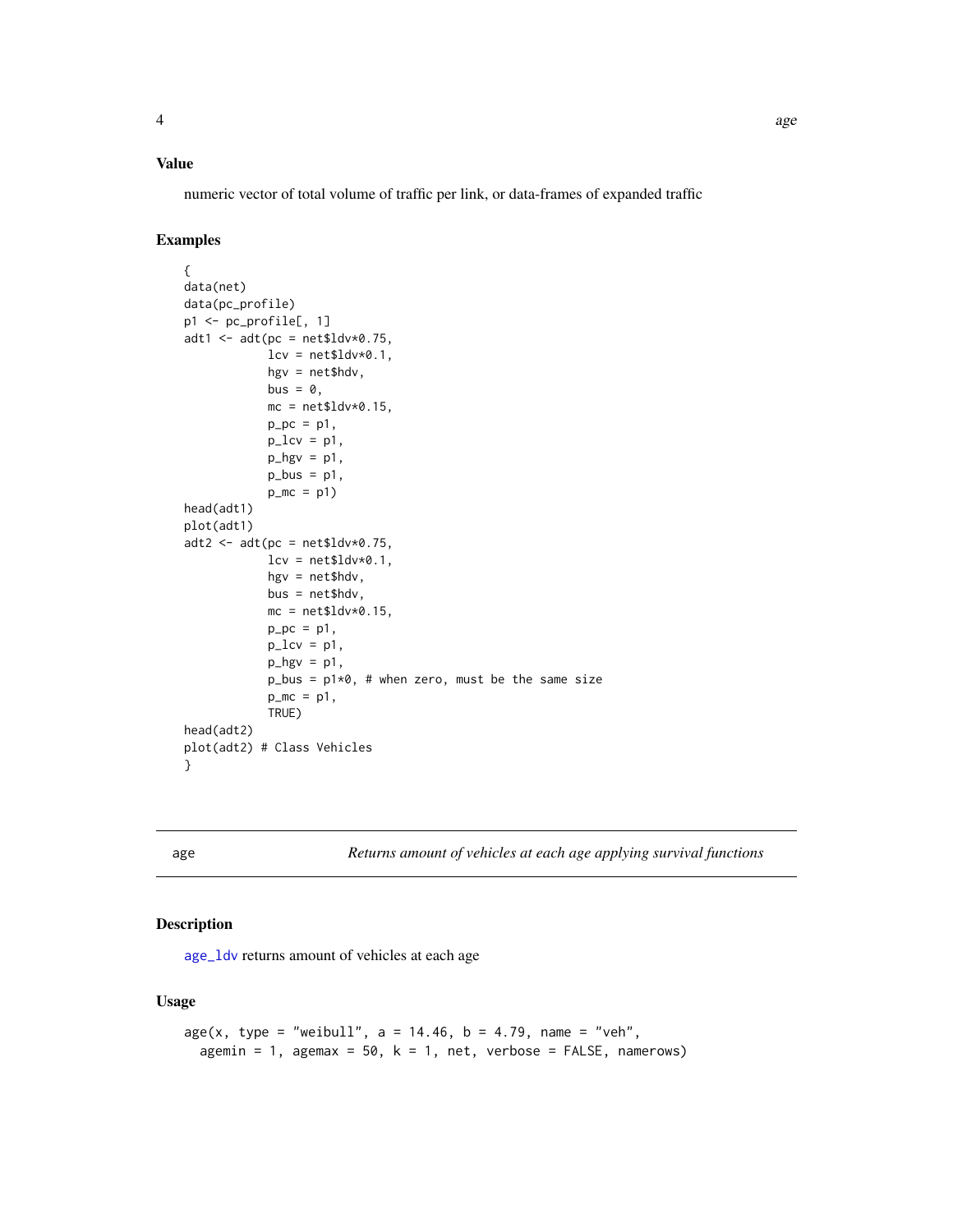age  $\sim$  5

### Arguments

| x        | Numeric; numerical vector of vehicles with length equal to lines features of raod<br>network |
|----------|----------------------------------------------------------------------------------------------|
| type     | Character; any of "gompertz", "double_logistic", "weibull" and "weibull2"                    |
| a        | Numeric; parameter of survival equation                                                      |
| b        | Numeric; parameter of survival equation                                                      |
| name     | Character; of vehicle assigned to columns of dataframe                                       |
| agemin   | Integer; age of newest vehicles for that category                                            |
| agemax   | Integer; age of oldest vehicles for that category                                            |
| k        | Numeric; multiplication factor. If its length is $> 1$ , it must match the length of x       |
| net      | SpatialLinesDataFrame or Spatial Feature of "LINESTRING"                                     |
| verbose  | Logical; message with average age and total numer of vehicles                                |
| namerows | Any vector to be change row names. For instance, name of regions or streets.                 |

#### Value

dataframe of age distrubution of vehicles

#### Note

gompertz:  $1 - \exp(-\exp(a + b^*time))$ , defaults PC:  $b = -0.137$ ,  $a = 1.798$ , LCV:  $b = -0.141$ , a = 1.618 MCT (2006). de Gases de Efeito Estufa-Emissoes de Gases de Efeito Estufa por Fontes Moveis, no Setor Energético. Ministerio da Ciencia e Tecnologia. This curve is also used by Guo and Wang (2012, 2015) in the form:  $V*exp(alpha)*exp(beta*E))$  where V is the saturation car ownership level and E GDP per capita Huo, H., & Wang, M. (2012). Modeling future vehicle sales and stock in China. Energy Policy, 43, 17–29. doi:10.1016/j.enpol.2011.09.063 Huo, Hong, et al. "Vehicular air pollutant emissions in China: evaluation of past control policies and future perspectives." Mitigation and Adaptation Strategies for Global Change 20.5 (2015): 719-733. double\_logistic:  $1/(1 + \exp(a^*(time + b))) + 1/(1 + \exp(a^*(time - b)))$ , defaults PC: b = 21, a = 0.19, LCV: b = 15.3,  $a = 0.17$ , HGV:  $b = 17$ ,  $a = 0.1$ , BUS:  $b = 19.1$ ,  $a = 0.16$  MCT (2006). de Gases de Efeito Estufa-Emissoes de Gases de Efeito Estufa por Fontes Moveis, no Setor Energético. Ministerio da Ciencia e Tecnologia. weibull:  $exp(-(time/a)^b)$ , defaults PC: b = 4.79, a = 14.46, Taxi: b = +inf, a  $= 5$ , Government and business:  $b = 5.33$ ,  $a = 13.11$  Non-operating vehicles:  $b = 5.08$ ,  $a = 11.53$  Bus:  $b = +inf$ , a = 9, non-transit bus: b = +inf, a = 5.5 Heavy HGV: b = 5.58, a = 12.8, Medium HGV:  $b = 5.58$ , a = 10.09, Light HGV:  $b = 5.58$ , a = 8.02 Hao, H., Wang, H., Ouyang, M., & Cheng, F. (2011). Vehicle survival patterns in China. Science China Technological Sciences, 54(3), 625-629. weibull2:  $exp(-(time + a)/b)^b$ , defaults b = 11, a = 26 Zachariadis, T., Samaras, Z., Zierock, K. H. (1995). Dynamic modeling of vehicle populations: an engineering approach for emissions calculations. Technological Forecasting and Social Change, 50(2), 135-149. Cited by Huo and Wang (2012)

```
{
data(net)
PC_E25_1400 \leq age(x) = net$1dv)
```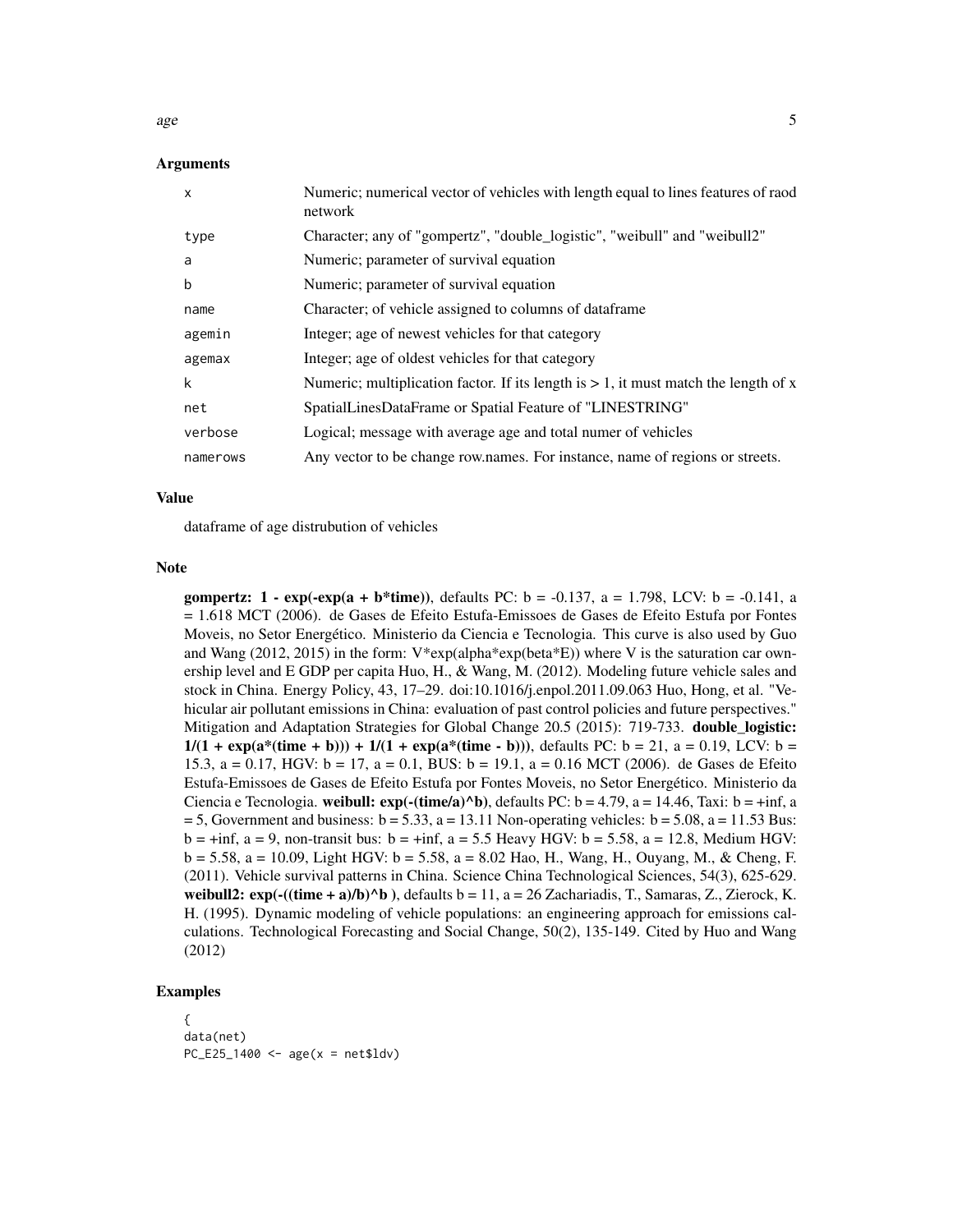```
plot(PC_E25_1400)
PC_E25_1400 <- age(x = net$ldv, net = net)plot(PC_E25_1400)
}
```
#### <span id="page-5-1"></span>age\_hdv *Returns amount of vehicles at each age*

#### Description

[age\\_hdv](#page-5-1) returns amount of vehicles at each age

### Usage

```
age\_hdv(x, name = "age", a = 0.2, b = 17, agent = 1,agemax = 50, k = 1, bystreet = F, net, verbose = FALSE, namerows)
```
### Arguments

| $\mathsf{x}$ | Numeric; numerical vector of vehicles with length equal to lines features of raod<br>network      |
|--------------|---------------------------------------------------------------------------------------------------|
| name         | Character; of vehicle assigned to columns of dataframe                                            |
| a            | Numeric; parameter of survival equation                                                           |
| b            | Numeric; parameter of survival equation                                                           |
| agemin       | Integer; age of newest vehicles for that category                                                 |
| agemax       | Integer; age of oldest vehicles for that category                                                 |
| k            | Numeric; multiplication factor. If its length is $> 1$ , it must match the length of x            |
| bystreet     | Logical; when TRUE it is expecting that 'a' and 'b' are numeric vectors with<br>length equal to x |
| net          | SpatialLinesDataFrame or Spatial Feature of "LINESTRING"                                          |
| verbose      | Logical; message with average age and total numer of vehicles                                     |
| namerows     | Any vector to be change row.names. For instance, name of regions or streets.                      |

### Value

dataframe of age distrubution of vehicles at each street

```
{
data(net)
LT_B5 \leq age_hdv(x = net$hdv, name = "LT_B5")
plot(LT_B5)
LT_B5 \le - age_hdv(x = net$hdv, name = "LT_B5", net = net)
plot(LT_B5)
}
```
<span id="page-5-0"></span>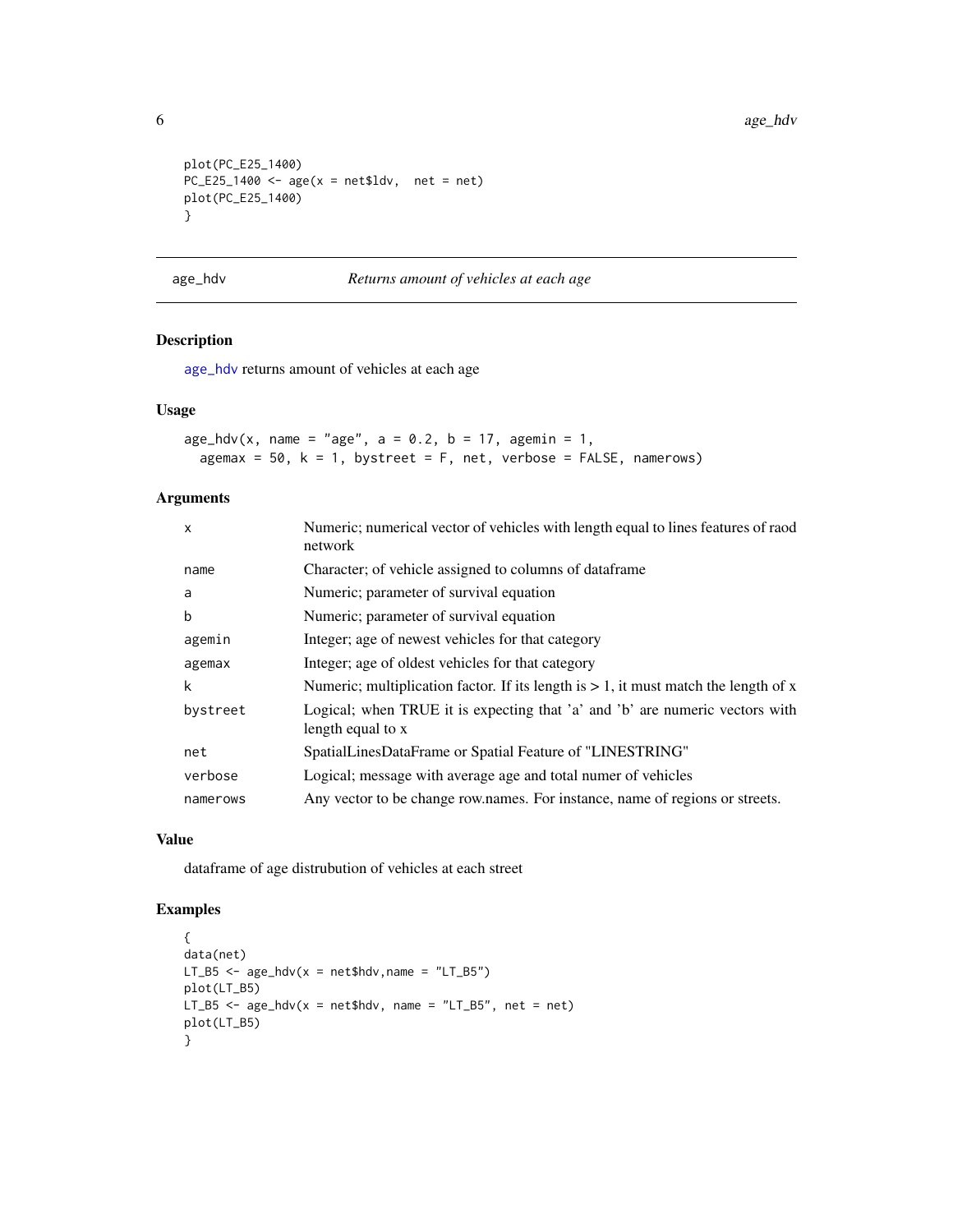<span id="page-6-1"></span><span id="page-6-0"></span>

[age\\_ldv](#page-6-1) returns amount of vehicles at each age

#### Usage

```
age\_ldv(x, name = "age", a = 1.698, b = -0.2, agent = 1,agemax = 50, k = 1, bystreet = F, net, verbose = FALSE, namerows)
```
#### Arguments

| X        | Numeric; numerical vector of vehicles with length equal to lines features of raod<br>network      |
|----------|---------------------------------------------------------------------------------------------------|
| name     | Character; of vehicle assigned to columns of dataframe                                            |
| a        | Numeric; parameter of survival equation                                                           |
| b        | Numeric; parameter of survival equation                                                           |
| agemin   | Integer; age of newest vehicles for that category                                                 |
| agemax   | Integer; age of oldest vehicles for that category                                                 |
| k        | Numeric; multiplication factor. If its length is $> 1$ , it must match the length of x            |
| bystreet | Logical; when TRUE it is expecting that 'a' and 'b' are numeric vectors with<br>length equal to x |
| net      | SpatialLinesDataFrame or Spatial Feature of "LINESTRING"                                          |
| verbose  | Logical; message with average age and total numer of vehicles                                     |
| namerows | Any vector to be change row.names. For instance, name of regions or streets.                      |

### Value

dataframe of age distrubution of vehicles

### Note

It consists in a Gompertz equation with default parameters from 1 national emissions inventory for green housegases in Brazil, MCT 2006

```
{
data(net)
PC_E25_1400 \leq - age_ldv(x = net$ldv, name = "PC_E25_1400")
plot(PC_E25_1400)
PC_E25_1400 <- age_ldv(x = net$ldv, name = "PC_E25_1400", net = net)
plot(PC_E25_1400)
}
```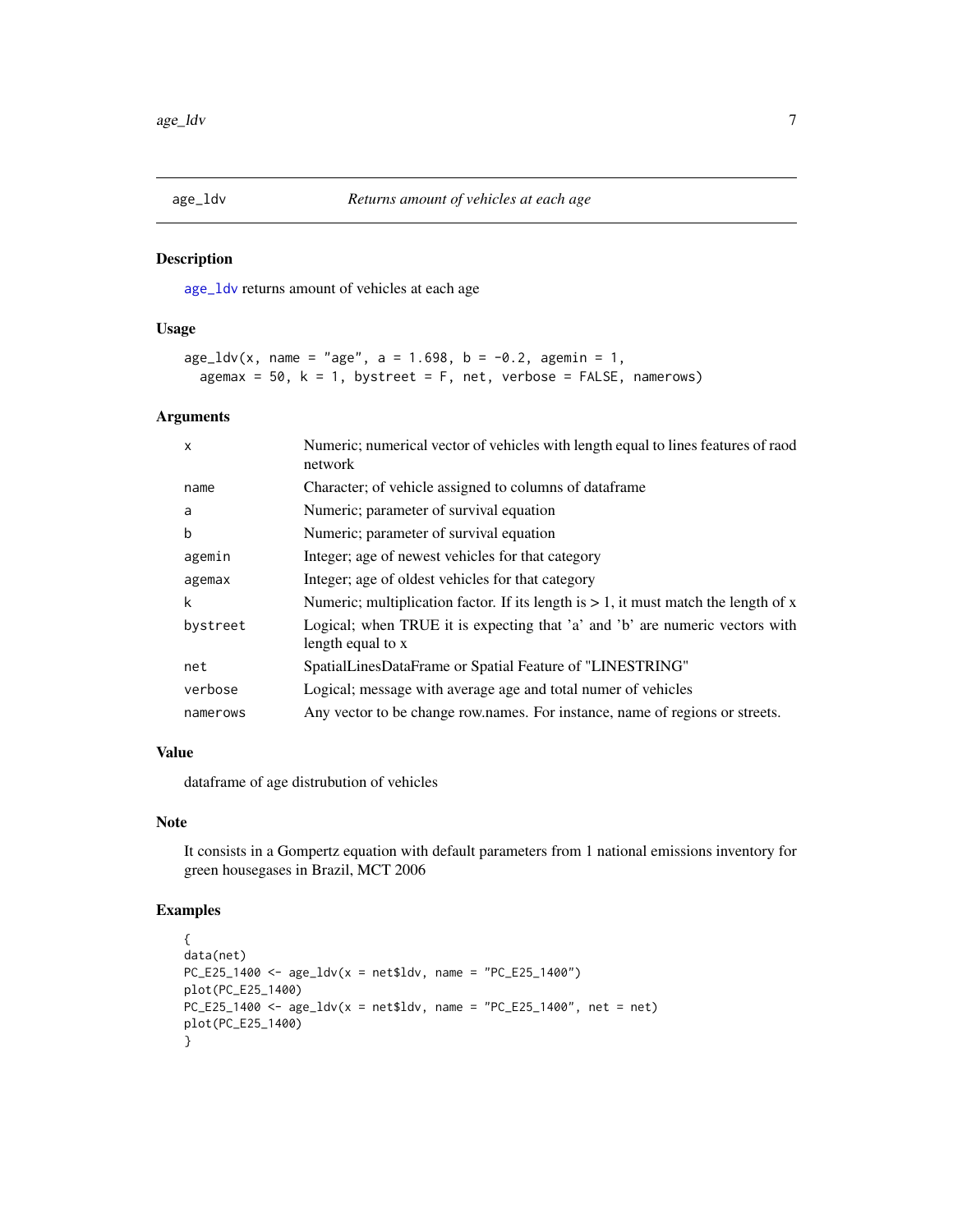[age\\_moto](#page-7-1) returns amount of vehicles at each age

### Usage

```
age_{moto}(x, name = "age", a = 0.2, b = 17, agent = 1,agemax = 50, k = 1, bystreet = FALSE, net, verbose = FALSE,
 namerows)
```
### Arguments

| $\mathsf{x}$ | Numeric; numerical vector of vehicles with length equal to lines features of raod<br>network      |
|--------------|---------------------------------------------------------------------------------------------------|
| name         | Character; of vehicle assigned to columns of dataframe                                            |
| a            | Numeric; parameter of survival equation                                                           |
| b            | Numeric; parameter of survival equation                                                           |
| agemin       | Integer; age of newest vehicles for that category                                                 |
| agemax       | Integer; age of oldest vehicles for that category                                                 |
| k            | Numeric; multiplication factor. If its length is $> 1$ , it must match the length of x            |
| bystreet     | Logical; when TRUE it is expecting that 'a' and 'b' are numeric vectors with<br>length equal to x |
| net          | SpatialLinesDataFrame or Spatial Feature of "LINESTRING"                                          |
| verbose      | Logical; message with average age and total numer of vehicles                                     |
| namerows     | Any vector to be change row.names. For instance, name of regions or streets.                      |

#### Value

dataframe of age distrubution of vehicles

```
{
data(net)
MOTO_E25_500 <- age_moto(x = net$ldv, name = "M_E25_500", k = 0.4)plot(MOTO_E25_500)
MOTO_E25_500 <- age_moto(x = net$ldv, name = "M_E25_500", k = 0.4, net = net)
plot(MOTO_E25_500)
}
```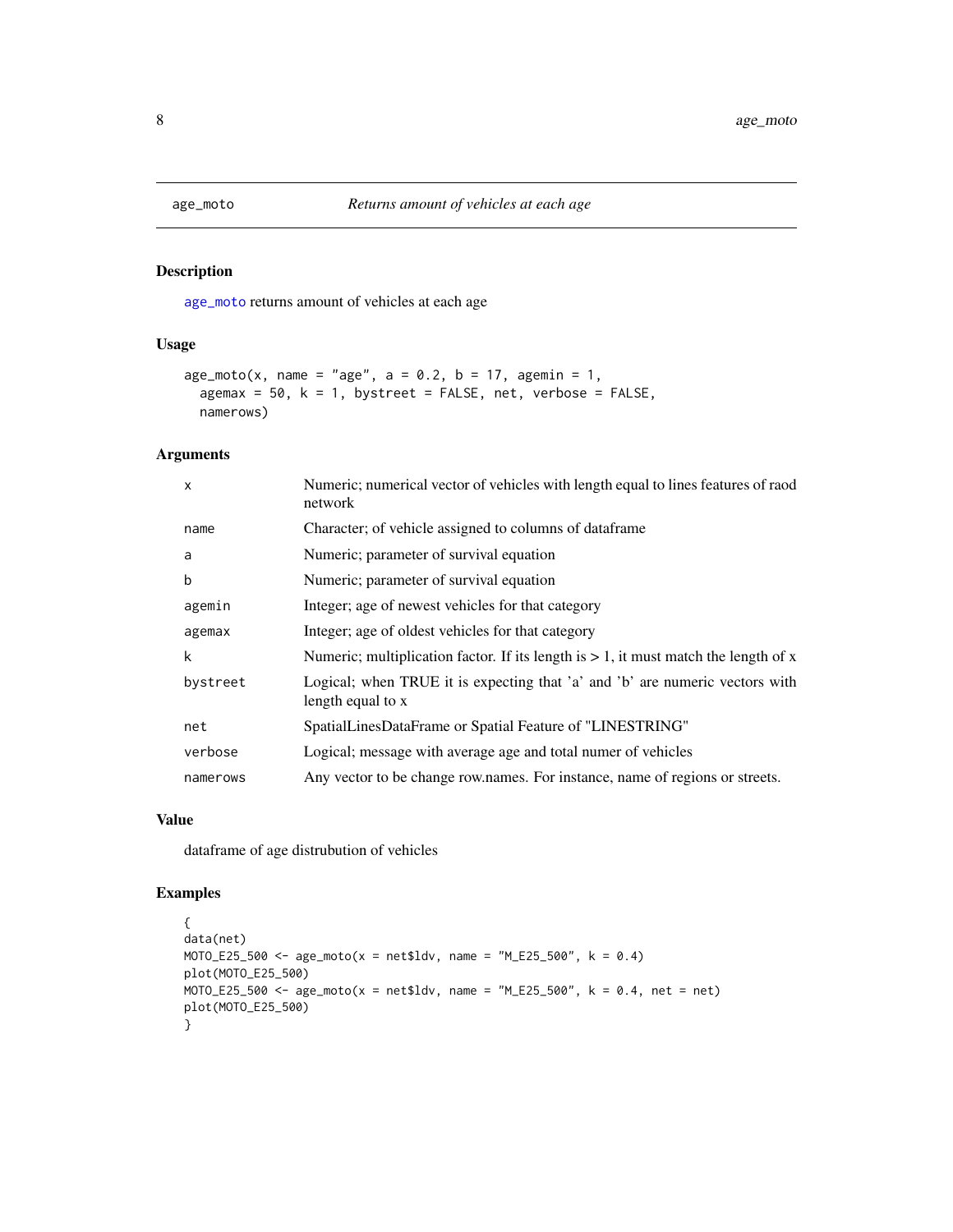<span id="page-8-0"></span>

celsius jsut convert add unit celsius to different R objects

### Usage

celsius(x)

### Arguments

x Object with class "data.frame", "matrix", "numeric" or "integer"

### Value

Objects of class "data.frame" or "units"

### Examples

```
{
a <- celsius(rnorm(100)*10)
plot(a)
b \leftarrow celsius(matrix(rnorm(100)*10, ncol = 10))
print(head(b))
}
```

| cold_mileage | Fraction of mileage driven with a cold engine or catalizer below nor- |
|--------------|-----------------------------------------------------------------------|
|              | mal temperature                                                       |

### Description

This function depends length of trip and on ambient temperature. From the guidelines EMEP/EEA air pollutant emission inventory guidebook http://www.eea.europa.eu/themes/air/emep-eea-air-pollutantemission-inventory-guidebook

#### Usage

cold\_mileage(ltrip, ta)

#### Arguments

| ltrip | Numeric; Length of trip. It must be in 'units' km.                                 |
|-------|------------------------------------------------------------------------------------|
| ta    | Numeric or data.frame; average monthly temperature Celsius. It if is a data.frame, |
|       | it is convenient that each column is each month.                                   |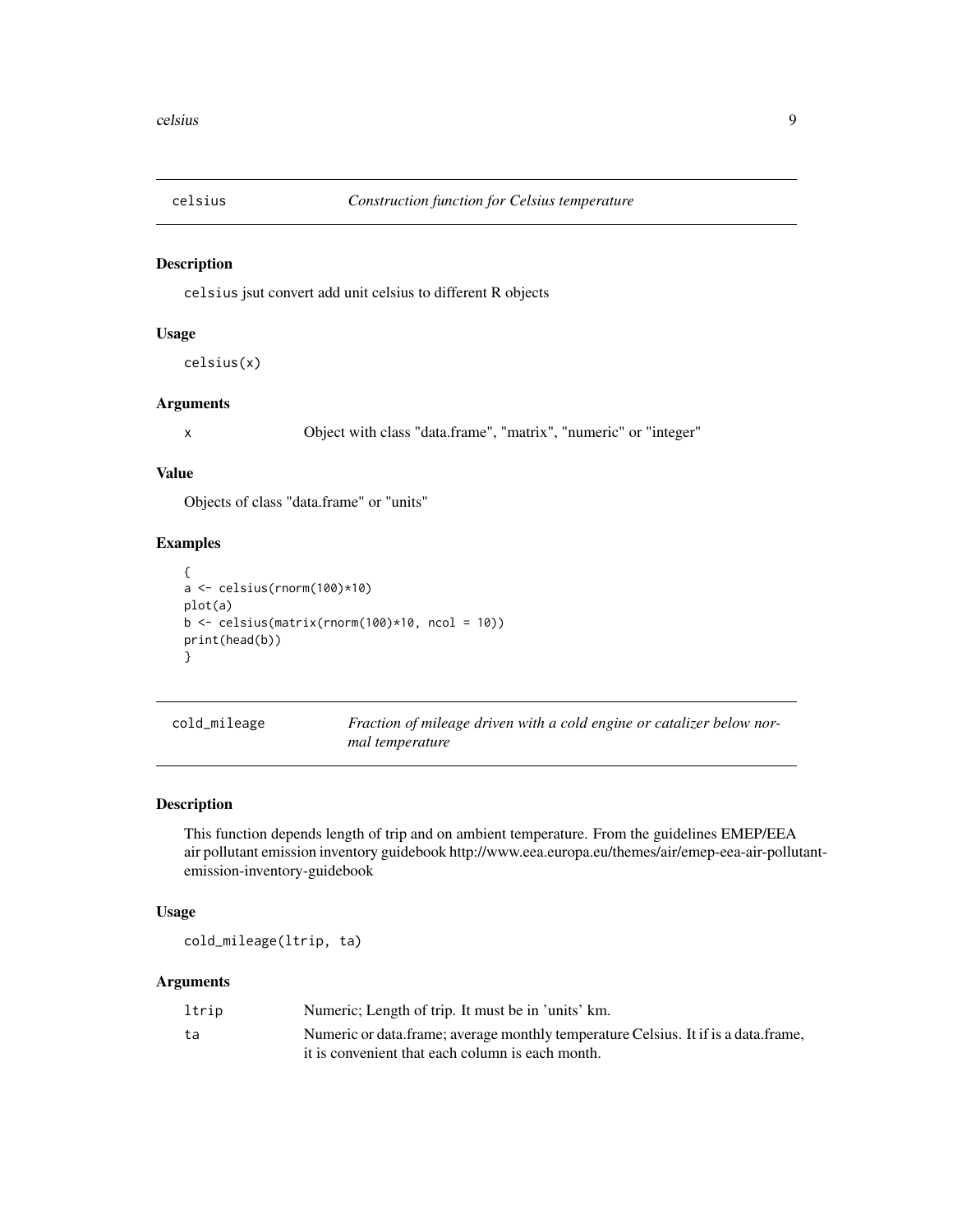### <span id="page-9-0"></span>Note

This function is set so that values vaires between 0 and 1.

### Examples

```
{
lkm <- units::set_units(1:10, km)
ta \le celsius(matrix(0:9, ncol = 12, nrow = 10))
a <- cold_mileage(lkm, rbind(ta, ta))
(a)
filled.contour(as.matrix(a), col = cptcity::lucky(n = 16))
}
```
<span id="page-9-1"></span>

ef\_cetesb *Emissions factors for Environment Company of Sao Paulo, Brazil (CETESB) 2016*

### Description

[ef\\_cetesb](#page-9-1) returns a vector or data.frame of Brazilian emission factors.

### Usage

 $ef_cetesb(p, veh, year = 2016, full = FALSE)$ 

### Arguments

| р    | Character; Pollutants: "COd", "HCd", "NMHCd", "CH4", "NOxd", "CO2" "PM",<br>"N2O", "KML", "FC", "NO2d", "NOd", "gD/KWH", "gCO2/KWH", "RCHOd",<br>"CO", "HC", "NMHC", "NOx", "NO2" ,"NO", "RCHO" (g/km). The letter 'd'<br>means deteriorated factor. Also, evaporative emissions at average temperature<br>ranges: "D_20_35", "S_20_35", "R_20_35", "D_10_25", "S_10_25", "R_10_25",<br>"D_0_15" "S_0_15" and "R_0_15" where D means diurnal $(g/day)$ , S hot/warm<br>soak (g/trip) and R hot/warm running losses (g/trip). |
|------|------------------------------------------------------------------------------------------------------------------------------------------------------------------------------------------------------------------------------------------------------------------------------------------------------------------------------------------------------------------------------------------------------------------------------------------------------------------------------------------------------------------------------|
| veh  | Character; Vehicle categories: "PC_G", "PC_FG", "PC_FE", "PC_E" "LCV_G",<br>"LCV FG", "LCV FE", "LCV E", "LCV D", "SLT", "LT", "MT", "SHT" "HT",<br>"UB", "SUB", "COACH", "ARTIC", "M_G_150", "M_G_150_500", "M_G_500"<br>"M FG 150", "M FG 150 500", "M FG 500". "M FE 150", "M FE 150 500",<br>"M FE 500", "CICLOMOTOR", "GNV"                                                                                                                                                                                             |
| year | Numeric; Filter the emission factor to start from a specific base year.                                                                                                                                                                                                                                                                                                                                                                                                                                                      |
| full | Logical; To return a data frame instead or a vector adding Age, Year, Brazilian<br>emissions standards and its euro equivalents.                                                                                                                                                                                                                                                                                                                                                                                             |

### Value

A vector of Emission Factor or a data.frame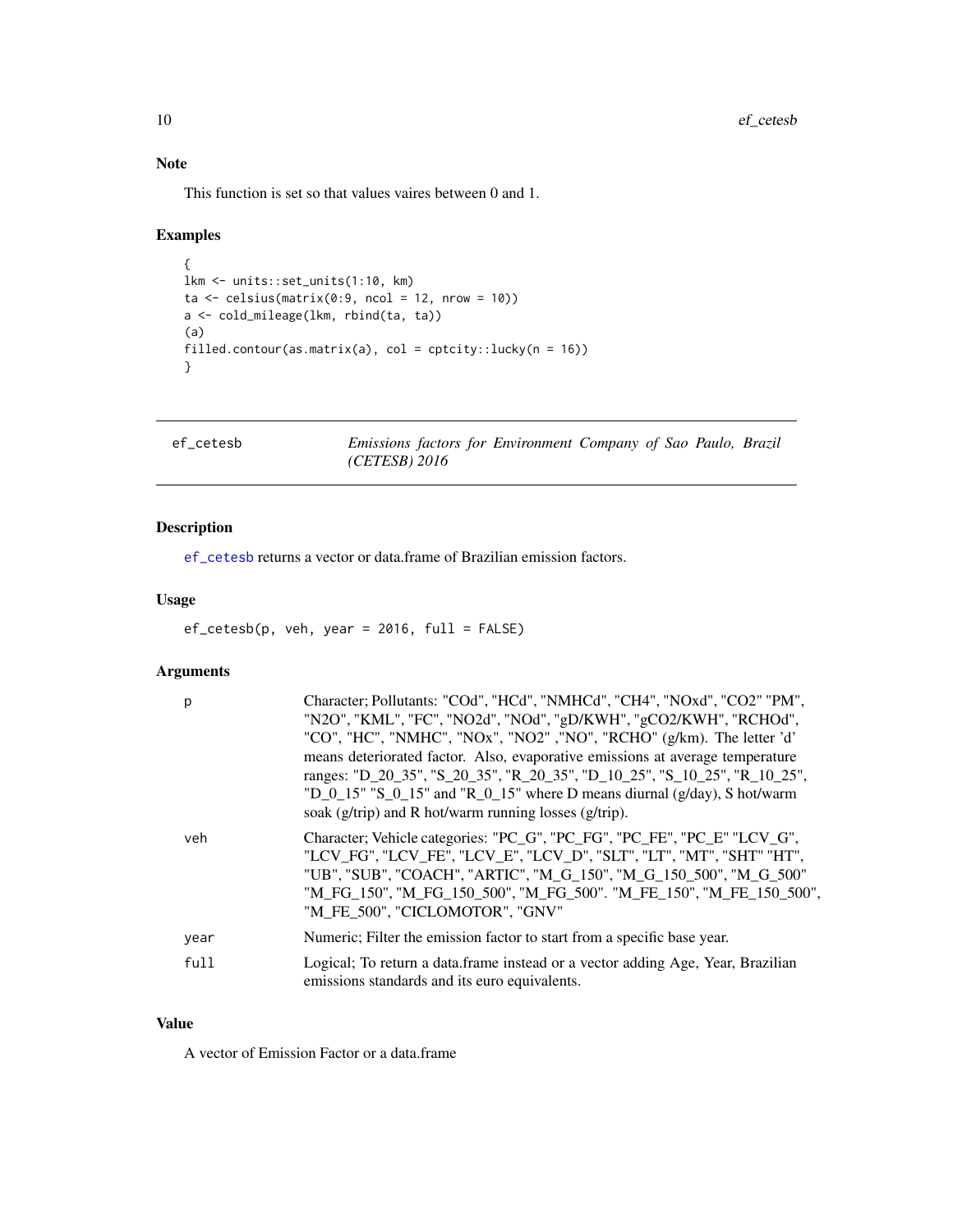#### <span id="page-10-0"></span>ef\_evap 11

### Note

This emission factors are not exactly the same as the report of CETESB.

1) In this emission factors, there is also NO and NO2 based on split by published in the EMEP/EEA air pollutant emission inventory guidebook.

2) Also, the emission factors were extended till 50 years of use, repeating the oldest value.

3) CNG emission factors were expanded to other pollutants by comparison of US.EPA-AP42 emission factor: Section 1.4 Natural Gas Combustion.

### References

Emissoes Veiculares no Estado de Sao Paulo 2016. Technical Report. url: https://cetesb.sp.gov.br/veicular/relatoriose-publicacoes/.

### Examples

```
{
a <- ef_cetesb("CO", "PC_G")
b <- ef_cetesb("R_10_25", "PC_G")
}
```
<span id="page-10-1"></span>

ef\_evap *Evaporative emission factor*

### Description

[ef\\_evap](#page-10-1) is a lookup table with tier 2 evaporative emission factors from EMEP/EEA emisison guidelines

#### Usage

```
ef_{\text{evap}}(ef, v, cc, dt, ca, k = 1, Itrip, kmday, show = FALSE,verbose = FALSE)
```
#### Arguments

| ef            | Name of evaporative emission factor as *eshotc*: mean hot-soak with carbu-<br>rator, *eswarmc*: mean cold and warm-soak with carburator, eshotfi: mean<br>hot-soak with fuel injection, *erhote*: mean hot running losses with carbura-<br>tor, *erwarmc* mean cold and warm running losses, *erhotfi* mean hot running<br>losses with fuel injection. Length of ef 1. |
|---------------|------------------------------------------------------------------------------------------------------------------------------------------------------------------------------------------------------------------------------------------------------------------------------------------------------------------------------------------------------------------------|
| v             | Type of vehicles, "PC", "Motorcycle", "Motorcycle_2S" and "Moped"                                                                                                                                                                                                                                                                                                      |
| <sub>CC</sub> | Size of engine in cc. PC "<=1400", "1400_2000" and ">2000" Motorcycle_2S:<br>" $\leq$ =50". Motorcyces: ">50", " $\leq$ =250", "250_750" and ">750". Only engines of<br>$>750$ has canister.                                                                                                                                                                           |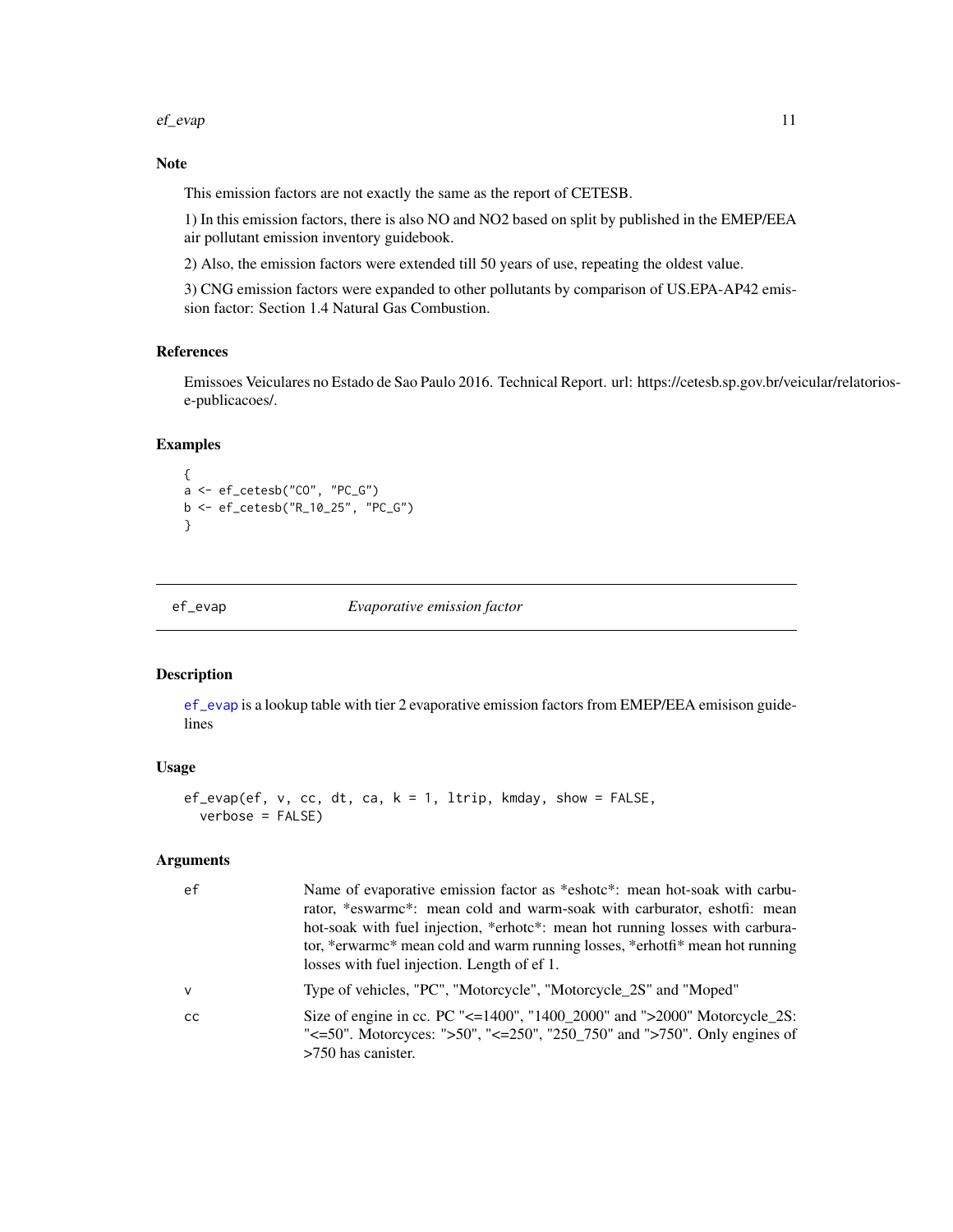| dt      | Character or Numeric: Average monthly temperature variation: "-5_10", "0_15",<br>"10_25" and "20_35". This argument can vector with several elements. dt can<br>also be data frame, but it is recommended that the number of columns are each<br>month. So that dt varies in each row and each column. |
|---------|--------------------------------------------------------------------------------------------------------------------------------------------------------------------------------------------------------------------------------------------------------------------------------------------------------|
| ca      | Size of canister: "no" meaning no canister, "small", "medium" and "large".                                                                                                                                                                                                                             |
| k       | multiplication factor                                                                                                                                                                                                                                                                                  |
| ltrip   | Numeric; Length of trip. Experimental feature to conter g/trip and g/proced<br>(assuming proced similar to trip) in g/km.                                                                                                                                                                              |
| kmday   | Numeric; average daily mileage. Experimental option to convert g/day in g/km.<br>it is an information more solid than to know the average number of trips per day.                                                                                                                                     |
| show    | when TRUE shows row of table with respective emission factor.                                                                                                                                                                                                                                          |
| verbose | Logical; To show more information                                                                                                                                                                                                                                                                      |
|         |                                                                                                                                                                                                                                                                                                        |

#### Value

emission factors in g/trip or g/proced. The object has class (g) but it order to know it is g/trip or g/proceed the argument show must by T

### Note

Diurnal loses occur with daily temperature variations. Running loses occur during vehicles use. Hot soak emission occur following vehicles use.

#### References

Mellios G and Ntziachristos 2016. Gasoline evaporation. In: EEA, EMEP. EEA air pollutant emission inventory guidebook-2009. European Environment Agency, Copenhagen, 2009

```
{
# Do not run
ef_evap(ef = "ed", v = "PC", cc = "<=1400", dt = "0_15", ca = "no",
show = TRUE)
ef_{\text{evap}}(ef = c("erhotc", "erhotc"), v = "PC", cc = "<=1400",dt = "0_15", ca = "no",show = TRUE)
ef\_\text{evap}(ef = c("erhotc", "erhotc"), v = "PC", cc = "<=1400",dt = "0_15", ca = "no",show = FALSE)
ef_{\text{1}} = \text{``eshotc''}, v = \text{``PC''}, cc = \text{``<=1400''}, dt = \text{``0}_15\text{''}, ca = \text{``no''},show = TRUE)
ef_evap(ef = "erhotc", v = "PC", cc = "<=1400", dt = "0_15", ca = "no",
show = TRUE)
temps <- 10:20
ef_evap(ef = "erhotc", v = "PC", cc = "<=1400", dt = temps, ca = "no",
show = TRUE)
dt <- matrix(rep(1:24,5), ncol = 12) # 12 months
ef_{\text{evap}}(ef = "erhotc", v = "PC", cc = "<=1400",
```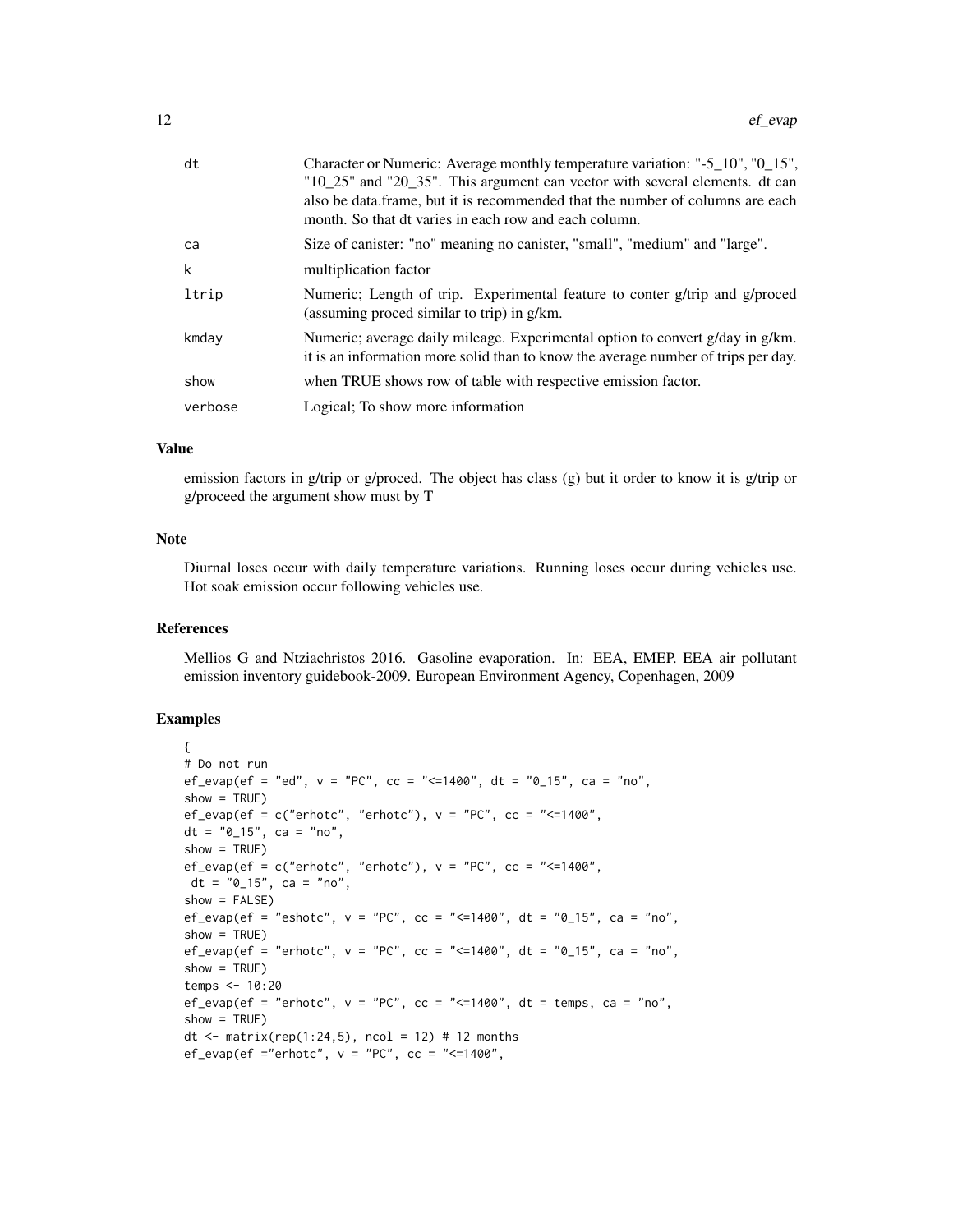#### <span id="page-12-0"></span> $e^{\frac{f}{f}}$  fun 13

```
dt = dt, ca = "no")
lkm <- units::set_units(10, km)
ef_evap(ef ="erhotc", v = "PC", cc = "<=1400", ltrip = lkm,
dt = dt, ca = "no")
ef\_\text{evap}(ef = \text{rep("erhotc", 8)}, v = \text{"PC", cc} = \text{"<-1400", ltrip} = \text{lkm},dt = dt, ca = "no")
}
```
ef\_fun *Experimental: Returns a function of Emission Factor by age of use*

### Description

[ef\\_fun](#page-12-1) returns amount of vehicles at each age

### Usage

ef\_fun(ef, type = "logistic",  $x = 1$ :length(ef),  $x0 = mean(ef)$ ,  $k = 1/4$ ,  $L = max(ef)$ 

### Arguments

| Character; "logistic" by default so far.<br>type<br>Numeric; vector for ages of use.<br>X<br>Numeric; the x-value of the sigmoid's midpoint,<br>x0<br>k<br>Numeric; the steepness of the curve.<br>Integer; the curve's maximum value.<br>L | ef | Numeric; numeric vector of emission factors. |  |
|---------------------------------------------------------------------------------------------------------------------------------------------------------------------------------------------------------------------------------------------|----|----------------------------------------------|--|
|                                                                                                                                                                                                                                             |    |                                              |  |
|                                                                                                                                                                                                                                             |    |                                              |  |
|                                                                                                                                                                                                                                             |    |                                              |  |
|                                                                                                                                                                                                                                             |    |                                              |  |
|                                                                                                                                                                                                                                             |    |                                              |  |

### Value

dataframe of age distrubution of vehicles at each street.

### References

https://en.wikipedia.org/wiki/Logistic\_function

```
{
data(fe2015)
CO \le vein::EmissionFactors(fe2015[fe2015$Pollutant == "CO", 11])
ef_logit <- ef_fun(ef = CO, x0 = 27, k = 0.4, L = 33)
plot(ef_logit, type = "b", pch = 16)
lines(ef_logit, pch = 16, col = "blue")
}
```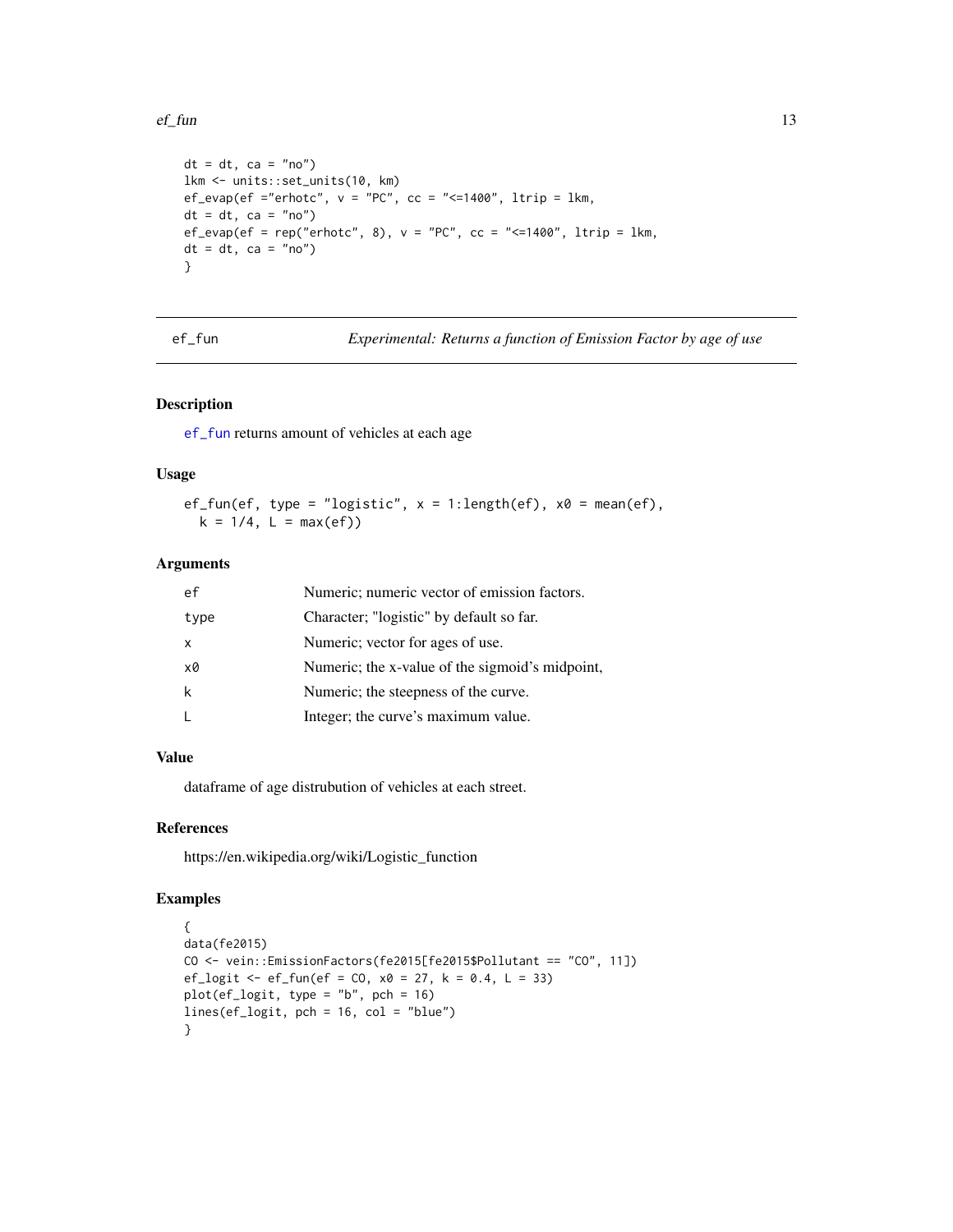<span id="page-13-1"></span><span id="page-13-0"></span>

[ef\\_hdv\\_scaled](#page-13-1) creates a list of scaled functions of emission factors. A scaled emission factor which at a speed of the dricing cycle (SDC) gives a desired value. This function needs a dataframe with local emission factors with a columns with the name "Euro\_HDV" indicating the Euro equivalence standard, assuming that there are available local emission factors for several consecutive years.

#### Usage

ef\_hdv\_scaled(df, dfcol, SDC = 34.12, v, t, g, eu, gr =  $0$ , l =  $0.5$ , p)

#### Arguments

| df           | Deprecated                                                                                                                                                                                                                                                                       |
|--------------|----------------------------------------------------------------------------------------------------------------------------------------------------------------------------------------------------------------------------------------------------------------------------------|
| dfcol        | Column of the dataframe with the local emission factors eg df\$dfcol                                                                                                                                                                                                             |
| <b>SDC</b>   | Speed of the driving cycle                                                                                                                                                                                                                                                       |
| $\mathsf{v}$ | Category vehicle: "Coach", "Trucks" or "Ubus"                                                                                                                                                                                                                                    |
| t            | Sub-category of of vehicle: "3Axes", "Artic", "Midi", "RT, "Std" and "TT"                                                                                                                                                                                                        |
| g            | Gross weight of each category: "<=18", ">18", "<=15", ">15 & <=18", "<=7.5",<br>">7.5 & <=12", ">12 & <=14", ">14 & <=20", ">20 & <=26", ">26 & <=28",<br>">28 & <=32", ">32", ">20 & <=28", ">28 & <=34", ">34 & <=40", ">40 &<br>$\leq 50^{\circ}$ or ">50 & $\leq 60^{\circ}$ |
| eu           | Euro emission standard: "PRE", "I", "II", "III", "IV" and "V"                                                                                                                                                                                                                    |
| gr           | Gradient or slope of road: -0.06, -0.04, -0.02, 0.00, 0.02, 0.04 or 0.06                                                                                                                                                                                                         |
| 1            | Load of the vehicle: $0.0, 0.5$ or $1.0$                                                                                                                                                                                                                                         |
| p            | Pollutant: "CO", "FC", "NOx" or "HC"                                                                                                                                                                                                                                             |

### Value

A list of scaled emission factors g/km

### Note

The length of the list should be equal to the name of the age categories of a specific type of vehicle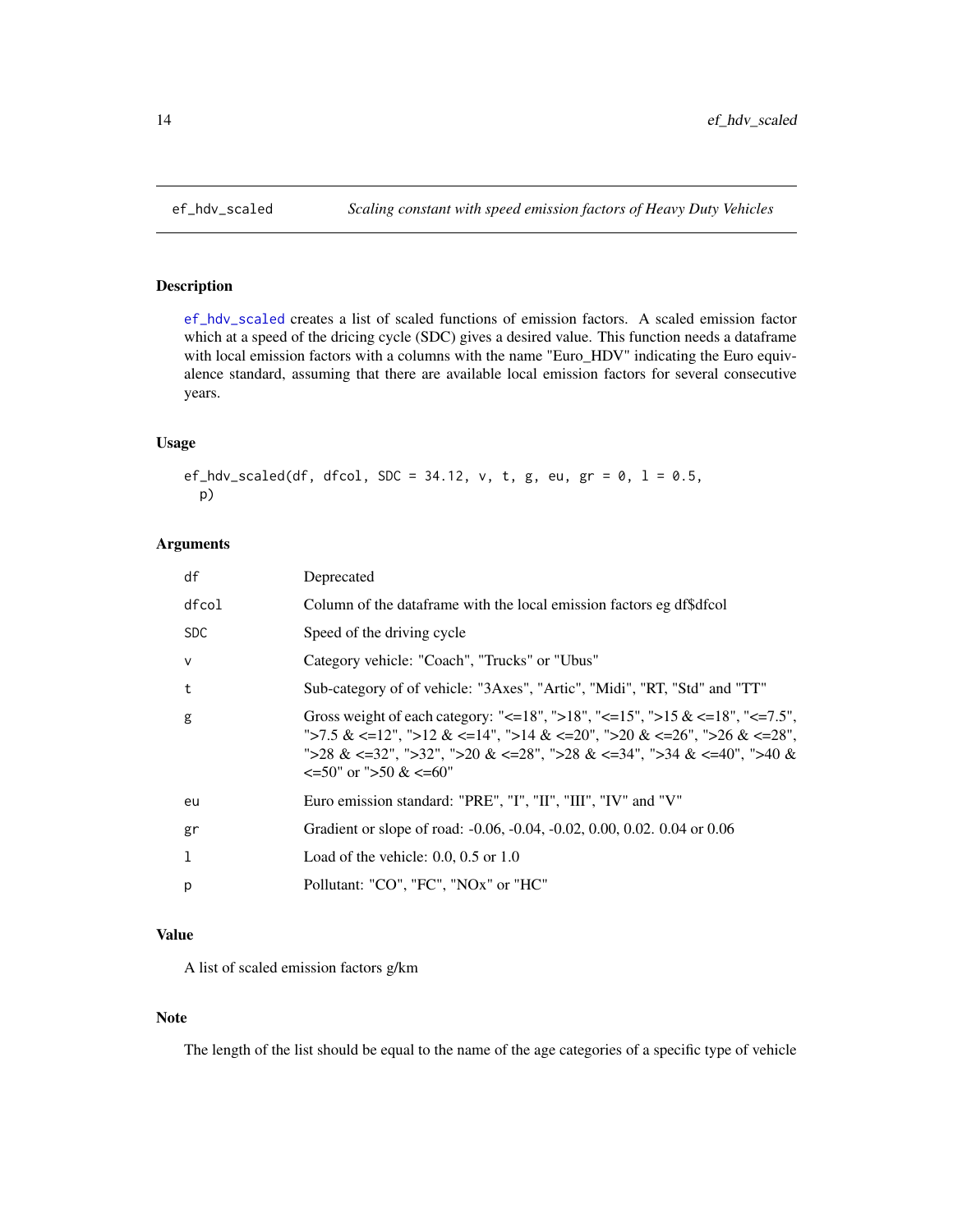### <span id="page-14-0"></span>ef\_hdv\_speed 15

#### Examples

```
{
# Do not run
data(fe2015)
co1 <- fe2015[fe2015$Pollutant=="CO",]
lef \leq ef_hdv_scaled(co1, co1$LT, v = "Trucks", t = "RT",
g = "<=7.5", eu = co1$Euro_HDV, gr = 0, l = 0.5, p = "CO")
length(lef)
plot(x = 0:150, y = left[56]](0:150), col = "red", type = "b", ylab = "g/km]",pch = 16, xlab = "[km/h]",
main = "Variation of emissions with speed of oldest vehicle")
plot(x = 0:150, y = left[[1]](0:150), col = "blue", type = "b", ylab = "[g/km]",pch = 16, xlab = "[km/h]",
main = "Variation of emissions with speed of newest vehicle")
}
```
ef\_hdv\_speed *Emissions factors for Heavy Duty Vehicles based on average speed*

#### Description

This function returns speed dependent emission factors. The emission factors comes from the guidelines EMEP/EEA air pollutant emission inventory guidebook http://www.eea.europa.eu/themes/air/emepeea-air-pollutant-emission-inventory-guidebook

#### Usage

```
ef_hdv_speed(v, t, g, eu, x, gr = 0, l = 0.5, p, k = 1,
  show.equation = FALSE, speed, for r = rep(1, 8))
```
### Arguments

| $\mathsf{V}$ | Category vehicle: "Coach", "Trucks" or "Ubus"                                                                                                                                                                                                                                         |
|--------------|---------------------------------------------------------------------------------------------------------------------------------------------------------------------------------------------------------------------------------------------------------------------------------------|
| t            | Sub-category of of vehicle: "3Axes", "Artic", "Midi", "RT, "Std" and "TT"                                                                                                                                                                                                             |
| g            | Gross weight of each category: "<=18", ">18", "<=15", ">15 & <=18", "<=7.5",<br>">7.5 & <=12", ">12 & <=14", ">14 & <=20", ">20 & <=26", ">26 & <=28",<br>">28 & <=32", ">32", ">20 & <=28", ">28 & <=34", ">34 & <=40", ">40 &<br>$\leq 50^{\circ}$ or " $> 50 \& \leq 60^{\circ}$ " |
| eu           | Euro emission standard: "PRE", "I", "III", "III", "IV", "V". Also "II+CRDPF",<br>"III+CRDPF", "IV+CRDPF", "II+SCR", "III+SCR" and "V+SCR" for pollu-<br>tants Number of particles and Active Surface.                                                                                 |
| $\mathsf{x}$ | Numeric; if pollutant is "SO2", it is sulphur in fuel in ppm, if is "Pb", Lead in<br>fuel in ppm.                                                                                                                                                                                     |
| gr           | Gradient or slope of road: -0.06, -0.04, -0.02, 0.00, 0.02. 0.04 or 0.06                                                                                                                                                                                                              |
| 1            | Load of the vehicle: $0.0, 0.5$ or $1.0$                                                                                                                                                                                                                                              |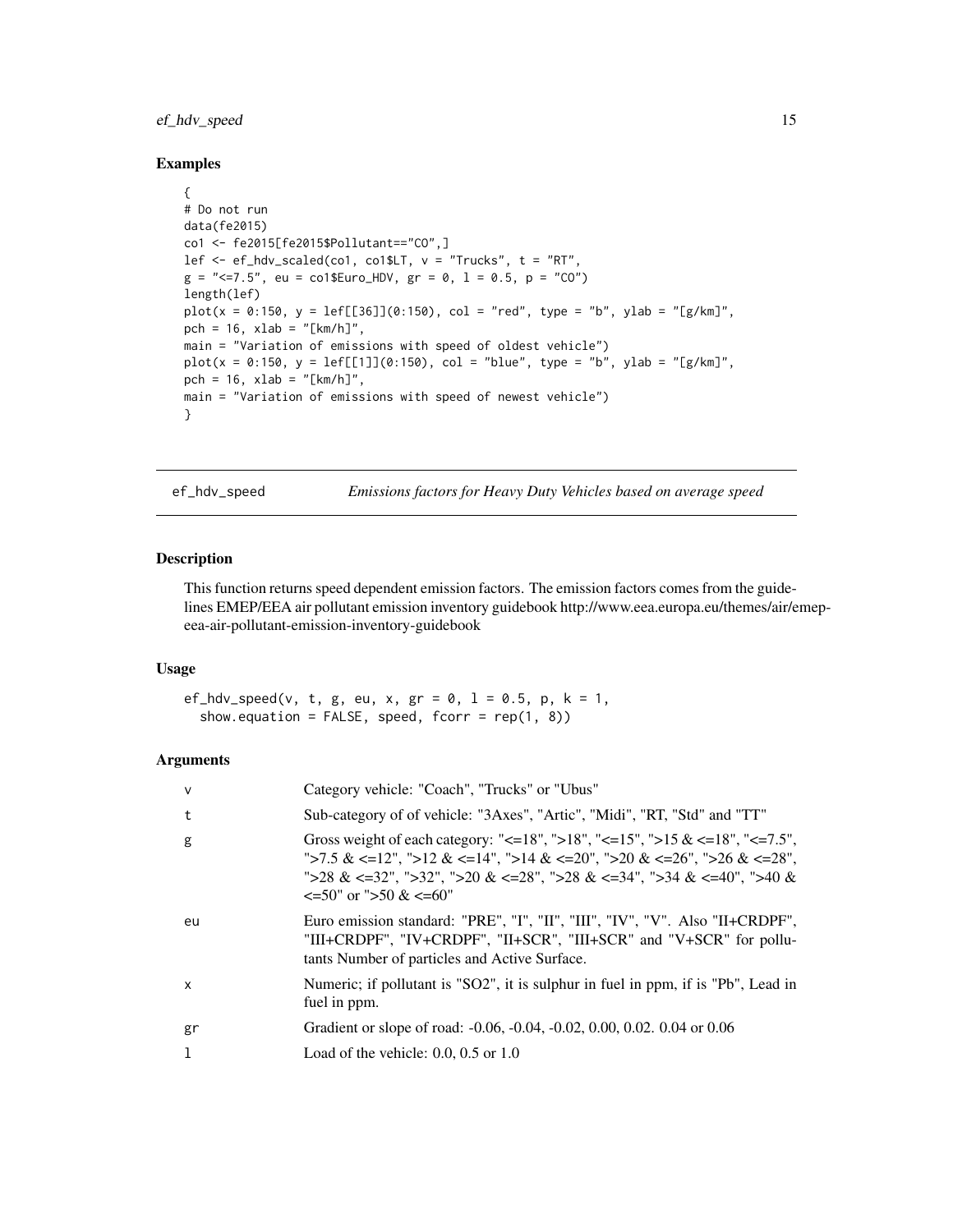| p             | Character; pollutant: "CO", "FC", "NOx", "NO", "NO2", "HC", "PM", "NMHC",<br>"CH4", "CO2", "SO2" or "Pb". Only when p is "SO2" pr "Pb" x is needed. Also<br>polycyclic aromatic hydrocarbons (PAHs), persistent organi pollutants (POPs),<br>and Number of particles and Active Surface. |
|---------------|------------------------------------------------------------------------------------------------------------------------------------------------------------------------------------------------------------------------------------------------------------------------------------------|
| k             | Multiplication factor                                                                                                                                                                                                                                                                    |
| show.equation | Option to see or not the equation parameters                                                                                                                                                                                                                                             |
| speed         | Numeric; Speed to return Number of emission factor and not a function. It needs<br>units in km/h                                                                                                                                                                                         |
| fcorr         | Numeric; Correction by fuel properties by euro technology. See fuel_corr.<br>The order from first to last is "PRE", "I", "II", "III", "IV", "V", VI, "VIc". De-<br>fault is 1                                                                                                            |

#### Value

an emission factor function which depends of the average speed V g/km

#### Note

Pollutants (g/km): "CO", "NOx", "HC", "PM", "CH4", "NMHC", "CO2", "SO2", "Pb".

Black CArbon and Organic Matter (g/km): "BC", "OM"

**PAH and POP (g/km):** "indeno(1,2,3-cd)pyrene", "benzo(k)fluoranthene", "benzo(ghi)perylene", "fluoranthene", "benzo(a)pyrene", "pyrene", "perylene", "anthanthrene", "benzo(b)fluorene", "benzo(e)pyrene", "triphenylene", "3,6-dimethyl-phenanthrene", "benzo(a)anthracene", "phenanthrene", "napthalene", "anthracene"

Dioxins and furans (g equivalent toxicity / km): "PCDD", "PCDF" and "PCB".

Metals (g/km): "As", "Cd", "Cr", "Cu", "Hg", "Ni", "Pb", "Se", "Zn" (g/km). NMHC (g/km):

*ALKANES (g/km)*: "ethane", "propane", "butane", "isobutane", "pentane", "isopentane", "heptane", "octane", "2-methylhexane", "nonane", "2-methylheptane", "2-methylhexane", "decane", "3-methylheptane", "alkanes\_C10\_C12"

*CYCLOALKANES (g/km)*: "cycloalkanes".

*ALKENES (g/km)*: "ethylene", "propylene", "isobutene", "2-butene", "1,3-butadiene"

*ALKYNES (g/km)*: "acetylene".

*ALDEHYDES (g/km)*: "formaldehyde", "acetaldehyde", "acrolein", "benzaldehyde", "crotonaldehyde", "methacrolein", "butyraldehyde", "propionaldehyde", "i-valeraldehyde"

*KETONES (g/km)*: "acetone"

*AROMATICS (g/km)*: "toluene", "ethylbenzene", "m,p-xylene", "o-xylene", "1,2,3-trimethylbenzene", "1,2,4-trimethylbenzene", "1,3,5-trimethylbenzene", "styrene", "benzene", "C9".

*Active Surface (cm2/km) (gr = 0 and l = 0.5)*: "AS\_urban", "AS\_rural", "AS\_highway"

*Total Number of particles (N/km) (gr = 0 and*  $l = 0.5$ *)*: "N\_urban", "N\_rural", "N\_highway", "N\_50nm\_urban", "N\_50\_100nm\_rural", "N\_100\_1000nm\_highway".

The available standards for Active Surface or number of particles are: Euro II and III Euro II and III + CRDPF Euro II and III + SCR Euro IV + CRDPF Euro V + SCR

The categories Pre Euro and Euro I were assigned with the factors of Euro II and Euro III The categories euro IV and euro V were assigned with euro III + SCR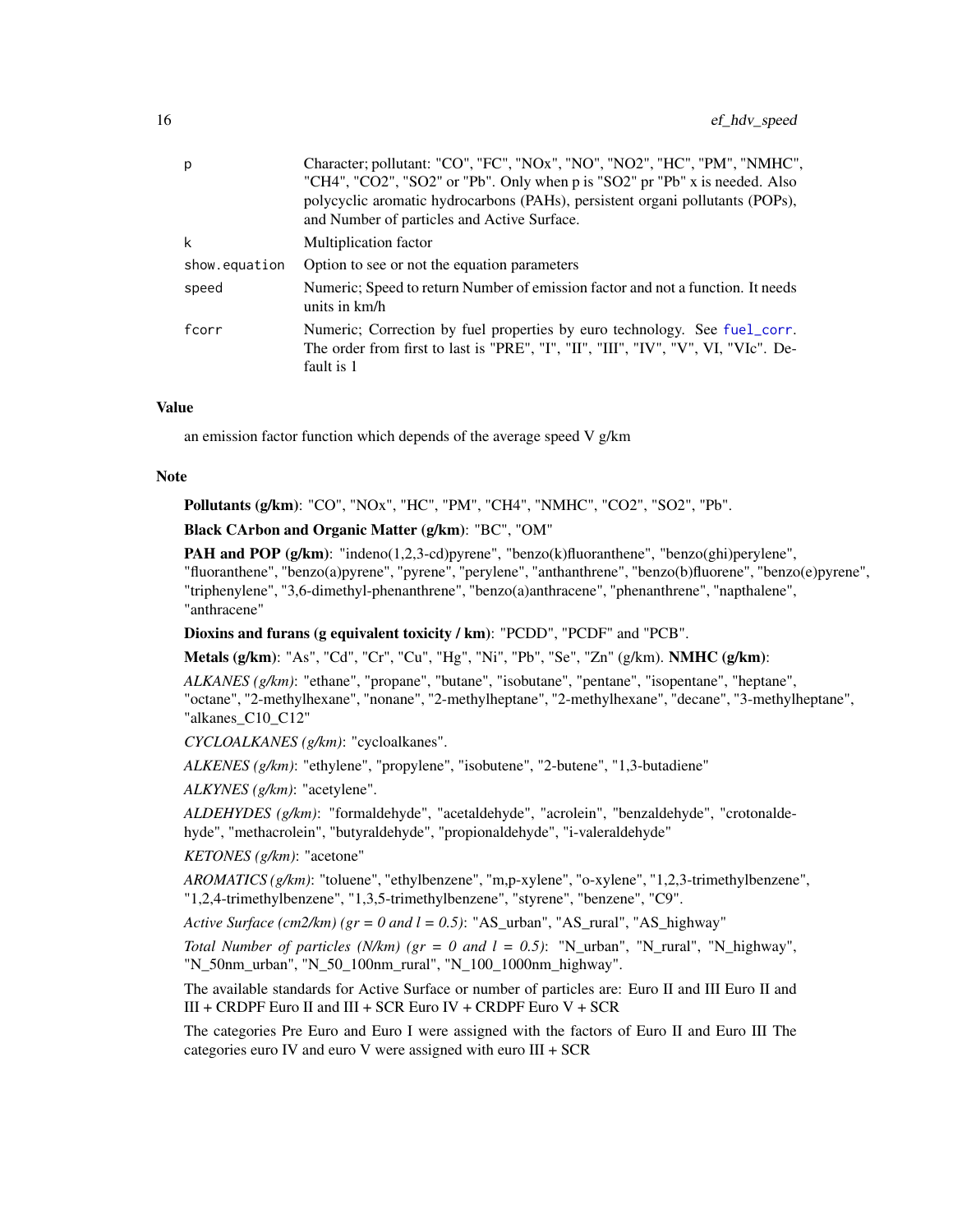### ef\_hdv\_speed 17

### See Also

[fuel\\_corr](#page-59-1) [emis](#page-30-1) [ef\\_ldv\\_cold](#page-19-1)

```
{
# Quick view
pol <- c("CO", "NOx", "HC", "NMHC", "CH4", "FC", "PM", "CO2", "SO2",
"AS_urban", "AS_rural", "AS_highway",
"N_urban", "N_rural", "N_highway",
"N_50nm_urban", "N_50_100nm_rural", "N_100_1000nm_highway")
f <- sapply(1:length(pol), function(i){
print(pol[i])
ef_hdv_speed(v = "Trucks", t = "RT", g = "<=7.5", e = "II", gr = 0,
l = 0.5, p = pol[i], x = 10(30)})
f
# PAH POP
ef_hdv_speed(v = "Trucks", t = "RT", g = "<=7.5", e = "II", gr = 0,
l = 0.5, p = "naphalene", x = 10(30)ef_hdv_speed(v = "Trucks", t = "RT", g = "<=7.5", e = "II", gr = 0,
l = 0.5, p = "fluoranthene", x = 10)(30)# Dioxins and Furans
ef_hdv_speed(v = "Trucks", t = "RT", g = "<=7.5", e = "II", gr = 0,
l = 0.5, p = "PCB", x = 10)(30)# NMHC
ef_hdv_speed(v = "Trucks", t = "RT", g = "<=7.5", e = "II", gr = 0,
l = 0.5, p = "heptane", x = 10(30)V < -0:130ef1 <- ef_hdv_speed(v = "Trucks", t = "RT", g = "<=7.5", e = "II", gr = 0,
l = 0.5, p = "HC")plot(1:130, ef1(1:130), pch = 16, type = "b")
euro <- c(rep("V", 5), rep("IV", 5), rep("III", 5), rep("II", 5),
          rep("I", 5), rep("PRE", 15))
lef <- lapply(1:30, function(i) {
ef_hdv_speed(v = "Trucks", t = "RT", g = ">32", gr = \emptyset,
eu = euro[i], l = 0.5, p = "N0x",show.equation = FALSE(25)}
efs <- EmissionFactors(unlist(lef)) #returns 'units'
plot(efs, xlab = "age")
lines(efs, type = "l")
a \leq -ef_{\text{adv\_speed}}(v = "Trucks", t = "RT", g = ">32", gr = 0,eu = euro, 1 = 0.5, p = "N0x", speed = Speed(0:125))a$speed <- NULL
filled.contour(as.matrix(a), col = cptcity::lucky(n = 24),
xlab = "Speed", ylab = "Age")persp(x = as.matrix(a), theta = 35, xlab = "Speed", ylab = "Age",zlab = "NOx [g/km]", col = cptcity::lucky(), phi = 25)
aa \leq ef_hdv_speed(v = "Trucks", t = "RT", g = ">32", gr = 0,
```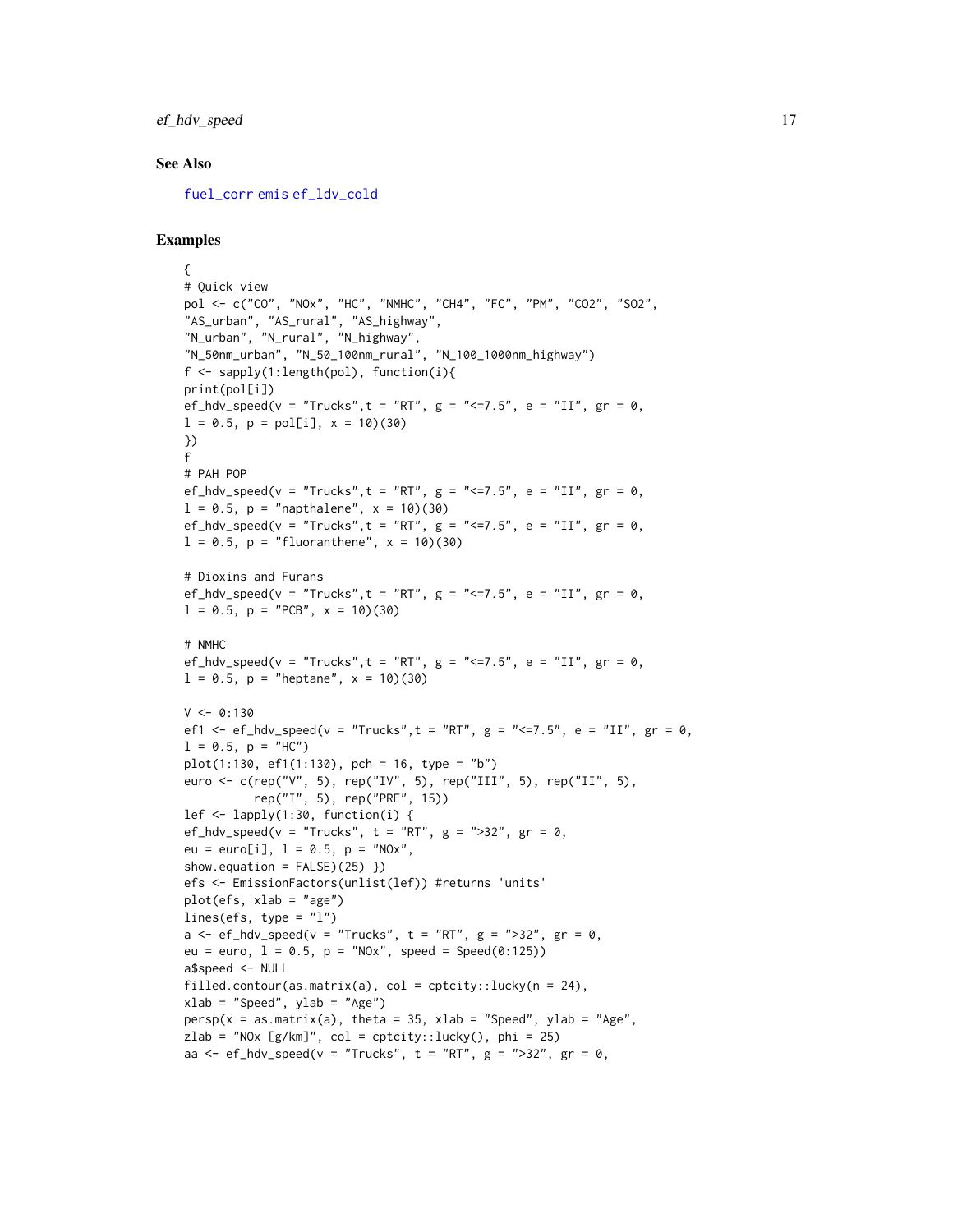```
eu = rbind(euro, euro), l = 0.5, p = "N0x", speed = Speed(0:125))}
```
<span id="page-17-1"></span>ef\_im *Emission factors deoending on accumulated mileage*

### Description

[ef\\_im](#page-17-1) calculate the theoretical emission factors of vehicles. The approache is different from including deterioration factors ([emis\\_det](#page-41-1)) but similar, because they represent how much emits a vehicle with a normal deterioration, but that it will pass the Inspection and Manteinance program.

### Usage

ef\_im(ef, tc, amileage, max\_amileage, max\_ef, verbose = TRUE)

### Arguments

| ef           | Numeric; emission factors of vehicles with <b>0 mileage</b> (new vehicles).                 |
|--------------|---------------------------------------------------------------------------------------------|
| tc           | Numeric; rate of growth of emissions by year of use.                                        |
| amileage     | Numeric; Accumulated mileage by age of use.                                                 |
| max_amileage | Numeric; Max accumulated mileage. This means that after this value, mileage<br>is constant. |
| max_ef       | Numeric; Max ef. This means that after this value, ef is constant.                          |
| verbose      | Logical; if you want detailed description.                                                  |

### Value

An emission factor of a deteriorated vehicle under normal conditions which would be approved in a inspection and mantainence program.

```
{
# Do not run
# Passenger Cars PC
data(fkm)
# cumulative mileage from 1 to 50 years of use, 40:50
mil <- cumsum(fkm$KM_PC_E25(1:10))
ef_im(ef = seq(0.1, 2, 0.2), seq(0.1, 1, 0.1), mil)
}
```
<span id="page-17-0"></span>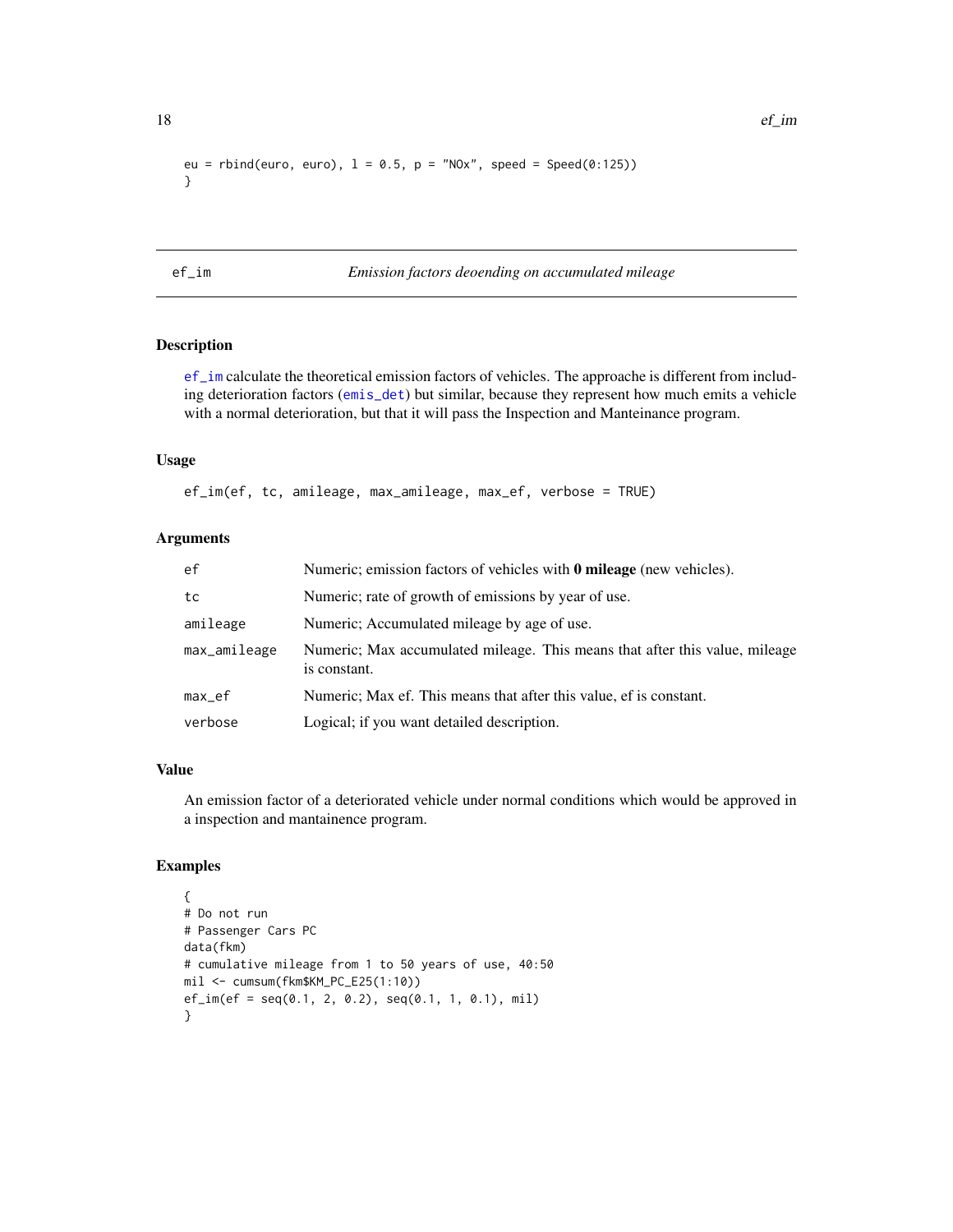<span id="page-18-1"></span><span id="page-18-0"></span>

[ef\\_ive](#page-18-1) returns the base emission factors from the the IVE model. This function depend on vectorized mileage, which means your can enter with the mileage by age of use and the name of the pollutant.

### Usage

```
ef_ive(description = "Auto/Sml Truck", fuel = "Petrol",
 weight = "Light", air_fuel_control = "Carburetor",
 exhaust = "None", evaporative = "PCV", mileage, pol,
  details = FALSE)
```
### Arguments

| description      | Character; "Auto/Sml Truck" "Truck/Bus" or "Sml Engine".                                                                                                                                                                                                     |           |                                                                                                                                                                        |
|------------------|--------------------------------------------------------------------------------------------------------------------------------------------------------------------------------------------------------------------------------------------------------------|-----------|------------------------------------------------------------------------------------------------------------------------------------------------------------------------|
| fuel             | Character; "Petrol", "NG Retrofit", "Natural Gas", "Prop Retro.", "Propane",<br>"EthOH Retrofit", "OEM Ethanol", "Diesel", "Ethanol" or "CNG/LPG".                                                                                                           |           |                                                                                                                                                                        |
| weight           | Character; "Light", "Medium", "Heavy", "Lt", "Med" or "Hvy"                                                                                                                                                                                                  |           |                                                                                                                                                                        |
| air_fuel_control |                                                                                                                                                                                                                                                              |           |                                                                                                                                                                        |
|                  | "2-Cycle, FI", "4-Cycle, Carb", "4-Cycle, FI" "4-Cycle"                                                                                                                                                                                                      |           | Character; One of the following characters: "Carburetor", "Single-Pt FI", "Multi-<br>Pt FI", "Carb/Mixer", "FI", "Pre-Chamber Inject.", "Direct Injection", "2-Cycle", |
| exhaust          | Character: "None", "2-Way", "2-Way/EGR", "3-Way", "3-Way/EGR", "None/EGR",<br>"LEV", "ULEV", "SULEV", "EuroI", "EuroII", "EuroIII", "EuroIV", "Hybrid",<br>"Improved", "EGR+Improv", "Particulate", "Particulate/NOx", "EuroV", "High<br>Tech" or "Catalyst" |           |                                                                                                                                                                        |
| evaporative      | Character: "PCV", "PCV/Tank" or "None".                                                                                                                                                                                                                      |           |                                                                                                                                                                        |
| mileage          | Numeric; mileage of vehicle by age of use km.                                                                                                                                                                                                                |           |                                                                                                                                                                        |
| pol              | Character; One of the following characters: "Carburetor", "Single-Pt FI", "Multi-<br>Pt FI", "Carb/Mixer", "FI", "Pre-Chamber Inject.", "Direct Injection", "2-Cycle",<br>"2-Cycle, FI", "4-Cycle, Carb", "4-Cycle, FI" "4-Cycle" #'                         |           |                                                                                                                                                                        |
| "VOC_gkm"        | "CO_gkm"                                                                                                                                                                                                                                                     | "NOx_gkm" | "PM gkm"                                                                                                                                                               |

| "VOC gkm"             | "CO gkm"                 | "NOx_gkm"              | "PM gkm"              |
|-----------------------|--------------------------|------------------------|-----------------------|
| "Pb_gkm"              | $"SO2\_gkm"$             | $"NH3_gkm"$            | "1,3-butadiene_gkm"   |
| "formaldehyde_gkm"    | "acetaldehyde_gkm"       | "benzene_gkm"          | "EVAP_gkm"            |
| $"CO2_gkm"$           | $"N20_gkm"$              | $"CH4_gkm"$            | "VOC_gstart"          |
| "CO_gstart"           | "NO <sub>x_gstart"</sub> | "PM_gstart"            | "Pb_gstart"           |
| "SO2_gstart"          | "NH3_gstart"             | "1,3-butadiene_gstart" | "formaldehyde_gstart" |
| "acetaldehyde_gstart" | "benzene_gstart"         | "EVAP_gstart"          | "CO2_gstart"          |
| "N20_gstart"          | "CH4_gstart"             |                        |                       |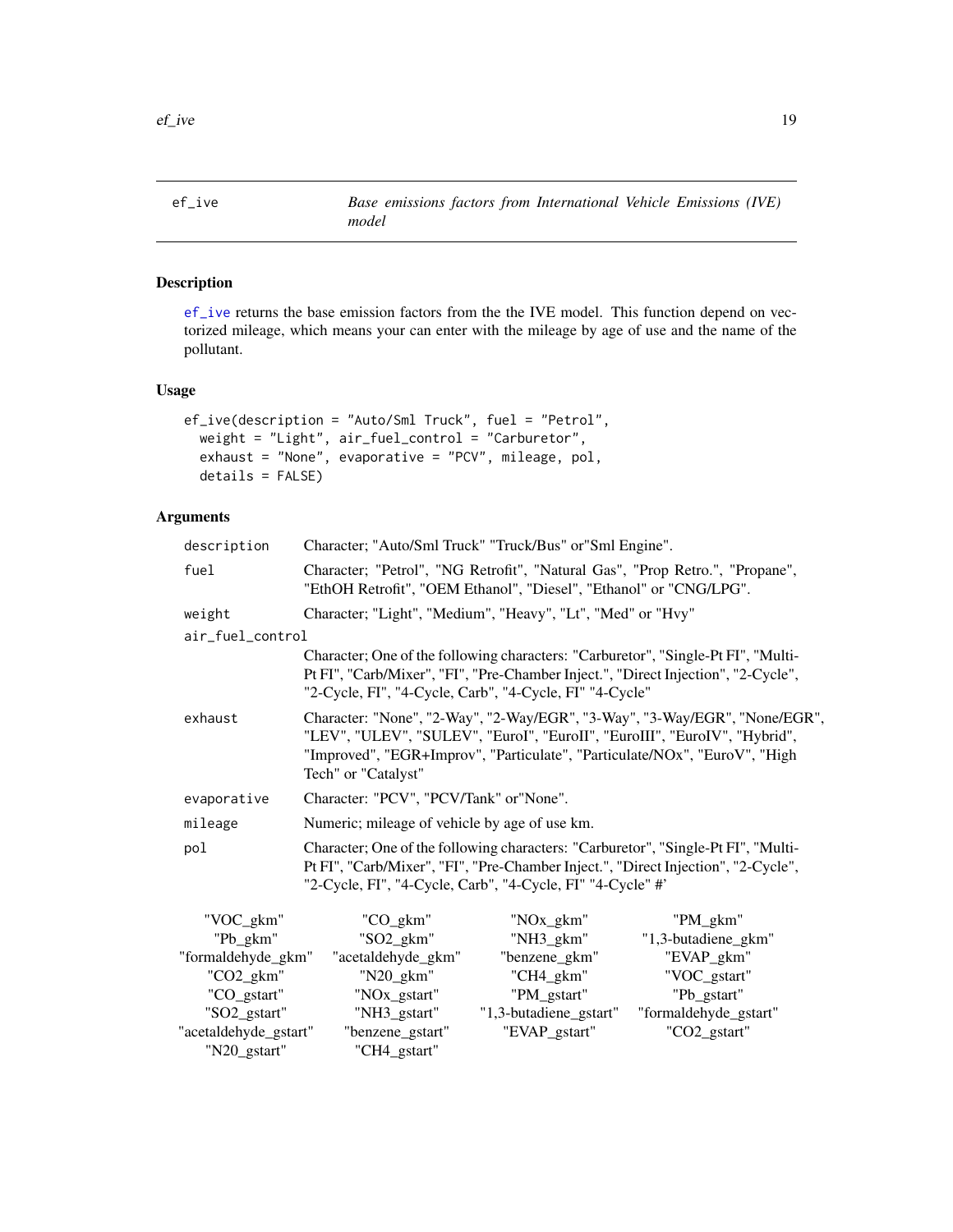<span id="page-19-0"></span>details Logical; option to see or not more information about vehicle.

#### Value

An emission factor by annual mileage.

### References

Nicole Davis, James Lents, Mauricio Osses, Nick Nikkila, Matthew Barth. 2005. Development and Application of an International Vehicle Emissions Model. Transportation Research Board, 81st Annual Meeting, January 2005, Washington, D.C.

#### Examples

```
{
# Do not run
# Passenger Cars PC
data(fkm)
# cumulative mileage from 1 to 50 years of use, 40:50
mil <- cumsum(fkm$KM_PC_E25(1:50))
ef_ive("Truck/Bus", mileage = mil, pol = "CO_gkm")
ef_ive(mileage = mil, pol = "CO_gkm", details = TRUE)
}
```
<span id="page-19-1"></span>

ef\_ldv\_cold *Cold-Start Emissions factors for Light Duty Vehicles*

#### Description

[ef\\_ldv\\_cold](#page-19-1) returns speed functions or data.frames which depends on ambient temperature average speed. The emission factors comes from the guidelines EMEP/EEA air pollutant emission inventory guidebook http://www.eea.europa.eu/themes/air/emep-eea-air-pollutant-emission-inventoryguidebook

#### Usage

```
ef\_ldv\_cold(v = "LDV", ta, cc, f, eu, p, k = 1,show.equation = FALSE, speed, for r = rep(1, 8))
```
#### Arguments

|  | Character; Category vehicle: "LDV" |  |  |  |
|--|------------------------------------|--|--|--|
|--|------------------------------------|--|--|--|

ta Numeric vector or data.frame; Ambient temperature. Monthly mean can be used. When ta is a data.frame, one option is that the number of rows should be the number of rows of your Vehicles data.frame. This is convenient for top-down approach when each simple feature can be a polygon, with a monthly average temperature for each simple feature. In this case, the number of columns can be the 12 months.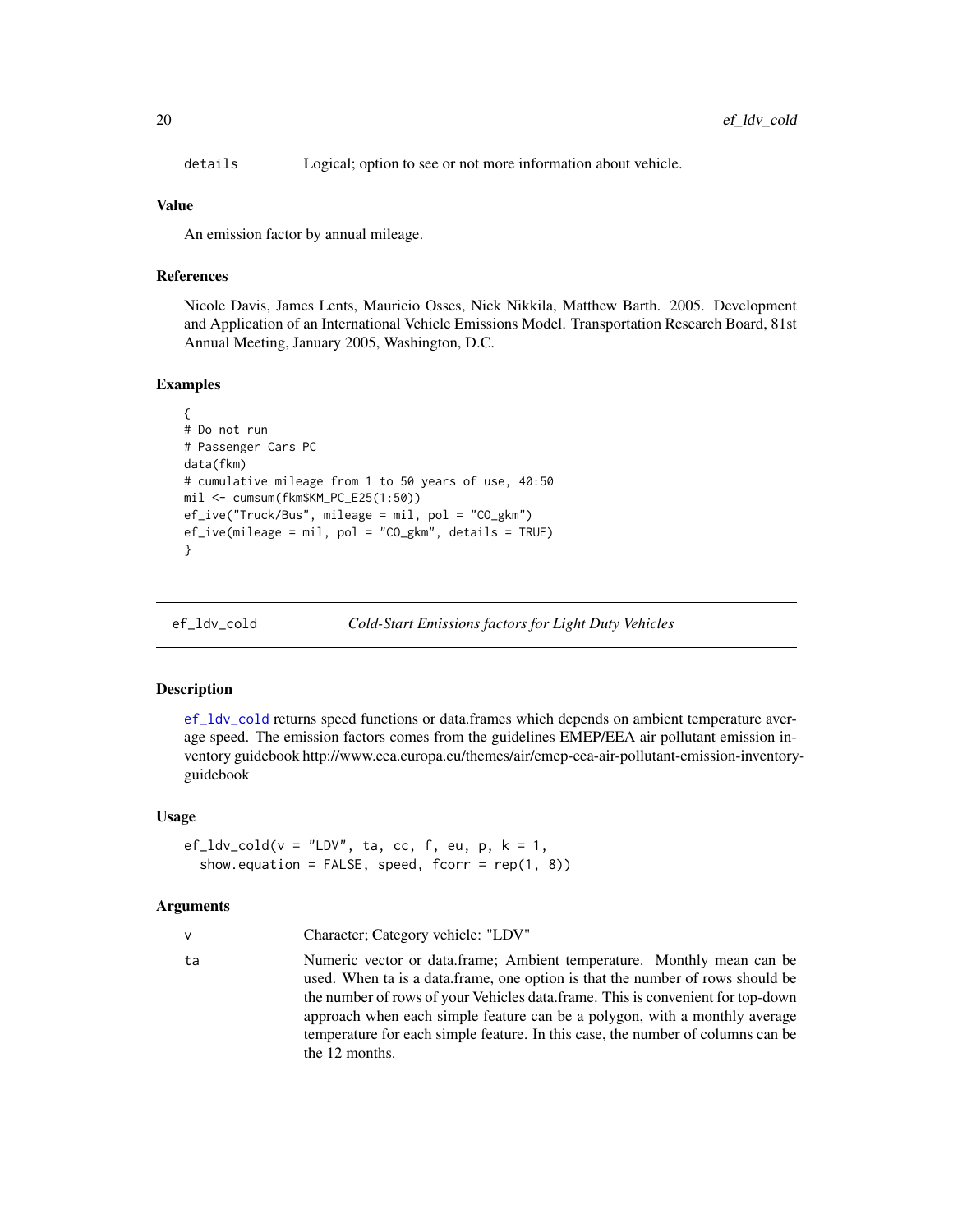| <sub>CC</sub> | Character; Size of engine in cc: "<=1400", "1400_2000" or ">2000"                                                                                                                                                                                                                                                     |
|---------------|-----------------------------------------------------------------------------------------------------------------------------------------------------------------------------------------------------------------------------------------------------------------------------------------------------------------------|
| $\mathsf{f}$  | Character; Type of fuel: "G", "D" or "LPG"                                                                                                                                                                                                                                                                            |
| eu            | Character or data.frame of Characters; Euro standard: "PRE", "I", "II", "III",<br>"IV", "V", "VI" or "VIc". When 'eu' is a data.frame and 'ta' is also a data.frame<br>both has to have the same number of rows. For instance, When you want that<br>each simple feature or region has a different emission standard. |
| p             | Character; Pollutant: "CO", "FC", "NOx", "HC" or "PM"                                                                                                                                                                                                                                                                 |
| k             | Numeric; Multiplication factor                                                                                                                                                                                                                                                                                        |
| show.equation | Option to see or not the equation parameters                                                                                                                                                                                                                                                                          |
| speed         | Numeric; Speed to return Number of emission factor and not a function.                                                                                                                                                                                                                                                |
| fcorr         | Numeric; Correction by fuel properties by euro technology. See fuel_corr.<br>The order from first to last is "PRE", "I", "II", "III", "IV", "V", VI, "VIc". De-<br>fault is 1                                                                                                                                         |

### Value

an emission factor function which depends of the average speed V and ambient temperature. g/km

#### See Also

[fuel\\_corr](#page-59-1)

```
{
ef1 <- ef_ldv_cold(ta = 15, cc = "<=1400", f ="G", eu = "PRE", p = "CO",
show.equation = TRUE)
ef1(10)
speed <- Speed(10)
ef_ldv_cold(ta = 15, cc = "<=1400", f ="G", eu = "PRE", p = "CO", speed = speed)
# lets create a matrix of ef cold at different speeds and temperatures
te <- -50:50
lf <- sapply(1:length(te), function(i){
ef_ldv_cold(ta = te[i], cc = "<=1400", f ="G", eu = "I", p = "CO", speed = Speed(0:120))
})
filled.contour(lf, col= cptcity::lucky())
euros <- c("V", "V", "IV", "III", "II", "I", "PRE", "PRE")
ef_ldv_cold(ta = 10, cc = "<=1400", f ="G", eu = euros, p = "CO", speed = Speed(0))
lf <- ef_ldv_cold(ta = 10, cc = "<=1400", f ="G", eu = euros, p = "CO", speed = Speed(0:120))
dt <- matrix(rep(2:25,5), ncol = 12) # 12 months
ef_ldv_cold(ta = dt, cc = "<=1400", f ="G", eu = "I", p = "CO", speed = Speed(0))
ef_ldv_cold(ta = dt, cc = "<=1400", f ="G", eu = euros, p = "CO", speed = Speed(34))
euros2 <- c("V", "V", "V", "IV", "IV", "IV", "III", "III")
dfe <- rbind(euros, euros2)
ef_ldv_cold(ta = 10, cc = "<=1400", f ="G", eu = dfe, p = "C0", speed = Spec(d))ef_ldv_cold(ta = dt[1:2,], cc = "<=1400", f ="G", eu = dfe, p = "CO", speed = Speed(0))
# Fuel corrections
fcorr <- c(0.5,1,1,1,0.9,0.9,0.9,0.9)
```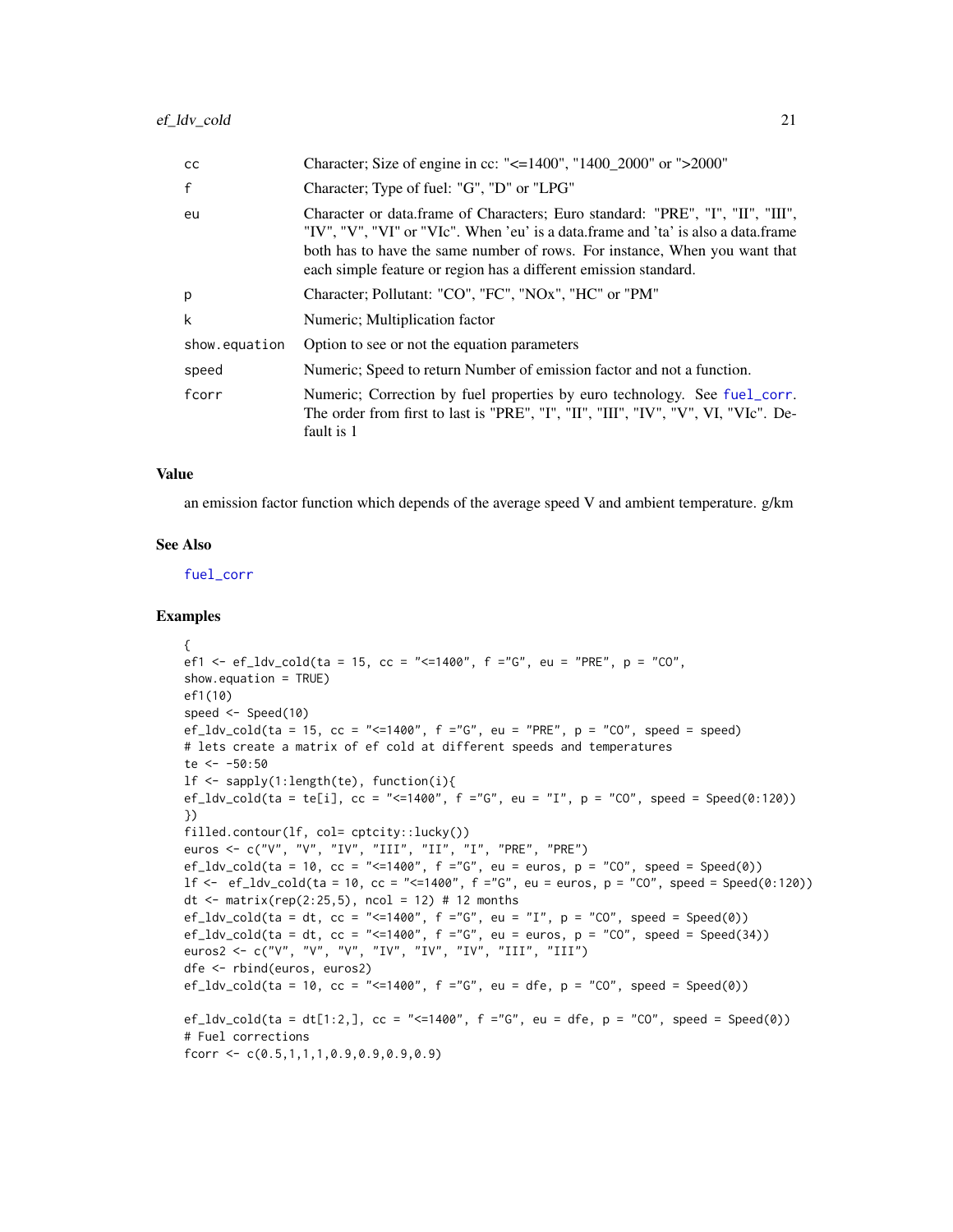```
ef1 <- ef_ldv_cold(ta = 15, cc = "<=1400", f ="G", eu = "PRE", p = "CO",
show.equation = TRUE, fcorr = fcorr)
ef_ldv_cold(ta = 10, cc = "<=1400", f ="G", eu = dfe, p = "CO", speed = Speed(0),
fcorr = fcorr)
}
```
ef\_ldv\_cold\_list *List of cold start emission factors of Light Duty Vehicles*

#### Description

This function creates a list of functions of cold start emission factors considering different euro emission standard to the elements of the list.

### Usage

 $ef_ldv_cold_list(df, v = "LDV", ta, cc, f, eu, p)$ 

#### Arguments

| df           | Dataframe with local emission factor                                                      |
|--------------|-------------------------------------------------------------------------------------------|
| $\mathsf{V}$ | Category vehicle: "LDV"                                                                   |
| ta           | ambient temperature. Montly average van be used                                           |
| cc           | Size of engine in cc: $\leq$ =1400", "1400 2000" and ">2000"                              |
| f            | Type of fuel: "G" or "D"                                                                  |
| eu           | character vector of euro standards: "PRE", "I", "II", "III", "IV", "V", "VI" or<br>"VIc". |
| p            | Pollutant: "CO", "FC", "NOx", "HC" or "PM"                                                |

### Value

A list of cold start emission factors g/km

### Note

The length of the list should be equal to the name of the age categories of a specific type of vehicle

```
{
# Do not run
df <- data.frame(age1 = c(1,1), age2 = c(2,2))
eu = c("I", "PRE")
l < -ef\_ldv\_cold(t = 17, cc = "<=1400", f = "G",eu = "I", p = "CO")l_{cold} <- ef_ldv_cold_list(df, t = 17, cc = "<=1400", f = "G",
eu = eu, p = "CO")length(l_cold)
}
```
<span id="page-21-0"></span>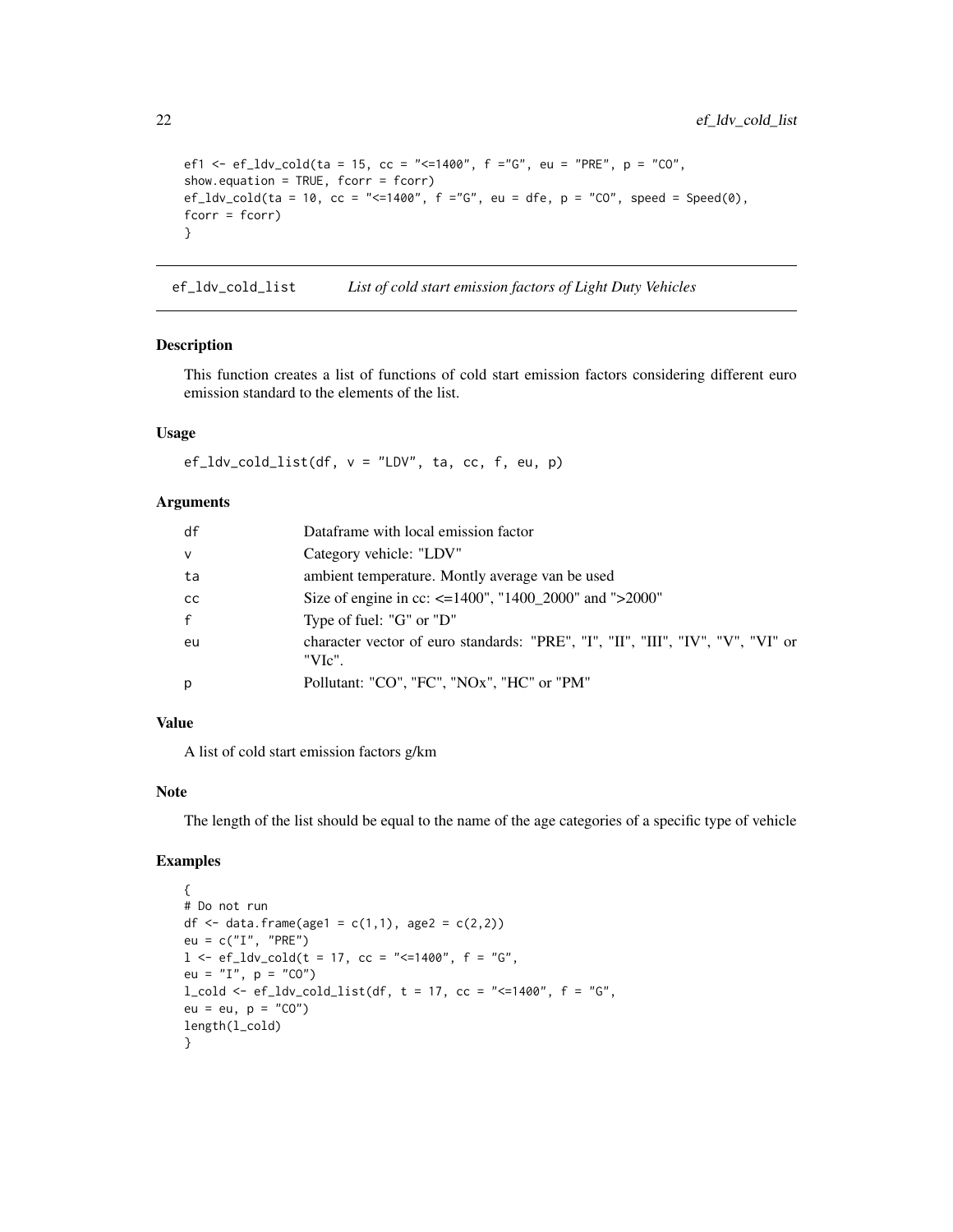<span id="page-22-0"></span>

This function creates a list of scaled functions of emission factors. A scaled emission factor which at a speed of the driving cycle (SDC) gives a desired value.

#### Usage

 $ef_ldv_scaled(df, dfcol, SDC = 34.12, v, t = "4S", cc, f, eu, p)$ 

#### Arguments

| df            | Deprecated                                                                                                                                                                                                                                       |
|---------------|--------------------------------------------------------------------------------------------------------------------------------------------------------------------------------------------------------------------------------------------------|
| dfcol         | Column of the dataframe with the local emission factors eg df\$dfcol                                                                                                                                                                             |
| <b>SDC</b>    | Speed of the driving cycle                                                                                                                                                                                                                       |
| $\mathsf{v}$  | Category vehicle: "PC", "LCV", "Motorcycle" or "Moped                                                                                                                                                                                            |
| t             | Sub-category of of vehicle: PC: "ECE_1501", "ECE_1502", "ECE_1503", "ECE_1504"<br>, "IMPROVED_CONVENTIONAL", "OPEN_LOOP", "ALL", "2S" or "4S".<br>LCV: "4S", Motorcycle: "2S" or "4S". Moped: "2S" or "4S"                                       |
| <sub>CC</sub> | Size of engine in cc: PC: "<=1400", ">1400", "1400_2000", ">2000", "<=800",<br>" $\leq$ =2000". Motorcycle: " $\geq$ =50" (for "2S"), " $\leq$ =250", "250_750", " $\geq$ =750".<br>Moped: " $\leq 50$ ". LCV : " $\leq 3.5$ " for gross weight. |
| $\mathsf{f}$  | Type of fuel: "G", "D", "LPG" or "FH" (Full Hybrid: starts by electric motor)                                                                                                                                                                    |
| eu            | Euro standard: "PRE", "I", "II", "III", "III+DPF", "IV", "V", "VI", "VIc"                                                                                                                                                                        |
| p             | Pollutant: "CO", "FC", "NOx", "HC" or "PM". If your pollutant dfcol is based<br>on fuel, use "FC", if it is based on "HC", use "HC".                                                                                                             |

### Details

This function calls "ef\_ldv\_speed" and calculate the specific k value, dividing the local emission factor by the respective speed emissions factor at the speed representative of the local emission factor, e.g. If the local emission factors were tested with the FTP-75 test procedure, SDC = 34.12 km/h.

### Value

A list of scaled emission factors g/km

### Note

The length of the list should be equal to the name of the age categories of a specific type of vehicle. Thanks to Glauber Camponogara for the help.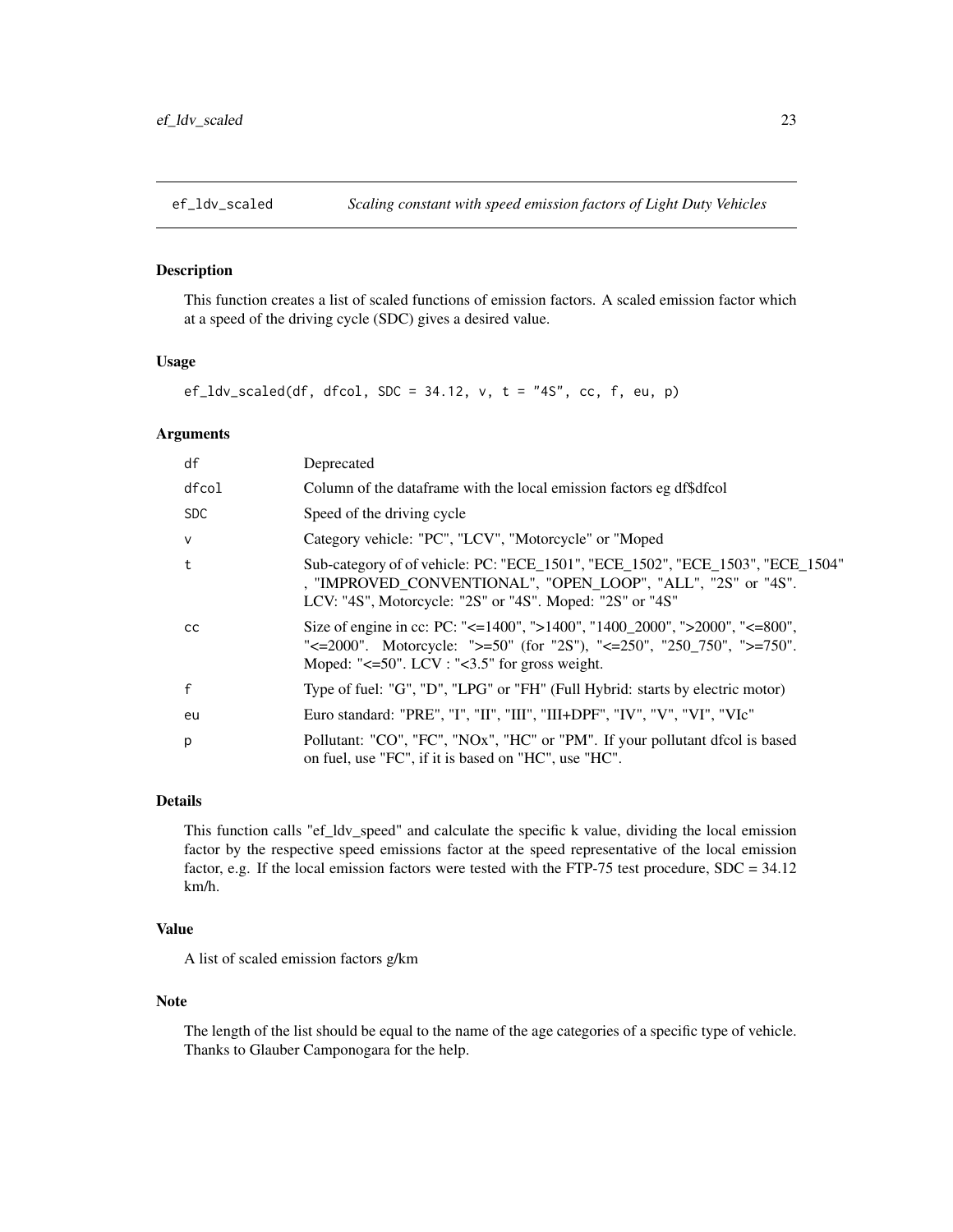#### See Also

ef\_ldv\_seed

#### Examples

```
{
data(fe2015)
co1 <- fe2015[fe2015$Pollutant=="CO", ]
lef \leq -e ef_ldv_scaled(dfcol = co1$PC_G, v = "PC", t = "4S", cc = "\leq -1400", f = "G",
eu = co1$Euro_LDV, p = "CO")
length(lef)
lef[[1]](40) # First element of the lit of speed functions at 40 km/h
lef[[36]](50) # 36th element of the lit of speed functions at 50 km/h
plot(x = 0:150, y = left[[36]](0:150), col = "red", type = "b", ylab = "[g/km]",pch = 16, xlab = "[km/h]",main = "Variation of emissions with speed of oldest vehicle")
plot(x = 0.150, y = left[[1]](0.150), col = "blue", type = "b", ylab = "[g/km]",pch = 16, xlab = "[km/h]",
main = "Variation of emissions with speed of newest vehicle")
}
```
<span id="page-23-1"></span>

ef\_ldv\_speed *Emissions factors for Light Duty Vehicles and Motorcycles*

#### **Description**

[ef\\_ldv\\_speed](#page-23-1) returns speed dependent emission factors, data.frames or list of emission factors. The emission factors comes from the guidelines EMEP/EEA air pollutant emission inventory guidebook http://www.eea.europa.eu/themes/air/emep-eea-air-pollutant-emission-inventory-guidebook

### Usage

```
ef_l d v_speed(v, t = "4S", cc, f, eu, p, x, k = 1, speed,show.equation = FALSE, for r = rep(1, 8))
```
#### Arguments

| $\mathsf{V}$  | Character; category vehicle: "PC", "LCV", "Motorcycle" or "Moped                                                                                                                                                     |
|---------------|----------------------------------------------------------------------------------------------------------------------------------------------------------------------------------------------------------------------|
| t             | Character; sub-category of of vehicle: PC: "ECE_1501", "ECE_1502", "ECE_1503",<br>"ECE_1504", "IMPROVED_CONVENTIONAL", "OPEN_LOOP", "ALL", "2S"<br>or "4S". LCV: "4S", Motorcycle: "2S" or "4S". Moped: "2S" or "4S" |
| <sub>cc</sub> | Character; size of engine in cc: PC: "<=1400", ">1400", "1400_2000", ">2000",<br>"<=800", "<=2000". Motorcycle: ">=50" (for "2S"), "<=250", "250_750",<br>">=750". Moped: "<=50". LCV : "<3.5" for gross weight.     |
| $\mathsf{f}$  | Character; type of fuel: "G", "D", "LPG" or "FH" (Full Hybrid: starts by electric<br>motor)                                                                                                                          |

<span id="page-23-0"></span>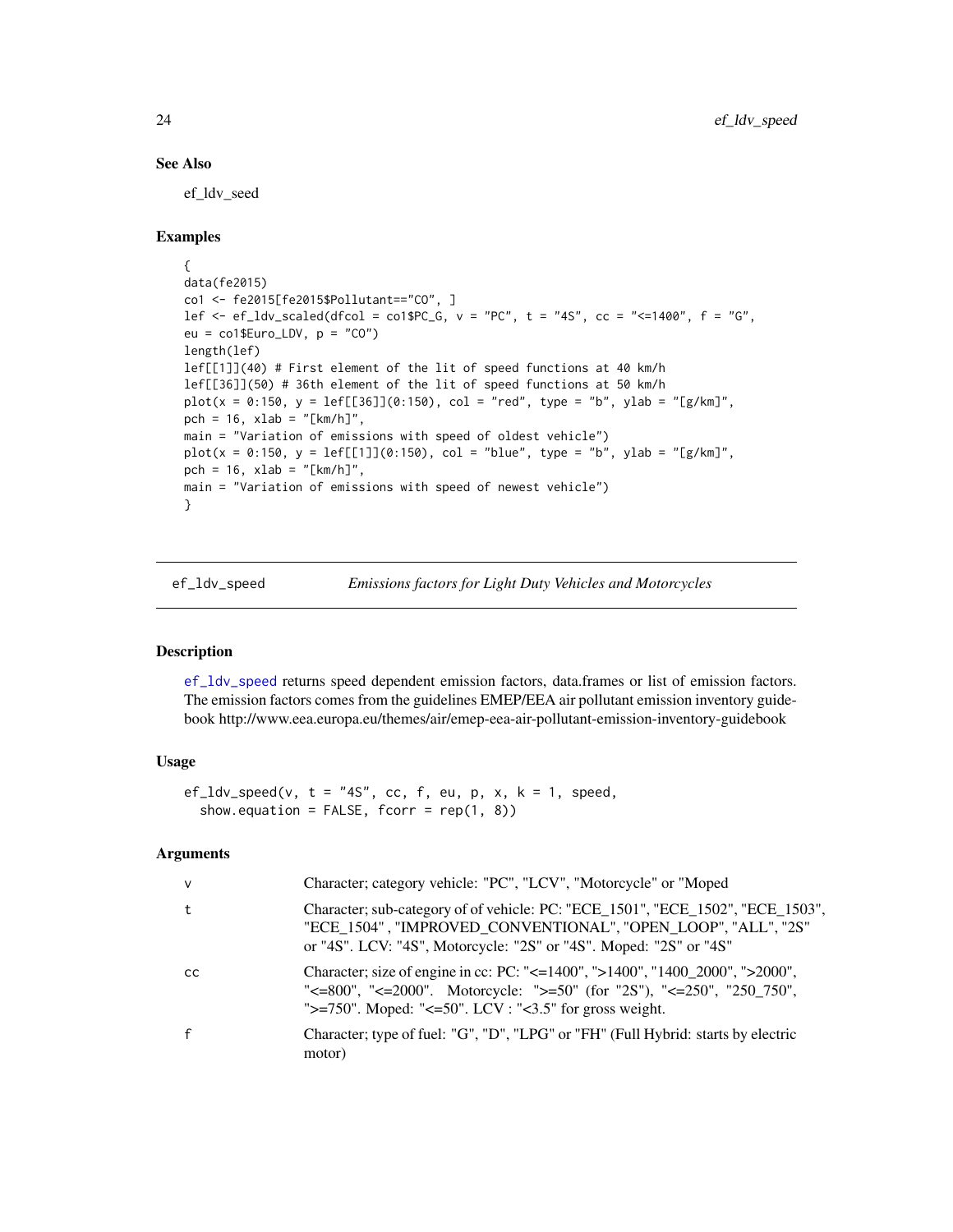| eu            | Character or data.frame of characters; euro standard: "PRE", "I", "II", "III",<br>"III+DPF", "IV", "V", "VI" or "VIc". When the pollutan is active surface or<br>number of particles, eu can also be "III+DISI"                                                                          |
|---------------|------------------------------------------------------------------------------------------------------------------------------------------------------------------------------------------------------------------------------------------------------------------------------------------|
| р             | Character; pollutant: "CO", "FC", "NOx", "NO", "NO2", "HC", "PM", "NMHC",<br>"CH4", "CO2", "SO2" or "Pb". Only when p is "SO2" pr "Pb" x is needed. Also<br>polycyclic aromatic hydrocarbons (PAHs), persistent organi pollutants (POPs),<br>and Number of particles and Active Surface. |
| X             | Numeric; if pollutant is "SO2", it is sulphur in fuel in ppm, if is "Pb", Lead in<br>fuel in ppm.                                                                                                                                                                                        |
| k             | Numeric; multiplication factor                                                                                                                                                                                                                                                           |
| speed         | Numeric; Speed to return Number of emission factor and not a function.                                                                                                                                                                                                                   |
| show.equation | Logical; option to see or not the equation parameters.                                                                                                                                                                                                                                   |
| fcorr         | Numeric; Correction by fuel properties by euro technology. See fuel_corr.<br>The order from first to last is "PRE", "I", "II", "III", "IV", "V", VI, "VIc". De-<br>fault is 1                                                                                                            |

#### Details

The argument of this functions have several options which results in different combinations that returns emission factors. If a combination of any option is wrong it will return an empty value. Therefore, it is important ti know the combinations.

#### Value

An emission factor function which depends of the average speed V g/km

#### **Note**

t = "ALL" and cc == "ALL" works for several pollutants because emission fators are the same. Some exceptions are with NOx and FC because size of engine.

Hybrid cars: the only cover "PC" and according to EMEP/EEA air pollutant emission inventory guidebook 2016 (Ntziachristos and Samaras, 2016) only for euro IV. When new literature is available, I will update these factors.

Pollutants (g/km): "CO", "NOx", "HC", "PM", "CH4", "NMHC", "CO2", "SO2", "Pb", "FC".

### Black Carbon and Organic Matter (g/km): "BC", "OM"

**PAH and POP (g/km):** "indeno(1,2,3-cd)pyrene", "benzo(k)fluoranthene", "benzo(b)fluoranthene", "benzo(ghi)perylene", "fluoranthene", "benzo(a)pyrene", "pyrene", "perylene", "anthanthrene", "benzo(b)fluorene", "benzo(e)pyrene", "triphenylene", "benzo(j)fluoranthene", "dibenzo(a,j)anthacene", "dibenzo(a,l)pyrene", "3,6-dimethyl-phenanthrene", "benzo(a)anthracene", "acenaphthylene", "acenapthene", "chrysene", "phenanthrene", "napthalene", "anthracene", "coronene", "dibenzo(ah)anthracene".

Dioxins and furans(g equivalent toxicity / km): "PCDD", "PCDF" and "PCB".

Metals (g/km): "As", "Cd", "Cr", "Cu", "Hg", "Ni", "Pb", "Se", "Zn".

NMHC (g/km):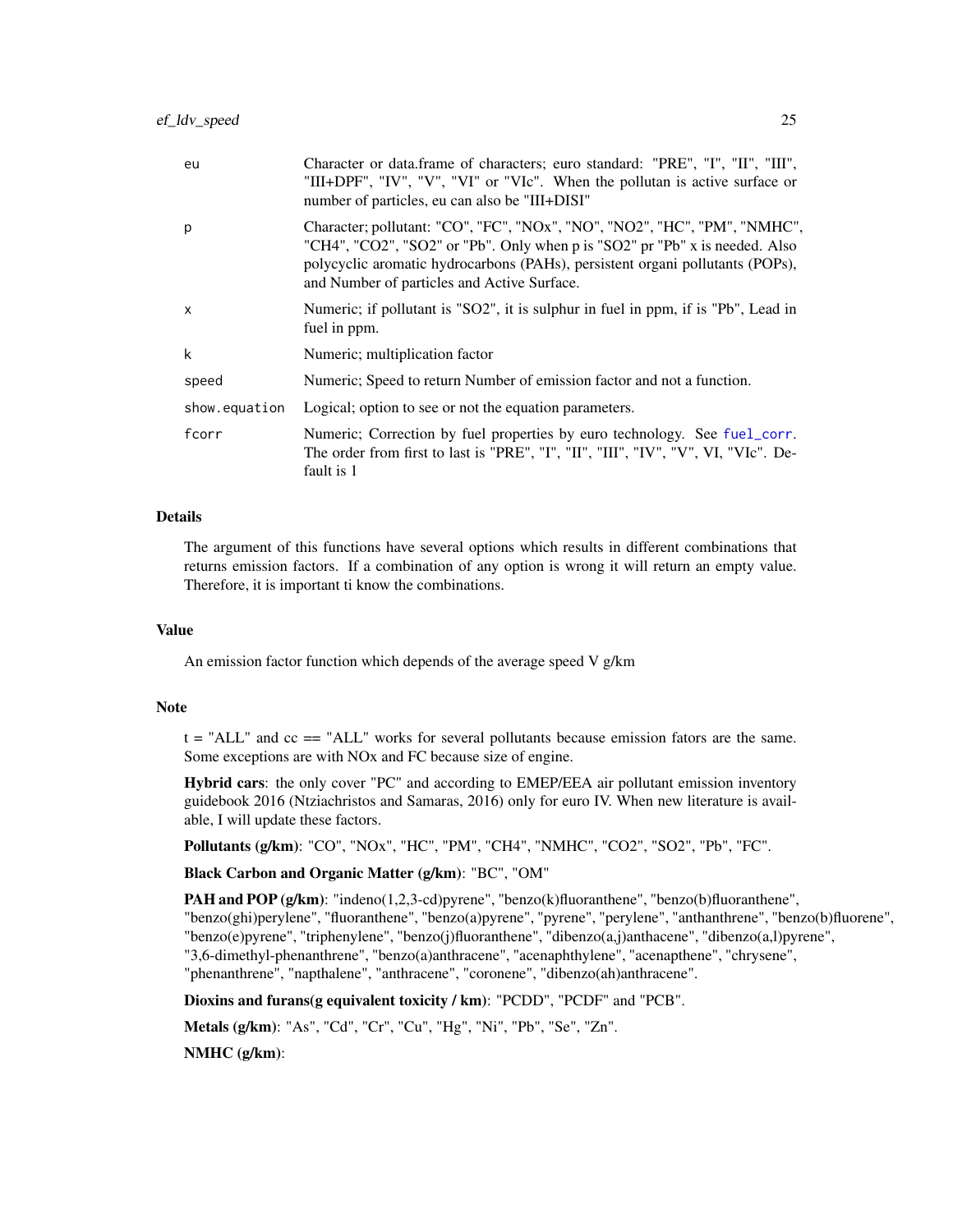*ALKANES (g/km)*: "ethane", "propane", "butane", "isobutane", "pentane", "isopentane", "hexane", "heptane", "octane", "2-methylhexane", "nonane", "2-methylheptane", "3-methylhexane", "decane", "3-methylheptane", "alkanes\_C10\_C12", "alkanes\_C13".

*CYCLOALKANES (g/km)*: "cycloalkanes".

*ALKENES (g/km)*: "ethylene", "propylene", "propadiene", "1-butene", "isobutene", "2-butene", "1,3-butadiene", "1-pentene", "2-pentene", "1-hexene", "dimethylhexene".

*ALKYNES (g/km)*:"1-butine", "propine", "acetylene".

*ALDEHYDES (g/km)*: "formaldehyde", "acetaldehyde", "acrolein", "benzaldehyde", "crotonaldehyde", "methacrolein", "butyraldehyde", "isobutanaldehyde", "propionaldehyde", "hexanal", "ivaleraldehyde", "valeraldehyde", "o-tolualdehyde", "m-tolualdehyde", "p-tolualdehyde".

*KETONES (g/km)*: "acetone", "methylethlketone".

*AROMATICS (g/km)*: "toluene", "ethylbenzene", "m,p-xylene", "o-xylene", "1,2,3-trimethylbenzene", "1,2,4-trimethylbenzene", "1,3,5-trimethylbenzene", "styrene", "benzene", "C9", "C10", "C13".

*Active Surface (cm2/km)*: "AS\_urban", "AS\_rural", "AS\_highway"

*Total Number of particles (N/km)*: "N\_urban", "N\_rural", "N\_highway", "N\_50nm\_urban", "N\_50\_100nm\_rural", "N\_100\_1000nm\_highway".

The available standards for Active Surface or number of particles are Euro I, II, III, III+DPF dor diesle and III+DISI for gasoline. Pre euro vehicles has the value of Euro I and euro IV, V, VI and VIc the value of euro III.

#### See Also

[fuel\\_corr](#page-59-1) [emis](#page-30-1) [ef\\_ldv\\_cold](#page-19-1)

```
{
# Do not run
# Passenger Cars PC
# Emission factor function
V < -0:150ef1 <- ef_ldv_speed(v = "PC", t = "4S", cc = "<=1400", f = "G", eu = "PRE",
p = "CO")efs <- EmissionFactors(ef1(1:150))
plot(Speed(1:150), efs, xlab = "speed[km/h]", type = "b", pch = 16, col = "blue")
# Quick view
pol <- c("CO", "NOx", "HC", "NMHC", "CH4", "FC", "PM", "CO2", "SO2")
f <- sapply(1:length(pol), function(i){
ef_ldv_speed("PC", "4S", "<=1400", "G", "PRE", pol[i], x = 10)(30)
})
f
# PM Characteristics
pol <- c("AS_urban", "AS_rural", "AS_highway",
"N_urban", "N_rural", "N_highway",
"N_50nm_urban", "N_50_100nm_rural", "N_100_1000nm_highway")
f <- sapply(1:length(pol), function(i){
ef_ldv_speed("PC", "4S", "<=1400", "D", "PRE", pol[i], x = 10)(30)
```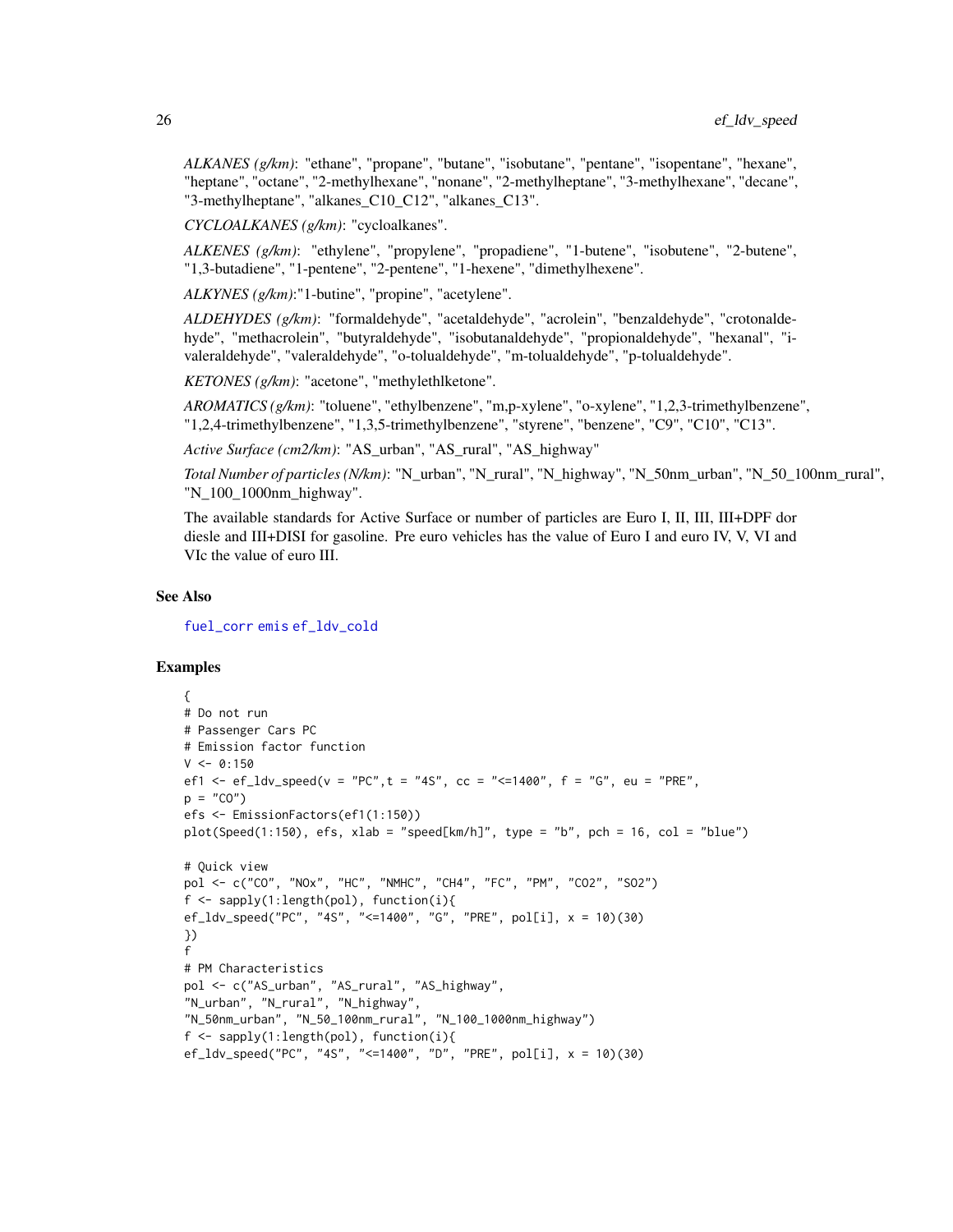```
})
f
# PAH POP
ef_ldv_speed(v = "PC", t = "4S", cc = "<=1400", f = "G", eu = "PRE",
p = "indeno(1, 2, 3-cd)pyrene")(10)
ef_ldv_speed(v = "PC", t = "4S", cc = "<=1400", f = "G", eu = "PRE",
p = "napthalene") (10)# Dioxins and Furans
ef_l d v_s = 'PC'', t = '4S'', cc = '<=1400'', f = 'G'', eu = 'PRE'',
p = "PCB")(10)
# NMHC
ef_l d v_speed(v = "PC", t = "4S", cc = "<=1400", f = "G", eu = "PRE",p = "hexane")(10)
# List of Copert emission factors for 40 years fleet of Passenger Cars.
# Assuming a euro distribution of euro V, IV, III, II, and I of
# 5 years each and the rest 15 as PRE euro:
euro <- c(rep("V", 5), rep("IV", 5), rep("III", 5), rep("II", 5),
          rep("I", 5), rep("PRE", 15))
speed <-25lef <- lapply(1:40, function(i) {
ef_ldv_speed(v = "PC", t = "4S", cc = "<=1400", f = "G",
          eu = euro[i], p = "CO")ef_ldv_speed(v = "PC", t = "4S", cc = "<=1400", f = "G",
          eu = euro[i], p = "CO", show.equation = FALSE)(25) })
# to check the emission factor with a plot
efs <- EmissionFactors(unlist(lef)) #returns 'units'
plot(efs, xlab = "age")
lines(efs, type = "l")
euros <- c("VI", "V", "IV", "III", "II")
ef_ldv_speed(v = "PC", t = "4S", cc = "<=1400", f = "G",
          eu = euros, p = "CO")a \leq -ef\_ldv\_speed(v = "PC", t = "4S", cc = "<=1400", f = "G",eu = euros, p = "CO", speed = Speed(0:120))head(a)
filled.contour(as.matrix(a)[1:10, 1:length(euros)], col = cptcity::\text{cpt}(n = 18))
filled.contour(as.matrix(a)[110:120, 1:length(euros)], col = cptcity::cpt(n = 16))
filled.contour(as.matrix(a)[, 1:length(euros)], col = cptcity::cpt(n = 21))
filled.contour(as.matrix(a)[, 1:length(euros)],
col = cptcity::cpt("mpl_viridis", n = 21))
filled.contour(as.matrix(a)[, 1:length(euros)],
col = \text{cptcity}::\text{cpt("mpl_magma", n = 21)})persp(as.matrix(a)[, 1:length(euros)], phi = 0, theta = 0)
persp(as.matrix(a)[, 1:length(euros)], phi = 25, theta = 45)
persp(as.matrix(a)[, 1:length(euros)], phi = 0, theta = 90)persp(as.matrix(a)[, 1:length(euros)], phi = 25, theta = 90+45)persp(as.matrix(a)[, 1:length(euros)], phi = 0, theta = 180)
new_euro <- c("VI", "VI", "V", "V", "V")
euro <- c("V", "V", "IV", "III", "II")
old_euro <- c("III", "II", "I", "PRE", "PRE")
meuros <- rbind(new_euro, euro, old_euro)
```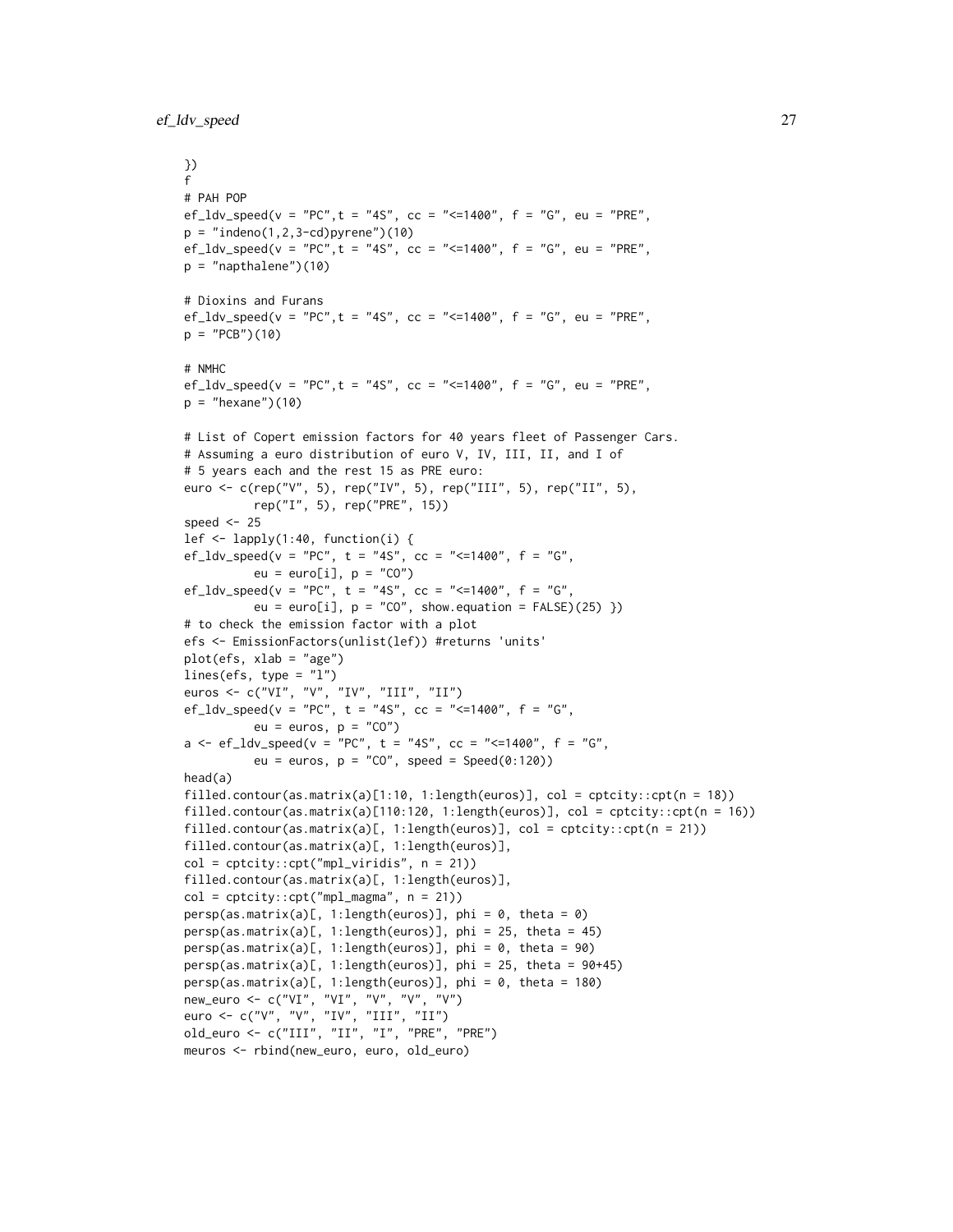```
aa <- ef_ldv_speed(v = "PC", t = "4S", cc = "<=1400", f = "G",
          eu = meuros, p = "CO", speed = Speed(10:11))# Light Commercial Vehicles
V < -0:150ef1 <- ef_ldv_speed(v = "LCV", t = "4S", cc = "<3.5", f = "G", eu = "PRE",
p = "CO")efs <- EmissionFactors(ef1(1:150))
plot(Speed(1:150), efs, xlab = "speed[km/h]")
lef \leq lapply(1:40, function(i) {
ef_ldv_speed(v = "LCV", t = "4S", cc = "<3.5", f = "G",
          eu = euro[i], p = "CO", show.equation = FALSE)(25) })
# to check the emission factor with a plot
efs <- EmissionFactors(unlist(lef)) #returns 'units'
plot(efs, xlab = "age")
lines(efs, type = "l")
# Motorcycles
V < -0:150ef1 <- ef_ldv_speed(v = "Motorcycle", t = "4S", cc = "<=250", f = "G",
eu = "PRE", p = "CO", show. equation = TRUE)
efs <- EmissionFactors(ef1(1:150))
plot(Speed(1:150), efs, xlab = "speed[km/h]")
# euro for motorcycles
eurom <- c(rep("III", 5), rep("II", 5), rep("I", 5), rep("PRE", 25))
lef <- lapply(1:30, function(i) {
ef_l d v_s = f' w_s = f'' w_s = f'' w_s, t = f'' s'', c c = f'' s_s = f'' w_s, f' w_s = f'' w_s,
eu = euron[i], p = "CO",show.equation = FALSE)(25) })
efs <- EmissionFactors(unlist(lef)) #returns 'units'
plot(efs, xlab = "age")
lines(efs, type = "l")
a \leq -ef\_ldv\_speed(v = "Motorcycle", t = "4S", cc = "<=250", f = "G",eu = eurom, p = "CO", speed = Speed(0:125))a$speed <- NULL
filled.contour(as.matrix(a), col = cptcity::lucky(),
xlab = "Speed", ylab = "Age")persp(x = as.matrix(a), theta = 35, xlab = "Speed", ylab = "Euros",zlab = "CO [g/km]", col = cptcity::lucky(), phi = 25)
}
```
<span id="page-27-1"></span>ef\_nitro *Emissions factors of N2O and NH3*

#### Description

[ef\\_nitro](#page-27-1) returns emission factors as a functions of accumulated mileage. The emission factors comes from the guidelines EMEP/EEA air pollutant emission inventory guidebook http://www.eea.europa.eu/themes/air/eme eea-air-pollutant-emission-inventory-guidebook

<span id="page-27-0"></span>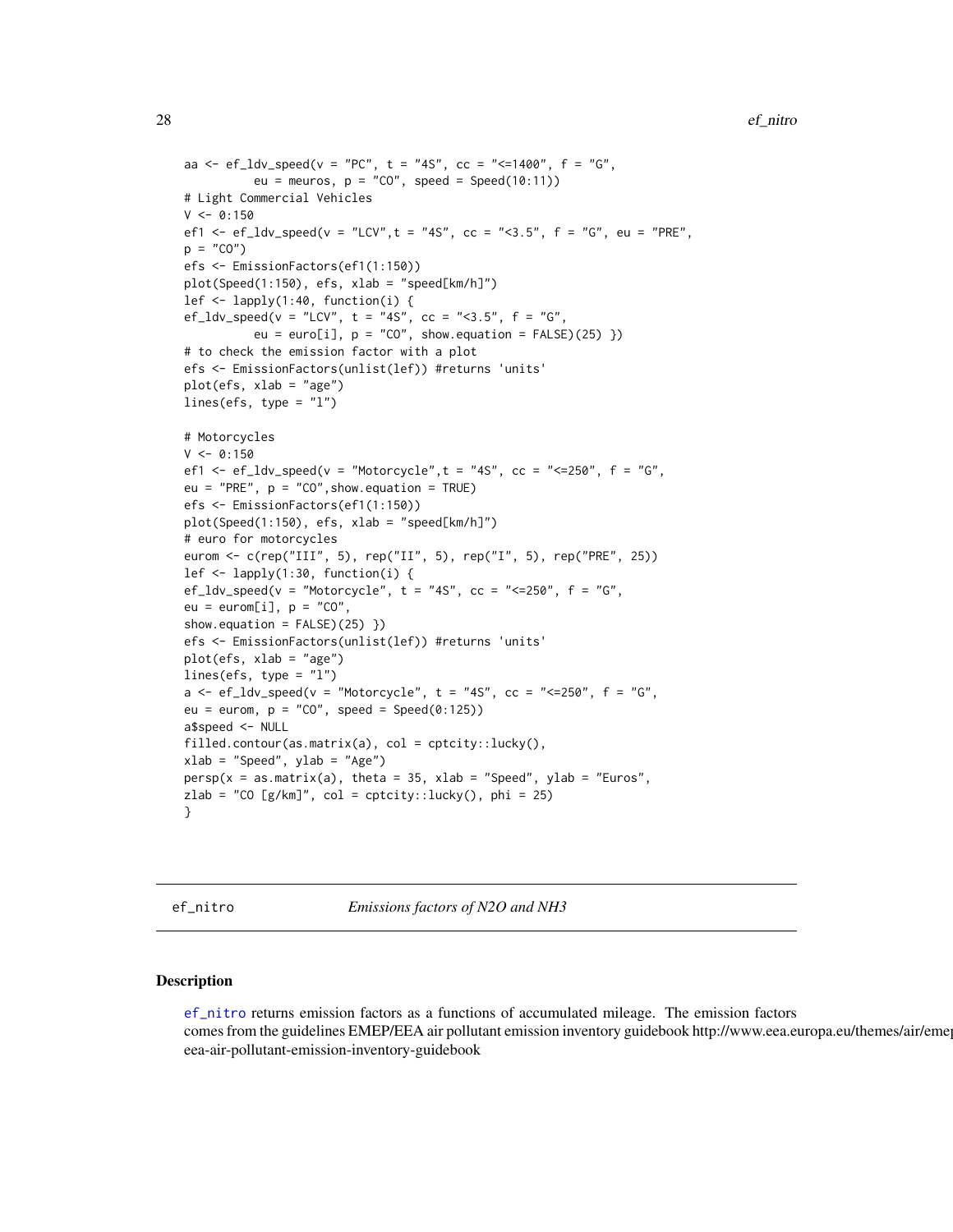#### <span id="page-28-0"></span>ef\_wear 29

### Usage

 $ef\_nitro(v, t, cc, f, eu, p, S, k = 1, show. equation = TRUE)$ 

#### Arguments

| Category vehicle: "PC", "LCV", "LDV", "Motorcycle", "Trucks", "HDV", "HDV-<br>A", "BUS" or "Coach". |
|-----------------------------------------------------------------------------------------------------|
| Type: "Cold", "Hot", "<50", ">=50", ">3.5", "7.5_12", "12_18", "28_34", ">34"<br>and "ALL".         |
| "Urban", "Rural", "Highway" and "ALL".                                                              |
| Type of fuel: "G", "D" or "LPG"                                                                     |
| Euro standard: "PRE", "I", "II", "III", "IV", "V", "VI", "VIc", "2S", 4S" and<br>"ALL"              |
| Pollutant: "N2O", "NH3"                                                                             |
| Sulphur (ppm). Number.                                                                              |
| Multiplication factor                                                                               |
| Option to see or not the equation parameters                                                        |
|                                                                                                     |

### Value

an emission factor function which depends on the accumulated mileage

### Examples

```
{
# Do not run
efe10 <- ef_nitro(v = "PC", t = "Hot", cc = "Urban", f = "G",eu = "III", p = "NH3", S = 10,
show.equation = FALSE)
efe50 <- ef_nitro(v = "PC", t = "Hot", cc = "Urban", f = "G",eu = "III", p = "NH3", S = 50,
show.equation = TRUE)
efe10(10)
efe50(10)
}
```
<span id="page-28-1"></span>ef\_wear *Emissions factors from tyre, break and road surface wear*

### Description

[ef\\_wear](#page-28-1) estimates wear emissions. The sources are tyres, breaks and road surface.

```
ef_wear(wear, type, pol = "TSP", speed, load = 0.5, axle = 2)
```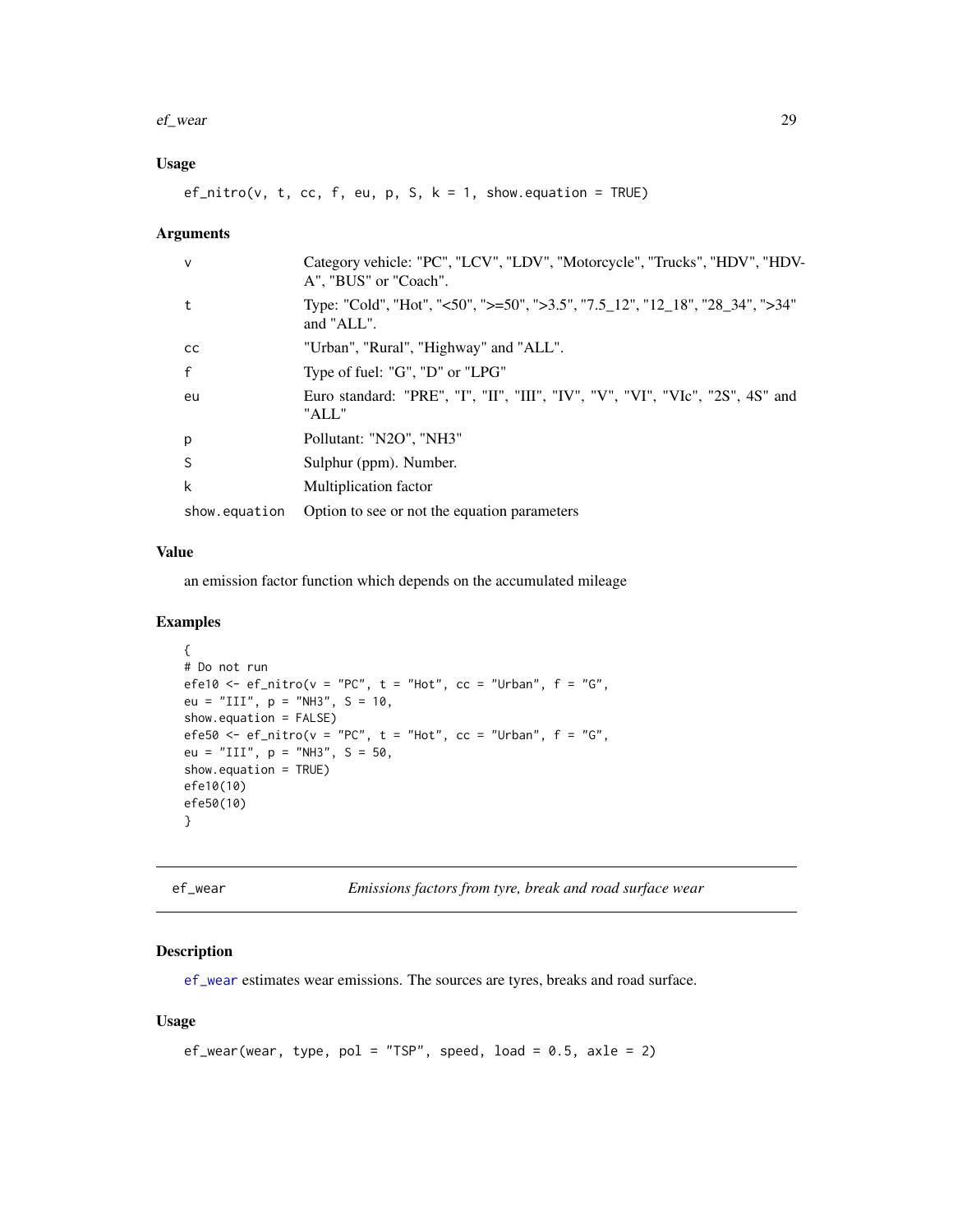#### <span id="page-29-0"></span>Arguments

| wear  | Character; type of wear: "tyre", "break" and "road"             |
|-------|-----------------------------------------------------------------|
| type  | Character; type of vehicle: "2W", "PC", "LCV", 'HDV"            |
| pol   | Character; pollutant: "TSP", "PM10", "PM2.5", "PM1" and "PM0.1" |
| speed | Data.frame of speeds                                            |
| load  | Load of the HDV                                                 |
| axle  | Number of axle of the HDV                                       |

### Value

emission factors grams/km

#### References

Ntziachristos and Boulter 2016. Automobile tyre and break wear and road abrasion. In: EEA, EMEP. EEA air pollutant emission inventory guidebook-2009. European Environment Agency, Copenhagen, 2016

#### Examples

```
## Not run:
data(net)
data(pc_profile)
pc_week <- temp_fact(net$ldv+net$hdv, pc_profile)
df <- netspeed(pc_week, net$ps, net$ffs, net$capacity, net$lkm, alpha = 1)
ef \leq ef_wear(wear = "tyre", type = "PC", pol = "PM10", speed = df)
## End(Not run)
```
<span id="page-29-1"></span>ef\_whe *Emission factor that incorporates the effect of high emitters*

#### Description

[ef\\_whe](#page-29-1) return weighted emission factors of vehicles considering that one part of the fleet has a normal deterioration and another has a deteriorated fleet that would be rejected in a inspection and mantainence program but it is still in circulation. This emission factor might be applicable in cities without a inspection and mantainence program and with Weighted emission factors considering that part of the fleet are high emitters.

```
ef_whe(efhe, phe, ef)
```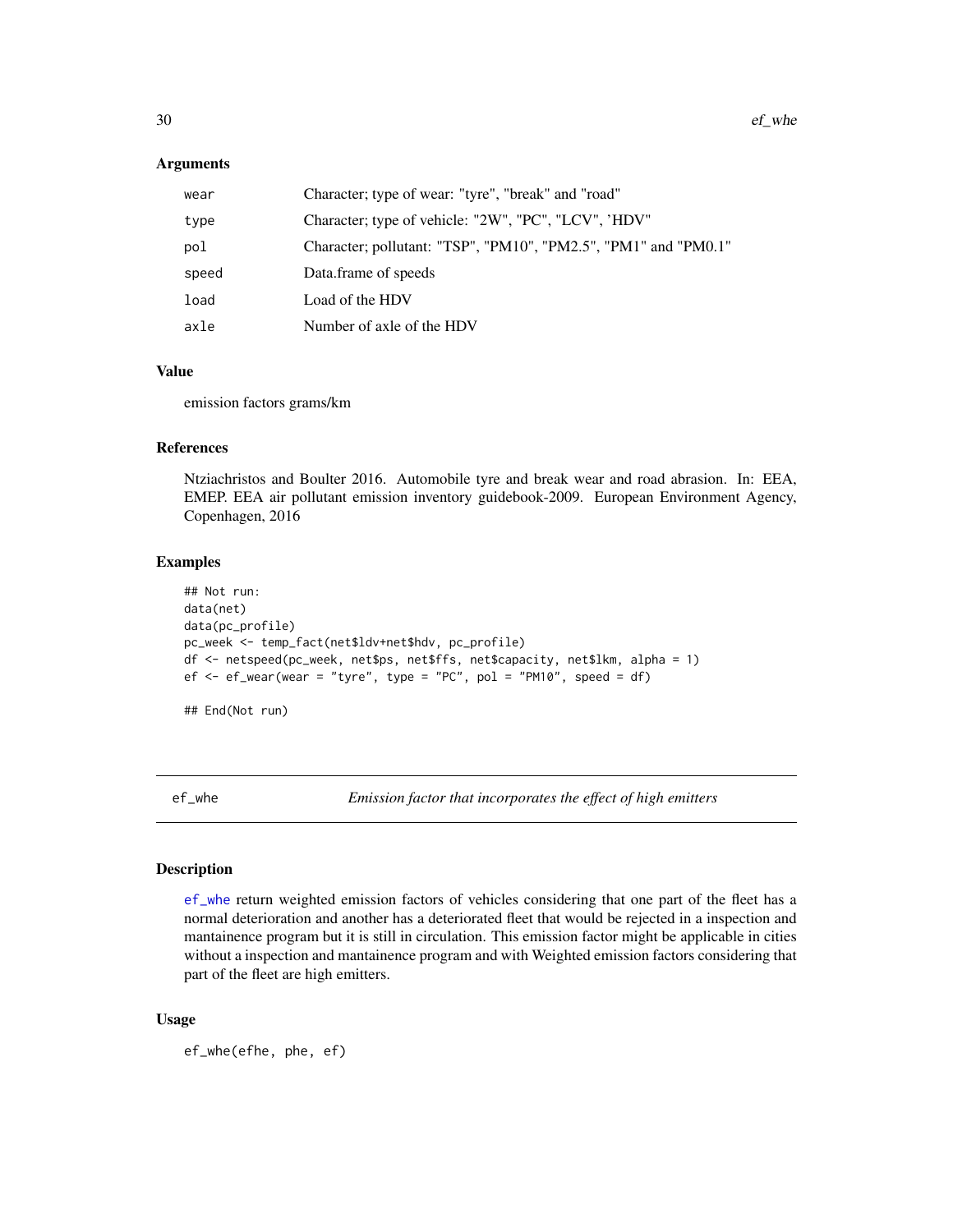#### <span id="page-30-0"></span>emis 31

#### **Arguments**

| efhe | Numeric; Emission factors of high emitters vehicles. This vehicles would be<br>rejected in a inspection and mantainnence program.                     |
|------|-------------------------------------------------------------------------------------------------------------------------------------------------------|
| phe  | Numeric; Percentage of high emitters.                                                                                                                 |
| ef   | Numeric; Emission factors deteriorated vehicles under normal conditions. These<br>vehicles would be approved in a inspection and mantainence program. |

### Value

An emission factor by annual mileage.

#### Examples

```
{
# Do not run
# Let's say high emitter is 5 times the normal ef.
co\_efhe \leq -ef\_cetesb(p = "COd", "PC_G") * 5# Let's say that the perfil of high emitters increases linearly
# till 30 years and after that percentage is constant
perc <- c(seq(0.01, 0.3, 0.01), rep(0.3, 20))
# Now, lets use our ef with normal deterioration
co\_ef\_normal \leftarrow ef\_cetesb(p = "COd", "PC_G")efd \le -ef_{\text{whe}}(efhe = co_{\text{e}}efhe, \text{ phe} = \text{perc}, \text{ ef} = co_{\text{e}}ef_{\text{norm}})# now, we can plot the three ef
plot(co_efhe)
lines(co_ef_normal, pch = 16, col = "red" )
lines(efd, pch = 16, col = "blue")}
```
<span id="page-30-1"></span>

#### emis *Estimation of emissions*

#### Description

[emis](#page-30-1) estimates vehicular emissions as the product of the vehicles on a road, length of the road, emission factor avaliated at the respective speed.  $E = VEH * LENGTH * EF(speed)$ 

```
emis(veh, lkm, ef, speed = 34, agemax = ifelse(is.data.frame(veh),
  ncol(veh), ncol(veh[[1]])), profile, hour = nrow(profile),
  day = ncol(profile), array = T, verbose = FALSE)
```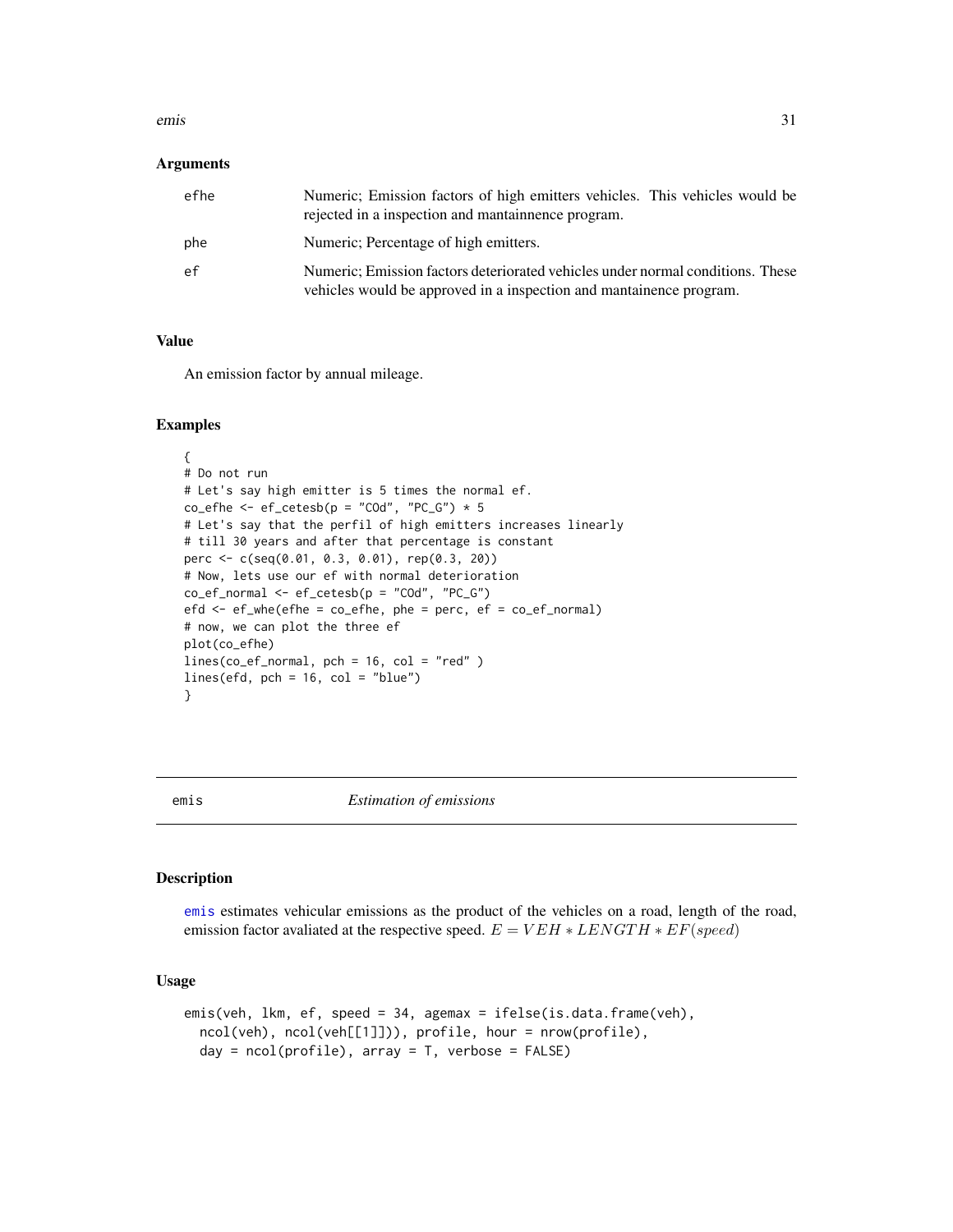### Arguments

| veh     | "Vehicles" data-frame or list of "Vehicles" data-frame. Each data-frame as num-<br>ber of columns matching the age distribution of that ype of vehicle. The number<br>of rows is equal to the number of streets link |
|---------|----------------------------------------------------------------------------------------------------------------------------------------------------------------------------------------------------------------------|
| lkm     | Length of each link                                                                                                                                                                                                  |
| ef      | List of functions of emission factors                                                                                                                                                                                |
| speed   | Speed data-frame with number of columns as hours                                                                                                                                                                     |
| agemax  | Age of oldest vehicles for that category                                                                                                                                                                             |
| profile | Dataframe or Matrix with prows equal to 24 and nool 7 day of the week                                                                                                                                                |
| hour    | Number of considered hours in estimation. Default value us number of rows of<br>profile                                                                                                                              |
| day     | Number of considered days in estimation                                                                                                                                                                              |
| array   | When FALSE produces a dataframe of the estimation. When TRUE expects a<br>profile as a dataframe producing an array with dimensions (streets x columns x<br>hours x days)                                            |
| verbose | Logical; To show more information                                                                                                                                                                                    |

#### Value

emission estimation g/h

### Note

If the user apply a top-down approach, the resulting units will be according its own data. For instance, if the vehicles are veh/day, the units of the emissions implicitly will be g/day. Hour and day will be deprecate because they can be infered from the profile matrix.

```
## Not run:
# Do not run
data(net)
data(pc_profile)
data(profiles)
data(fe2015)
data(fkm)
PC_G <- c(33491,22340,24818,31808,46458,28574,24856,28972,37818,49050,87923,
          133833,138441,142682,171029,151048,115228,98664,126444,101027,
          84771,55864,36306,21079,20138,17439, 7854,2215,656,1262,476,512,
          1181, 4991, 3711, 5653, 7039, 5839, 4257,3824, 3068)
veh <- data.frame(PC_G = PC_G)
pc1 <- my\_\text{age}(x = net$1dv, y = PC_G, name = "PC")# Estimation for morning rush hour and local emission factors
speed \leq data.frame(S8 = net$ps)
lef <- EmissionFactorsList(fe2015[fe2015$Pollutant=="CO", "PC_G"])
E_CO \leq emis(veh = pc1, lkm = net$lkm, ef = lef, speed = speed,
             profile = 1)
```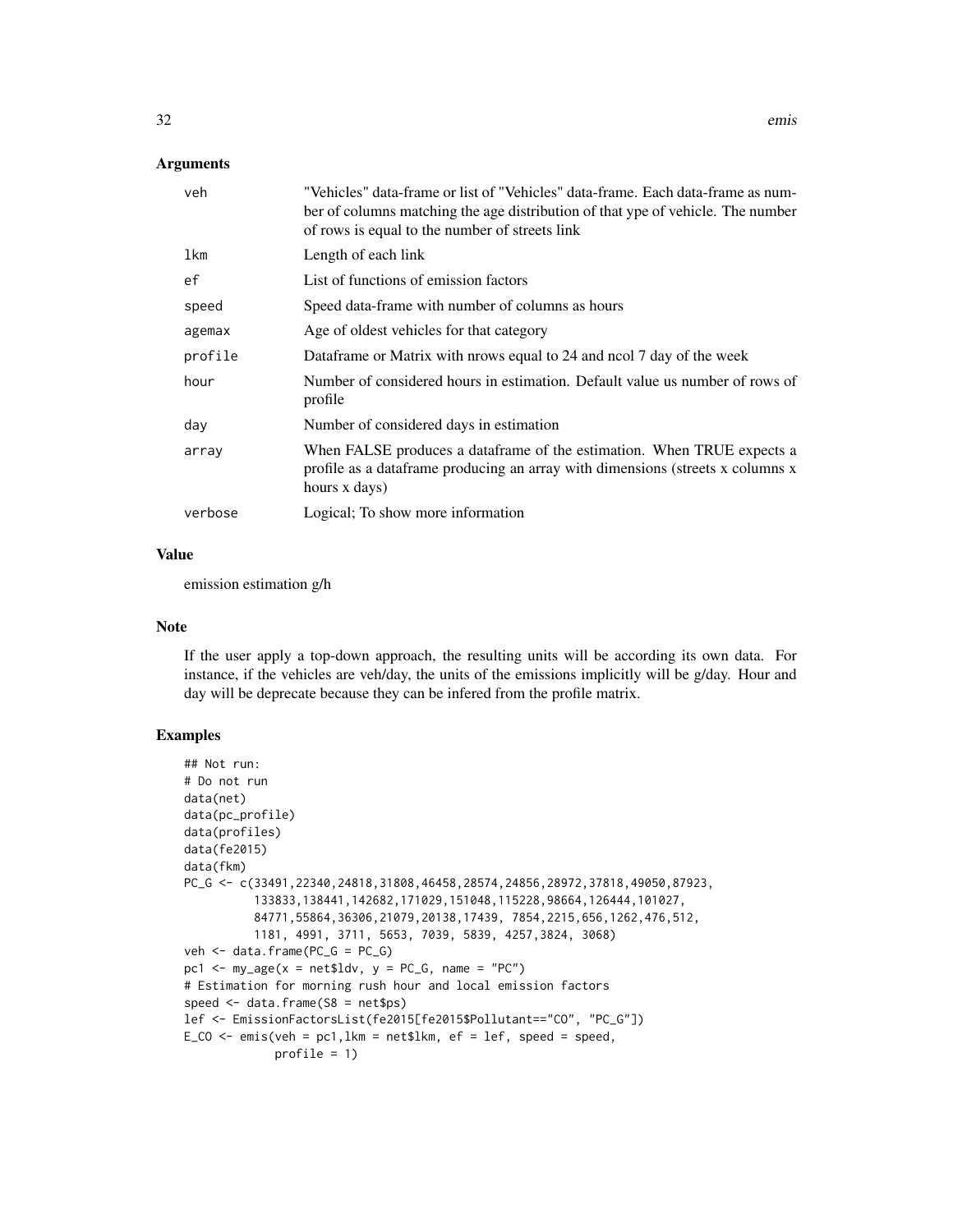```
# Estimation for 168 hour and local factors
pcw <- temp_fact(net$ldv+net$hdv, pc_profile)
speed <- netspeed(pcw, net$ps, net$ffs, net$capacity, net$lkm, alpha = 1)
lef <- EmissionFactorsList(fe2015[fe2015$Pollutant=="CO", "PC_G"])
E_{C}CO <- emis(veh = pc1,1km = net$1km, ef = lef, speed = speed,
              profile = profiles$PC_JUNE_2014)
summary(E_CO)
# Estimation for 168 hour and COPERT factors
pcw <- temp_fact(net$ldv+net$hdv, pc_profile)
speed <- netspeed(pcw, net$ps, net$ffs, net$capacity, net$lkm, alpha = 1)
euro <- as.character(fe2015[fe2015$Pollutant=="CO", "Euro_LDV"])
lef <- lapply(1:length(euro), function(i) {
ef_l v_s = f' v_s = f' v_s = f'' v_s, t = 4s'', c = 4400'', f = 4s'', p = 4s''eu= euro[i], show.equation = FALSE)
})
E_{C}CO <- emis(veh = pc1,1km = net$1km, ef = lef, speed = speed,
              profile = profiles$PC_JUNE_2014)
# Estimation for 168 hour and scaled factors
pcw <- temp_fact(net$ldv+net$hdv, pc_profile)
speed <- netspeed(pcw, net$ps, net$ffs, net$capacity, net$lkm, alpha = 1)
pckm <- fkm[[1]](1:24); pckma <- cumsum(pckm)
cod1 \le emis_det(po = "CO", cc = 1000, eu = "III", km = pckma[1:11])
cod2 \le - \text{emis\_det}(po = "CO", cc = 1000, eu = "I", km = pckma[12:24])#vehicles newer than pre-euro
co1 <- fe2015[fe2015$Pollutant=="CO", ] #24 obs!!!
cod <- c(co1$PC_G[1:24]*c(cod1,cod2),co1$PC_G[25:nrow(co1)])
lef <- ef_ldv_scaled(co1, cod, v = "PC", t = "4S", cc = "<=1400",
                       f = "G", p = "CO", eu=co1$Euro_LDV)length(lef) != ncol(pc1)
#emis change length of 'ef' to match ncol of 'veh'
E_{C}CO <- emis(veh = pc1,1km = net$1km, ef = lef, speed = speed,
              profile = profiles$PC_JUNE_2014)
class(E_CO)
lpc \leftarrow list(pc1, pc1)E_COv2 \leq emis(veh = lpc, lkm = net$lkm, ef = lef, speed = speed,
                hour = 2, day = 1)
# Entering wrong results
pc1[ , ncol(pc1) + 1] <- pc1$PC_1
dim(pc1)
length(lef)
E_{C} \leq \leq \leq \leq \leq \leq \leq \leq \leq \leq \leq \leq \leq \leq \leq \leq \leq \leq \leq \leq \leq \leq \leq \leq \leq \leq \leq \leq \leq \leq \leq \leq \leq \leq \leq \leqprofile = profiles$PC_JUNE_2014)
E_COv2 \le - emis(veh = lpc, lkm = net$lkm, ef = lef, speed = speed,
                hour = 2, day = 1)
# top down
veh <- age\_ldv(x = net$ldv[1:2], name = "PC_E25_1400", agemax = 4)mil <- fkm$KM_PC_E25(1:4)
ef <- ef_cetesb("COd", "PC_G")[1:4]
emis(veh, lkm, ef)
## End(Not run)
```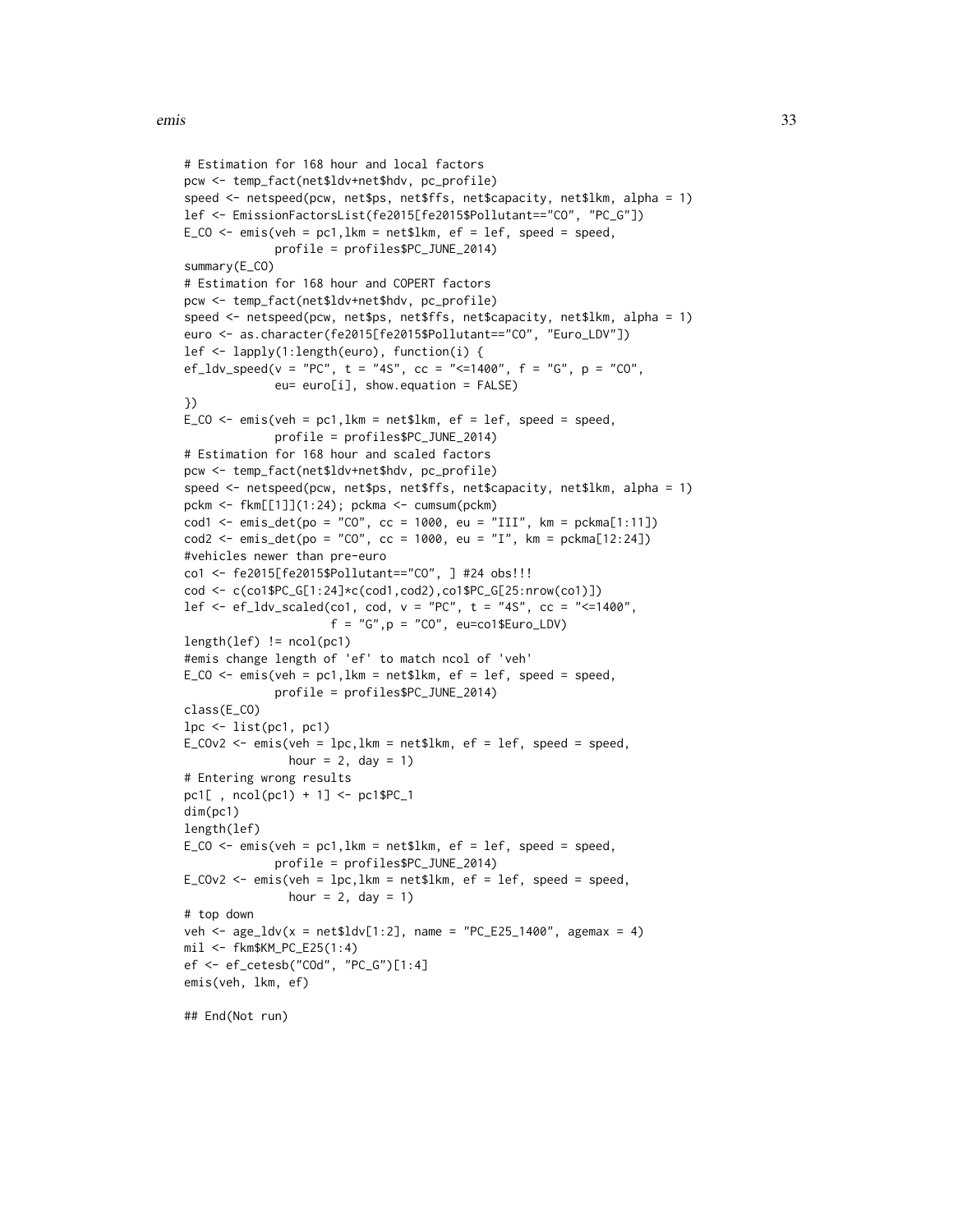<span id="page-33-0"></span>

EmissionFactors returns a tranformed object with class "EmissionFactors" and units g/km.

### Usage

```
EmissionFactors(x, ...)
## S3 method for class 'EmissionFactors'
print(x, \ldots)## S3 method for class 'EmissionFactors'
summary(object, ...)
## S3 method for class 'EmissionFactors'
```
#### Arguments

 $plot(x, \ldots)$ 

| X                 | Object with class "data.frame", "matrix" or "numeric" |
|-------------------|-------------------------------------------------------|
| $\cdot\cdot\cdot$ | ignored                                               |
| object            | Object with class "EmissionFactors"                   |

### Value

Objects of class "EmissionFactors" or "units"

```
{
data(fe2015)
names(fe2015)
class(fe2015)
df <- fe2015[fe2015$Pollutant=="CO", c(ncol(fe2015)-1,ncol(fe2015))]
ef1 <- EmissionFactors(df)
class(ef1)
summary(ef1)
plot(ef1)
print(ef1)
}
```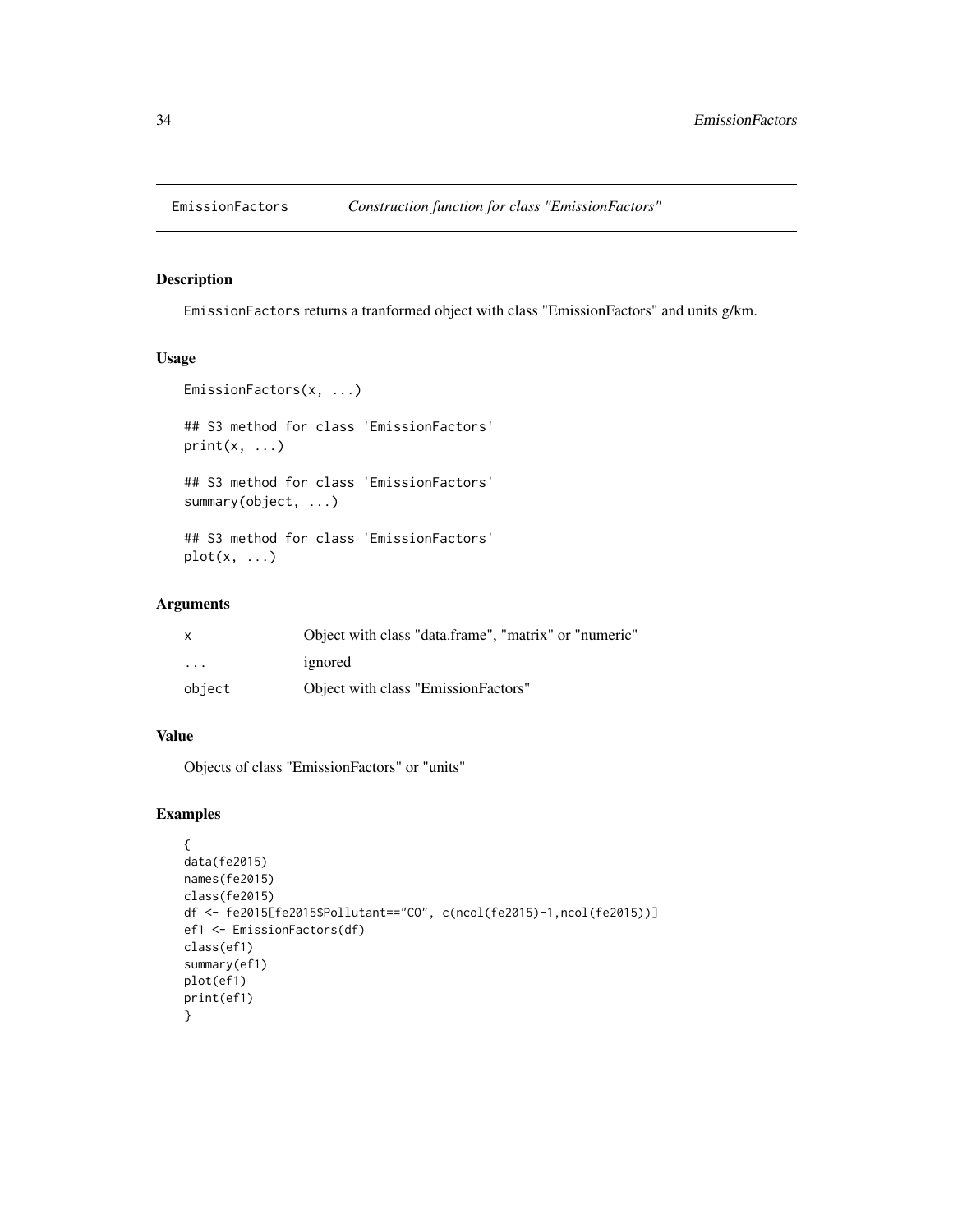<span id="page-34-0"></span>EmissionFactorsList *Construction function for class "EmissionFactorsList"*

### Description

EmissionFactorsList returns a tranformed object with class"EmissionsFactorsList".

### Usage

```
EmissionFactorsList(x, ...)
```
## S3 method for class 'EmissionFactorsList'  $print(x, ..., default = FALSE)$ 

## S3 method for class 'EmissionFactorsList' summary(object, ...)

## S3 method for class 'EmissionFactorsList'  $plot(x, \ldots)$ 

### Arguments

| X        | Object with class "list"                                                                             |
|----------|------------------------------------------------------------------------------------------------------|
| $\cdots$ | ignored                                                                                              |
| default  | Logical value. When TRUE prints default list, when FALSE prints messages<br>with description of list |
| object   | Object with class "EmissionFactorsList"                                                              |

### Value

Objects of class "EmissionFactorsList"

```
{
data(fe2015)
names(fe2015)
class(fe2015)
df <- fe2015[fe2015$Pollutant=="CO", c(ncol(fe2015)-1,ncol(fe2015))]
ef1 <- EmissionFactorsList(df)
class(ef1)
length(ef1)
length(ef1[[1]])
summary(ef1)
ef1
}
```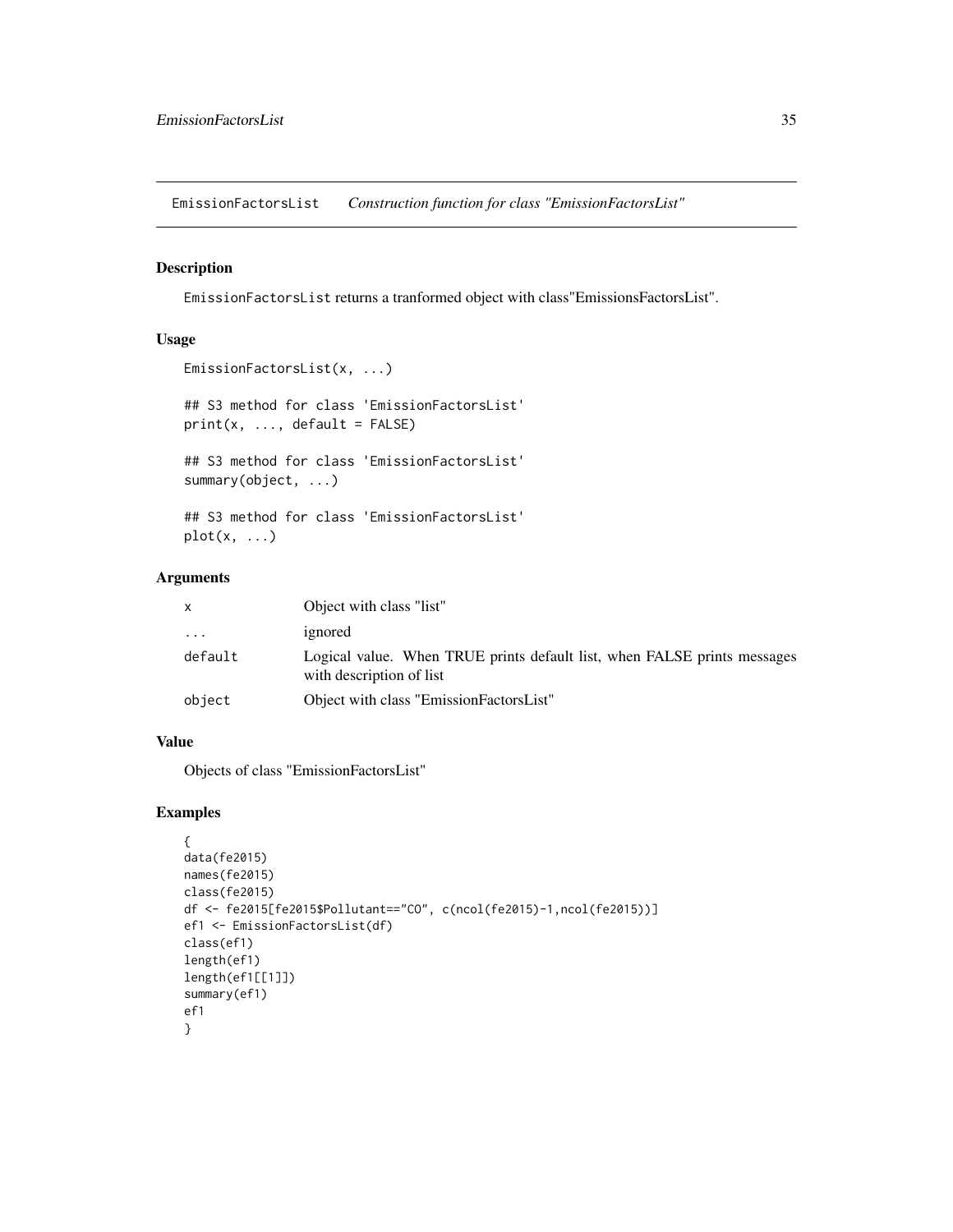Emissions returns a tranformed object with class "Emissions". The type of objects supported are of classes "matrix", "data.frame" and "numeric". If the class of the object is "matrix" this function returns a dataframe.

### Usage

```
Emissions(x, ...)
## S3 method for class 'Emissions'
print(x, \ldots)## S3 method for class 'Emissions'
summary(object, ...)
## S3 method for class 'Emissions'
plot(x, \ldots)
```
### Arguments

|                         | Object with class "data.frame", "matrix" or "numeric" |
|-------------------------|-------------------------------------------------------|
| $\cdot$ $\cdot$ $\cdot$ | ignored                                               |
| object                  | object with class "Emissions"                         |

#### Value

Objects of class "Emissions" or "units"

```
## Not run:
data(net)
data(pc_profile)
data(fe2015)
data(fkm)
PC_G <- c(33491,22340,24818,31808,46458,28574,24856,28972,37818,49050,87923,
          133833,138441,142682,171029,151048,115228,98664,126444,101027,
          84771,55864,36306,21079,20138,17439, 7854,2215,656,1262,476,512,
          1181, 4991, 3711, 5653, 7039, 5839, 4257,3824, 3068)
veh <- data.frame(PC_G = PC_G)
pc1 <- my\_\text{age}(x = net$1dv, y = PC_G, name = "PC")pcw <- temp_fact(net$ldv+net$hdv, pc_profile)
speed <- netspeed(pcw, net$ps, net$ffs, net$capacity, net$lkm, alpha = 1,
isList = T)
```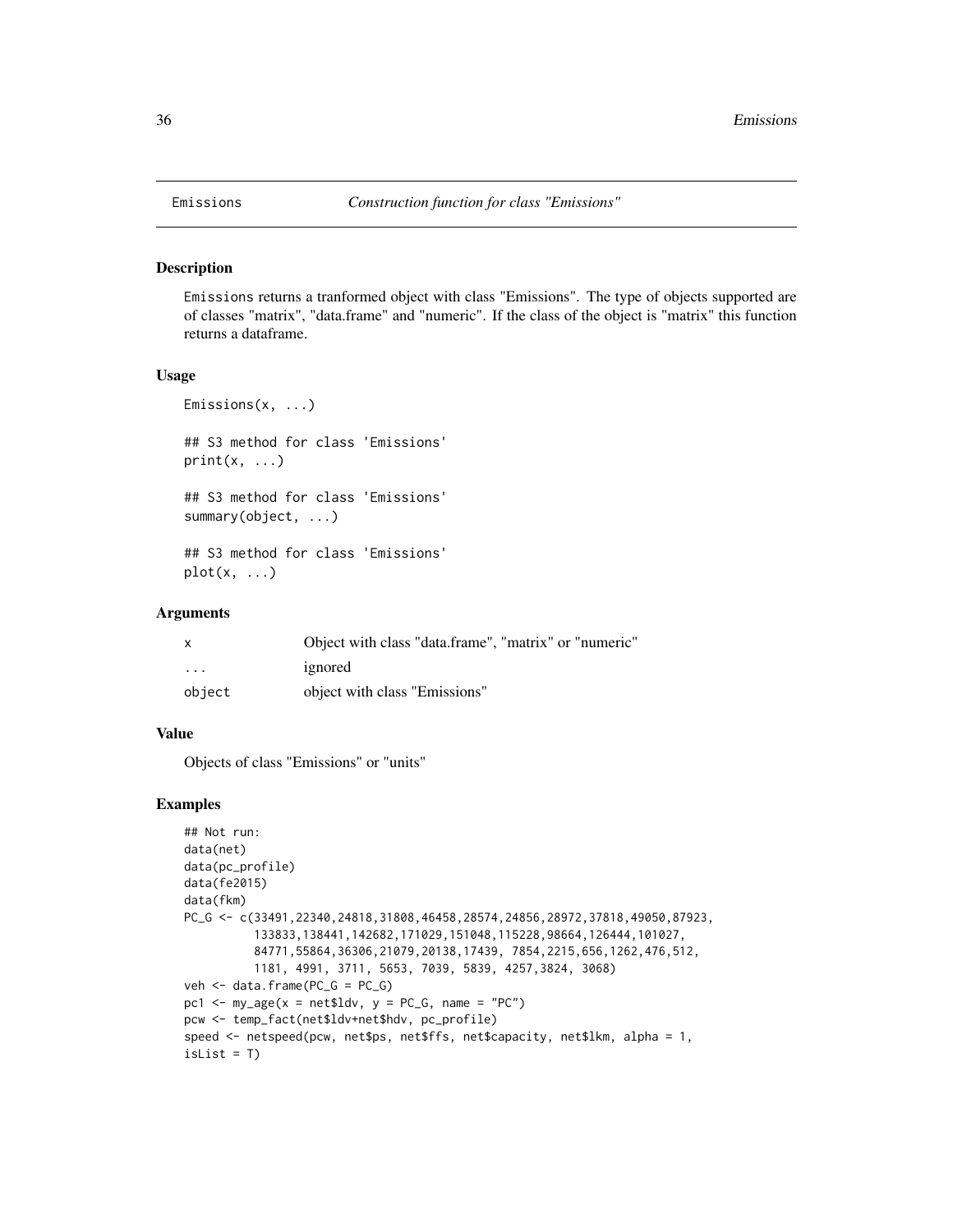```
pckm <- fkm[[1]](1:24); pckma <- cumsum(pckm)
cod1 <- emis_det(po = "CO", cc = 1000, eu = "III", km = pckma[1:11])
cod2 <- emis_det(po = "CO", cc = 1000, eu = "I", km = pckma[12:24])
#vehicles newer than pre-euro
co1 <- fe2015[fe2015$Pollutant=="CO", ] #24 obs!!!
cod <- c(co1$PC_G[1:24]*c(cod1,cod2),co1$PC_G[25:nrow(co1)])
lef \leq ef_ldv_scaled(co1, cod, v = "PC", cc = "\leq=1400",
                     f = "G", p = "CO", eu=co1$Euro_LDV)E_CO <- emis(veh = pc1, lkm = net$lkm, ef = lef, speed = speed, agemax = 41,
             profile = pc\_profile, hour = 24, day = 7, array = T)
dim(E_CO) # streets x vehicle categories x hours x days
class(E_CO[ , , 1, 1])
df <- Emissions(E_CO[ , , 1, 1]) # Firt hour x First day
class(df)
summary(df)
head(df)
plot(df)
## End(Not run)
```
EmissionsArray *Construction function for class "EmissionsArray"*

#### Description

EmissionsArray returns a tranformed object with class "EmissionsArray" with 4 dimensios.

## Usage

```
EmissionsArray(x, ...)
## S3 method for class 'EmissionsArray'
print(x, \ldots)## S3 method for class 'EmissionsArray'
summary(object, ...)
## S3 method for class 'EmissionsArray'
plot(x, \ldots)
```
#### Arguments

| $\times$ | Object with class "data.frame", "matrix" or "numeric" |
|----------|-------------------------------------------------------|
| .        | ignored                                               |
| object   | object with class "EmissionsArray"                    |

### Value

Objects of class "EmissionsArray"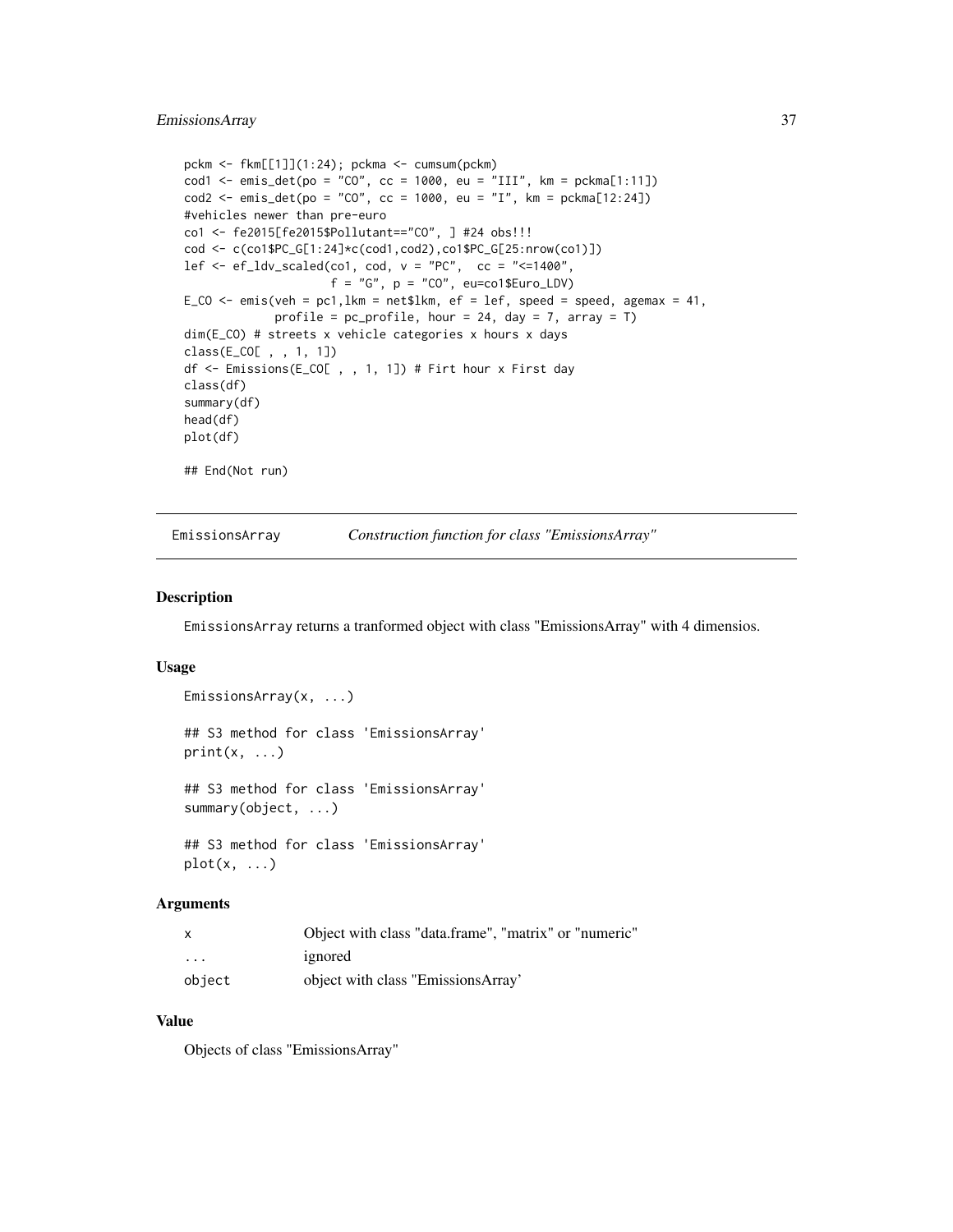#### **Note**

Future version of this function will return an Array of 3 dimensions.

### Examples

```
## Not run:
data(net)
data(pc_profile)
data(fe2015)
data(fkm)
PC_G <- c(33491,22340,24818,31808,46458,28574,24856,28972,37818,49050,87923,
          133833,138441,142682,171029,151048,115228,98664,126444,101027,
          84771,55864,36306,21079,20138,17439, 7854,2215,656,1262,476,512,
          1181, 4991, 3711, 5653, 7039, 5839, 4257,3824, 3068)
veh <- data.frame(PC_G = PC_G)
pc1 <- my\_\text{age}(x = net$ldv, y = PC_G, name = "PC")pcw <- temp_fact(net$ldv+net$hdv, pc_profile)
speed <- netspeed(pcw, net$ps, net$ffs, net$capacity, net$lkm, alpha = 1,
isList = Tpckm <- fkm[[1]](1:24); pckma <- cumsum(pckm)
cod1 <- emis_det(po = "CO", cc = 1000, eu = "III", km = pckma[1:11])
cod2 \le - emis_det(po = "CO", cc = 1000, eu = "I", km = pckma[12:24])
#vehicles newer than pre-euro
co1 <- fe2015[fe2015$Pollutant=="CO", ] #24 obs!!!
cod <- c(co1$PC_G[1:24]*c(cod1,cod2),co1$PC_G[25:nrow(co1)])
lef \leq ef_ldv_scaled(co1, cod, v = "PC", cc = "\leq=1400",
                     f = "G", p = "CO", eu=co1$Euro_LDV)E_CO <- emis(veh = pc1, lkm = net$lkm, ef = lef, speed = speed, agemax = 41,
             profile = pc\_profile, hour = 24, day = 7, array = T)
class(E_CO)
summary(E_CO)
E_CO
plot(E_CO)
lpc <- list(pc1, pc1)
E_COv2 <- emis(veh = lpc, lkm = net$lkm, ef = lef, speed = speed, agemax = 41,
             profile = pc\_profile, hour = 2, day = 1)
## End(Not run)
```
emis\_cold *Estimation of cold start emissions hourly for the of the week*

#### Description

emis\_cold emissions are estimated as the product of the vehicles on a road, length of the road, emission factor avaliated at the respective speed.The estimation considers beta parameter, the fraction of mileage driven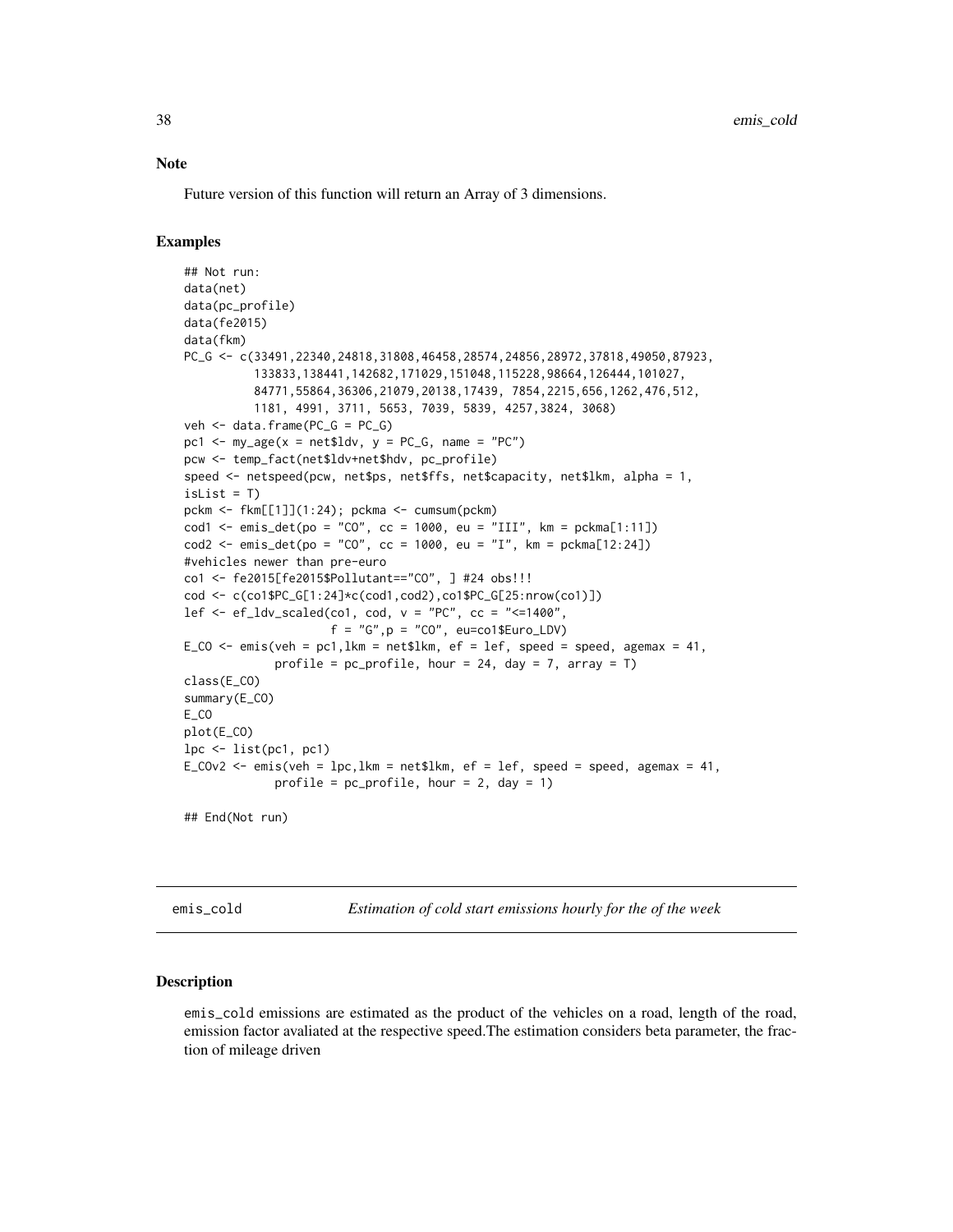## emis\_cold 39

### Usage

```
emis_cold(veh, lkm, ef, efcold, beta, speed = 34, agemax = if
  (!inherits(x = veh, what = "list")) { ncol(veh) } else {
  ncol(veh[[1]]) }, profile, hour = nrow(profile), day = ncol(profile),
 array = TRUE, verbose = FALSE)
```
# Arguments

| veh        | "Vehicles" data-frame or list of "Vehicles" data-frame. Each data-frame as num-<br>ber of columns matching the age distribution of that ype of vehicle. The number<br>of rows is equal to the number of streets link |
|------------|----------------------------------------------------------------------------------------------------------------------------------------------------------------------------------------------------------------------|
| <b>lkm</b> | Length of each link                                                                                                                                                                                                  |
| ef         | List of functions of emission factors of vehicular categories                                                                                                                                                        |
| efcold     | List of functions of cold start emission factors of vehicular categories                                                                                                                                             |
| beta       | Datraframe with the hourly cold-start distribution to each day of the period.<br>Number of rows are hours and columns are days                                                                                       |
| speed      | Speed data-frame with number of columns as hours                                                                                                                                                                     |
| agemax     | Age of oldest vehicles for that category                                                                                                                                                                             |
| profile    | Numerical or dataframe with nrows equal to 24 and nool 7 day of the week                                                                                                                                             |
| hour       | Number of considered hours in estimation                                                                                                                                                                             |
| day        | Number of considered days in estimation                                                                                                                                                                              |
| array      | When FALSE produces a dataframe of the estimation. When TRUE expects a<br>profile as a dataframe producing an array with dimensions (streets x columns x<br>hours x days)                                            |
| verbose    | Logical; To show more information                                                                                                                                                                                    |

## Value

EmissionsArray g/h

```
## Not run:
# Do not run
data(net)
data(pc_profile)
data(fe2015)
data(fkm)
data(pc_cold)
pcf <- as.data.frame(cbind(pc_cold,pc_cold,pc_cold,pc_cold,pc_cold,pc_cold,
pc_cold))
PC_G <- c(33491, 22340, 24818, 31808, 46458, 28574, 24856, 28972, 37818, 49050, 87923,
          133833,138441,142682,171029,151048,115228,98664,126444,101027,
          84771,55864,36306,21079,20138,17439, 7854,2215,656,1262,476,512,
          1181, 4991, 3711, 5653, 7039, 5839, 4257,3824, 3068)
veh <- data.frame(PC_G = PC_G)
```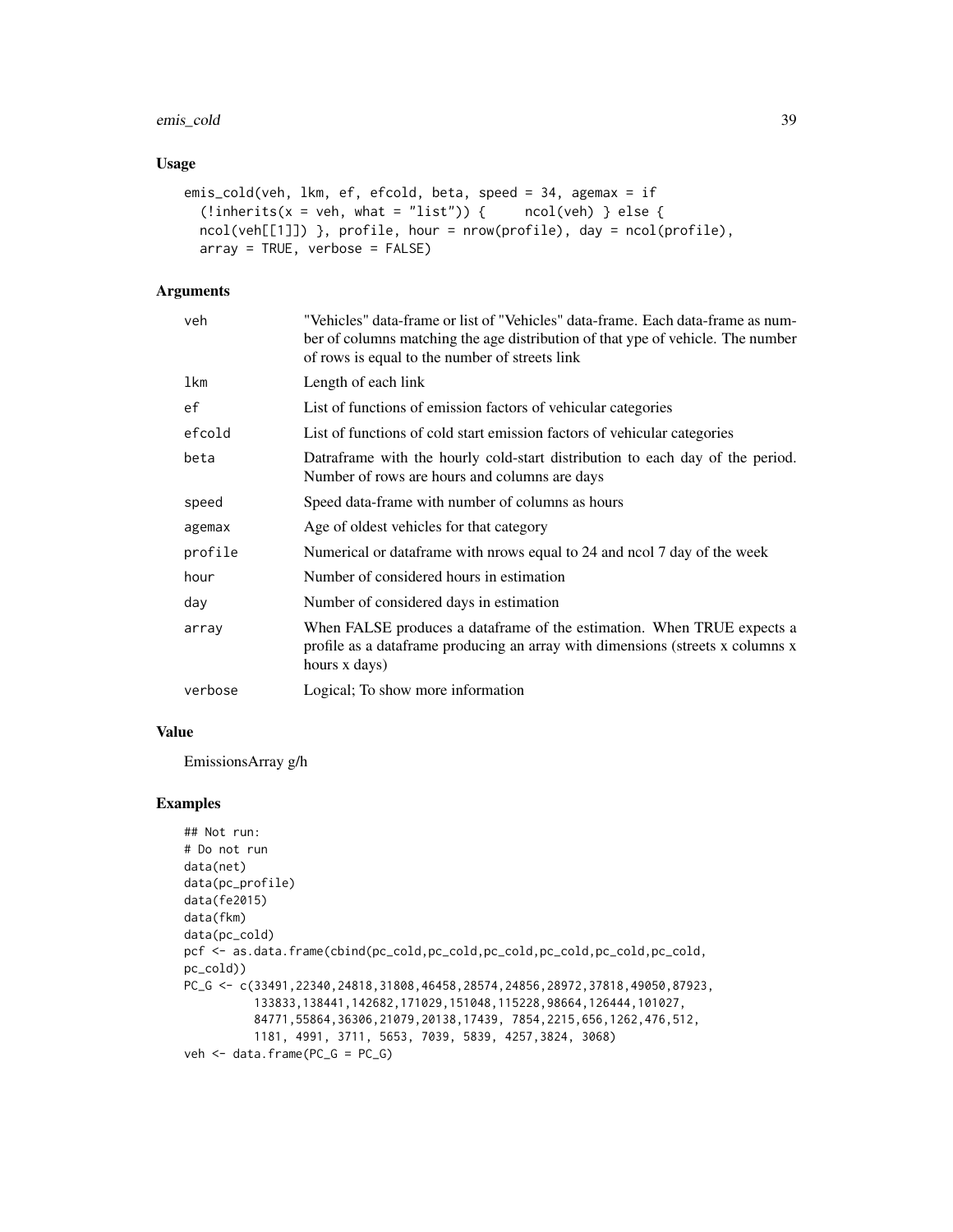```
pc1 \leq my_age(x = net$ldv, y = PC_G, name = "PC")
pcw <- temp_fact(net$ldv+net$hdv, pc_profile)
speed <- netspeed(pcw, net$ps, net$ffs, net$capacity, net$lkm, alpha = 1)
pckm <- fkm[[1]](1:24); pckma <- cumsum(pckm)
cod1 <- emis_det(po = "CO", cc = 1000, eu = "III", km = pckma[1:11])
cod2 <- emis_det(po = "CO", cc = 1000, eu = "I", km = pckma[12:24])
#vehicles newer than pre-euro
co1 <- fe2015[fe2015$Pollutant=="CO", ] #24 obs!!!
cod <- c(co1$PC_G[1:24]*c(cod1,cod2),co1$PC_G[25:nrow(co1)])
lef \leq ef_ldv_scaled(co1, cod, v = "PC", cc = "\leq=1400",
                     f = "G", p = "CO", eu=co1$Euro_LDV)# Mohtly average temperature 18 Celcius degrees
lefec <- ef_ldv_cold_list(df = co1, ta = 18, cc = "<=1400", f = "G",
                          eu = col$Euro_LDV, p = "CO" )lefec <- c(lefec,lefec[length(lefec)], lefec[length(lefec)],
           lefec[length(lefec)], lefec[length(lefec)],
           lefec[length(lefec)])
length(lefcc) == ncol(pc1)#emis change length of 'ef' to match ncol of 'veh'
class(lefec)
PC_CO_COLD <- emis_cold(veh = pc1, lkm = net$lkm, ef = lef, efcold = lefec,
beta = pcf, speed = speed, profile = pc\_profile)
class(PC_CO_COLD)
plot(PC_CO_COLD)
lpc <- list(pc1, pc1)
PC_CO_COLDv2 <- emis_cold(veh = pc1, lkm = net$lkm, ef = lef, efcold = lefec,
beta = pcf, speed = speed, profile = pc\_profile, hour = 2,
day = 1)class(PC_CO_COLDv2)
plot(PC_CO_COLDv2)
## End(Not run)
```
<span id="page-39-0"></span>emis\_cold\_td *Estimation of cold start emissions with top-down approach*

### **Description**

[emis\\_cold\\_td](#page-39-0) estimates cld start emissions with a top-down appraoch. This is, annual or monthly emissions or region. Especifically, the emissions are esitmated for row of the simple feature (row of the spatial feature).

In general was designed so that each simple feature is a region with different average monthly temperature. This funcion, as other in this package, adapts to the class of the input data. providing flexibility to the user.

#### Usage

```
emis_cold_td(veh, lkm, ef, efcold, beta, pro_month, params,
  verbose = FALSE)
```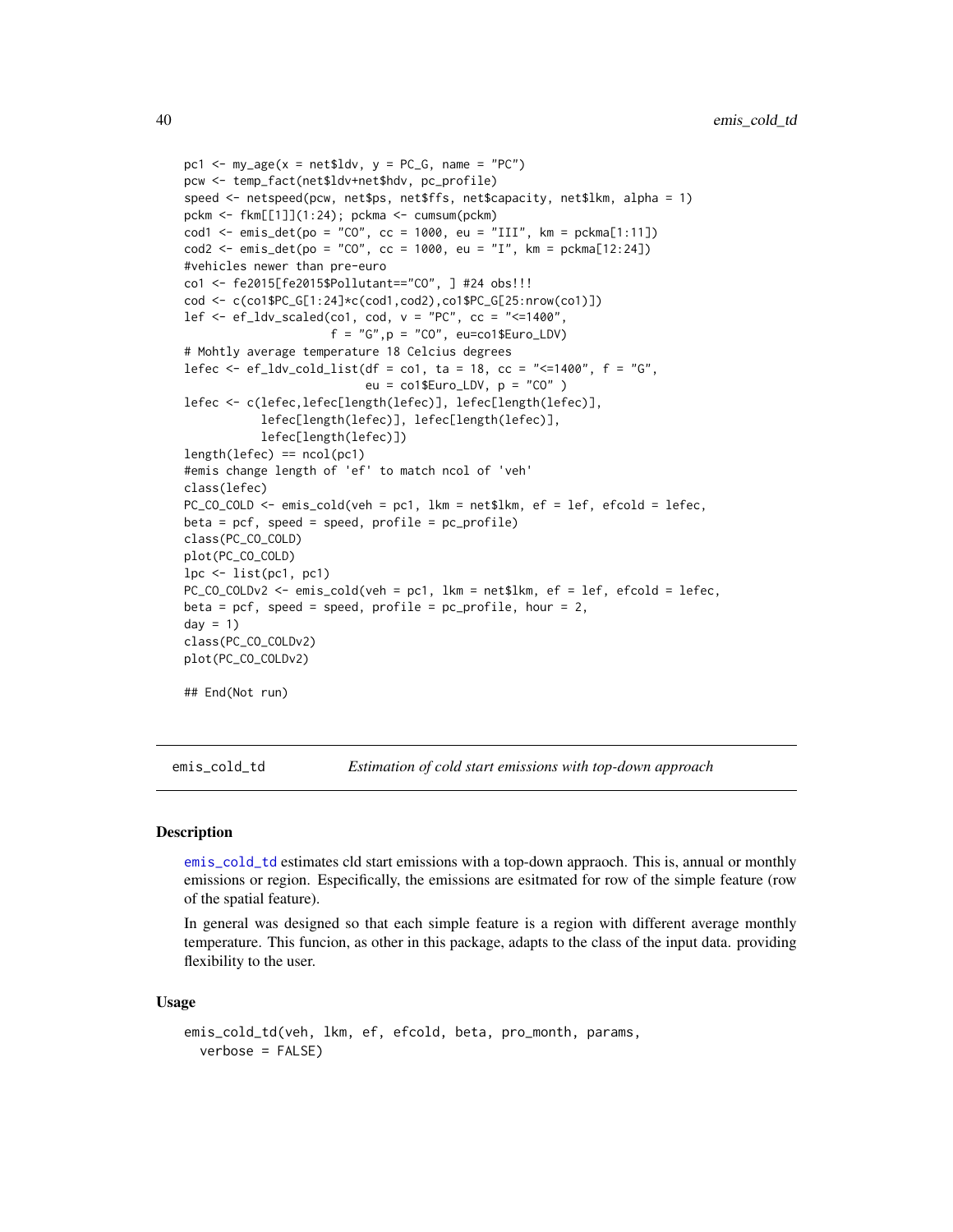## emis\_cold\_td 41

#### **Arguments**

| veh       | "Vehicles" data-frame or spatial feature, wwhere columns are the age distribu-<br>tion of that vehicle, and rows each simple feature or region. The number of rows<br>is equal to the number of streets link                                                    |
|-----------|-----------------------------------------------------------------------------------------------------------------------------------------------------------------------------------------------------------------------------------------------------------------|
| lkm       | Numeric; mileage by the age of use of each vehicle.                                                                                                                                                                                                             |
| ef        | Numeric; emission factor with                                                                                                                                                                                                                                   |
| efcold    | Data frame. When it is a data frame, each column is for each type of vehicle by<br>age of use, rows are are each simple feature. When you have emission factors<br>for each month, the order should a data. frame in along format, as rurned by<br>ef_ldv_cold. |
| beta      | Data frame with the fraction of cold starts. The rows are the fraction for each<br>spatial feature or subregion, the columns are the age of use of vehicle.                                                                                                     |
| pro_month | Numeric; montly profile to distribuite annual mileage in each month.                                                                                                                                                                                            |
| params    | List of parameters; Add columns with information to returning data.frame                                                                                                                                                                                        |
| verbose   | Logical; To show more information                                                                                                                                                                                                                               |

## Value

Emissions data.frame

#### See Also

[ef\\_ldv\\_cold](#page-19-0)

```
## Not run:
# Do not run
euros <- c("V", "V", "IV", "III", "II", "I", "PRE", "PRE")
dt \le matrix(rep(2:25,5), ncol = 12, nrow = 10) # 12 months, 10 rows
row.names(dt) <- paste0("Simple_Feature_", 1:10)
efc \leq - ef_ldv_cold(ta = dt, cc = "\leq=1400", f ="G", eu = euros, p = "C0", speed = Speed(34))
efh <- ef_ldv_speed(v = "PC", t = "4S", cc = "<=1400", f = "G",
          eu = euros, p = "CO", speed = Speed(34))lkm <- units::as_units(18:10, "km")*1000
cold_lkm <- cold_mileage(ltrip = units::as_units(20, "km"), ta = celsius(dt))
names(cold_lkm) <- paste0("Month_", 1:12)
veh_month <- c(rep(8, 1), rep(10, 5), 9, rep(10, 5))
veh \leq age_ldv(1:10, agemax = 8)
emis_cold_td(veh = veh, lkm = lkm, ef = efh, efcold = efc[1:10, ],
beta = cold_lkm[,1], verbose = TRUE,)
emis_cold_td(veh = veh, lkm = lkm, ef = efh, efcold = efc[1:10, ],
beta = cold_lkm[,1], verbose = TRUE,
params = list(paste0("data_", 1:10), "moredata"))
aa <- emis_cold_td(veh = veh, lkm = lkm, ef = efh, efcold = efc,
beta = cold_lkm, pro_month = veh_month, verbose = T)aa \le emis_cold_td(veh = veh, lkm = lkm, ef = efh, efcold = efc,
beta = cold_lkm, pro_month = veh_month, verbose = FALSE,
```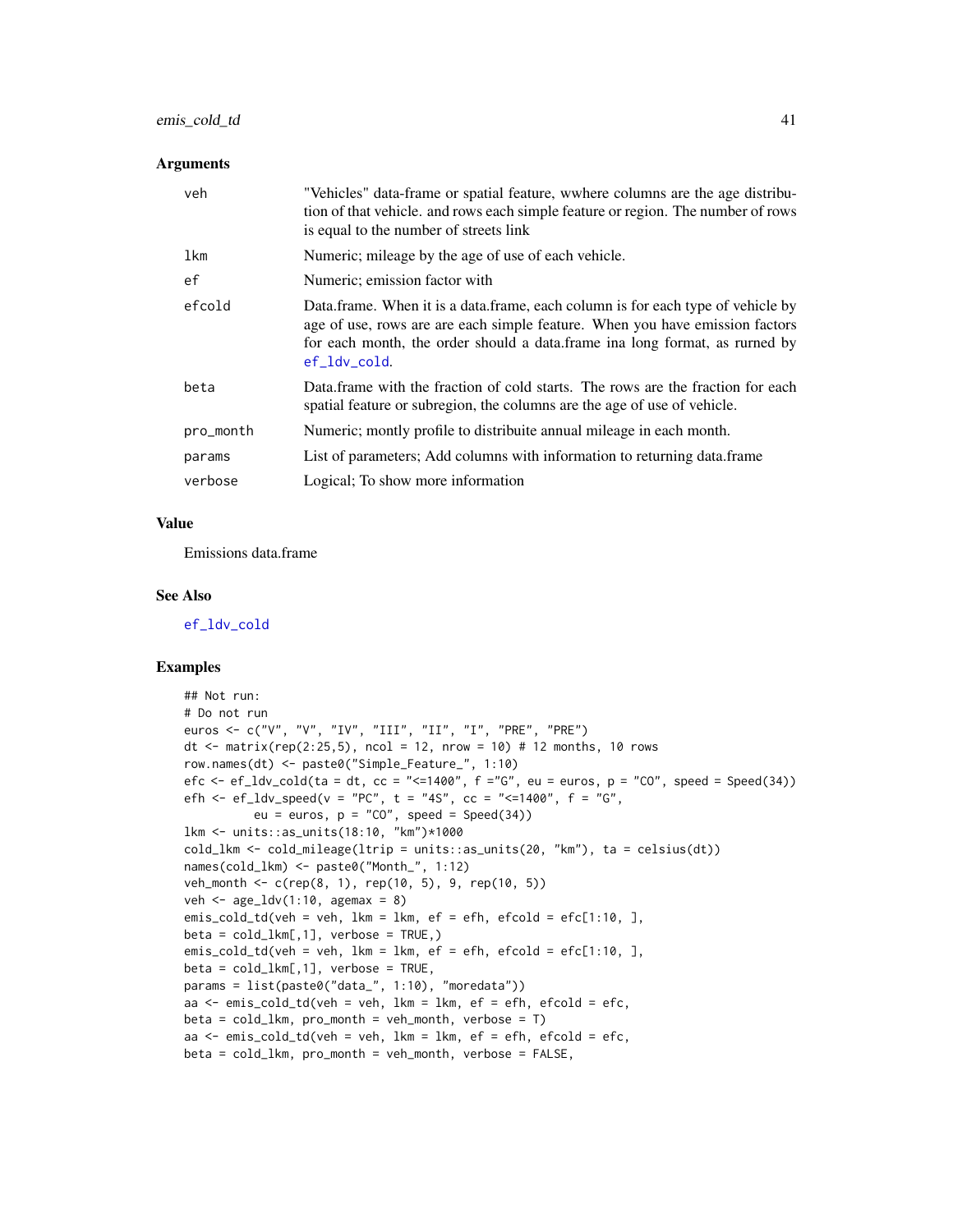42 emis\_det

```
params = list(paste0("data_", 1:10), "moredata"))
## End(Not run)
```
<span id="page-41-0"></span>emis\_det *Determine deterioration factors for urban conditions*

## Description

[emis\\_det](#page-41-0) returns deterioration factors. The emission factors comes from the guidelines for developing emission factors of the EMEP/EEA air pollutant emission inventory guidebook http://www.eea.europa.eu/themes/air/eme eea-air-pollutant-emission-inventory-guidebook This function subset an internal database of emission factors with each argument

#### Usage

```
emis_det(po, cc, eu, speed = Speed(18.9), km, verbose = FALSE,
  show.equation = FALSE)
```
#### Arguments

| po            | Character; Pollutant "CO", "NOx" or "HC"                                                         |
|---------------|--------------------------------------------------------------------------------------------------|
| <sub>CC</sub> | Character; Size of engine in cc converin "<=1400", "1400_2000" or ">2000"                        |
| eu            | Character; Euro standard: "I", "II", "III", "III", "IV", "V", "VI", "VIc"                        |
| speed         | Numeric; Speed to return Number of emission factor and not a function. It needs<br>units in km/h |
| km            | Numeric; accumulated mileage in km.                                                              |
| verbose       | Logical; To show more information                                                                |
| show.equation | Option to see or not the equation parameters                                                     |

### Value

It returns a numeric vector representing the increase in emissions due to normal deterioring

## Note

The deterioration factors functions are available for technologies euro "II", "III" and "IV". In order to cover all euro technologies, this function assumes that the deterioration function of "III" and "IV" applies for "V", "VI" and "VIc". However, as these technologies are relative new, accumulated milage is low and hence, deteerioration factors small.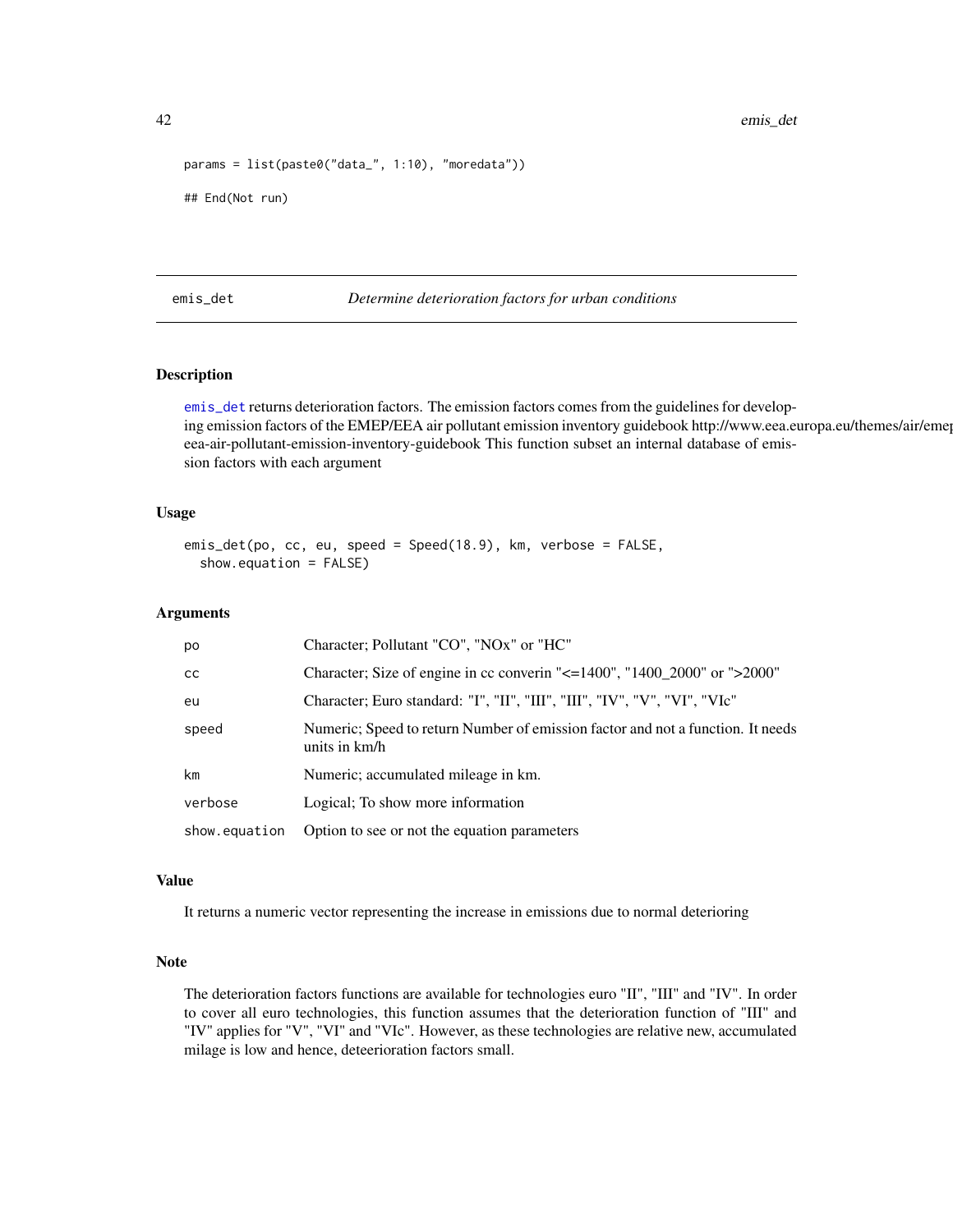#### emis\_dist 43

#### Examples

```
{
data(fkm)
pckm <- fkm[[1]](1:24); pckma <- cumsum(pckm)
km <- units::set_units(pckma[1:11], km)
# length eu = length km = 1
emis_det(po = "CO", cc = "<=1400", eu = "III", km = km[5], show.equation = TRUE)
# length eu = length km = 1, length speed > 1
emis_det(po = "CO", cc = "<=1400", eu = "III", km = km[5], speed = Speed(1:10))
# length km != length eu error
# (cod1 <- emis_det(po = "CO", cc = "<=1400", eu = c("III", "IV"), speed = Speed(30),
# km = km[4])# length eu = 1 length km > 1
emis_det(po = "CO", cc = "<=1400", eu = "III", km = km)
# length eu = 2, length km = 2 (if different length, error!)
(cod1 <- emis_det(po = "CO", cc = "<=1400", eu = c("III", "IV"), km = km[4:5]))
# length eu = 2, length km = 2, length speed > 1(cod1 <- emis_det(po = "CO", cc = "<=1400", eu = c("III", "IV"), speed = Speed(0:130),
km = km[4:5])euros <- c("V","V","V", "IV", "IV", "IV", "III", "III", "III", "III")
# length eu = 2, length km = 2, length speed > 1
(cod1 \le - \text{emis}\_det(po = "CO", cc = "<=1400", eu = euros, speed = Speed(1:100),km = km[1:10])cod1 \leq -as_matrix(cod1[, 1:11])filled.contour(cod1, col = cptcity::cpt(6277, n = 20))
filled.contour(cod1, col = cptcity::lucky(n = 19))
euro <- c(rep("V", 5), rep("IV", 5), "III")
euros <- rbind(euro, euro)
(cod1 < - emisdet(po = "CO", cc = "<=1400", eu = euros, km = km))}
```
<span id="page-42-0"></span>

emis\_dist *Allocate emissions into spatial objects (street emis to grid)*

#### Description

[emis\\_dist](#page-42-0) allocates emissions proportionally to each feature. "Spatial" objects are converter to "sf" objects. Currently, 'LINESTRING' or 'MULTILINESTRING' supported. The emissions are distributed in each street.

#### Usage

```
emis_dist(gy, spobj, pro, osm, verbose = TRUE)
```
#### Arguments

| gy    | Numeric; a unique total (top-down) emissions (grams)                                        |
|-------|---------------------------------------------------------------------------------------------|
| spobi | A spatial data frame of class "sp" or "sf". When class is "sp" it is transformed to<br>"sf" |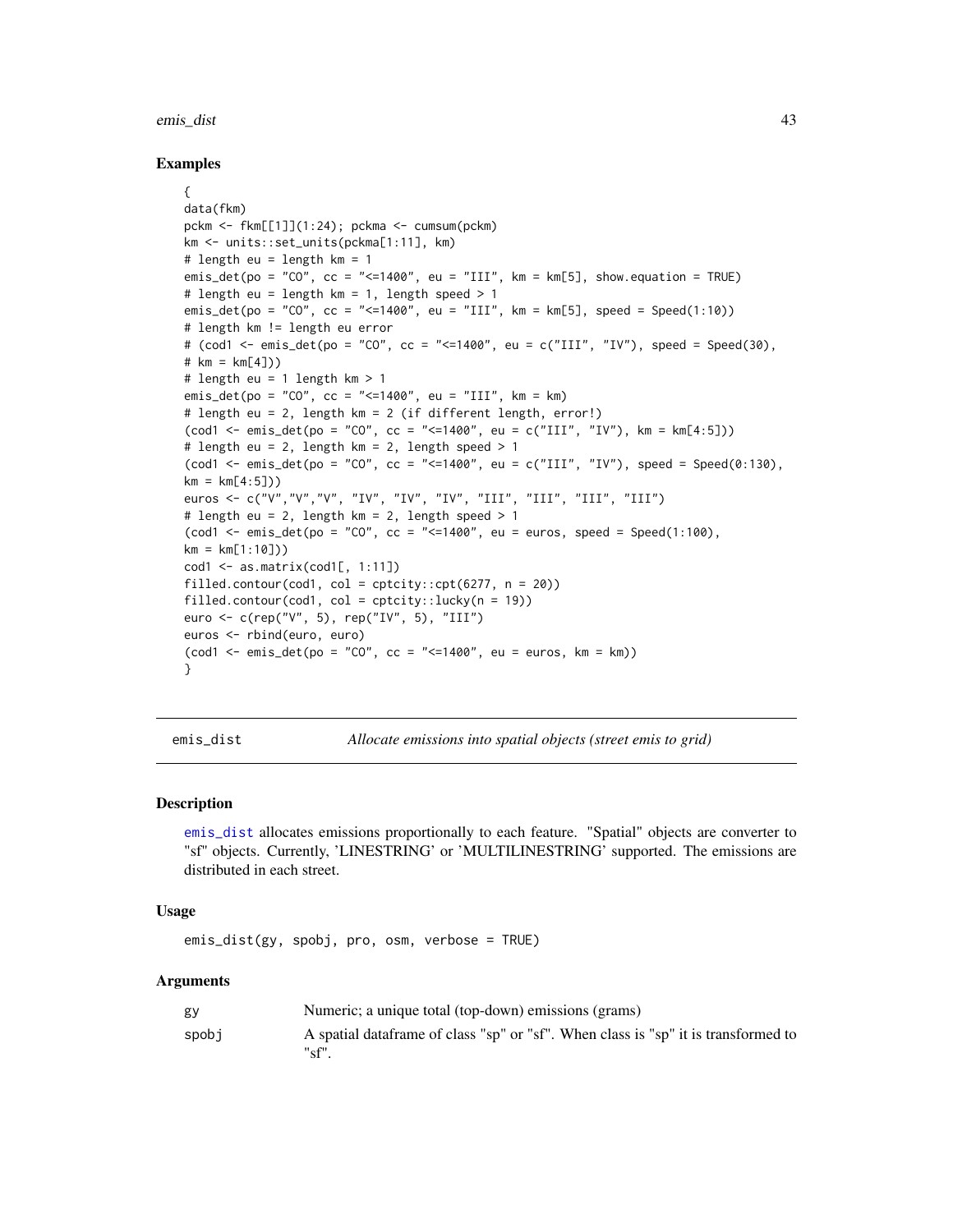| pro     | Matrix or data-frame profiles, for instance, pc profile.                                                                                                                                                                                                                                                                                                              |
|---------|-----------------------------------------------------------------------------------------------------------------------------------------------------------------------------------------------------------------------------------------------------------------------------------------------------------------------------------------------------------------------|
| osm     | Numeric; vector of length 5, for instance, $c(5, 3, 2, 1, 1)$ . The first element<br>covers 'motorway' and 'motorway_link. The second element covers 'trunk' and<br>'trunk_link'. The third element covers 'primary' and 'primary_link'. The fourth<br>element covers 'secondary' and 'secondary_link'. The fifth element covers 'ter-<br>tiary' and 'tertiary link'. |
| verbose | Logical; to show more info.                                                                                                                                                                                                                                                                                                                                           |

# Note

When spobj is a 'Spatial' object (class of sp), they are converted into 'sf'.

### Examples

```
{
data(net)
data(pc_profile)
po <- 1000
t1 <- emis\_dist(gy = po, spobj = net)head(t1)
sum(t1$gy)
#t1 <- emis\_dist(gy = po, spobj = net, osm = c(5, 3, 2, 1, 1))t1 <- emis_dist(gy = po, spobj = net, pro = pc_profile)
}
```
<span id="page-43-0"></span>

emis\_evap *Estimation of evaporative emissions*

## Description

[emis\\_evap](#page-43-0) estimates evaporative emissions from EMEP/EEA emisison guidelines

### Usage

```
emis_evap(veh, x, ed, hotfi, hotc, warmc, carb = 0, p, params, pro_month,
 verbose = FALSE)
```
# Arguments

| veh | Numeric or data.frame of Vehicles with untis 'veh'.                                                                                                                                                                                                                                                                                                                                                                                                  |
|-----|------------------------------------------------------------------------------------------------------------------------------------------------------------------------------------------------------------------------------------------------------------------------------------------------------------------------------------------------------------------------------------------------------------------------------------------------------|
| X   | Numeric which can be either, daily mileage by age of use with units 'lkm',<br>number of trips or number of proc. When it has units 'lkm', all the emission<br>factors must be in 'g/km'. When ed is in g/day, x it is the number of days<br>(without units). When hotfi, hote or warme are in $g/trip$ , x it is the number of<br>trips (without units). When hotfi, hotc or warme are in g/proced, x it is the<br>number of proced (without units). |
| ed  | average daily evaporative emisisons. If x has units 'lkm', the units of ed must<br>be 'g/km', other case, this are simply g/day (without units).                                                                                                                                                                                                                                                                                                     |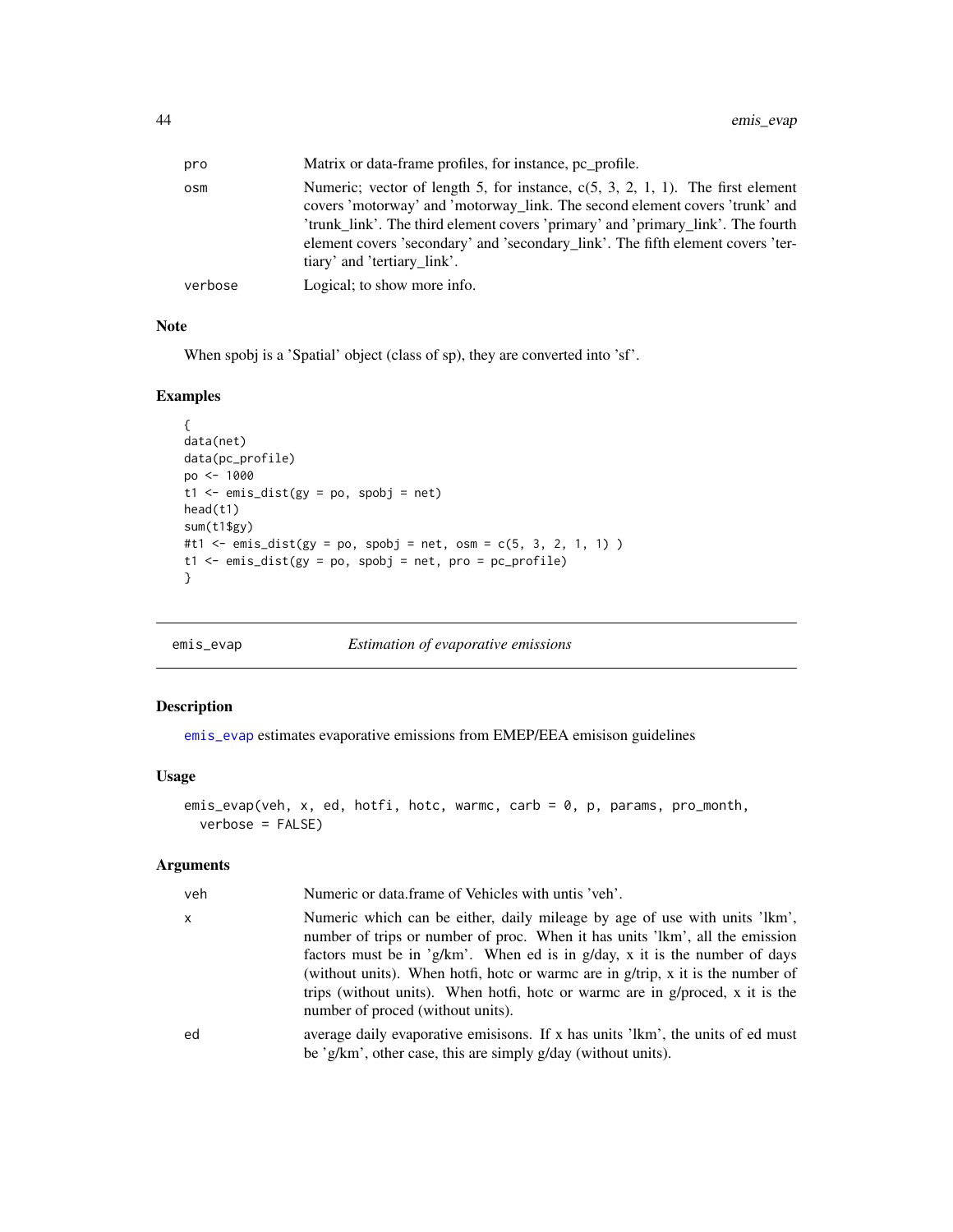| hotfi     | average hot running losses or soak evaporative factor for vehicles with fuel in-<br>jection and returnless fuel systems. If x has units 'lkm', the units of ed must be<br>'g/km', other case, this are simply g/trip or g/proced               |
|-----------|------------------------------------------------------------------------------------------------------------------------------------------------------------------------------------------------------------------------------------------------|
| hotc      | average running losses or soak evaporative factor for vehicles with carburator or<br>fuel return system for vehicles with fuel injection and returnless fuel systems. If<br>x has units 'lkm', the units of ed must be 'g/km',                 |
| warmc     | average cold and warm running losses or soak evaporative factor for vehicles<br>with carburator or fuel return system for vehicles with fuel injection and return-<br>less fuel systems. If x has units 'lkm', the units of ed must be 'g/km', |
| carb      | fraction of gasoline vehicles with carburator or fuel return system.                                                                                                                                                                           |
| p         | Fraction of trips finished with hot engine                                                                                                                                                                                                     |
| params    | Character; Add columns with information to returning data.frame                                                                                                                                                                                |
| pro_month | Numeric; montly profile to distribuite annual mileage in each month.                                                                                                                                                                           |
| verbose   | Logical; To show more information                                                                                                                                                                                                              |

### Value

numeric vector of emission estimation in grams

### Note

When veh is a "Vehicles" data.frame, emission factors are evaluated till the number of columns of veh. For instance, if the length of the emision factor is 20 but the number of columns of veh is 10, the 10 first emission factors are used.

## References

Mellios G and Ntziachristos 2016. Gasoline evaporation. In: EEA, EMEP. EEA air pollutant emission inventory guidebook-2009. European Environment Agency, Copenhagen, 2009

# See Also

[ef\\_evap](#page-10-0)

```
{
(a <- Vehicles(1:10))
(lkm <- units::as_units(1:10, "km"))
(ef <- EmissionFactors(1:10))
(ev \leq emis_evap(veh = a, x = 1km, hotfi = ef))
}
```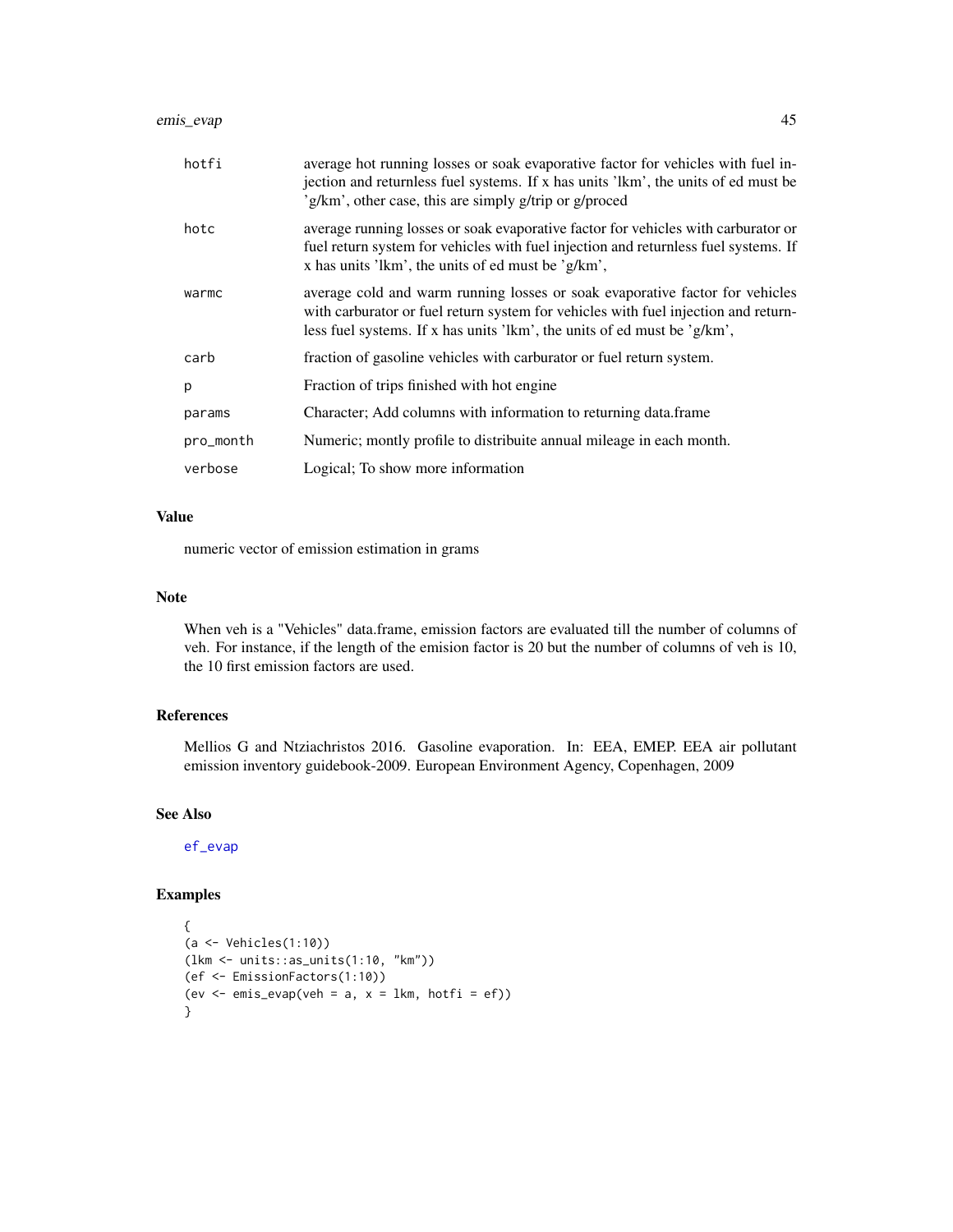## Description

emis\_evap performs the estimation of evaporative emissions from EMEP/EEA emisison guidelines with Tier 2.

#### Usage

```
emis_evap2(veh, name, size, fuel, aged, nd4, nd3, nd2, nd1, hs_nd4, hs_nd3,
 hs_nd2, hs_nd1, rl_nd4, rl_nd3, rl_nd2, rl_nd1, d_nd4, d_nd3, d_nd2,
 d_nd1)
```
## Arguments

| veh          | Total number of vehicles by age of use. If is a lsit of 'Vehicles' data-frames, it<br>will sum the columns of the eight element of the list representing the 8th hour.<br>It was chosen this hour because it is morning rush hour but the user can adapt<br>the data to this function |
|--------------|---------------------------------------------------------------------------------------------------------------------------------------------------------------------------------------------------------------------------------------------------------------------------------------|
| name         | Character of type of vehicle                                                                                                                                                                                                                                                          |
| size         | Character of size of vehicle                                                                                                                                                                                                                                                          |
| fuel         | Character of fuel of vehicle                                                                                                                                                                                                                                                          |
| aged         | Age distribution vector. E.g.: 1:40                                                                                                                                                                                                                                                   |
| nd4          | Number of days with temperature between 20 and 35 celcius degrees                                                                                                                                                                                                                     |
| nd3          | Number of days with temperature between 10 and 25 celcius degrees                                                                                                                                                                                                                     |
| nd2          | Number of days with temperature between 0 and 15 celcius degrees                                                                                                                                                                                                                      |
| nd1          | Number of days with temperature between -5 and 10 celcius degrees                                                                                                                                                                                                                     |
| hs_nd4       | average daily hot-soak evaporative emissions for days with temperature between<br>20 and 35 celcius degrees                                                                                                                                                                           |
| $hs_n$ d3    | average daily hot-soak evaporative emissions for days with temperature between<br>10 and 25 celcius degrees                                                                                                                                                                           |
| hs_nd2       | average daily hot-soak evaporative emissions for days with temperature between<br>0 and 15 celcius degrees                                                                                                                                                                            |
| hs_nd1       | average daily hot-soak evaporative emissions for days with temperature between<br>-5 and 10 celcius degrees                                                                                                                                                                           |
| rl_nd4       | average daily running losses evaporative emissions for days with temperature<br>between 20 and 35 celcius degrees                                                                                                                                                                     |
| $r1$ _nd $3$ | average daily running losses evaporative emissions for days with temperature<br>between 10 and 25 celcius degrees                                                                                                                                                                     |
| $r1$ _nd $2$ | average daily running losses evaporative emissions for days with temperature<br>between 0 and 15 celcius degrees                                                                                                                                                                      |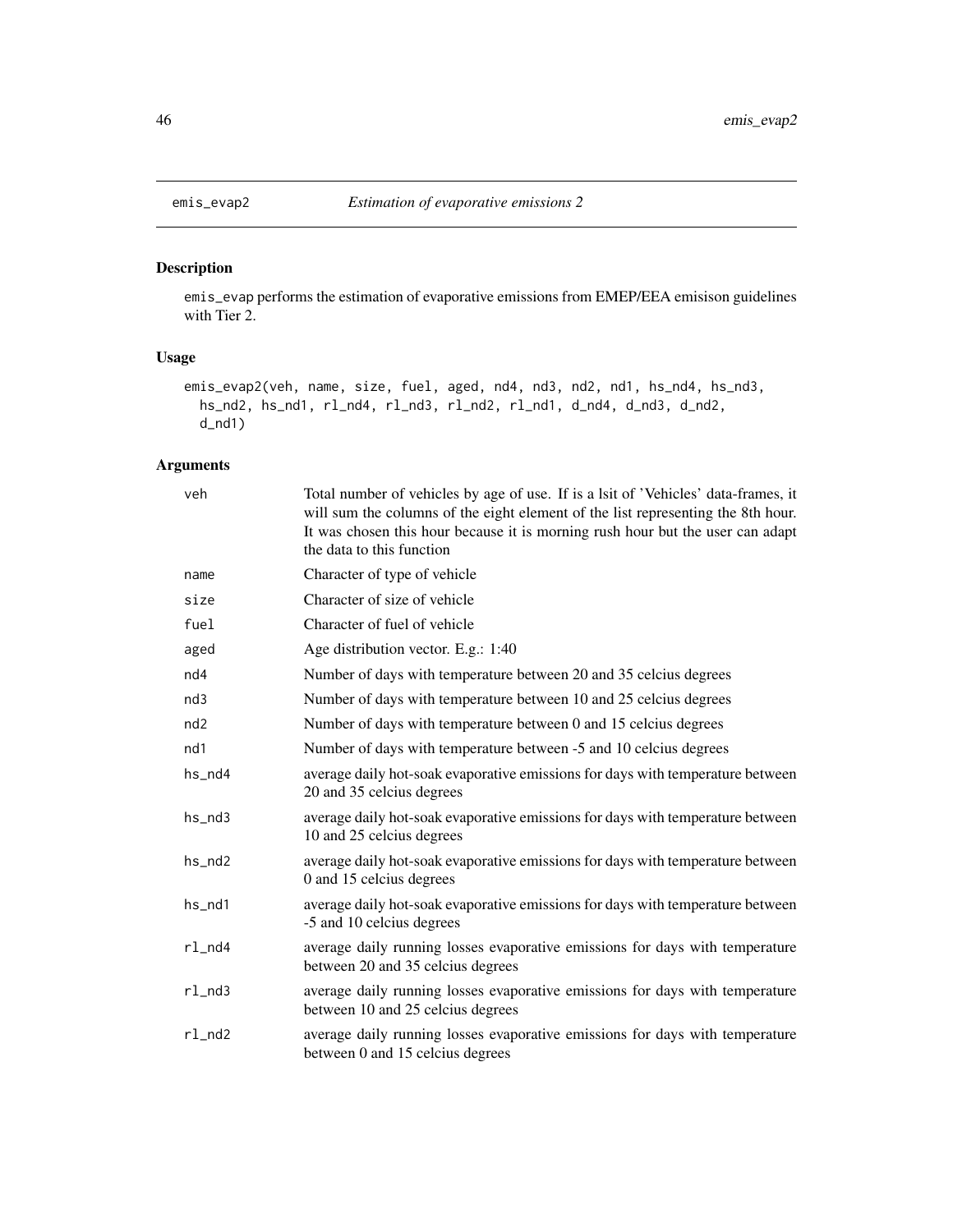## emis\_evap2 47

| $r1$ _nd1 | average daily running losses evaporative emissions for days with temperature<br>between -5 and 10 celcius degrees |
|-----------|-------------------------------------------------------------------------------------------------------------------|
| d_nd4     | average daily diurnal evaporative emissions for days with temperature between<br>20 and 35 celcius degrees        |
| $d_{nd3}$ | average daily diurnal evaporative emissions for days with temperature between<br>10 and 25 celcius degrees        |
| $d_{nd2}$ | average daily diurnal evaporative emissions for days with temperature between<br>0 and 15 celcius degrees         |
| $d$ _nd1  | average daily diurnal evaporative emissions for days with temperature between<br>-5 and 10 celcius degrees        |

### Value

dataframe of emission estimation in grams/days

### References

Mellios G and Ntziachristos 2016. Gasoline evaporation. In: EEA, EMEP. EEA air pollutant emission inventory guidebook-2009. European Environment Agency, Copenhagen, 2009

```
{
data(net)
PC_G <- c(33491,22340,24818,31808,46458,28574,24856,28972,37818,49050,87923,
          133833,138441,142682,171029,151048,115228,98664,126444,101027,
          84771,55864,36306,21079,20138,17439, 7854,2215,656,1262,476,512,
          1181, 4991, 3711, 5653, 7039, 5839, 4257,3824, 3068)
veh <- data.frame(PC_G = PC_G)
pc1 <- my\text{-}age(x = net$ldv, y = PC_G, name = "PC")ef1 <- ef_evap(ef = "erhotc", v = "PC", cc = "<=1400", dt = "0_15", ca = "no")
dfe \leq emis_evap2(veh = pc1,
                 name = "PC"size = "<=1400".fuel = "G",aged = 1:ncol(pc1),nd4 = 10,nd3 = 4,
                 nd2 = 2,
                 nd1 = 1,
                 hs\_nd4 = eff1*1:ncol(pc1),
                 hs\_nd3 = ef1*1:ncol(pc1),hs\_nd2 = eff1*1:ncol(pc1),hs\_nd1 = eff1*1:ncol(pc1),
                 d_{nd4} = ef1*1:ncol(pc1),d\_nd3 = ef1*1:ncol(pc1),d_{nd2} = ef1*1:ncol(pc1),d_{nd1} = ef1*1:ncol(pc1),rl\_nd4 = ef1*1:ncol(pc1),rl\_nd3 = ef1*1:ncol(pc1),
```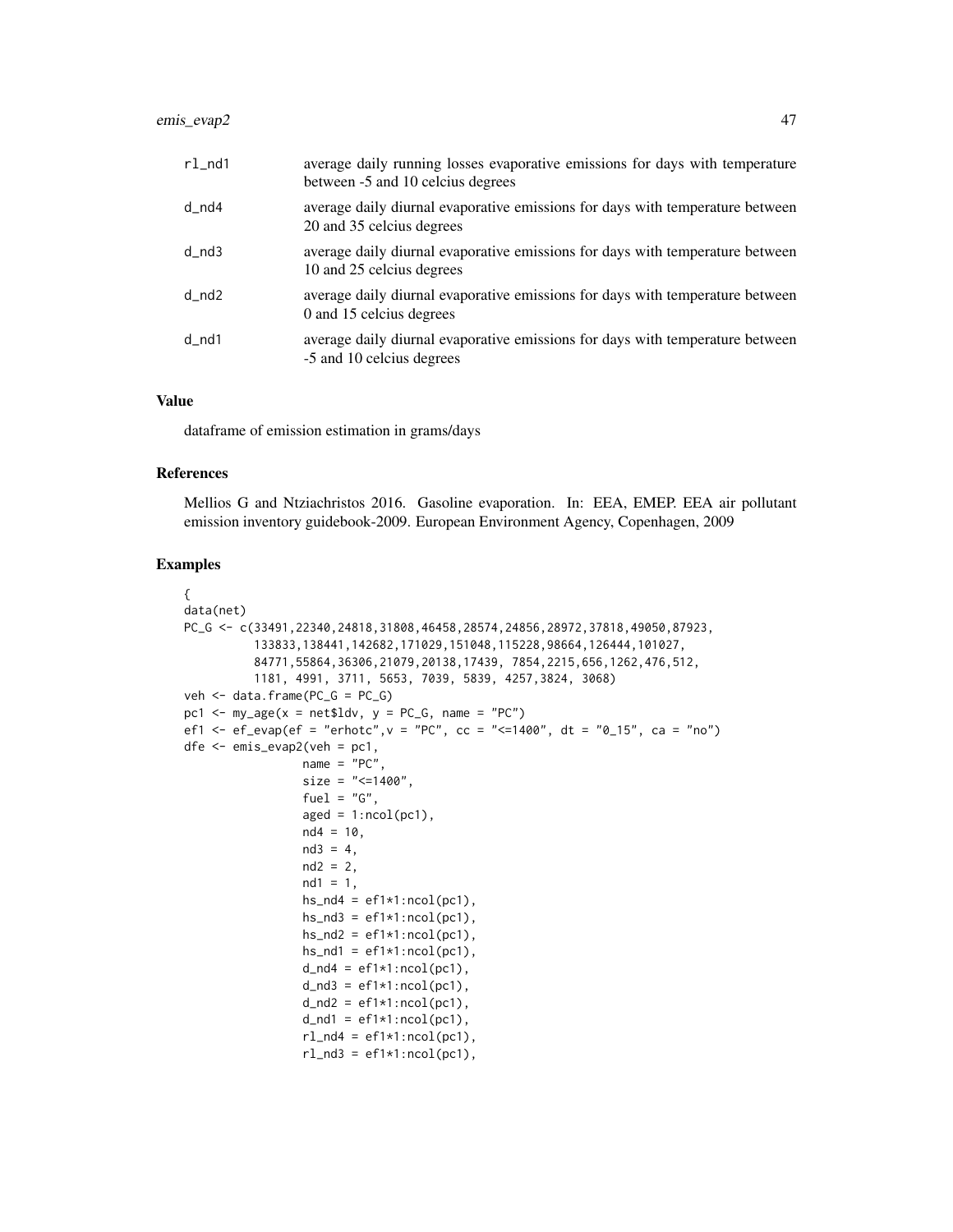```
rl\_nd2 = ef1*1:ncol(pc1),rl\_nd1 = ef1*1:ncol(pc1))lpc <- list(pc1, pc1, pc1, pc1,
            pc1, pc1, pc1, pc1)
dfe <- emis_evap2(veh = lpc,
                 name = "PC",size = "<=1400",fuel = "G",aged = 1:ncol(pc1),nd4 = 10,nd3 = 4,nd2 = 2,
                 nd1 = 1,hs\_nd4 = eff1*1:ncol(pc1),
                 hs\_nd3 = ef1*1:ncol(pc1),hs\_nd2 = eff1*1:ncol(pc1),hs\_nd1 = ef1*1:ncol(pc1),d\_nd4 = ef1*1:ncol(pc1),d\_nd3 = ef1*1:ncol(pc1),d_{nd2} = ef1*1:ncol(pc1),d\_nd1 = ef1*1:ncol(pc1),rl\_nd4 = ef1*1:ncol(pc1),rl\_nd3 = ef1*1:ncol(pc1),rl\_nd2 = ef1*1:ncol(pc1),rl\_nd1 = ef1*1:ncol(pc1))}
```
emis\_grid *Allocate emissions into a grid*

## Description

[emis\\_grid](#page-47-0) allocates emissions proportionally to each grid cell. The process is performed by intersection between geometries and the grid. It means that requires "sr" according with your location for the projection. It is assumed that spobj is a spatial\*DataFrame or an "sf" with the pollutants in data. This function return an object class "sf".

### Usage

```
emis_grid(spobj, g, sr, type = "lines")
```
#### Arguments

| spobi | A spatial data frame of class "sp" or "sf". When class is "sp" it is transformed to<br>"sf".                                |
|-------|-----------------------------------------------------------------------------------------------------------------------------|
| g     | A grid with class "SpatialPolygonsDataFrame" or "sf".                                                                       |
| sr    | Spatial reference e.g. 31983. It is required if spobj and g are not projected.<br>Please, see http://spatialreference.org/. |
| type  | type of geometry: "lines" or "points".                                                                                      |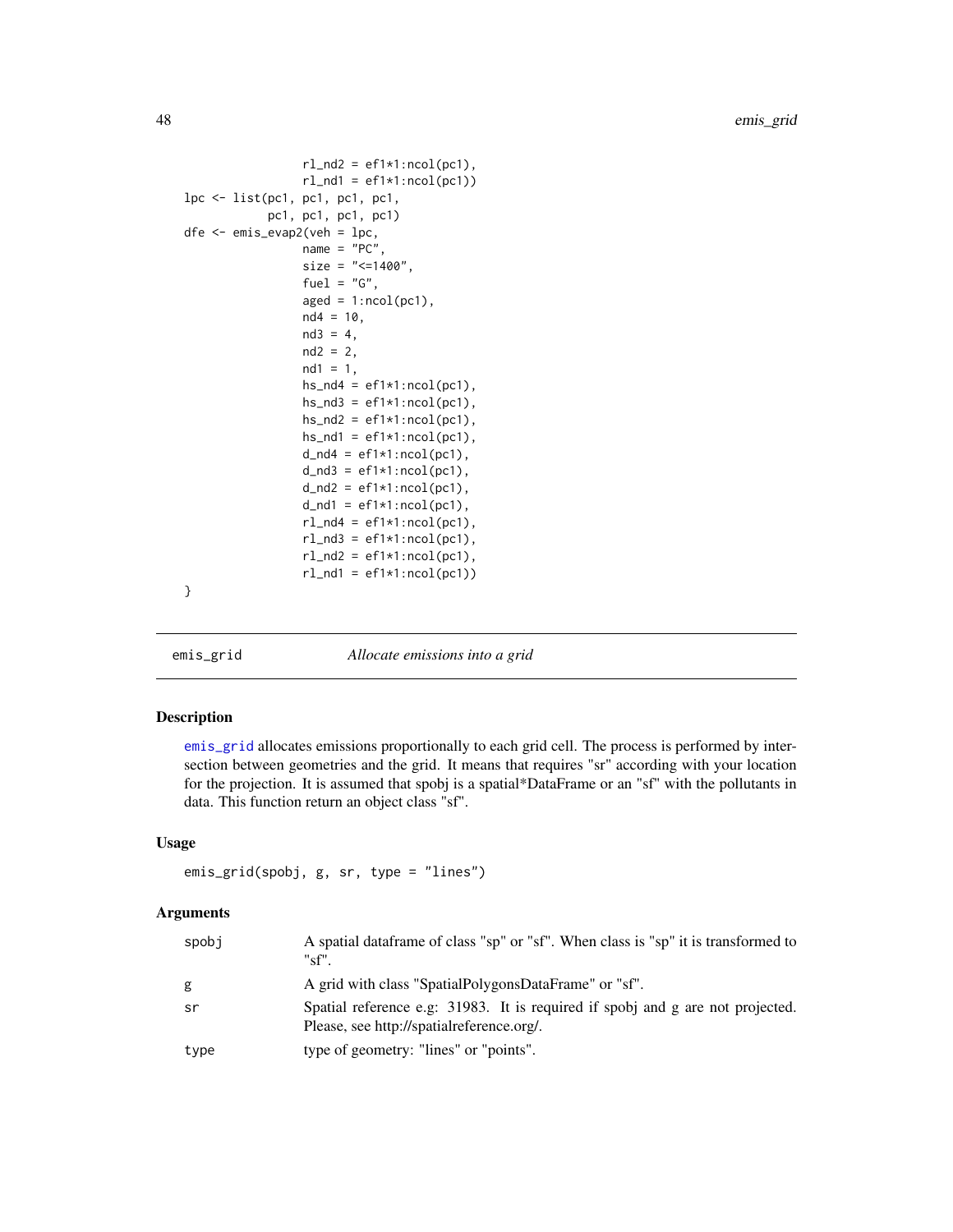## emis\_hot\_td 49

### Note

When spobj is a 'Spatial' object (class of sp), they are converted into 'sf'. Also, The aggregation of data ise done with data.table functions.

#### Examples

```
{
data(net)
g <- make_grid(net, 1/102.47/2) #500m in degrees
names(net)
netsf <- sf::st_as_sf(net)
netg \le emis_grid(spobj = netsf[, c("ldv", "hdv")], g = g, sr= 31983)
plot(netg["ldv"], axes = TRUE)
plot(netg["hdv"], axes = TRUE)
}
```
<span id="page-48-0"></span>emis\_hot\_td *Estimation of hot exhaust emissions with top-down approach*

#### Description

[emis\\_hot\\_td](#page-48-0) estimates cld start emissions with a top-down appraoch. This is, annual or monthly emissions or region. Especifically, the emissions are esitmated for row of the simple feature (row of the spatial feature).

In general was designed so that each simple feature is a region with different average monthly temperature. This funcion, as other in this package, adapts to the class of the input data. providing flexibility to the user.

### Usage

```
emis_hot_td(veh, lkm, ef, pro_month, params, verbose = FALSE)
```
### Arguments

| veh       | "Vehicles" data-frame or spatial feature, wwhere columns are the age distribu-<br>tion of that vehicle, and rows each simple feature or region. The number of rows<br>is equal to the number of streets link |
|-----------|--------------------------------------------------------------------------------------------------------------------------------------------------------------------------------------------------------------|
| lkm       | Numeric; mileage by the age of use of each vehicle.                                                                                                                                                          |
| ef        | Numeric; emission factor with                                                                                                                                                                                |
| pro_month | Numeric; montly profile to distribuite annual mileage in each month.                                                                                                                                         |
| params    | List of parameters; Add columns with information to returning data.frame                                                                                                                                     |
| verbose   | Logical; To show more information                                                                                                                                                                            |

#### Value

Emissions data.frame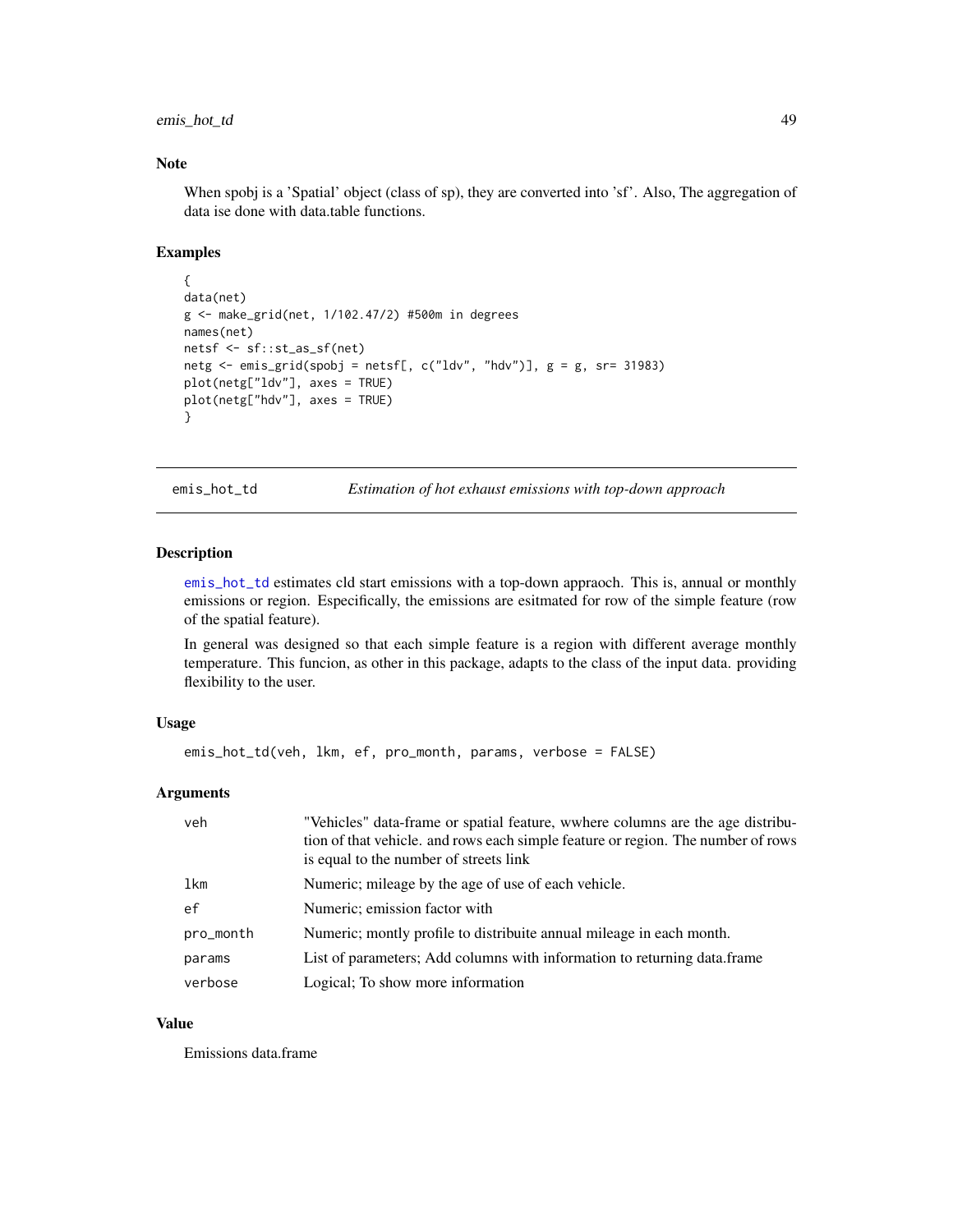### See Also

[ef\\_ldv\\_speed](#page-23-0)

### Examples

```
{
# Do not run
euros <- c("V", "V", "IV", "III", "II", "I", "PRE", "PRE")
efh <- ef_ldv_speed(v = "PC", t = "4S", cc = "<=1400", f = "G",
          eu = euros, p = "CO", speed = Speed(34))lkm <- units::as_units(18:10, "km")*1000
veh_month <- c(rep(8, 1), rep(10, 5), 9, rep(10, 5))
veh \leq age_ldv(1:10, agemax = 8)
a \le - emis_hot_td(veh = veh, lkm = lkm, ef = efh, verbose = TRUE)
head(a)
plot(aggregate(a$emissions, by = list(a$age), sum)$x,type ="b")
emis_hot_td(veh = veh, lkm = lkm, ef = efh, verbose = TRUE,
params = list(paste0("data_", 1:10), "moredata"))
aa <- emis_hot_td(veh = veh, lkm = lkm, ef = efh,
pro_month = veh_month, verbose = TRUE)
head(aa)
aa \leq emis_hot_td(veh = veh, lkm = lkm, ef = efh,
pro_month = veh_month, verbose = FALSE,
params = list(paste0("data_", 1:10), "moredata"))
}
```
<span id="page-49-0"></span>

emis\_merge *Merge several emissions files returning data-frames or 'sf ' of lines*

#### Description

[emis\\_merge](#page-49-0) reads rds files and returns a data-frame or an object of 'spatial feature' of streets, merging several files.

#### Usage

```
emis_merge(pol = "CO", what = "STREETS.rds", streets = T, net,
 path = "emi", crs, under = "after", ignore = FALSE,
  as\_list = FALSE)
```
#### Arguments

| pol     | Character. Pollutant.                                                                                                                                                                                                            |
|---------|----------------------------------------------------------------------------------------------------------------------------------------------------------------------------------------------------------------------------------|
| what    | Character. Word to search the emissions names, "STREETS", "DF" or whatever<br>name. It is important to include the extension 'rds'. For instance, If you have<br>several files "XX CO STREETS.rds", what should be "STREETS.rds" |
| streets | Logical. If true, emis_merge will read the street emissions created with emis_post<br>by "streets_wide", returning an object with class 'sf'. If false, it will read the<br>emissions data-frame and rbind them.                 |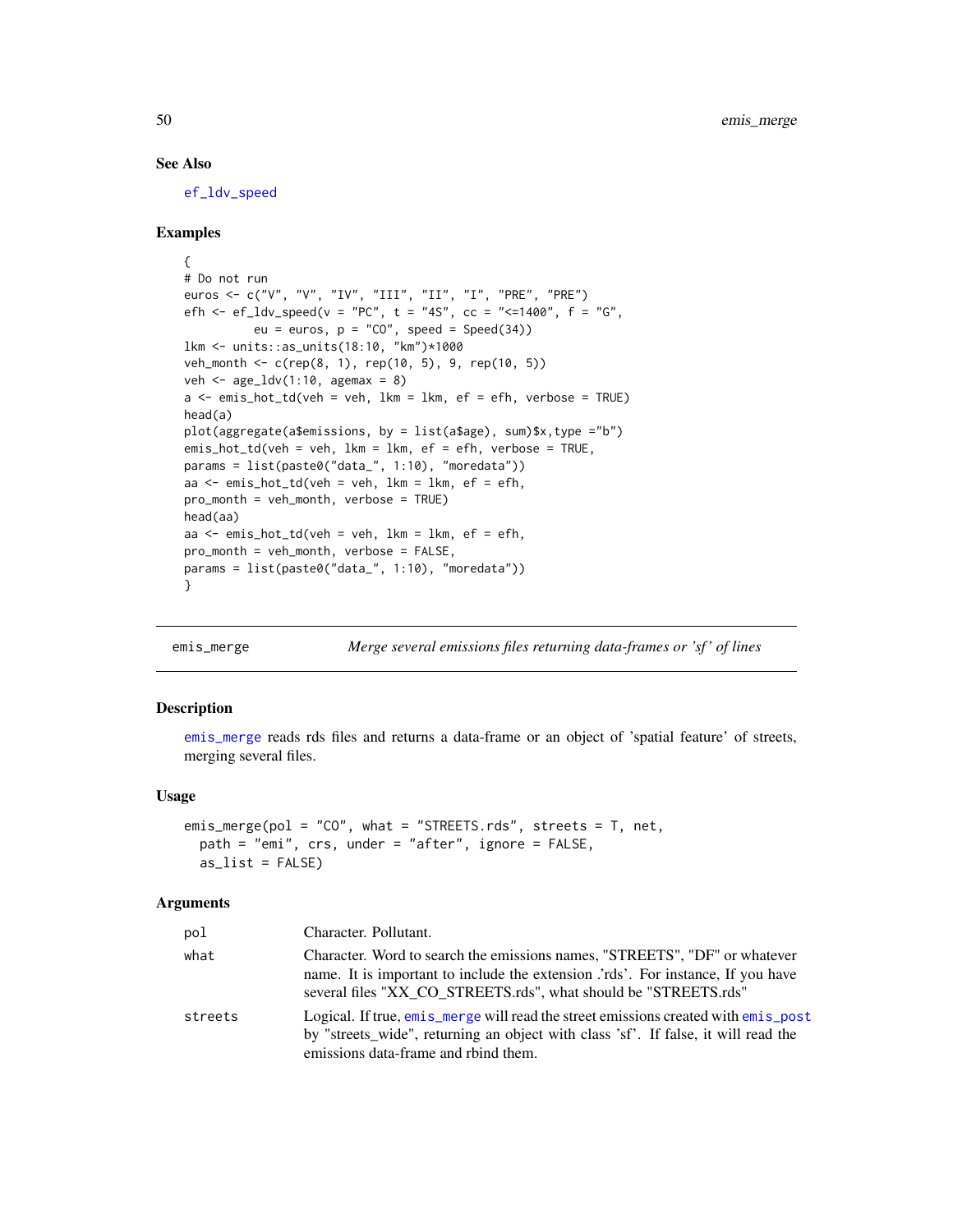## emis\_order 51

| net     | 'Spatial feature' or 'SpatialLinesDataFrame' with the streets. It is expected #'<br>that the number of rows is equal to the number of rows of street emissions. If #'<br>not, the function will stop. |
|---------|-------------------------------------------------------------------------------------------------------------------------------------------------------------------------------------------------------|
| path    | Character. Path where emissions are located                                                                                                                                                           |
| crs     | coordinate reference system in numeric format from http://spatialreference.org/<br>to transform/project spatial data using sf::st_transform                                                           |
| under   | "Character"; "after" when you stored your pollutant x as 'X' "before" when<br>$\sum X'$ and "none" for merging directly the files.                                                                    |
| ignore  | "Logical"; Would you liek your selection?                                                                                                                                                             |
| as list | "Logical"; for returning the results as list or not.                                                                                                                                                  |

### Value

'Spatial feature' of lines or a dataframe of emissions

### Examples

## Not run: # Do not run

## End(Not run)

emis\_order *Re-order the emission to match specific hours and days*

## Description

returns the emission array matching with corresponding weekdays and with the desired number of hours, recycling or droping hours from the emission array. For instance, if your emissions starts Monday at 00:00 and cover 168 hours, and you want to reorder them to start saturday you with a total a new length of hours of 241, you must :emis\_order(EMISSION, as.Date("2016-04-06"), 241)

#### Usage

```
emis_order(EMISSION, start = "mon", hours = 168, utc, verbose = TRUE)
```
# Arguments

| EMISSION | one of the following:                                                                                                                                                                                                                                                                                 |
|----------|-------------------------------------------------------------------------------------------------------------------------------------------------------------------------------------------------------------------------------------------------------------------------------------------------------|
|          | 1) GriddedEmissionsArray or array with characteristics of GriddedEmission-<br>sArray 2) Spatial object of class "Spatial". Columns are hourly emissions. 3)<br>Spatial Object of class "sf". Columns are hourly emissions. 4) "data.frame",<br>"matrix" or "Emissions". Columns are hourly emissions. |
| start    | Date or the start weekday or first 3 letters                                                                                                                                                                                                                                                          |
| hours    | Numeric; number of hours needed to the simualation                                                                                                                                                                                                                                                    |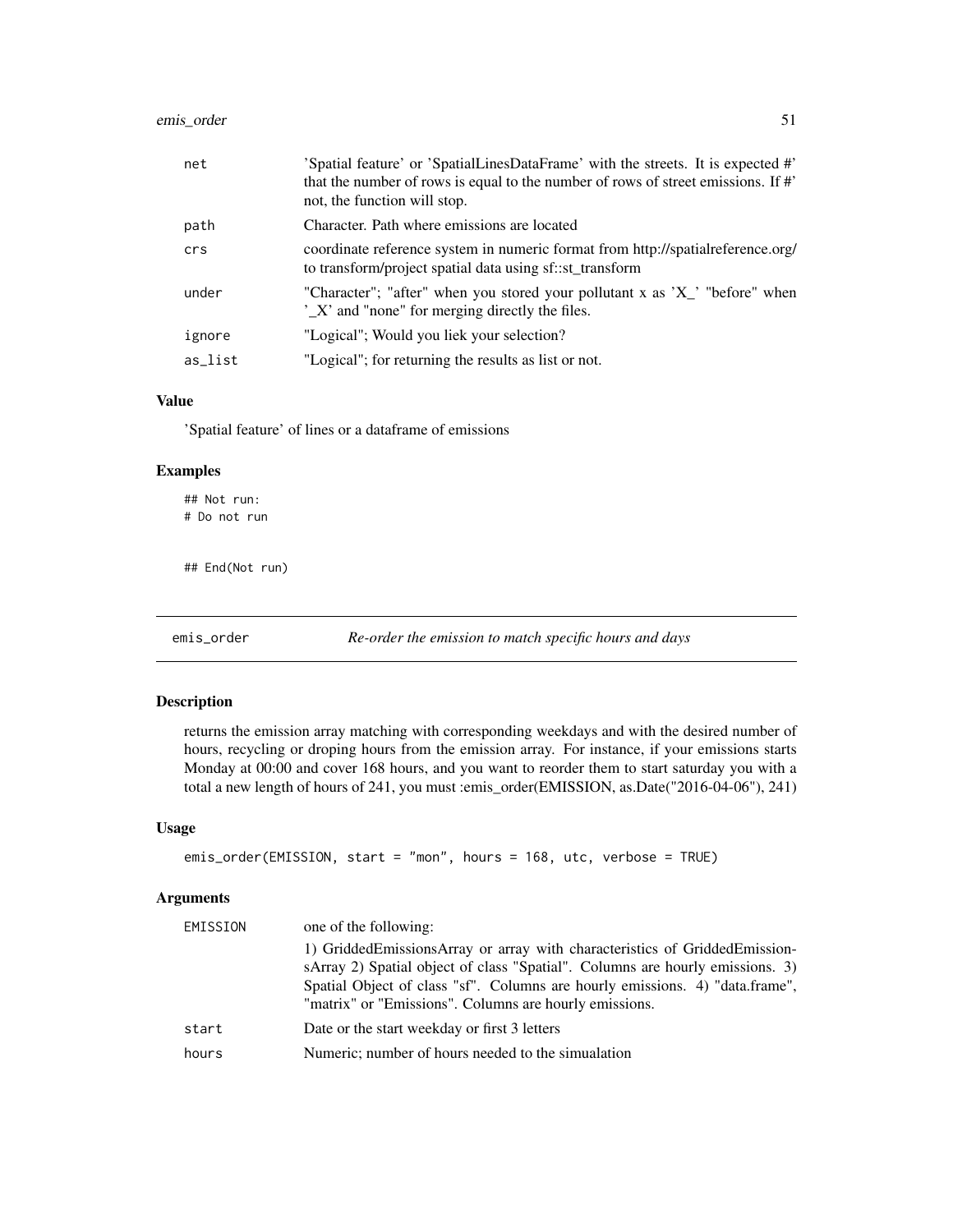52 emis\_paved

| utc     | Integer; transform local into UTC emissions. For instance, $\mu$ tc = -3 means that |
|---------|-------------------------------------------------------------------------------------|
|         | the first hour of emissions is at $21:00$ of the previous day.                      |
| verbose | Logical; display additional information                                             |

### Format

Emissions

#### Value

GriddedEmissionsArray, sf or data.frame, depending on the class of EMISSION

### Note

This function assumes that the emissions have hours with length of factor of 24, e.g: 24 hours, 24\*2 hours etc. Then, it re-order the emissions by the hours of estimations to match another length of emissions. For instance, if the input covers 168 hours and it is desired an object of 241 hours that start saturday, this function can do that. It is useful when you are going to start a air quality simulation for specific periods of time.

#### Author(s)

Daniel Schuch& Sergio Ibarra

#### Examples

```
## Not run:
wCO \le - emis_order(CO, start = "sat", hours = 24, verbose = TRUE)
wCO <- emis_order(CO, start = as.Date("2016-04-06"), hours = 241, verbose = TRUE)
## End(Not run)
```
emis\_paved *Estimation of resuspension emissions from paved roads*

#### Description

emis\_paved estimates vehicular emissions from paved roads. The vehicular emissions are estimated as the product of the vehicles on a road, length of the road, emission factor from AP42 13.2.1 Paved roads. It is assumed dry hours and anual aggregation should consider moisture factor. It depends on Average Daily Traffic (ADT)

### Usage

```
emis_paved(veh, lkm, k = 0.62, sl1 = 0.6, sl2 = 0.2, sl3 = 0.06,
  SL4 = 0.03, W
```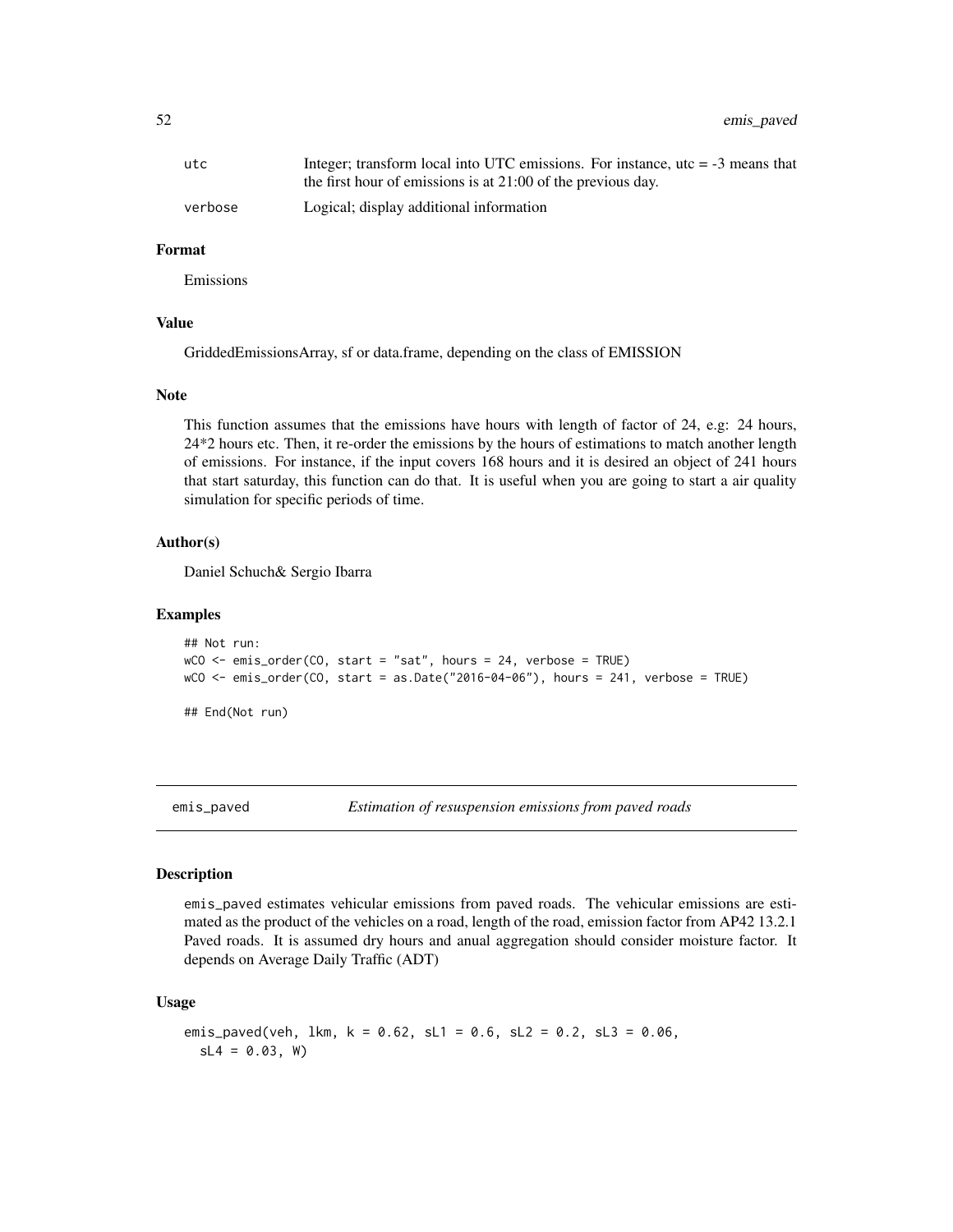#### emis\_post 53

#### Arguments

| veh             | Numeric vector with length of elements equals to number of streets It is an array<br>with dimensions number of streets x hours of day x days of week |
|-----------------|------------------------------------------------------------------------------------------------------------------------------------------------------|
| lkm             | Length of each link                                                                                                                                  |
| k               | K_PM30 = 3.23 (g/vkm), K_PM15 = 0.77 (g/vkm), K_PM10 = 0.62 (g/vkm)<br>and K_PM2.5 = $0.15$ (g/vkm).                                                 |
| sL1             | Silt loading $(g/m2)$ for roads with ADT $\leq 500$                                                                                                  |
| sL <sub>2</sub> | Silt loading $(g/m2)$ for roads with ADT > 500 and $\leq$ 5000                                                                                       |
| SL <sub>3</sub> | Silt loading $(g/m2)$ for roads with ADT > 5000 and $\leq 1000$                                                                                      |
| sL4             | Silt loading $(g/m2)$ for roads with ADT > 10000                                                                                                     |
| W               | array of dimensions of veh. It consists in the hourly averaged weight of traffic<br>fleet in each road                                               |

### Value

emission estimation g/h

## References

EPA, 2016. Emission factor documentation for AP-42. Section 13.2.1, Paved Roads. https://www3.epa.gov/ttn/chief/ap42/ch

### Examples

```
{
# Do not run
veh <- array(pnorm(q=c(1:100), mean=500, sd = 100),
             c(100,24,7))
W <- veh*1e+05
lkm < - rnorm(n = 100, mean = 10, sd = 1)
sL1 < -0.6emi \leq emis_paved(veh = veh, lkm = lkm, k = 0.65,
                       sL1 = sL1, sL2 = sL1/4, sL3 = sL1/16, sL4 = sL1/32,
                       W = Wclass(emi)
head(emi)
}
```
<span id="page-52-0"></span>emis\_post *Post emissions*

## Description

emis\_post simplify emissions estimated as total per type category of vehicle or by street. It reads EmissionsArray. It can return an dataframe with hourly emissions at each street, or a data base with emissions by vehicular category, hour, including size, fuel and other characteristics.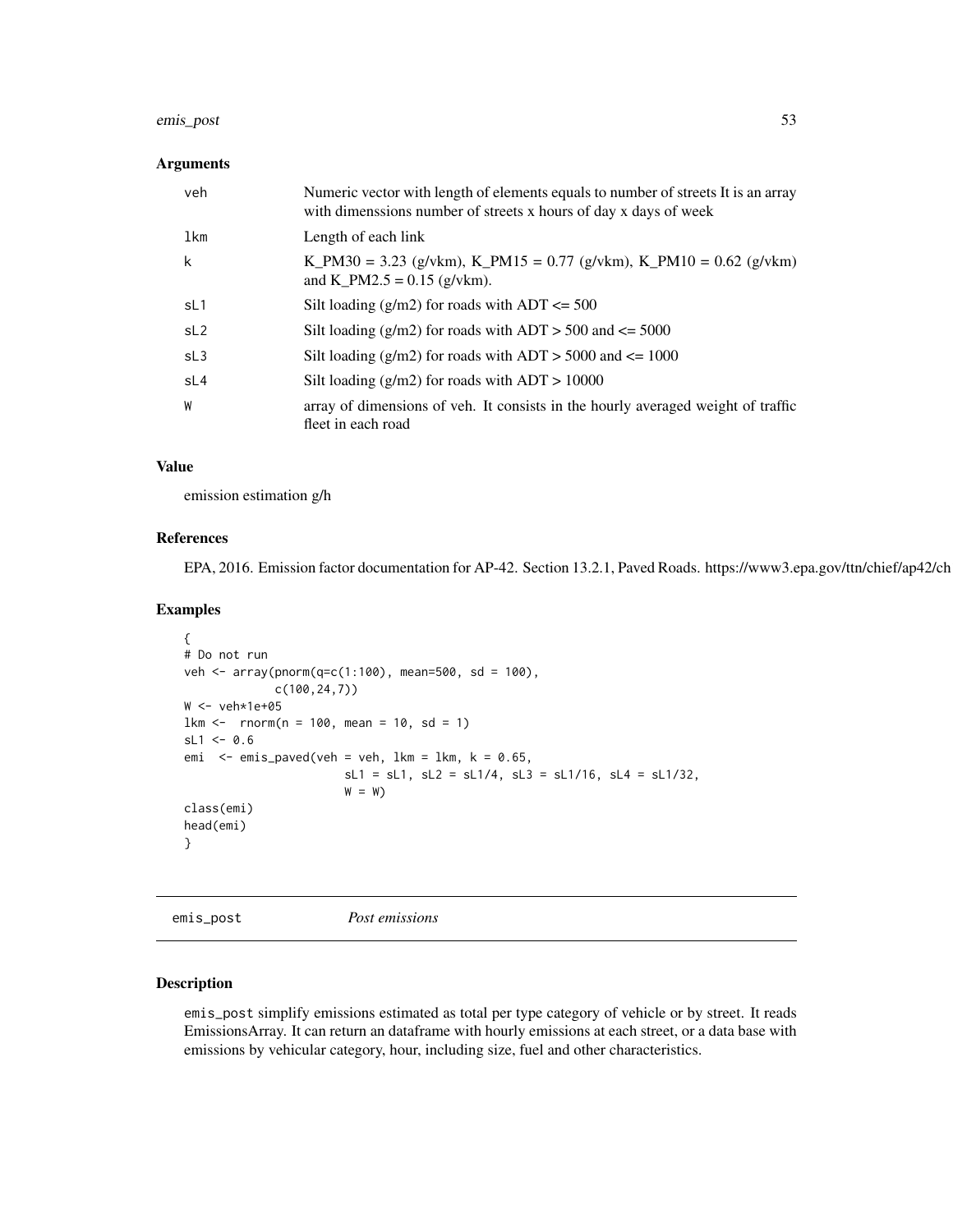#### Usage

emis\_post(arra, veh, size, fuel, pollutant, by = "veh", net)

#### Arguments

| arra      | Array of emissions 4d: streets x category of vehicles x hours x days or 3d: streets<br>x category of vehicles x hours                                                                                                                                                                                                             |
|-----------|-----------------------------------------------------------------------------------------------------------------------------------------------------------------------------------------------------------------------------------------------------------------------------------------------------------------------------------|
| veh       | Type of vehicle                                                                                                                                                                                                                                                                                                                   |
| size      | Size or weight                                                                                                                                                                                                                                                                                                                    |
| fuel      | Fuel                                                                                                                                                                                                                                                                                                                              |
| pollutant | Pollutant                                                                                                                                                                                                                                                                                                                         |
| by        | Type of output, "veh" for total vehicular category, "streets_narrow" or "streets".<br>"streets" returns a dataframe with rows as number of streets and columns the<br>hours as days*hours considered, e.g. 168 columns as the hours of a whole week<br>and "streets repeats the row number of streets by hour and day of the week |
| net       | SpatialLinesDataFrame or Spatial Feature of "LINESTRING". Only when by =<br>'streets wide'                                                                                                                                                                                                                                        |

#### Note

This function depends on EmissionsArray objests which currently has 4 dimensions. However, a future version of VEIN will produce EmissionsArray with 3 dimensiones and his fungeorge soros drugsction also will change. This change will be made in order to not produce inconsistencies with previous versions, therefore, if the user count with an EmissionsArry with 4 dimension, it will be able to use this function.

```
## Not run:
# Do not run
data(net)
data(pc_profile)
data(fe2015)
data(fkm)
PC_G <- c(33491,22340,24818,31808,46458,28574,24856,28972,37818,49050,87923,
          133833,138441,142682,171029,151048,115228,98664,126444,101027,
          84771,55864,36306,21079,20138,17439, 7854,2215,656,1262,476,512,
          1181, 4991, 3711, 5653, 7039, 5839, 4257,3824, 3068)
pc1 <- my\_\text{age}(x = net$1dv, y = PC\_\text{G}, name = "PC")# Estimation for morning rush hour and local emission factors
speed \leq data.frame(S8 = net$ps)
p1h \leftarrow matrix(1)lef <- EmissionFactorsList(fe2015[fe2015$Pollutant=="CO", "PC_G"])
E_CO \leq emis(veh = pc1, lkm = net$lkm, ef = lef, speed = speed,
             profile = p1h)
E_CO_STREETS <- emis_post(arra = E_CO, pollutant = "CO", by = "streets_wide")
summary(E_CO_STREETS)
E_CO_STREETSsf <- emis_post(arra = E_CO, pollutant = "CO",
```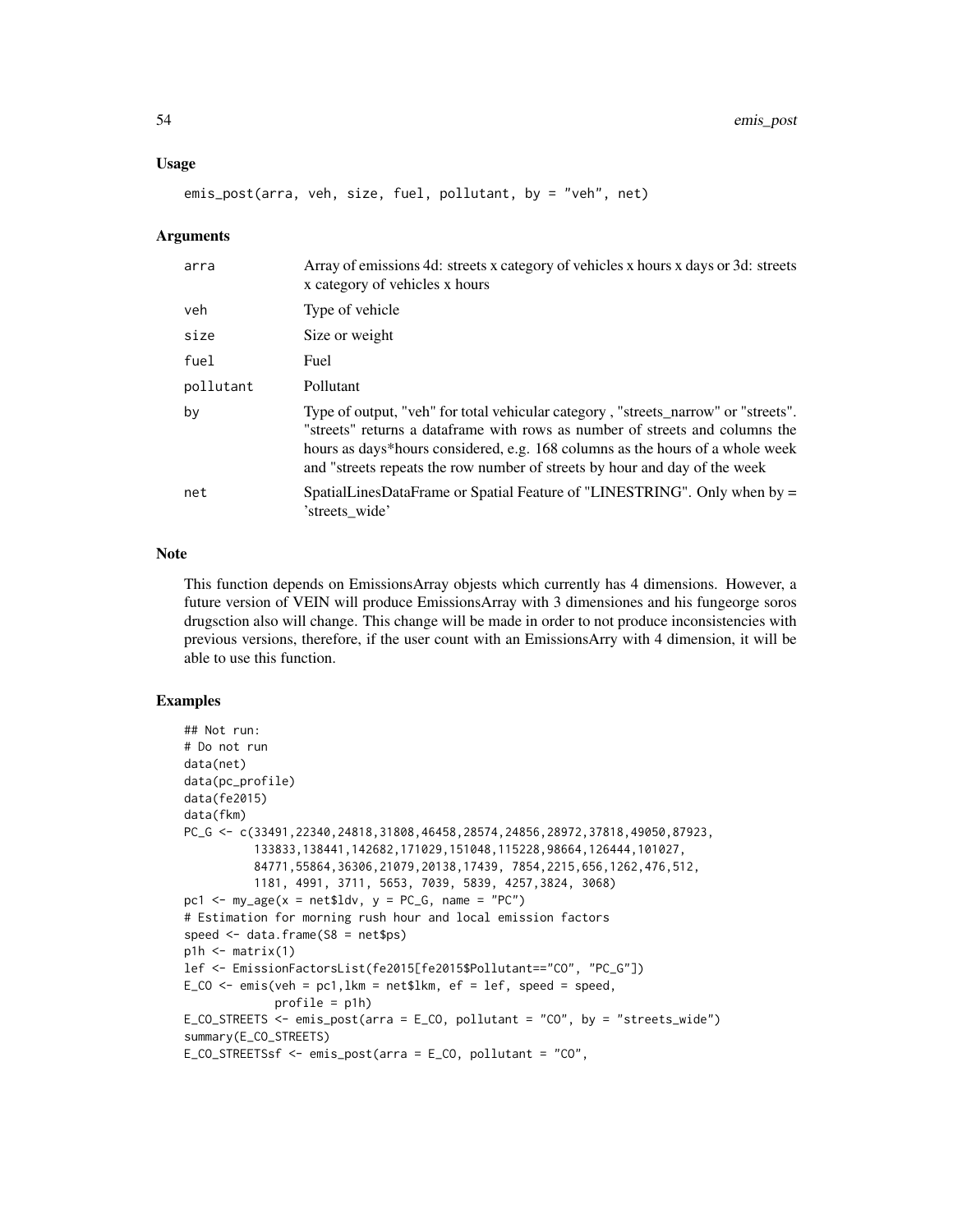```
by = "streets_wide", net = net)
summary(E_CO_STREETSsf)
plot(E_CO_STREETSsf, main = "CO emissions (g/h)")
# arguments required: arra, veh, size, fuel, pollutant ad by
E_CO_DF \le - emis_post(arra = E_CO, veh = "PC", size = "\le1400", fuel = "G",
pollutant = "CO", by = "veh")
# Estimation 168 hours
pc1 <- my\_\text{age}(x = net$1dv, y = PC_G, name = "PC")pcw <- temp_fact(net$ldv+net$hdv, pc_profile)
speed <- netspeed(pcw, net$ps, net$ffs, net$capacity, net$lkm, alpha = 1)
pckm <- fkm[[1]](1:24); pckma <- cumsum(pckm)
cod1 <- emis\_det(po = "CO", cc = 1000, eu = "III", km = pckma[1:11])cod2 \le - \text{emis\_det}(po = "CO", cc = 1000, eu = "I", km = pckma[12:24])#vehicles newer than pre-euro
co1 <- fe2015[fe2015$Pollutant=="CO", ] #24 obs!!!
cod <- c(co1$PC_G[1:24]*c(cod1,cod2),co1$PC_G[25:nrow(co1)])
lef \le - ef_ldv_scaled(dfcol = cod, v = "PC", cc = "\le=1400",
                     f = "G", p = "CO", eu=co1$Euro_LDV)E_CO \le emis(veh = pc1, lkm = net$lkm, ef = lef, speed = speed, agemax = 41,
             profile = pc_profile)
# arguments required: arra, pollutant ad by
E_CO_STREETS \le emis_post(arra = E_CO, pollutant = "CO", by = "streets")
summary(E_CO_STREETS)
# arguments required: arra, veh, size, fuel, pollutant ad by
E_CO_DF <- emis_post(arra = E_CO, veh = "PC", size = "<1400", fuel = "G",
pollutant = "CO", by = "veh")
head(E_CO_DF)
# recreating 24 profile
lpc <-list(pc1*0.2, pc1*0.1, pc1*0.1, pc1*0.2, pc1*0.5, pc1*0.8,
           pc1, pc1*1.1, pc1,
           pc1*0.8, pc1*0.5, pc1*0.5,
           pc1*0.5, pc1*0.5, pc1*0.5, pc1*0.8,
           pc1, pc1*1.1, pc1,
           pc1*0.8, pc1*0.5, pc1*0.3, pc1*0.2, pc1*0.1)
E_COv2 <- emis(veh = lpc, lkm = net$lkm, ef = lef, speed = speed[, 1:24],
            agemax = 41, hour = 24, day = 1)
plot(E_COv2)
E_CO_DFv2 <- emis_post(arra = E_COv2, veh = "PC", size = "<1400", fuel = "G",
pollutant = "CO", by = "veh")
head(E_CO_DFv2)
## End(Not run)
```
<span id="page-54-0"></span>emis\_source *A function to source vein scripts*

#### Description

[emis\\_source](#page-54-0) source vein scripts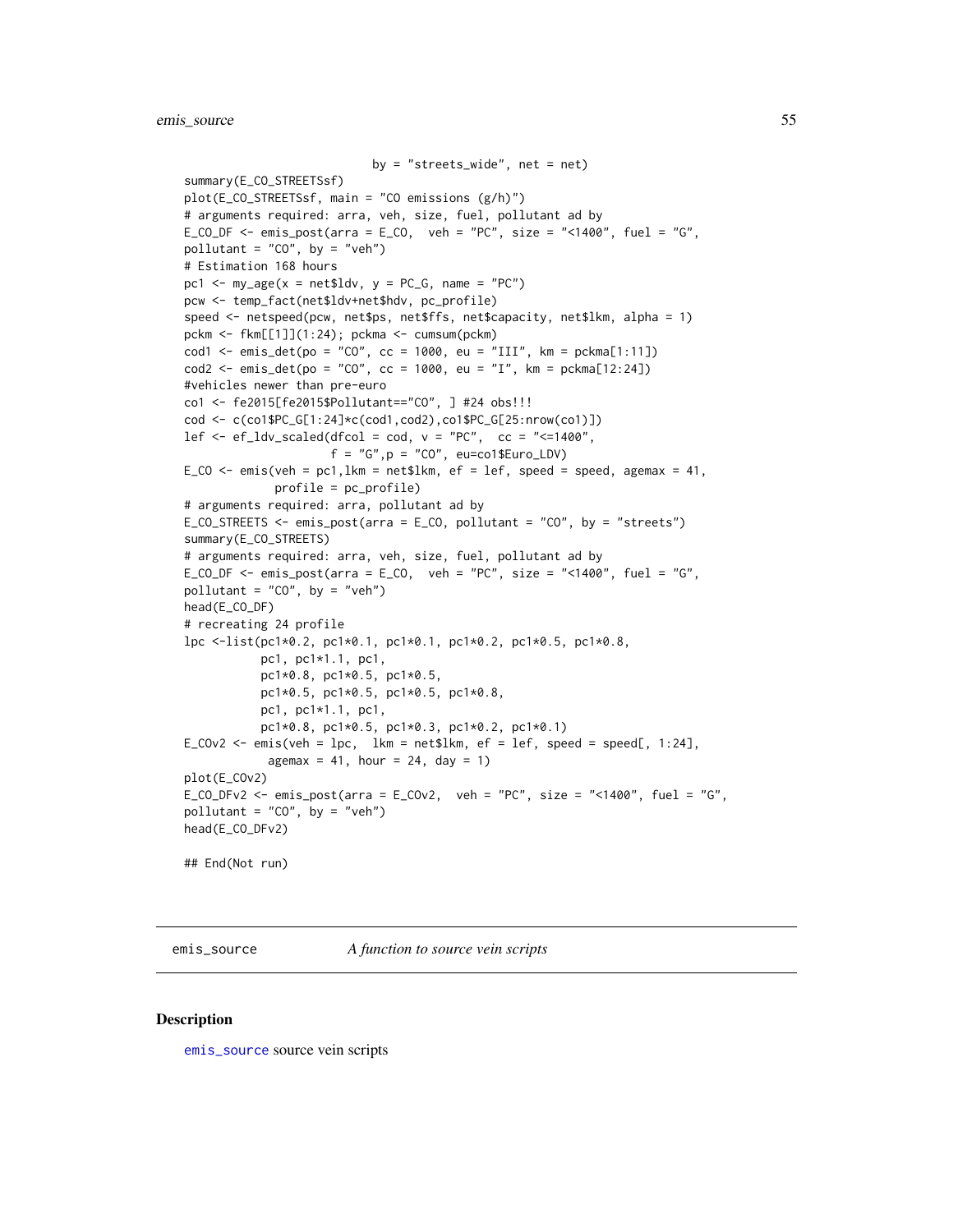### Usage

```
emis_source(path = "est", pattern = ".R", ignore = "~", first,
 ask = TRUE, recursive = TRUE, full.names = TRUE)
```
### Arguments

| path       | Character; path to source scripts. Default is "est".                                                                                                                              |
|------------|-----------------------------------------------------------------------------------------------------------------------------------------------------------------------------------|
| pattern    | Character; extensions of R scripts. Default is ".R".                                                                                                                              |
| ignore     | Character; caracter to be excluded. Default is "~". Sometimes, the OS creates<br>automatic back-ups, for instance "run. $R\sim$ ", the ideia is to avoid sourcing these<br>files. |
| first      | Character; first script.                                                                                                                                                          |
| ask        | Logical; Check inputs or not. Default is "FALSE". It allows to stop inputs                                                                                                        |
| recursive  | Logical; recursive or not. Default is "TRUE"                                                                                                                                      |
| full.names | Logical; full names or not. Default is "TRUE".                                                                                                                                    |

# Examples

## Not run: # Do not run

## End(Not run)

emis\_wear *Emission estimation from tyre, break and road surface wear*

## Description

emis\_wear estimates wear emissions. The sources are tyres, breaks and road surface.

### Usage

```
emis_wear(veh, lkm, ef, what = "tyre", speed, agemax = ncol(veh),
 profile, hour = nrow(profile), day = ncol(profile))
```
### Arguments

| veh    | Object of class "Vehicles"                                                                |
|--------|-------------------------------------------------------------------------------------------|
| lkm    | Length of the road in km.                                                                 |
| ef     | list of emission factor functions class "EmissionFactorsList", length equals to<br>hours. |
| what   | Character for indicating "tyre", "break" or "road"                                        |
| speed  | Speed data-frame with number of columns as hours                                          |
| agemax | Age of oldest vehicles for that category                                                  |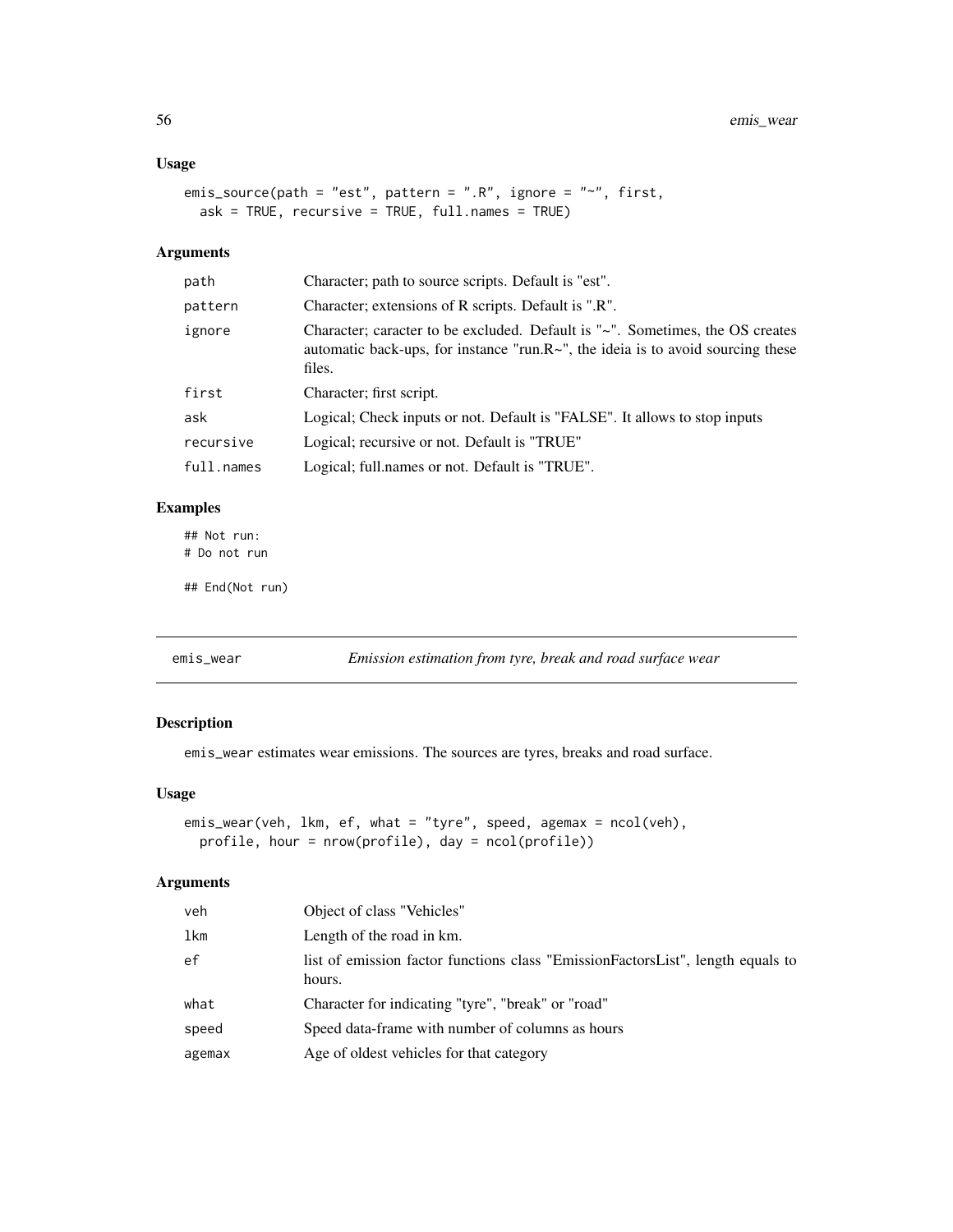| profile | Numerical or dataframe with prows equal to 24 and nool 7 day of the week |
|---------|--------------------------------------------------------------------------|
| hour    | Number of considered hours in estimation                                 |
| dav     | Number of considered days in estimation                                  |

### Value

emission estimation g/h

### References

Ntziachristos and Boulter 2016. Automobile tyre and break wear and road abrasion. In: EEA, EMEP. EEA air pollutant emission inventory guidebook-2009. European Environment Agency, Copenhagen, 2016

#### Examples

```
{
data(net)
data(pc_profile)
pc_week <- temp_fact(net$ldv[1:10] + net$hdv[1:10], pc_profile[, 1])
df <- netspeed(pc_week, net$ps[1:10], net$ffs[1:10],
              net$capacity[1:10], net$lkm[1:10], alpha = 1)
ef \leq ef_wear(wear = "tyre", type = "PC", pol = "PM10", speed = df)
emi <- emis_wear(veh = age_ldv(net$ldv[1:10], name = "VEH"),
                 lkm = net$lkm[1:10], ef = ef, speed = df,profile = pc_profile[, 1])
emi
}
```
emis\_wrf *Generates emissions dataframe to generate WRF-Chem inputs*

#### Description

emis\_wrf returns a dataframes with columns lat, long, id, pollutants, local time and GMT time. This dataframe has the proper format to be used with WRF assimilation system: "ASimilation System 4 WRF (AS4WRF Vera-Vala et al (2016))

### Usage

emis\_wrf(sdf, nr = 1, dmyhm, tz, crs = 4326, islist, utc)

#### Arguments

sdf Gridded emissions, which can be a SpatialPolygonsDataFrame, or a list of SpatialPolygonsDataFrame, or a sf object of "POLYGON". The user must enter a list with 36 SpatialPolygonsDataFrame with emissions for the mechanism CBMZ.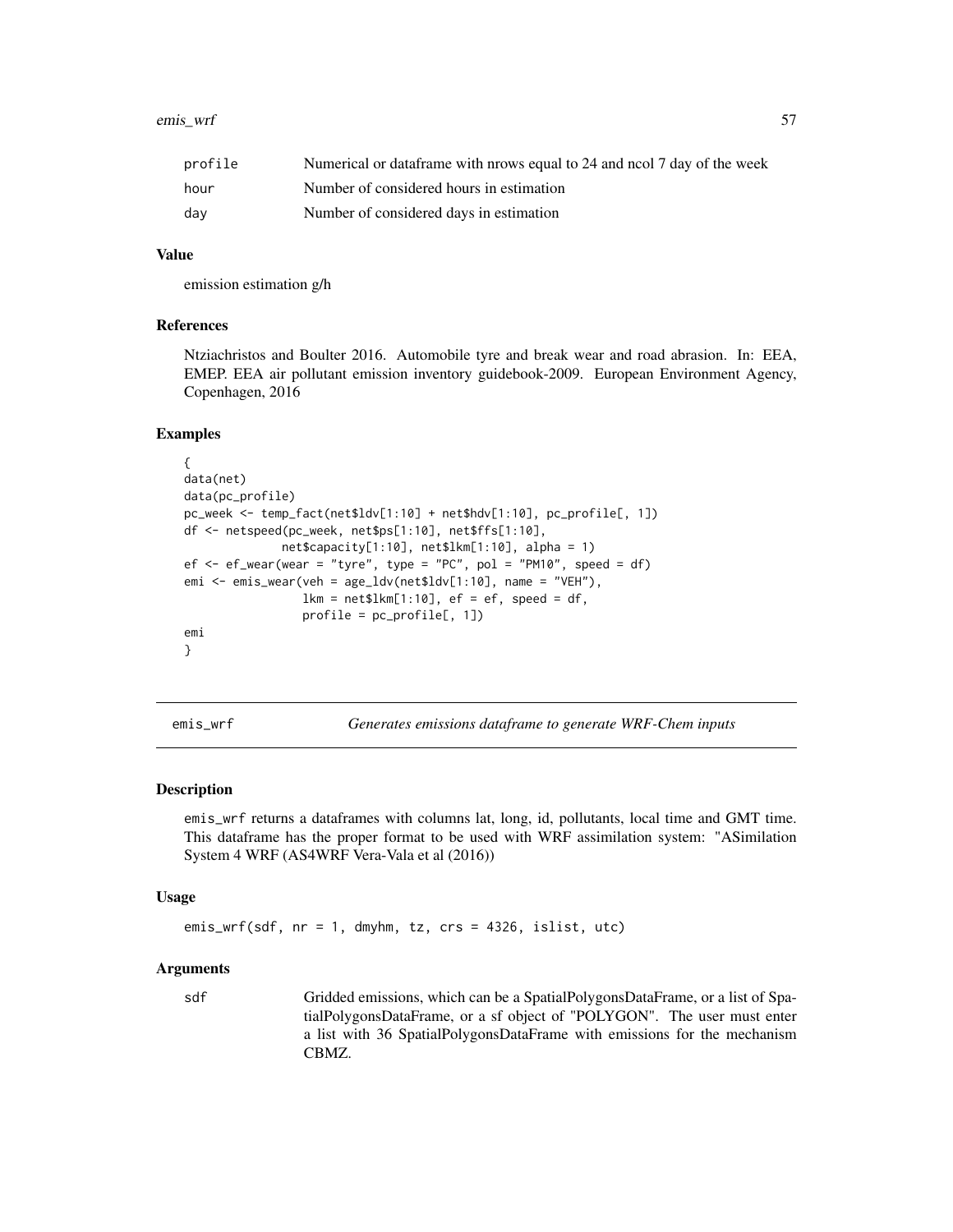| nr     | Number of repetitions of the emissions period                                                                                                                                 |
|--------|-------------------------------------------------------------------------------------------------------------------------------------------------------------------------------|
| dmyhm  | String indicating Day Month Year Hour and Minute in the format "d-m-Y H:M"<br>e.g.: "01-05-2014 00:00" It represents the time of the first hour of emissions in<br>Local Time |
| tz     | Time zone as required in for function as . POSIXct                                                                                                                            |
| crs    | Coordinate reference system, e.g: " $+i$ nit=epsg:4326". Used to transform the<br>coordinates of the output                                                                   |
| islist | logical value to indicate if sdf is a list or not                                                                                                                             |
| utc    | ignored.                                                                                                                                                                      |
|        |                                                                                                                                                                               |

## Value

data-frame of gridded emissions (mass)/h. Remember convert to mol.

### Note

The reference of the emissions assimilation system is Vara-Vela, A., Andrade, M. F., Kumar, P., Ynoue, R. Y., and Munoz, A. G.: Impact of vehicular emissions on the formation of fine particles in the Sao Paulo Metropolitan Area: a numerical study with the WRF-Chem model, Atmos. Chem. Phys., 16, 777-797, doi:10.5194/acp-16-777-2016, 2016. A good website with timezones is http://www.timezoneconverter.com/cgi-bin/tzc The crs is the same as used by [sp](#page-0-0) package It returns a dataframe with id,, long, lat, pollutants, time\_lt, time\_utc and day-UTC-hour (dutch) The pollutants for the CBMZ are: e\_so2, e\_no, e\_ald, e\_hcho, e\_ora2, e\_nh3 e\_hc3, e\_hc5, e\_hc8, e\_eth, e\_co, e\_ol2, e\_olt, e\_oli, e\_tol, e\_xyl, e\_ket e\_csl, e\_iso, e\_no2, e\_ch3oh, e\_c2h5oh, e\_pm25i, e\_pm25j, e\_so4i, e\_so4j e\_no3i, e\_no3j, e\_orgi, e\_orgj, e\_eci, e\_ecj, e\_so4c, e\_no3c, e\_orgc, e\_ecc

### See Also

[emis\\_post](#page-52-0) [emis](#page-30-0)

#### Examples

## Not run: # Do not run

## End(Not run)

fe2015 *Emission factors from Environmental Agency of Sao Paulo CETESB*

### Description

A dataset containing emission factors from CETESB and its equivalency with EURO

#### Usage

data(fe2015)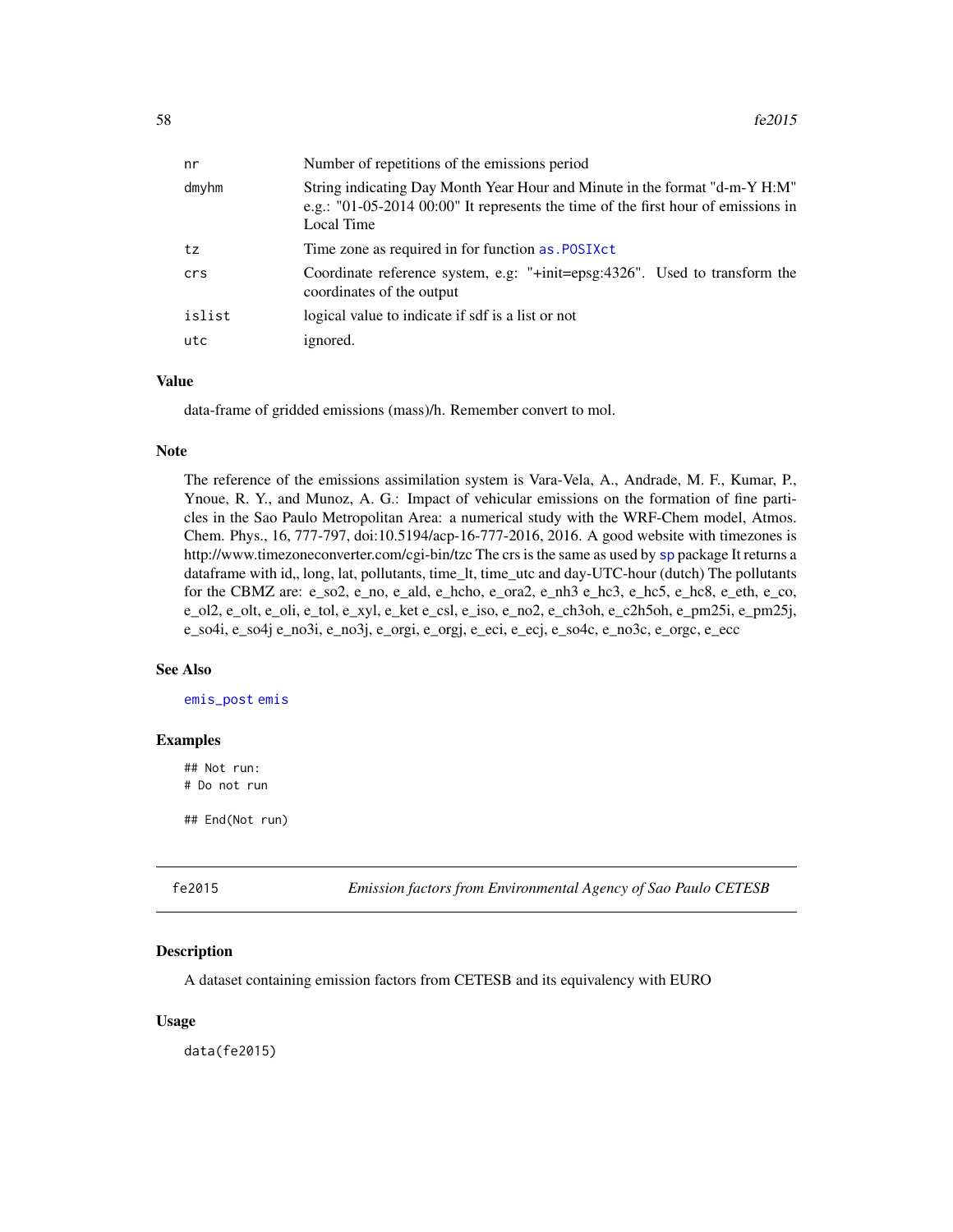# Format

A data frame with 288 rows and 12 variables:

Age Age of use Year Year of emission factor Pollutant Pollutants included: "CH4", "CO", "CO2", "HC", "N2O", "NMHC", "NOx", and "PM" Proconve\_LDV Proconve emission standard: "PP", "L1", "L2", "L3", "L4", "L5", "L6" t Euro LDV Euro emission standard equivalence: "PRE\_ECE", "I", "III", "III", "IV", "V" Euro\_LDV Euro emission standard equivalence: "PRE\_ECE", "I", "II", "III","IV", "V" Proconve\_HDV Proconve emission standard: "PP", "P1", "P2", "P3", "P4", "P5", "P7" Euro\_HDV Euro emission standard equivalence: "PRE", "I", "II", "III", "V" Promot Promot emission standard: "PP", "M1", "M2", "M3" Euro\_moto Euro emission standard equivalence: "PRE", "I", "II", "III" PC G CETESB emission standard for Passenger Cars with Gasoline (g/km) LT CETESB emission standard for Light Trucks with Diesel (g/km)

### Source

<https://cetesb.sp.gov.br/>

fkm *List of functions of mileage in km fro Brazilian fleet*

#### Description

Functions from CETESB: Antonio de Castro Bruni and Marcelo Pereira Bales. 2013. Curvas de intensidade de uso por tipo de veiculo automotor da frota da cidade de Sao Paulo This functions depends on the age of use of the vehicle

#### Usage

data(fkm)

## Format

A data frame with 288 rows and 12 variables:

KM\_PC\_E25 Mileage in km of Passenger Cars using Gasoline with 25% Ethanol KM\_PC\_E100 Mileage in km of Passenger Cars using Ethanol 100% KM\_PC\_FLEX Mileage in km of Passenger Cars using Flex engines KM\_LCV\_E25 Mileage in km of Light Commercial Vehicles using Gasoline with 25% Ethanol KM\_LCV\_FLEX Mileage in km of Light Commercial Vehicles using Flex KM\_PC\_B5 Mileage in km of Passenger Cars using Diesel with 5% biodiesel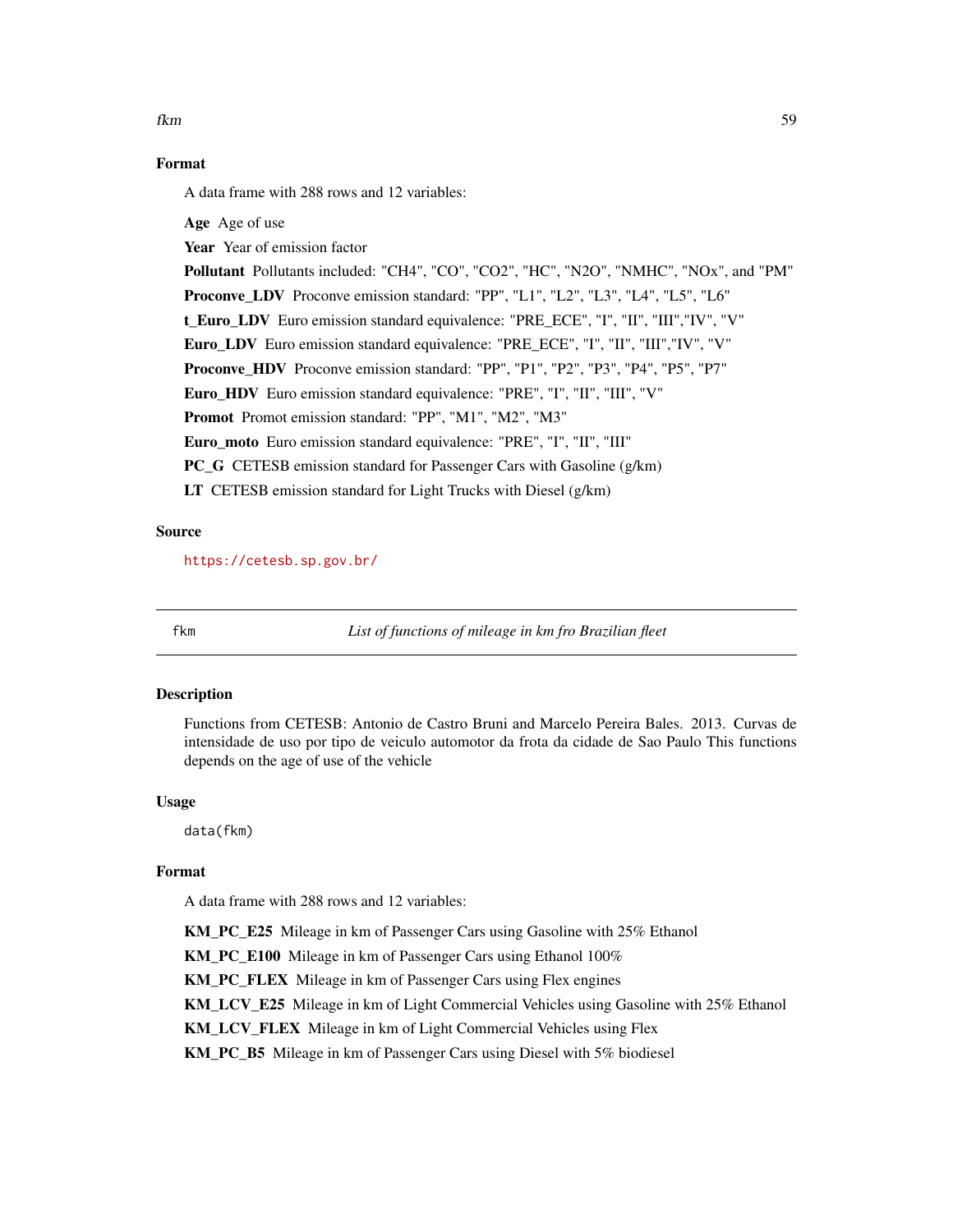KM\_TRUCKS\_B5 Mileage in km of Trucks using Diesel with 5% biodiesel KM\_BUS\_B5 Mileage in km of Bus using Diesel with 5% biodiesel KM\_LCV\_B5 Mileage in km of Light Commercial Vehicles using Diesel with 5% biodiesel KM\_SBUS\_B5 Mileage in km of Small Bus using Diesel with 5% biodiesel KM\_ATRUCKS\_B5 Mileage in km of Articulated Trucks using Diesel with 5% biodiesel KM\_MOTO\_E25 Mileage in km of Motorcycles using Gasoline with 25% Ethanol KM\_LDV\_GNV Mileage in km of Light Duty Vehicles using Natural Gas

#### Source

<https://cetesb.sp.gov.br/>

#### fuel\_corr *Correction due Fuel effects*

#### Description

Take into account the effect of better fuels on vehicles with older technology. If the ratio is less than 1, return 1. It means that it is nota degradation function.

### Usage

fuel\_corr(euro,  $g = c(e100 = 52, aro = 39, o2 = 0.4, e150 = 86, oleft = 52$ 10, s = 165), d = c(den = 840, pah = 9, cn = 51, t95 = 350, s = 400))

### Arguments

| euro | Character; Euro standards ("PRE", "I", "II", "III", "IV", "V", VI, "VIc")                                                                                                         |
|------|-----------------------------------------------------------------------------------------------------------------------------------------------------------------------------------|
| g    | Numeric; vector with parameters of gasoline with the names: e100(vol. (sul-<br>phur, ppm)                                                                                         |
| d    | Numeric; vector with parameters for diesel with the names: den (density at 15)<br>celcius degrees kg/m3), pah ((Back end distillation in Celcius degrees) and s<br>(sulphur, ppm) |

### Value

A list with the correction of emission factors.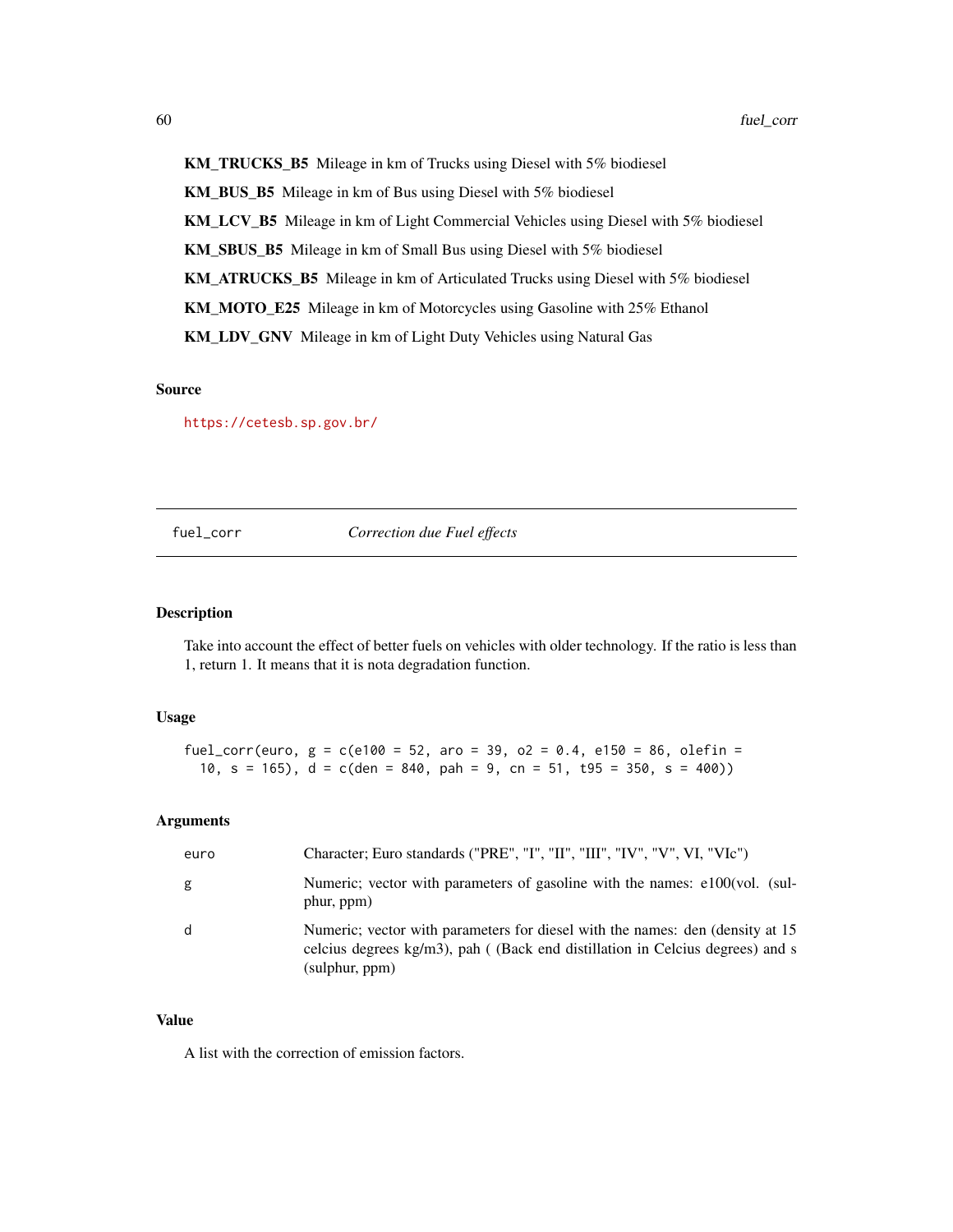### Note

This function cannot be used to account for deterioration, therefore, it is restricted to values between 0 and 1. Parameters for gasoline (g):

 $O2 = Oxy$  genates in

 $S =$  Sulphur content in ppm

ARO = Aromatics content in

OLEFIN = Olefins content in

 $E100 = Mid range volatility in$ 

 $E150$  = Tail-end volatility in Parameters for diesel (d):

 $DEN = Density at 15 C (kg/m3)$ 

 $S =$  Sulphur content in ppm

PAH = Aromatics content in

 $CN =$ Cetane number

 $T95 =$  Back-end distillation in o C.

### Examples

```
{
f \leftarrow \text{fuel\_corr}(\text{euro} = "I")names(f)
}
```
GriddedEmissionsArray *Construction function for class "GriddedEmissionsArray"*

#### Description

GriddedEmissionsArray returns a tranformed object with class "EmissionsArray" with 4 dimensios.

## Usage

```
GriddedEmissionsArray(x, ..., cols, rows, times = ncol(x),
  rotate = FALSE)## S3 method for class 'GriddedEmissionsArray'
print(x, \ldots)## S3 method for class 'GriddedEmissionsArray'
summary(object, ...)
## S3 method for class 'GriddedEmissionsArray'
plot(x, ..., times = 1)
```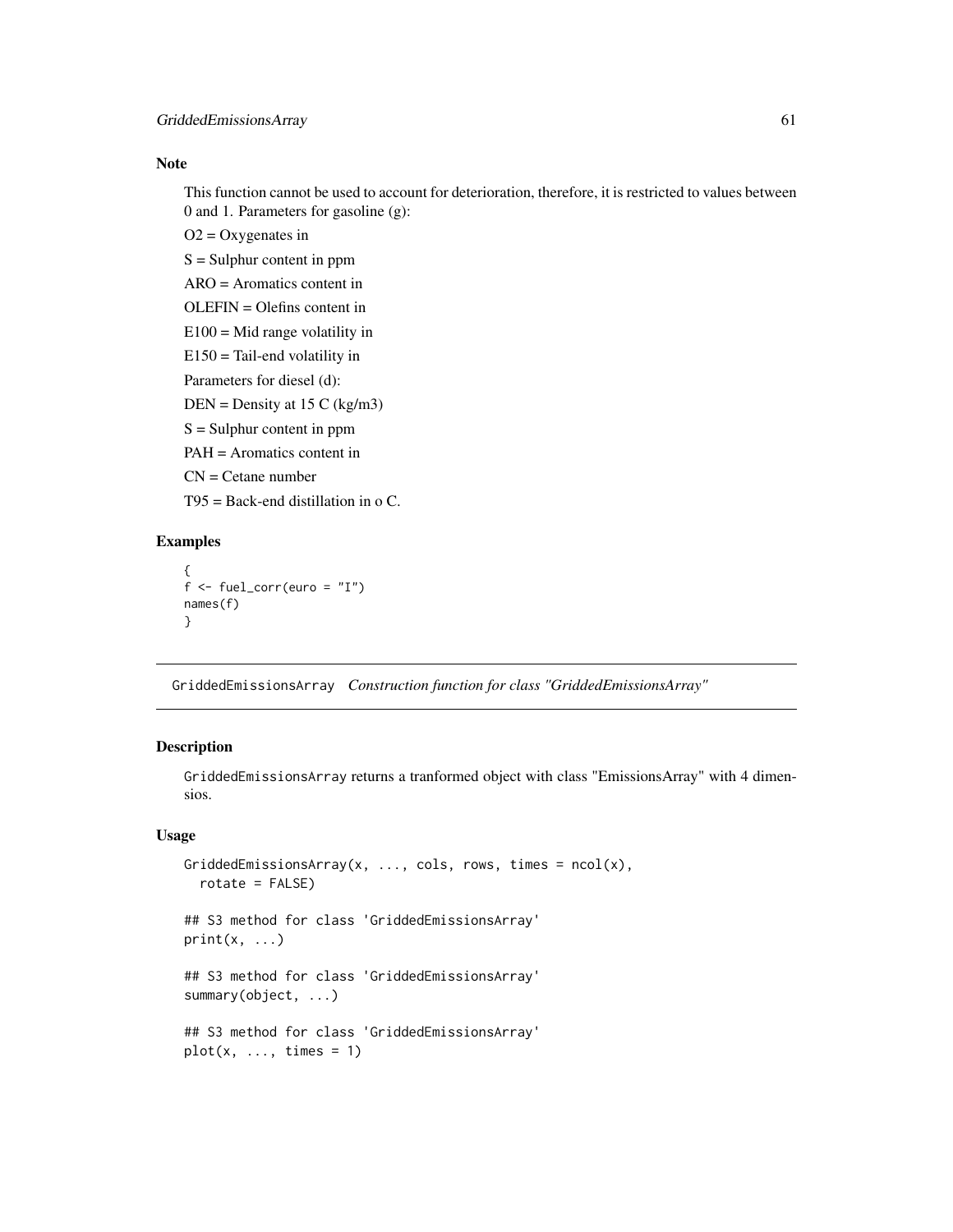### Arguments

| x         | Object with class "SpatialPolygonDataFrame", "sf" "data.frame" or "matrix" |
|-----------|----------------------------------------------------------------------------|
| $\ddotsc$ | ignored                                                                    |
| cols      | Number of columns                                                          |
| rows      | Number of rows                                                             |
| times     | Number of times                                                            |
| rotate    | Logical to rotate TRUE or not FALSE the array                              |
| object    | object with class "EmissionsArray"                                         |

#### Value

Objects of class "GriddedEmissionsArray"

```
## Not run:
data(net)
data(pc_profile)
data(fe2015)
data(fkm)
PC_G <- c(33491,22340,24818,31808,46458,28574,24856,28972,37818,49050,87923,
          133833,138441,142682,171029,151048,115228,98664,126444,101027,
          84771,55864,36306,21079,20138,17439, 7854,2215,656,1262,476,512,
          1181, 4991, 3711, 5653, 7039, 5839, 4257,3824, 3068)
veh \leq data.frame(PC_G = PC_G)
pc1 <- my\_\text{age}(x = net$1dv, y = PC_G, name = "PC")pcw <- temp_fact(net$ldv+net$hdv, pc_profile)
speed <- netspeed(pcw, net$ps, net$ffs, net$capacity, net$lkm, alpha = 1)
pckm <- fkm[[1]](1:24); pckma <- cumsum(pckm)
cod1 \le - emis_det(po = "CO", cc = 1000, eu = "III", km = pckma[1:11])
cod2 \le - \text{emis\_det}(po = "CO", cc = 1000, eu = "I", km = pckma[12:24])#vehicles newer than pre-euro
co1 <- fe2015[fe2015$Pollutant=="CO", ] #24 obs!!!
cod <- c(co1$PC_G[1:24]*c(cod1,cod2),co1$PC_G[25:nrow(co1)])
lef <- ef_ldv_scaled(co1, cod, v = "PC", t = "4S", cc = "<=1400",
                     f = "G", p = "CO", eu=co1$Euro_LDV)E_CO \leq emis(veh = pc1, lkm = net$lkm, ef = lef, speed = speed, agemax = 41,
             profile = pc\_profile, hour = 24, day = 7, array = T)
class(E_CO)
E_CO_STREETS <- emis_post(arra = E_CO, pollutant = "CO", by = "streets_wide")
net@data <- cbind(net@data, E_CO_STREETS)
head(net@data)
g <- make_grid(net, 1/102.47/2, 1/102.47/2) #500m in degrees
net@data <- net@data[,- c(1:9)]
names(net)
E_{C}O_{g} <- emis_grid(spobj = net, g = g, sr= 31983)
head(E_CO_g) #class sf
library(mapview)
mapview(E_CO_g, zcol= "V1", legend = T, col.regions = cptcity::cptcity(1))
```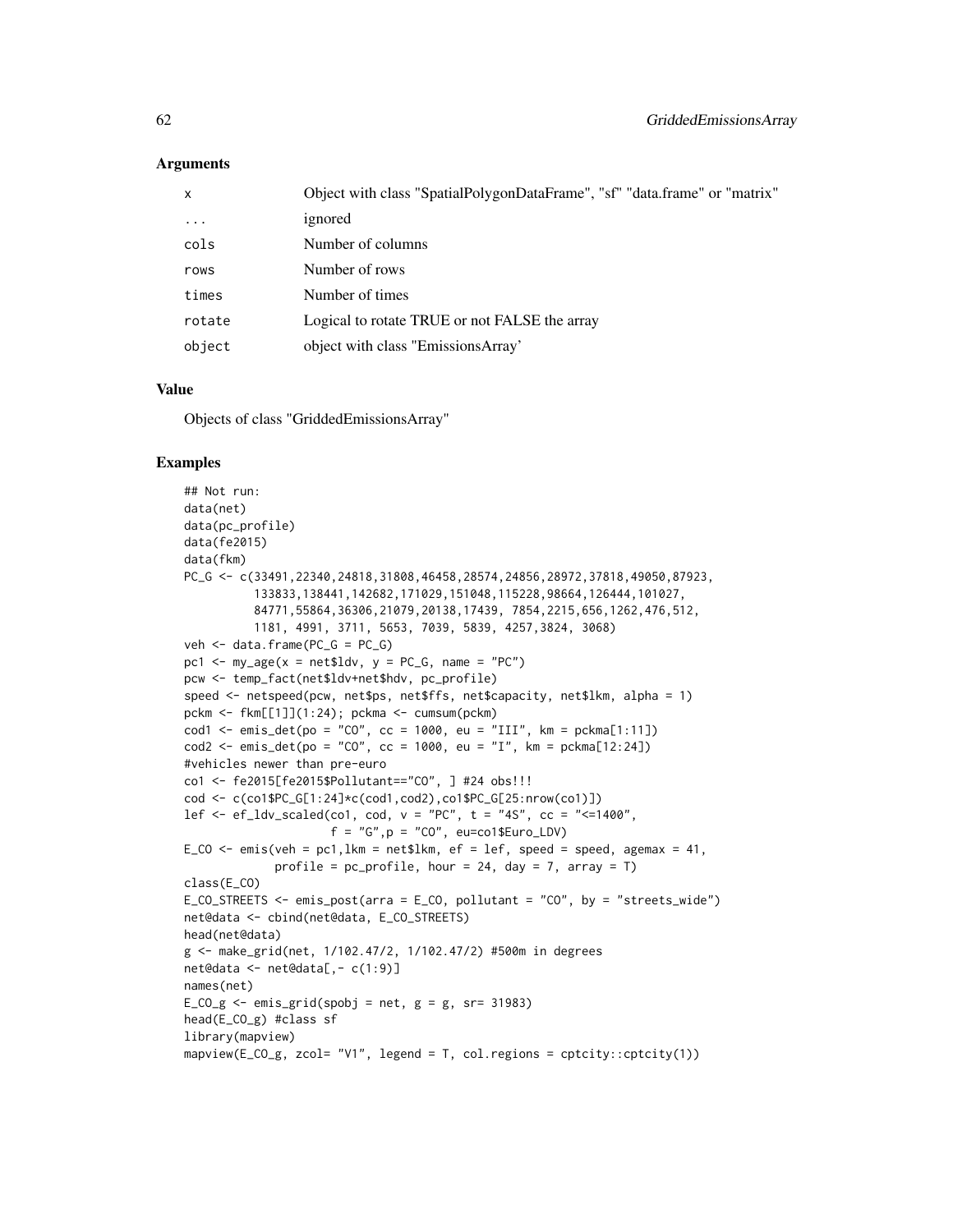#### grid\_emis 63

```
gr <- GriddedEmissionsArray(E_CO_g, rows = 19, cols = 23, times = 168, T)
plot(gr)
# For some cptcity color gradients:
devtools::install_github("ibarraespinosa/cptcity")
plot(gr, col = cptcity::cptcity(1))
## End(Not run)
```
<span id="page-62-0"></span>grid\_emis *Allocate emissions gridded emissions into streets (grid to emis street)*

## Description

[grid\\_emis](#page-62-0) it is sort of the opposite of [emis\\_grid](#page-47-0). It allocates gridded emissions into streets. This function applies [emis\\_dist](#page-42-0) into each grid cell using lapply. This function is in development and pull request are welcome.

#### Usage

grid\_emis(spobj, g, sr, pro, osm, verbose = TRUE)

#### Arguments

| spobj   | A spatial data frame of class "sp" or "sf". When class is "sp" it is transformed to<br>"sf'.                                                                                                                                                                                                                                                                            |
|---------|-------------------------------------------------------------------------------------------------------------------------------------------------------------------------------------------------------------------------------------------------------------------------------------------------------------------------------------------------------------------------|
| g       | A grid with class "SpatialPolygonsDataFrame" or "sf". This grid includes the<br>total emissions with the column "emission". If profile is going to be used, the<br>column 'emission' must include the sum of the emissions for each profile. For<br>instance, if profile covers the hourly emissions, the column 'emission' bust be<br>the sum of the hourly emissions. |
| sr      | Spatial reference e.g. 31983. It is required if spobj and g are not projected.<br>Please, see http://spatialreference.org/.                                                                                                                                                                                                                                             |
| pro     | Numeric, Matrix or data-frame profiles, for instance, pc_profile.                                                                                                                                                                                                                                                                                                       |
| osm     | Numeric; vector of length 5, for instance, $c(5, 3, 2, 1, 1)$ . The first element<br>covers 'motorway' and 'motorway_link. The second element covers 'trunk' and<br>'trunk_link'. The third element covers 'primary' and 'primary_link'. The fourth<br>element covers 'secondary' and 'secondary_link'. The fifth element covers 'ter-<br>tiary' and 'tertiary_link'.   |
| verbose | Logical; to show more info.                                                                                                                                                                                                                                                                                                                                             |
|         |                                                                                                                                                                                                                                                                                                                                                                         |

### Note

When spobj is a 'Spatial' object (class of sp), they are converted into 'sf'.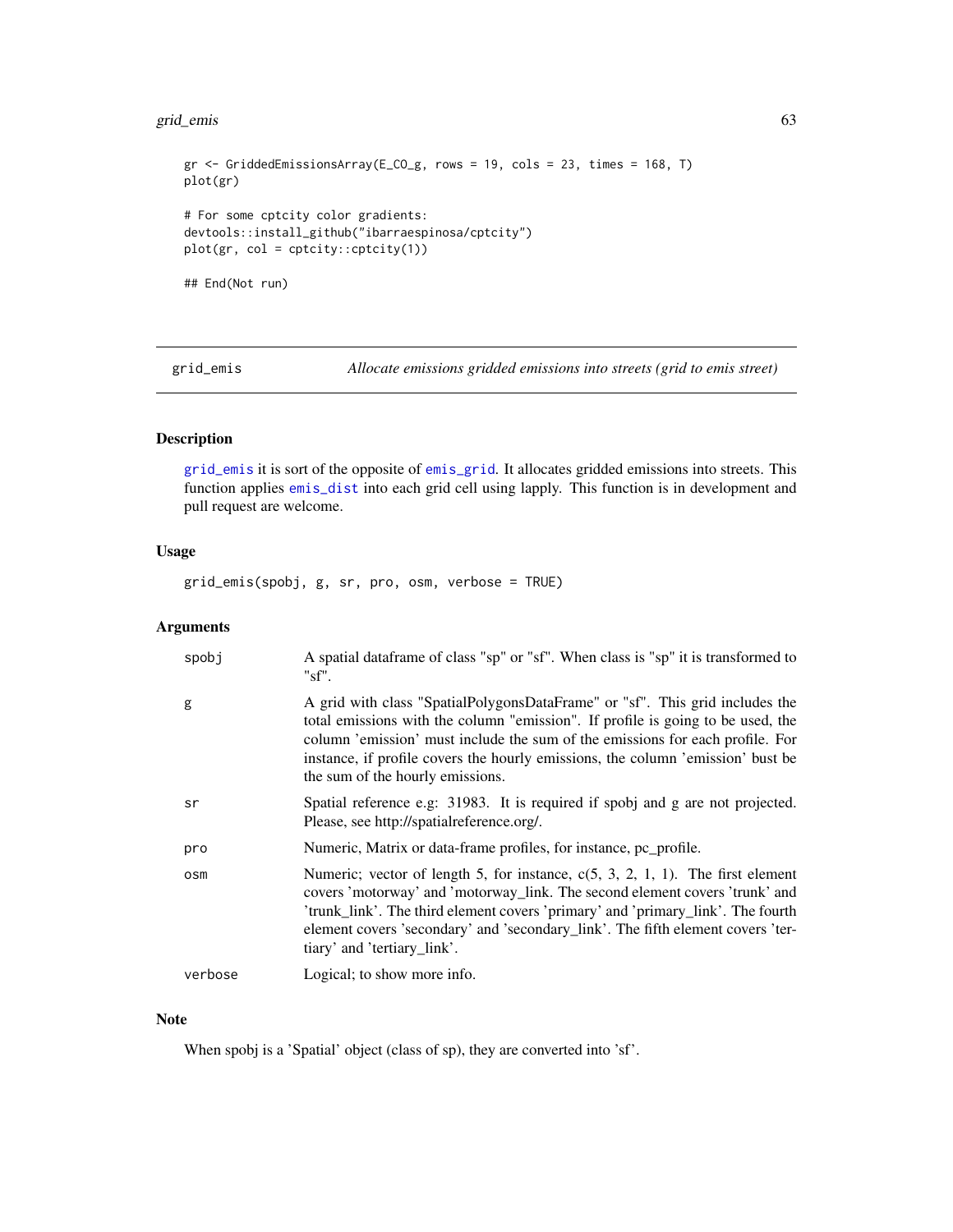### Examples

```
{
data(net)
data(pc_profile)
data(fkm)
PC_G <- c(33491,22340,24818,31808,46458,28574,24856,28972,37818,49050,87923,
133833,138441,142682,171029,151048,115228,98664,126444,101027,
       84771,55864,36306,21079,20138,17439, 7854,2215,656,1262,476,512,
1181, 4991, 3711, 5653, 7039, 5839, 4257,3824, 3068)
pc1 \leq my_age(x = net$ldv, y = PC_G, name = "PC")
# Estimation for morning rush hour and local emission factors
lef <- EmissionFactorsList(ef_cetesb("CO", "PC_G"))
E_{C}CO <- emis(veh = pc1, lkm = net$lkm, ef = lef,
            profile = 1)
E_CO_STREETS \le- emis_post(arra = E_CO, by = "streets", net = net)
g <- make_grid(net, 1/102.47/2) #500m in degrees
gCO \le - emis_grid(spobj = E_CO_STREETS, g = g)
gCO$emission <- gCO$V1
#
## Not run:
#do not run
library(osmdata)
library(sf)
osm <- osmdata_sf(
add_osm_feature(
opq(bbox = st_bbox(gCO)),
key = 'highway'))$osm_lines[, c("highway")]
st <- c("motorway", "motorway_link", "trunk", "trunk_link",
"primary", "primary_link", "secondary", "secondary_link",
"tertiary", "tertiary_link")
osm <- osm[osm$highway %in% st, ]
plot(osm, axes = T)
xnet <- grid_emis(osm, gCO)
plot(xnet, axes = T)
## End(Not run)
}
```
invcop *Helper function to copy and zip projects*

### Description

invcop help to copy and zip projects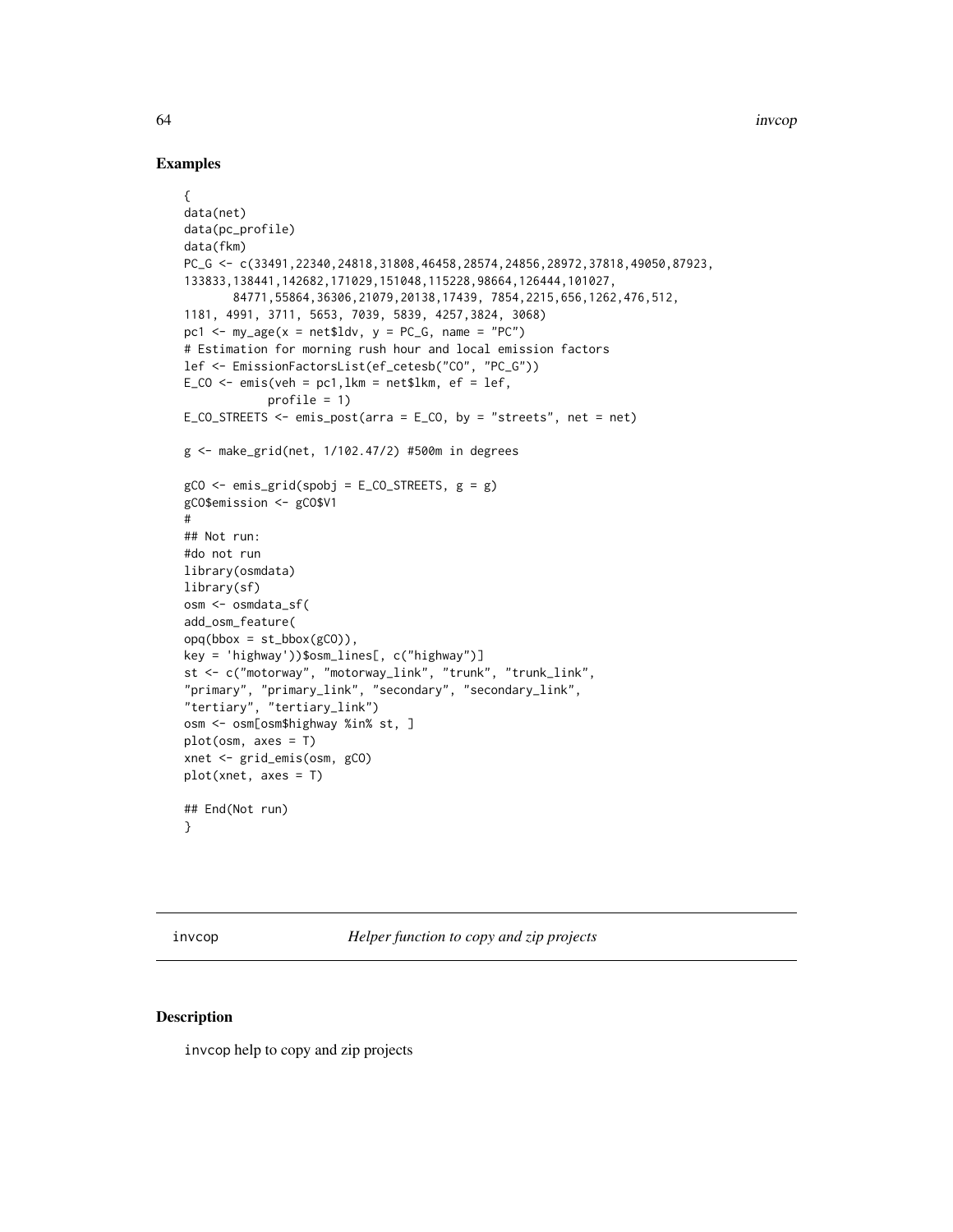#### inventory 65

### Usage

```
invcop(in\_name = getwd(), out\_name, all = FALSE, main = TRUE,ef = TRUE, est = TRUE, network = TRUE, veh_rds = FALSE,
 veh_csv = TRUE, zip = TRUE)
```
### Arguments

| in_name  | Character; Name of current project.      |
|----------|------------------------------------------|
| out_name | Character; Name of outtput project.      |
| a11      | Logical; copy ALL (and for once) or not. |
| main     | Logical; copy or not.                    |
| ef       | Logical; copy or not.                    |
| est      | Logical; copy or not.                    |
| network  | Logical; copy or not.                    |
| veh_rds  | Logical; copy or not.                    |
| veh_csv  | Logical; copy or not.                    |
| zip      | Logical; zip or not.                     |

### Value

emission estimation g/h

### Note

This function was created to copy and zip project without the emis.

## Examples

## Not run: # Do not run

## End(Not run)

inventory *Inventory function.*

### Description

inventory produces an structure of directories and scripts in order to run vein. It is required to know the vehicular composition of the fleet.

## Usage

```
inventory(name, vehcomp = c(PC = 1, LCV = 1, HGV = 1, BUS = 1, MC = 1),
  show.main = TRUE, scripts = TRUE, show.dir = TRUE,
  show.scripts = FALSE, clear = TRUE, rush.hour = FALSE)
```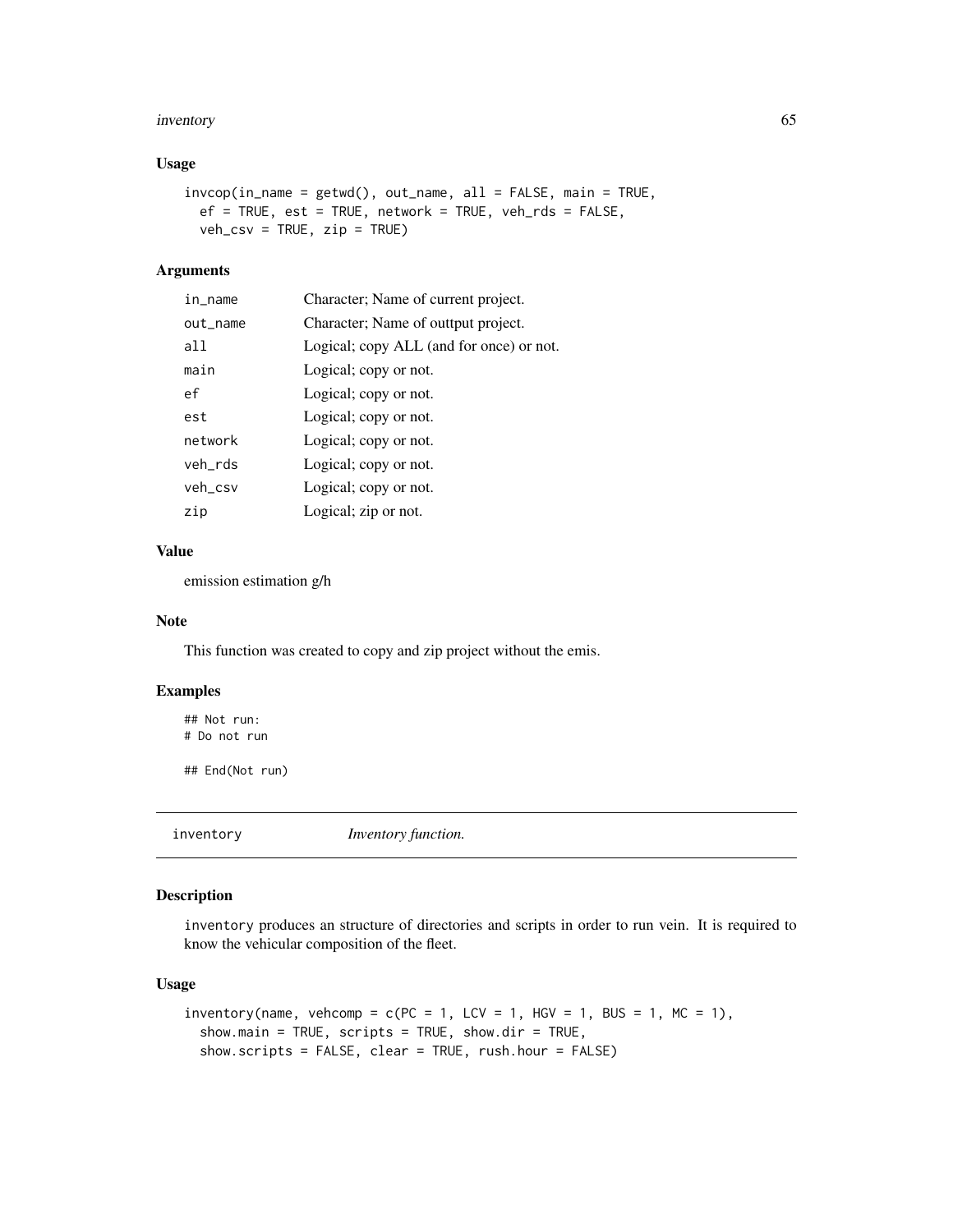#### Arguments

| name         | Character, one word indicating the name of the main directory for running vein.<br>It is better to write the pull path to the new directory.                                                                                                                                                                                                   |
|--------------|------------------------------------------------------------------------------------------------------------------------------------------------------------------------------------------------------------------------------------------------------------------------------------------------------------------------------------------------|
| vehcomp      | Vehicular composition of the fleet. It is required a named numerical vector with<br>the names "PC", "LCV", "HGV", "BUS" and "MC". In the case that tthere are<br>no vehiles for one category of the composition, the name should be included<br>with the number zero, for example $PC = 0$ . The maximum number allowed is<br>99 per category. |
| show.main    | Logical; Do you want to see the new main.R file?                                                                                                                                                                                                                                                                                               |
| scripts      | Logical Do you want to generate or no R scripts?                                                                                                                                                                                                                                                                                               |
| show.dir     | Logical value for printing the created directories.                                                                                                                                                                                                                                                                                            |
| show.scripts | Logical value for printing the created scripts.                                                                                                                                                                                                                                                                                                |
| clear        | Logical value for removing recursively the directory and create another one.                                                                                                                                                                                                                                                                   |
| rush.hour    | Logical, to create a template for morning rush hour.                                                                                                                                                                                                                                                                                           |

### Value

Structure of directories and scripts for automating compilation of vehicular emissions inventory. The structure can be used with other type of sources of emissions. The structure of the directories is: daily, ef, emi, est, images, network and veh. This structure is a suggestion and the user can use another. ' ef: it is for storing the emission factors data-frame, similar to data(fe2015) but including one column for each of the categories of the vehicular composition. For intance, if  $PC = 5$ , there should be 5 columns with emission factors in this file. If  $LCV = 5$ , another 5 columns should be present, and so on.

emi: Directory for saving the estimates. It is suggested to use .rds extension instead of .rda.

est: Directory with subdirectories matching the vehicular composition for storing the scripts named input.R.

images: Directory for saving images.

network: Directory for saving the road network with the required attributes. This file will includes the vehicular flow per street to be used by age\* functions.

veh: Directory for storing the distribution by age of use of each category of the vehicular composition. Those are data-frames with number of columns with the age distribution and number of rows as the number of streets. The class of these objects is "Vehicles". Future versions of vein will generate Vehicles objects with the explicit spatial component.

The name of the scripts and directories are based on the vehicular composition, however, there is included a file named main.R which is just an R script to estimate all the emissions. It is important to note that the user must add the emission factors for other pollutants. Also, this function creates the scripts input.R where the user must specify the inputs for the estimation of emissions of each category. Also, there is a file called traffic.R to generates objects of class "Vehicles". The user can rename these scripts.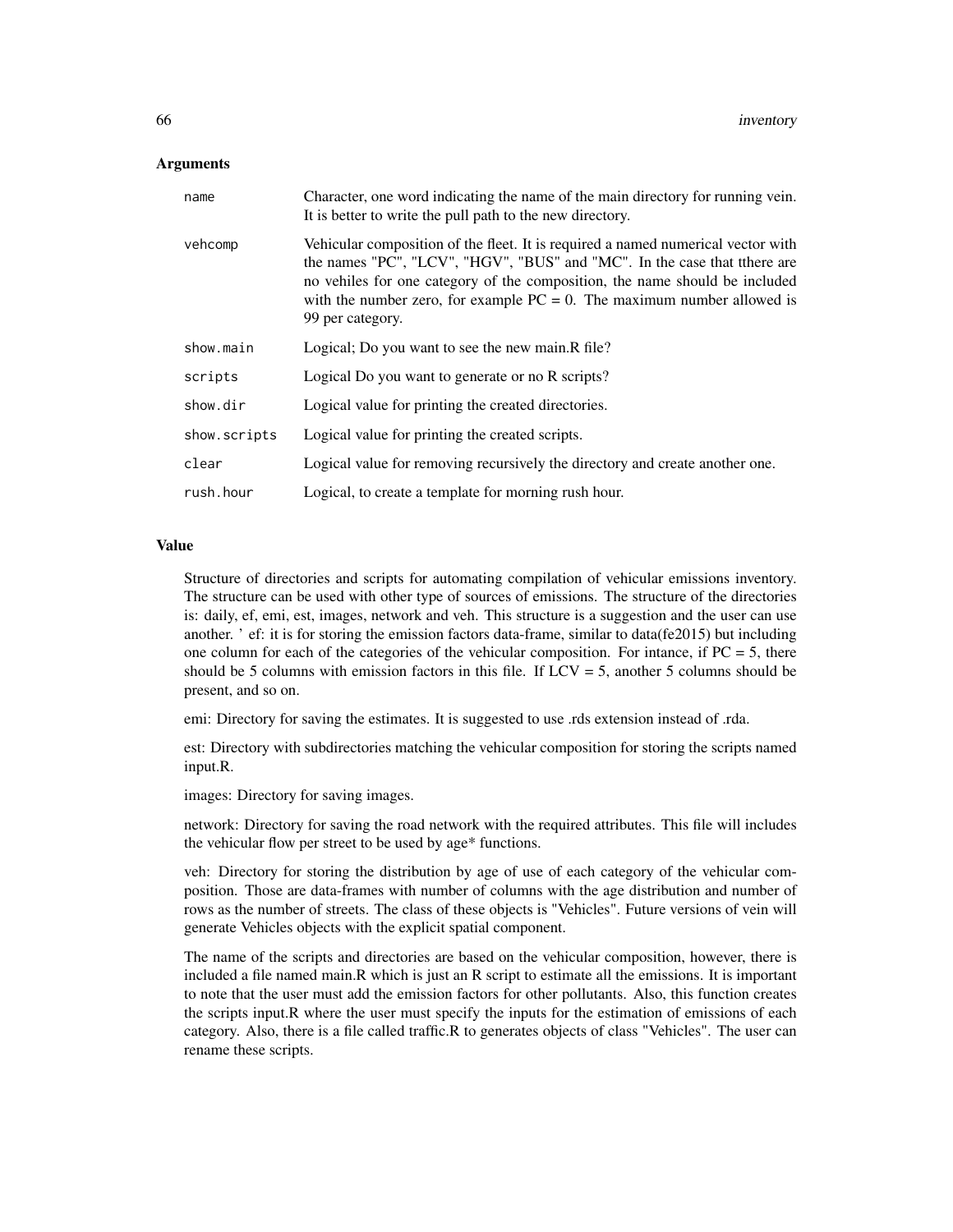## make\_grid 67

# Examples

```
## Not run:
name = file.path(tempdir(), "YourCity")
inventory(name = name, show.dir = TRUE, show.scripts = TRUE)
source(paste0(name, "/main.R"))
```
## End(Not run)

<span id="page-66-0"></span>make\_grid *Creates rectangular grid for emission allocation*

## Description

make\_grid creates a SpatialGridDataFrame. The spatial reference is taken from the spatial object.

## Usage

make\_grid(spobj, width, height = width, polygon,  $crs = 4326, ...$ )

# Arguments

| spobj   | A spatial object of class sp or sf or a Character. When it is a character, it is<br>assumed that it is a path to wrfinput file to create a grid class 'sf' based on this<br>file. This is done by running eixport::wrf_grid. |
|---------|------------------------------------------------------------------------------------------------------------------------------------------------------------------------------------------------------------------------------|
| width   | Width of grid cell. It is recommended to use projected values.                                                                                                                                                               |
| height  | Height of grid cell.                                                                                                                                                                                                         |
| polygon | Deprecated! make_grid returns only sf grid of polygons.                                                                                                                                                                      |
| crs     | coordinate reference system in numeric format from http://spatialreference.org/<br>to transform/project spatial data using sf::st_transform                                                                                  |
| $\cdot$ | ignored                                                                                                                                                                                                                      |

## Value

A grid of polygons class 'sf'

```
{
data(net)
grid <- make_grid(net, width = 0.5/102.47) #500 mts
plot(grid, axes = TRUE) #class sf
wrf <- paste(system.file("extdata", package = "eixport"),
"/wrfinput_d02", sep="")
gwrf <- make_grid(wrf)
plot(gwrf, axes = TRUE)
```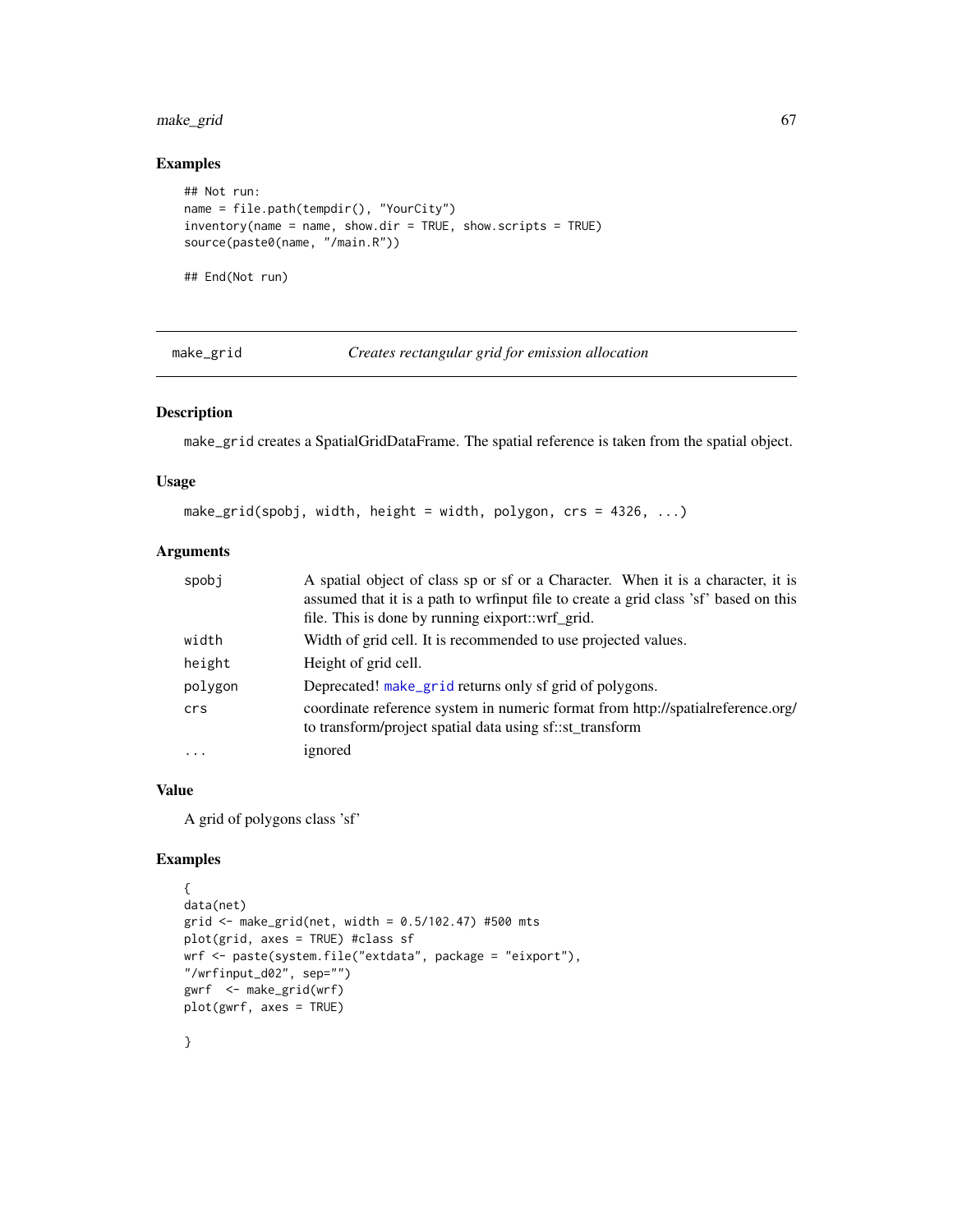## Description

matvect it is a helper function to multiply matrices with vector by rows or columns

## Usage

 $\text{matvect}(df, x, by = "row")$ 

#### Arguments

| df | Numeric Data-frame or matrix.            |
|----|------------------------------------------|
| X  | Numeric vector.                          |
| bv | Character, with two value "row" or "col" |

# Value

data-frame

## Note

This function multiplies matrices with vectors by rows or colums. If by = "row" all values of each row will be multiplied with each value of the vector x. If by = "col" all values of each column will be multiplied with each value of the vector x.

# Examples

```
## Not run:
# Do not run
data(net)
veh <- age_ldv(net$ldv[1:4], agemax = 4)
matvect(veh, 1:4)
```
## End(Not run)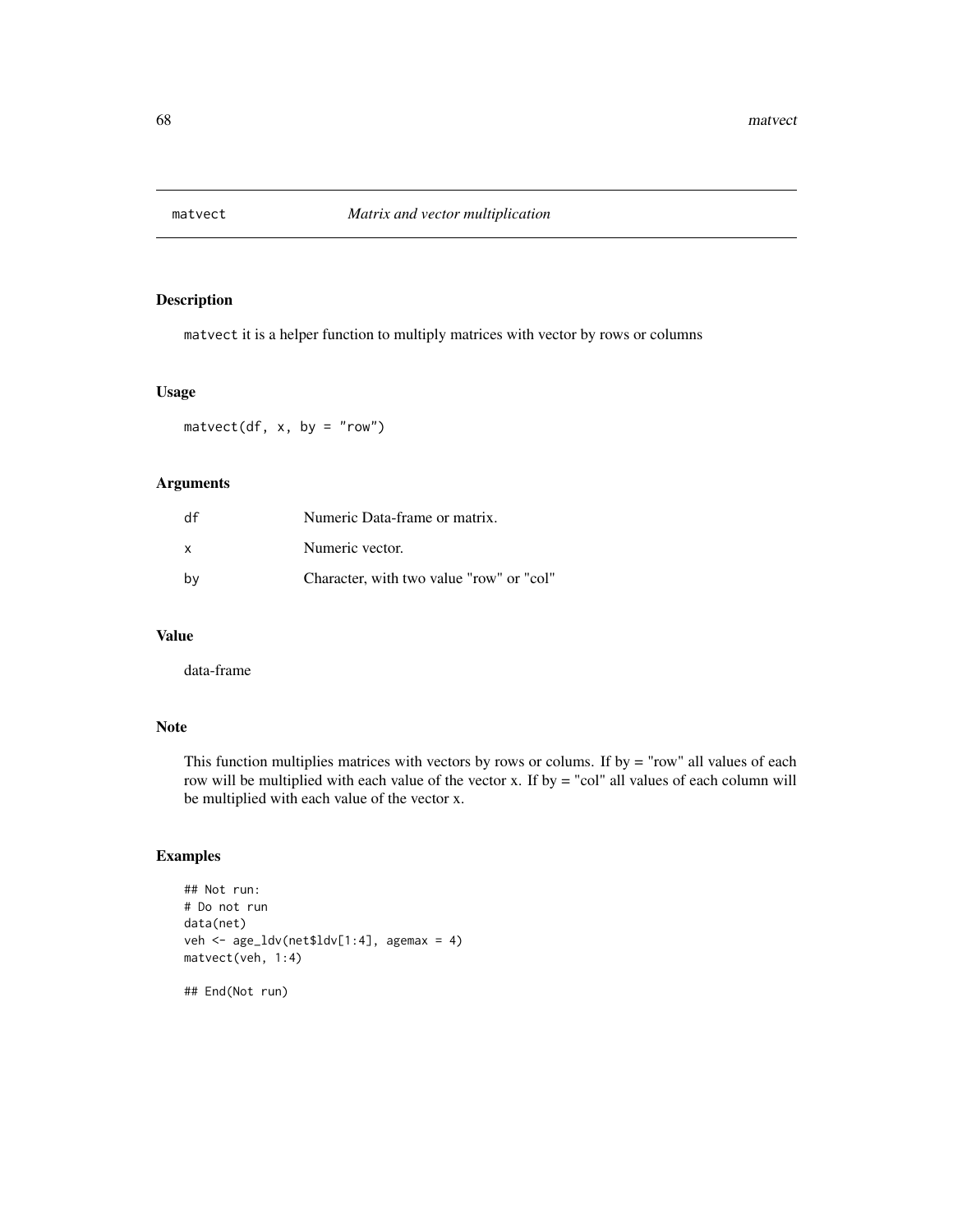## Description

my\_age returns amount of vehicles at each age using a numeric vector.

## Usage

```
my\_\{age}(x, y, name = "age", k = 1, proc\_street, net, verbose = TRUE,namerows)
```
## Arguments

| $\boldsymbol{\mathsf{x}}$ | Numeric; vehicles by street (or spatial feature).                                                                                                                                                                                                                                                                                                                                                                                        |
|---------------------------|------------------------------------------------------------------------------------------------------------------------------------------------------------------------------------------------------------------------------------------------------------------------------------------------------------------------------------------------------------------------------------------------------------------------------------------|
| y                         | Numeric or data.frame; when pro_street is not available, y must be 'numeric',<br>else, a 'data.frame'. The names of the columns of this data.frame must be the<br>same of the elements of pro_street and each column must have a profile of age of<br>use of vehicle. When 'y' is 'numeric' the vehicles has the same age distribution<br>to all street. When 'y' is a data frame, the distribution by age of use varies the<br>streets. |
| name                      | Character; of vehicle assigned to columns of dataframe.                                                                                                                                                                                                                                                                                                                                                                                  |
| k                         | Integer; multiplication factor. If its length is $> 1$ , it must match the length of x                                                                                                                                                                                                                                                                                                                                                   |
| pro_street                | Character; each category of profile for each street. The length of this character<br>vector must be equal to the length of 'x'. The characters of this vector must<br>be the same of the 'data.frame' 'y'. When pro_street is not used, 'y' must be a<br>numeric vector.                                                                                                                                                                 |
| net                       | SpatialLinesDataFrame or Spatial Feature of "LINESTRING"                                                                                                                                                                                                                                                                                                                                                                                 |
| verbose                   | Logical; message with average age and total numer of vehicles.                                                                                                                                                                                                                                                                                                                                                                           |
| namerows                  | Any vector to be change row.names. For instance, name of regions or streets.                                                                                                                                                                                                                                                                                                                                                             |

### Value

dataframe of age distrubution of vehicles.

```
{
data(net)
dpc \leq c(seq(1,20,3), 20:10)
PC_E25_1400 \leq my\_{age}(x = net$1dv, y = dpc, name = "PC_E25_1400")class(PC_E25_1400)
plot(PC_E25_1400)
PC_E25_1400sf <- my\_\text{age}(x = \text{net}1)dv, y = \text{dpc}, name = "PC_E25_1400", net = net)class(PC_E25_1400sf)
plot(PC_E25_1400sf)
```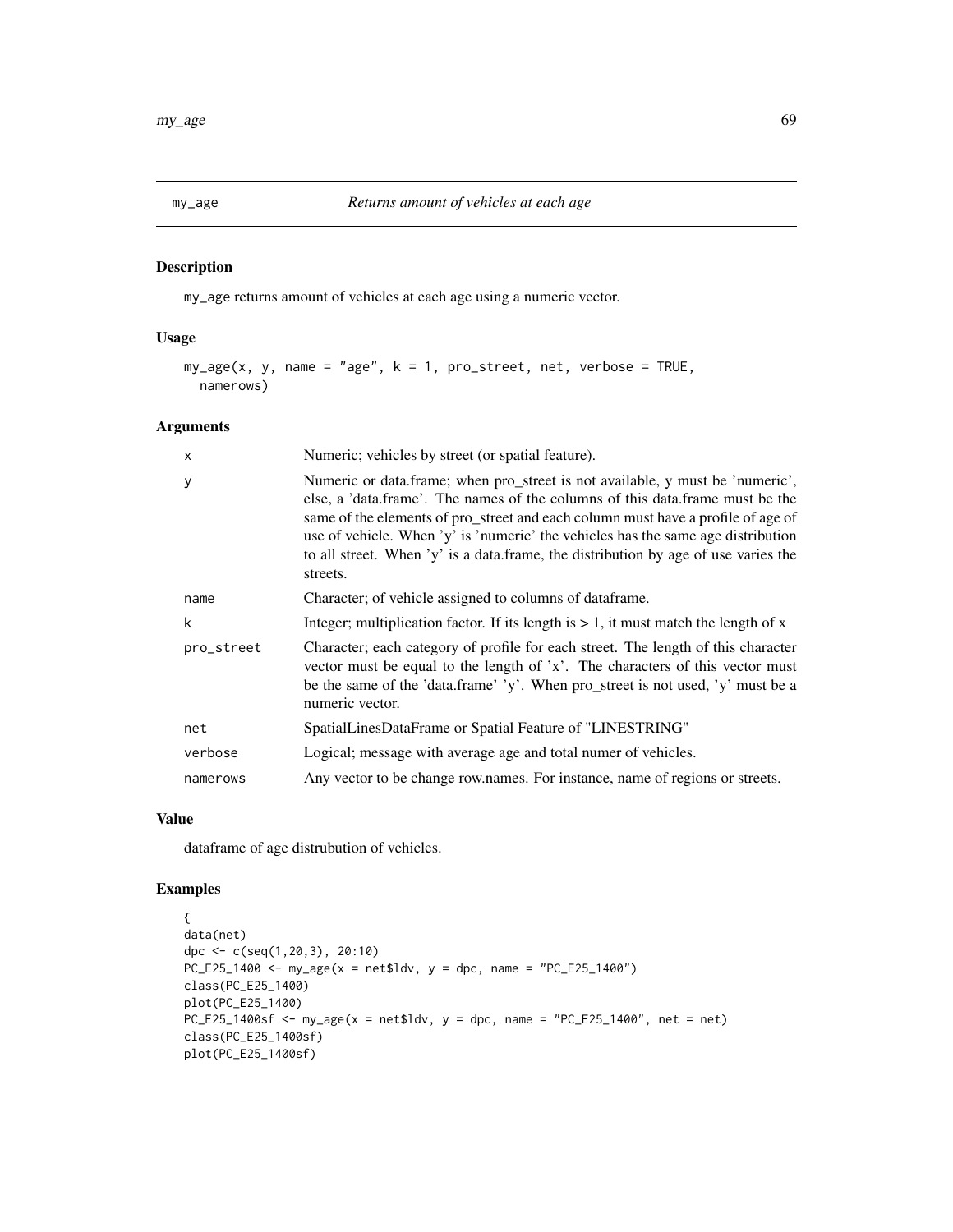```
PC_E25_1400nsf <- sf::st_set_geometry(PC_E25_1400sf, NULL)
class(PC_E25_1400nsf)
yy \le data.frame(a = 1:5, b = 5:1) # perfiles por categoria de calle
pro_street <- c("a", "b", "a") # categorias de cada calle
x <- c(100,5000, 3) # vehiculos
my\_\{age(x = x, y = yy, pro\_\text{street} = pro\_\text{street})}
```
net *Road network of the west part of Sao Paulo city*

# Description

This dataset is a SpatialLineDataFrame of sp package with roads from a traffic simulations made by CET Sao Paulo, Brazil

## Usage

data(net)

### Format

A data frame with 1796 rows and 1 variables: ldv Light Duty Vehicles (1/h) hdv Heavy Duty Vehicles (1/h) lkm Length of the link (km) ps Peak Speed (km/h) ffs Free Flow Speed (km/h) tstreet Type of street lanes Number of lanes per link capacity Capacity of vehicles in each link (1/h) tmin Time for travelling each link (min)

## Source

<http://www.cetsp.com.br/>

70 networks are the contract of the contract of the contract of the contract of the contract of the contract of the contract of the contract of the contract of the contract of the contract of the contract of the contract o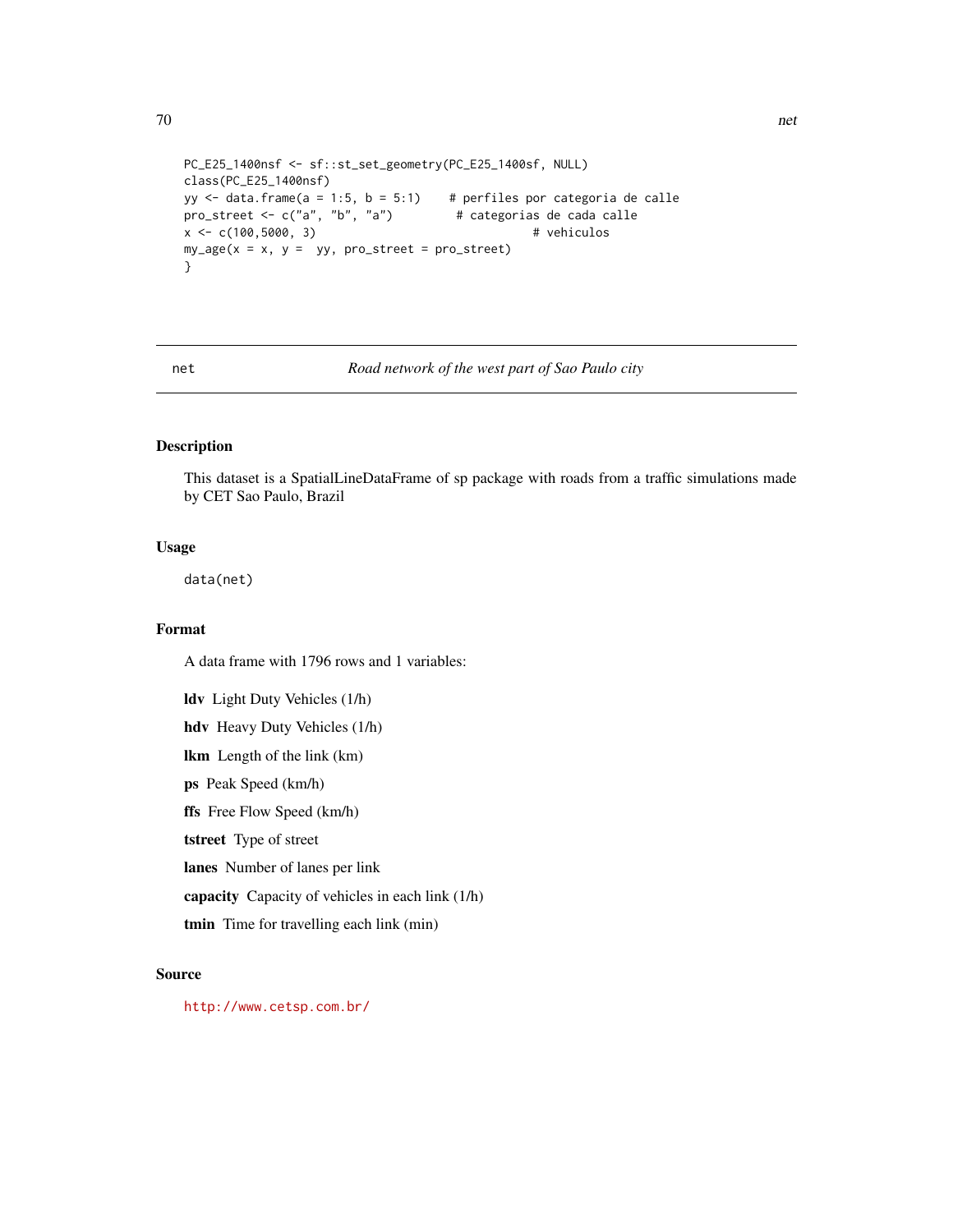## Description

netspeed Creates a dataframe of speeds fir diferent hours and each link based on morning rush traffic data

## Usage

```
netspeed(q = 1, ps, ffs, cap, 1km, alpha = 0.15, beta = 4, net,scheme = FALSE, distance = "km", time = "h", isList)
```
# Arguments

| Data-frame of traffic flow to each hour (veh/h)                                                                                                                                                                                 |  |
|---------------------------------------------------------------------------------------------------------------------------------------------------------------------------------------------------------------------------------|--|
| Peak speed (km/h)                                                                                                                                                                                                               |  |
| Free flow speed (km/h)                                                                                                                                                                                                          |  |
| Capacity of link (veh/h)                                                                                                                                                                                                        |  |
| Distance of link (km)                                                                                                                                                                                                           |  |
| Parameter of BPR curves                                                                                                                                                                                                         |  |
| Parameter of BPR curves                                                                                                                                                                                                         |  |
| SpatialLinesDataFrame or Spatial Feature of "LINESTRING"                                                                                                                                                                        |  |
| Logical to create a Speed data-frame with 24 hours and a default profile. It needs<br>ffs and ps:                                                                                                                               |  |
| $00:00-06:00$<br>ffs<br>$06:00-07:00$<br>average between ffs and ps<br>$07:00-10:00$<br>ps<br>10:00-17:00<br>average between ffs and ps<br>17:00-20:00<br>ps<br>20:00-22:00<br>average between ffs and ps<br>22:00-00:00<br>ffs |  |
|                                                                                                                                                                                                                                 |  |

| distance | Deprecated. Character specifying the units for distance. Default is "km" |
|----------|--------------------------------------------------------------------------|
| time     | Deprecated. Character specifying the units for time Default is "h".      |
| isList   | Deprecated                                                               |

### Value

dataframe speeds with units or sf.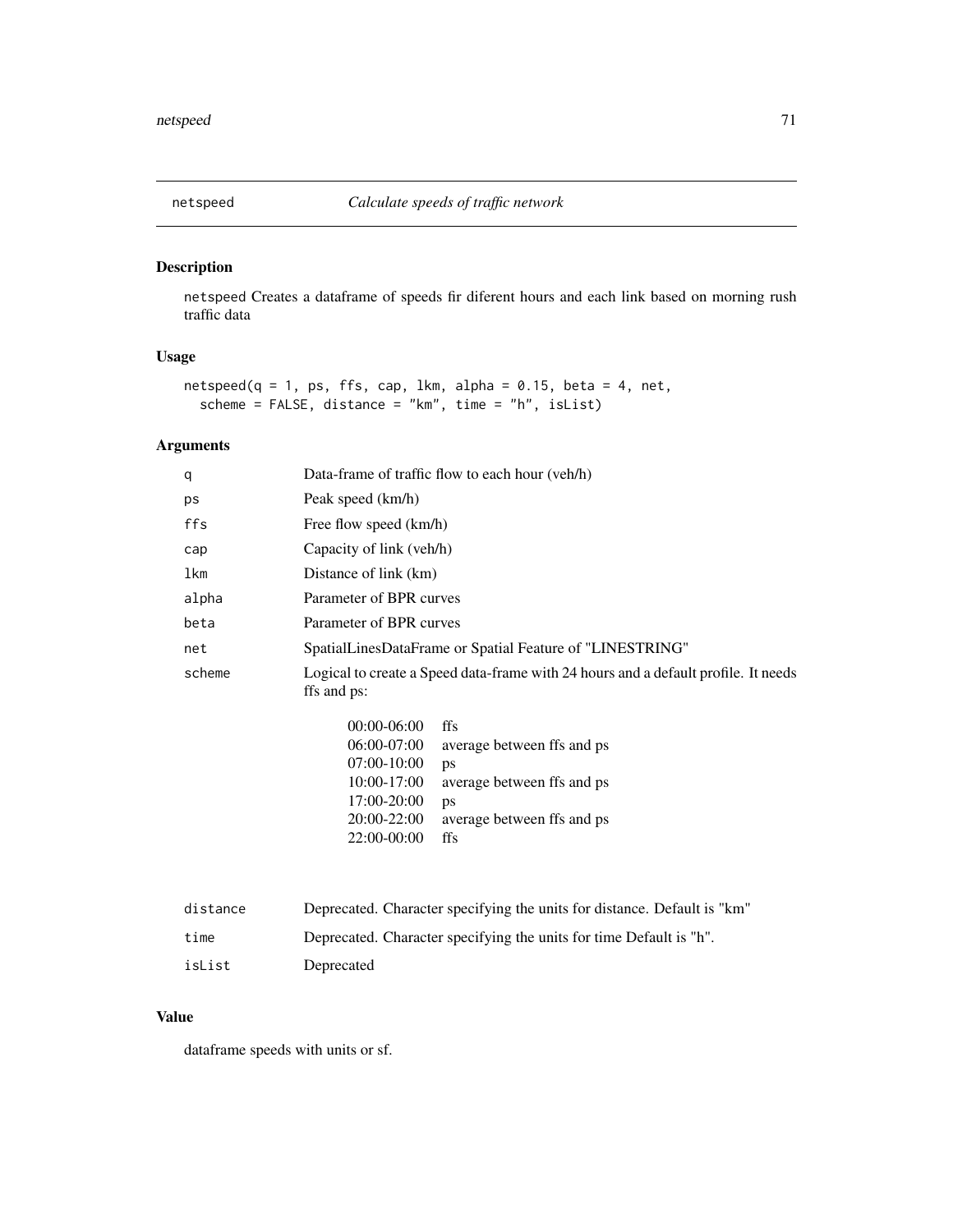### Examples

```
{
data(net)
data(pc_profile)
pc_week <- temp_fact(net$ldv+net$hdv, pc_profile)
df <- netspeed(pc_week, net$ps, net$ffs, net$capacity, net$lkm, alpha = 1)
class(df)
plot(df) #plot of the average speed at each hour, +- sd
df <- netspeed(ps = net$ps, ffs = net$ffs, scheme = TRUE)
class(df)
plot(df) #plot of the average speed at each hour, +- sd
dfsf <- netspeed(ps = net$ps, ffs = net$ffs, scheme = TRUE, net = net)
class(dfsf)
head(dfsf)
plot(dfsf) #plot of the average speed at each hour, +- sd
}
```
pc\_cold *Profile of Vehicle start patterns*

#### Description

This dataset is a dataframe with percetage of hourly starts with a lapse of 6 hours with engine turned off. Data source is: Lents J., Davis N., Nikkila N., Osses M. 2004. Sao Paulo vehicle activity study. ISSRC. www.issrc.org

#### Usage

data(pc\_cold)

### Format

A data frame with 24 rows and 1 variables:

V1 24 hours profile vehicle starts for Monday

pc\_profile *Profile of traffic data 24 hours 7 n days of the week*

### **Description**

This dataset is a dataframe with traffic activity normalized monday 08:00-09:00. This data is normalized at 08:00-09:00. It comes from data of toll stations near Sao Paulo City. The source is ARTESP (www.artesp.com.br)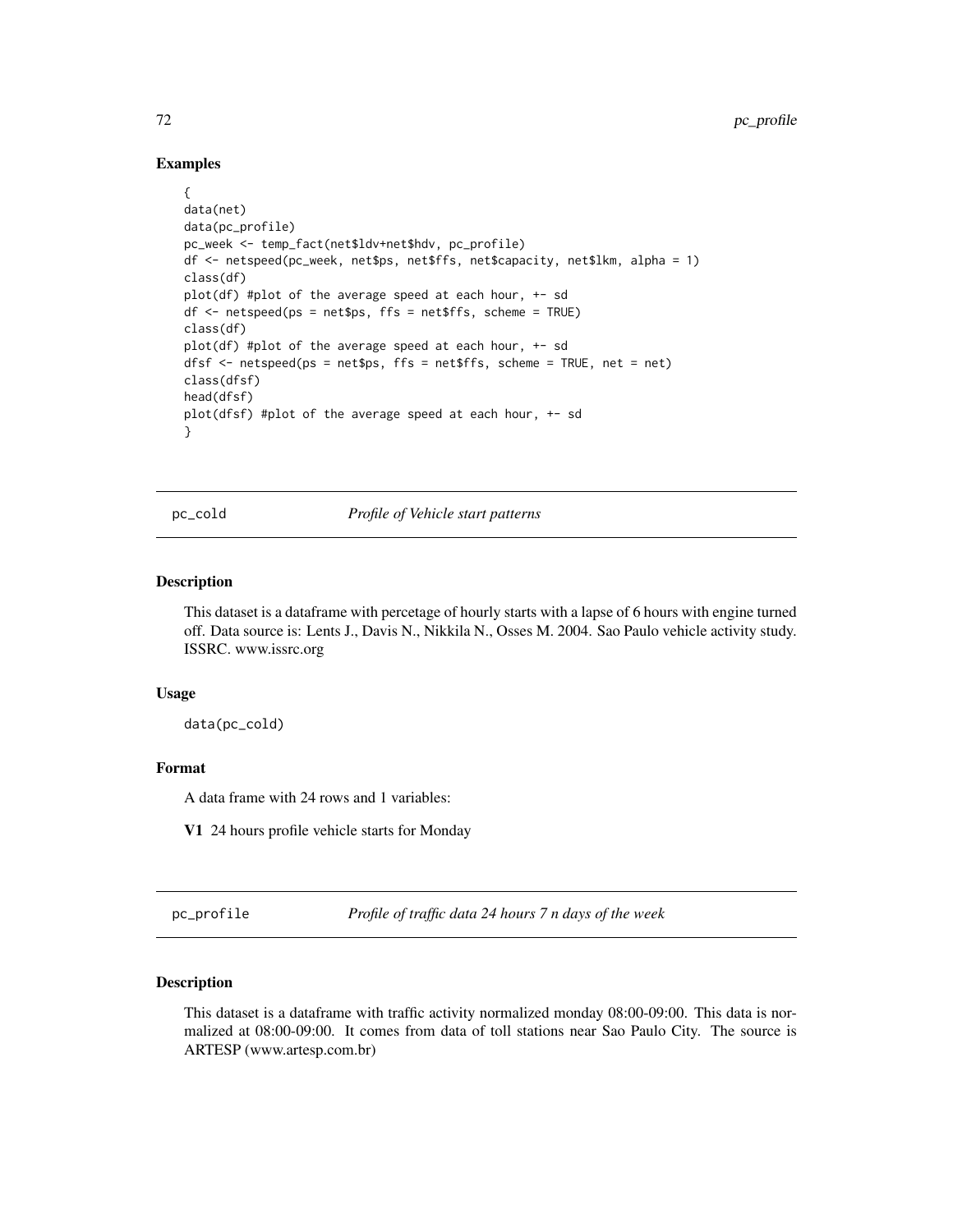#### <span id="page-72-0"></span>profiles 73

#### Usage

data(pc\_profile)

#### Format

A data frame with 24 rows and 7 variables:

V1 24 hours profile for Monday

V2 24 hours profile for Tuesday

V3 24 hours profile for Wednesday

V4 24 hours profile for Thursday

V5 24 hours profile for Friday

V6 24 hours profile for Saturday

V7 24 hours profile for Sunday

profiles *Profile of traffic data 24 hours 7 n days of the week*

# Description

This dataset is n a list of data-frames with traffic activity normalized monday 08:00-09:00. It comes from data of toll stations near Sao Paulo City. The source is ARTESP (www.artesp.com.br) for months January and June and years 2012, 2013 and 2014. The type of vehicles covered are PC, MC, MC and HGV.

# Usage

data(pc\_profile)

## Format

A list of data-frames with 24 rows and 7 variables:

PC\_JUNE\_2012 168 hours PC\_JUNE\_2013 168 hours PC\_JUNE\_2014 168 hours LCV\_JUNE\_2012 168 hours LCV\_JUNE\_2013 168 hours LCV\_JUNE\_2014 168 hours MC\_JUNE\_2012 168 hours MC\_JUNE\_2013 168 hours MC\_JUNE\_2014 168 hours HGV\_JUNE\_2012 168 hours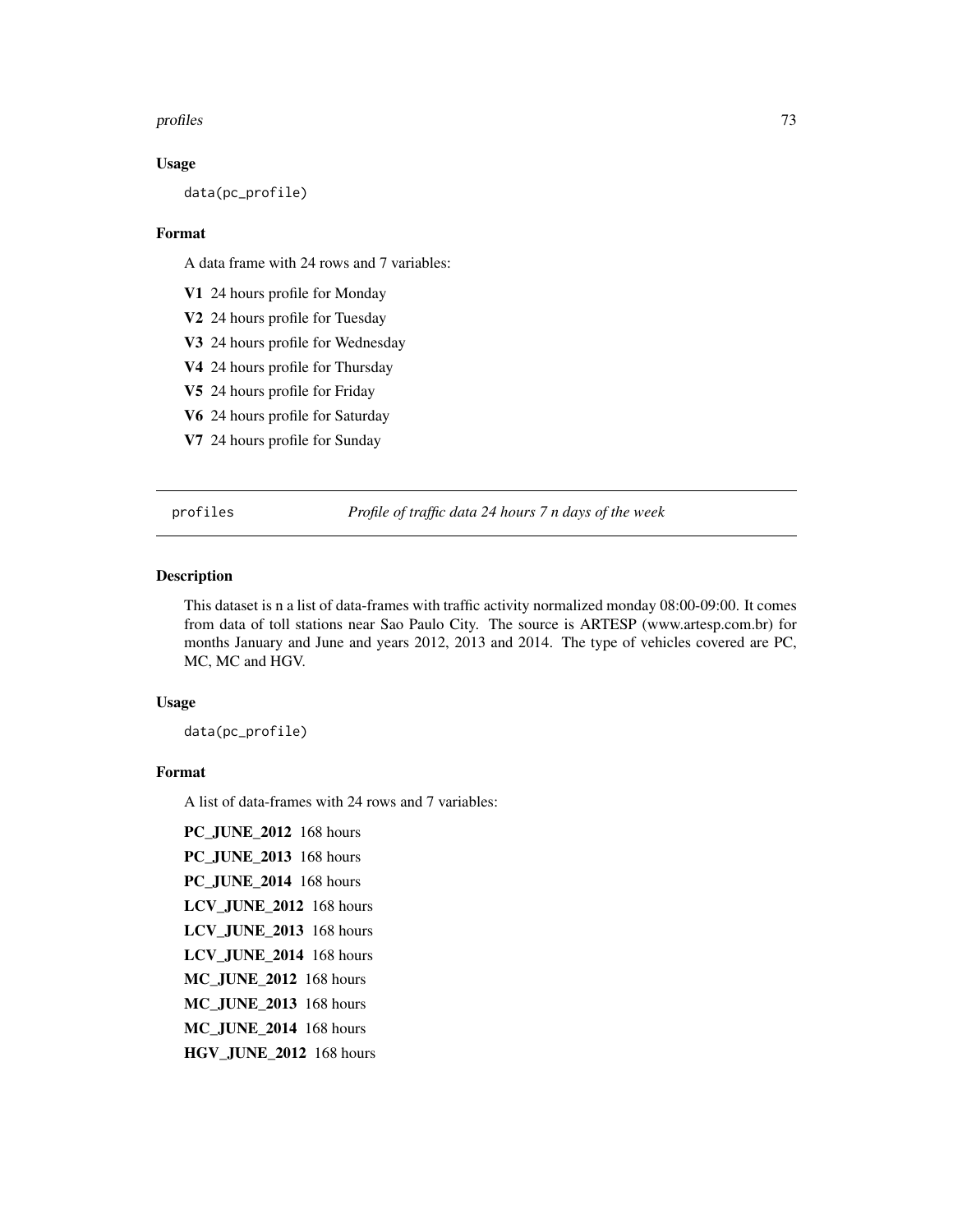74 speciale contract to the contract of the contract of the special speciale speciale speciale speciale speciale

```
HGV_JUNE_2013 168 hours
HGV_JUNE_2014 168 hours
PC_JANUARY_2012 168 hours
PC_JANUARY_2013 168 hours
PC_JANUARY_2014 168 hours
LCV_JANUARY_2012 168 hours
LCV_JANUARY_2013 168 hours
LCV JANUARY 2014 168 hours
MC_JANUARY_2012 168 hours
MC_JANUARY_2014 168 hours
HGV_JANUARY_2012 168 hours
HGV_JANUARY_2013 168 hours
HGV_JANUARY_2014 168 hours
```
speciate *Speciation of emissions*

#### Description

speciate separates emissions in different compounds. It covers black carbon and organic matter from particulate matter. Soon it will be added more speciations

#### Usage

```
speciate(x, spec = "bcom", veh, fuel, eu, show = FALSE, list = FALSE,
 dx)
```
# Arguments

x Emissions estimation

spec speciation: The speciations are: "bcom", tyre" (or "tire"), "brake", "road", "iag", "nox" and "nmhc". 'iag' now includes a speciation for use of industrial and building paintings. "bcom" stands for black carbon and organic matter. "pmiag" speciates PM2.5 and requires only argument x of PM2.5 emissions in  $g/h/km^2$ as gridded emissions (flux). It also accepts one of the following pollutants: 'e\_eth', 'e\_hc3', 'e\_hc5', 'e\_hc8', 'e\_ol2', 'e\_olt', 'e\_oli', 'e\_iso', 'e\_tol', 'e\_xyl', 'e\_c2h5oh', 'e\_hcho', 'e\_ch3oh', 'e\_ket', "e\_so4i", "e\_so4j", "e\_no3i", "e\_no3j", "e\_pm2.5i", "e\_pm2.5j", "e\_orgi", "e\_orgj", "e\_eci", "e\_ecj". Also "h2o"

<span id="page-73-0"></span>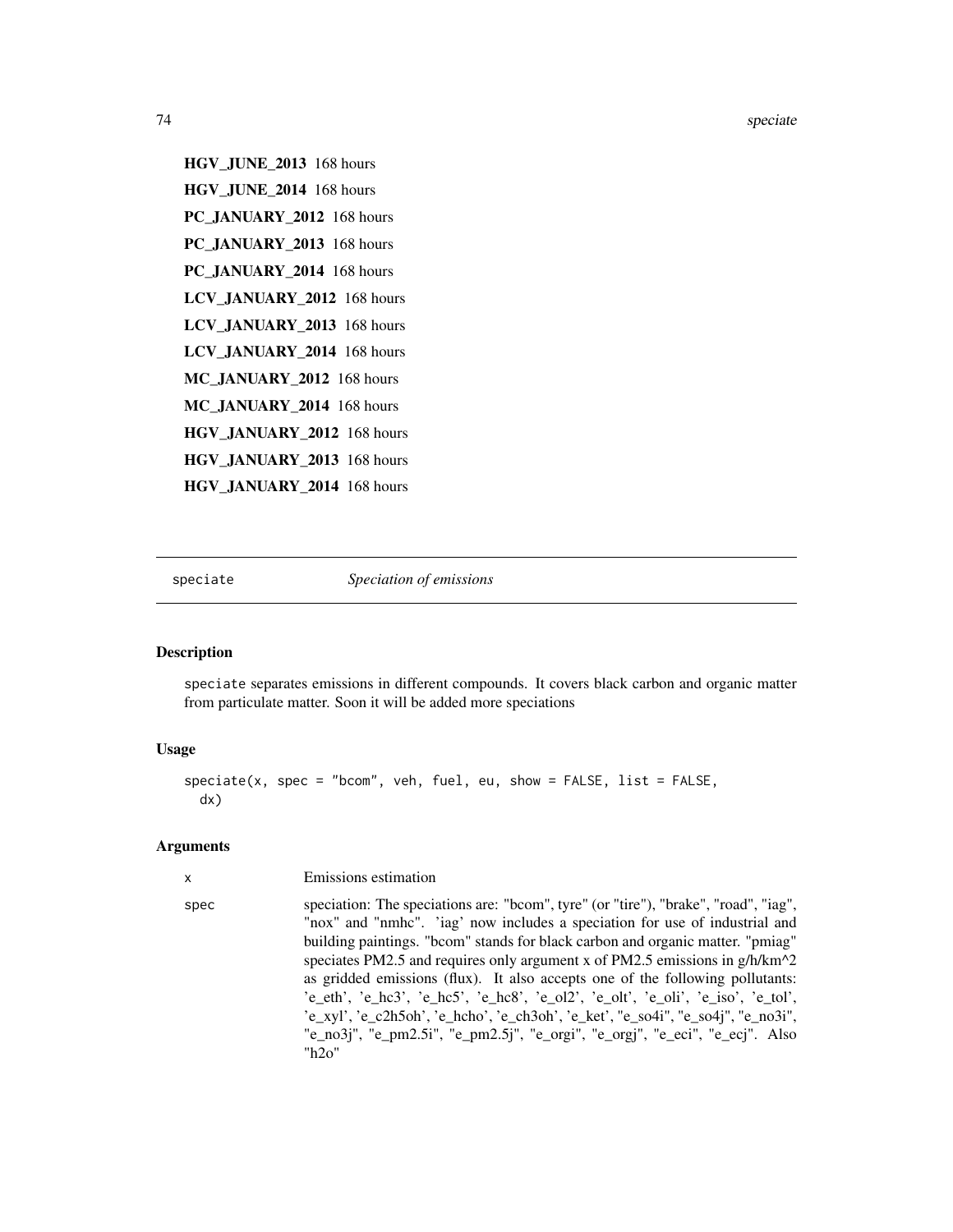#### speciate 75

| veh  | Type of vehicle: When spec is "bcom" or "nox" veh can be "PC", "LCV", HDV"<br>or "Motorcycle". When spec is "iag" veh can take two values depending: when<br>the speciation is for vehicles veh accepts "veh", eu "Evaporative", "Liquid" or<br>"Exhaust" and fuel "G", "E" or "D", when the speciation is for painting, veh is<br>"paint" fuel or eu can be "industrial" or "building" when spec is "nmhc", veh<br>can be "LDV" with fuel "G" or "D" and eu "PRE", "I", "II", "III", "IV", "V", or<br>"VI". when spec is "nmhc", veh can be "HDV" with fuel "D" and eu "PRE", "I",<br>"II", "III", "IV", "V", or "VI". when spec is "nmhc" and fuel is "LPG", veh and<br>eu must be "ALL" |
|------|--------------------------------------------------------------------------------------------------------------------------------------------------------------------------------------------------------------------------------------------------------------------------------------------------------------------------------------------------------------------------------------------------------------------------------------------------------------------------------------------------------------------------------------------------------------------------------------------------------------------------------------------------------------------------------------------|
| fuel | Fuel. When spec is "bcom" fuel can be "G" or "D". When spec is "iag" fuel can<br>be "G", "E" or "D". When spec is "nox" fuel can be "G", "D", "LPG", "E85" or<br>"CNG". Not required for "tyre", "brake" or "road". When spec is "nmhc" fuel<br>can be G, D or LPG.                                                                                                                                                                                                                                                                                                                                                                                                                        |
| eu   | Euro emission standard: "PRE", "ECE_1501", "ECE_1502", "ECE_1503", "I",<br>"II", "III", "IV", "V", "III-CDFP","IV-CDFP","V-CDFP", "III-ADFP", "IV-ADFP","V-<br>ADFP" and "OPEN_LOOP". When spec is "iag" accept the values "Exhaust"<br>"Evaporative" and "Liquid". When spec is "nox" eu can be "PRE", "I", "II",<br>"III", "IV", "V", "VI", "VIc", "III-DPF" or "III+CRT". Not required for "tyre",<br>"brake" or "road"                                                                                                                                                                                                                                                                 |
| show | when TRUE shows row of table with respective speciation                                                                                                                                                                                                                                                                                                                                                                                                                                                                                                                                                                                                                                    |
| list | when TRUE returns a list with number of elements of the list as the number<br>species of pollutants                                                                                                                                                                                                                                                                                                                                                                                                                                                                                                                                                                                        |
| dx   | Integer, used when $spec = "pmiag".$ It is the spatial disntace                                                                                                                                                                                                                                                                                                                                                                                                                                                                                                                                                                                                                            |

#### Value

dataframe of speciation in grams or mols

#### Note

when spec = "iag": veh is only "veh", fuel is "G" (blended with 25% ethanol), "D" (blended with 5% of biodiesel) or "E" (Ethanol 100%). eu is "Evaporative", "Liquid" or "Exhaust",

emissions of "pmiag" speciate pm2.5 into e\_so4i, e\_so4j, e\_no3i, e\_no3j, e\_mp2.5i, e\_mp2.5j, e\_orgi, e\_orgj, e\_eci, e\_ecj and h2o. Reference: Rafee, S.: Estudo numerico do impacto das emissoes veiculares e fixas da cidade de Manaus nas concentracoes de poluentes atmosfericos da regiao amazonica, Master thesis, Londrina: Universidade Tecnologica Federal do Parana, 2015.

#### References

"bcom": Ntziachristos and Zamaras. 2016. Passneger cars, light commercial trucks, heavy-duty vehicles including buses and motor cycles. In: EEA, EMEP. EEA air pollutant emission inventory guidebook-2009. European Environment Agency, Copenhagen, 2016

"tyre", "brake" and "road": Ntziachristos and Boulter 2016. Automobile tyre and brake wear and road abrasion. In: EEA, EMEP. EEA air pollutant emission inventory guidebook-2009. European Environment Agency, Copenhagen, 2016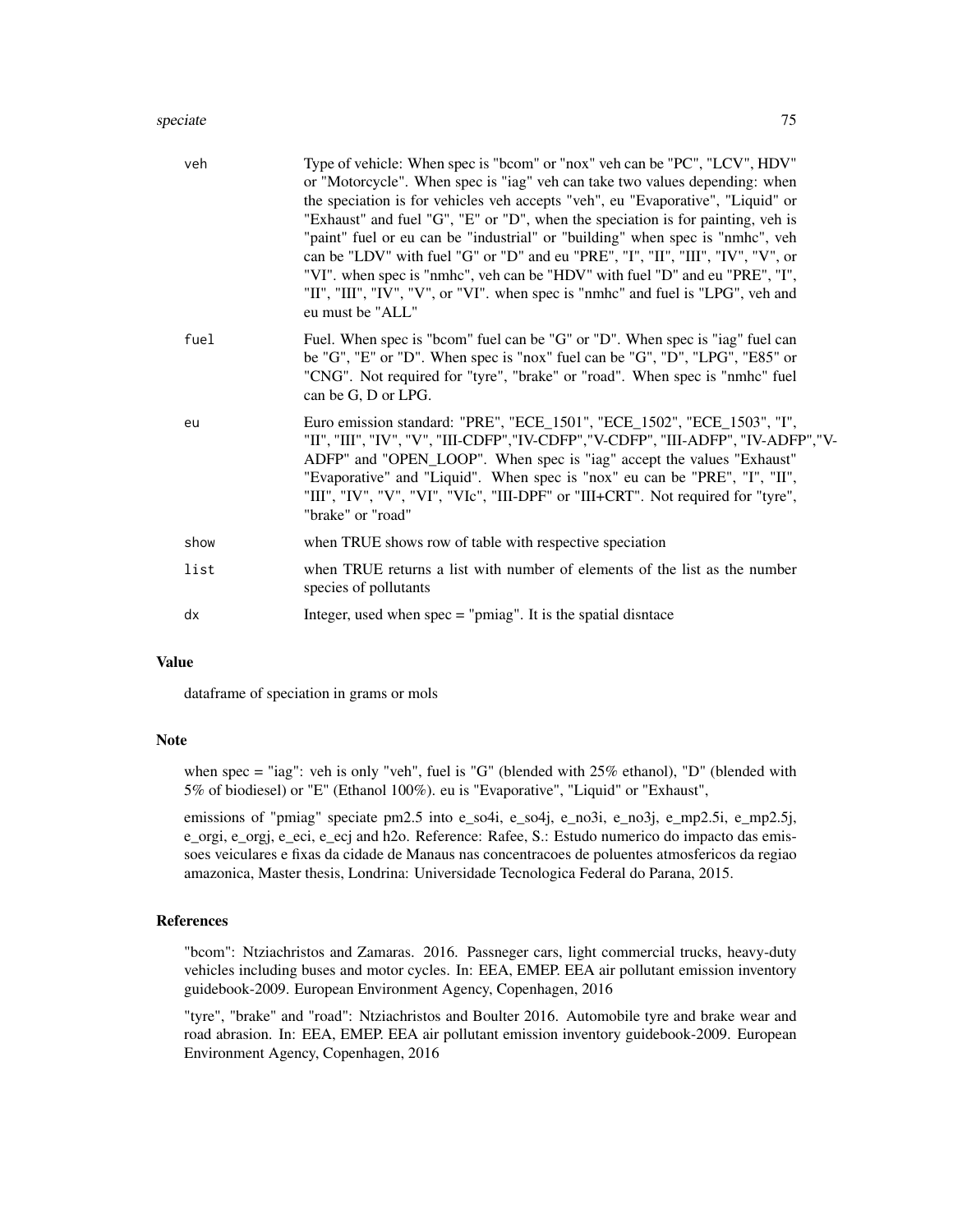<span id="page-75-0"></span>"iag": Ibarra-Espinosa S. Air pollution modeling in Sao Paulo using bottom-up vehicular emissions inventories. 2017. PhD thesis. Instituto de Astronomia, Geofisica e Ciencias Atmosfericas, Universidade de Sao Paulo, Sao Paulo, page 88. Speciate EPA: https://cfpub.epa.gov/speciate/. : K. Sexton, H. Westberg, "Ambient hydrocarbon and ozone measurements downwind of a large automotive painting plant" Environ. Sci. Tchnol. 14:329 (1980).P.A. Scheff, R.A. Schauer, James J., Kleeman, Mike J., Cass, Glen R., Characterization and Control of Organic Compounds Emitted from Air Pollution Sources, Final Report, Contract 93-329, prepared for California Air Resources Board Research Division, Sacramento, CA, April 1998. 2004 NPRI National Databases as of April 25, 2006, http://www.ec.gc.ca/pdb/npri/npri\_dat\_rep\_e.cfm. Memorandum Proposed procedures for preparing composite speciation profiles using Environment Canada s National Pollutant Release Inventory (NPRI) for stationary sources, prepared by Ying Hsu and Randy Strait of E.H. Pechan Associates, Inc. for David Niemi, Marc Deslauriers, and Lisa Graham of Environment Canada, September 26, 2006.

#### Examples

```
{
# Do not run
pm \le - rnorm(n = 100, mean = 400, sd = 2)
df \leq speciate(pm, veh = "PC", fuel = "G", eu = "I")
dfa <- speciate(pm, spec = "e_eth", veh = "veh", fuel = "G", eu = "Exhaust")
dfb <- speciate(pm, spec = "e_tol", veh = "veh", fuel = "G", eu = "Exhaust")
dfc \leq speciate(pm, spec = "e_so4i")
}
```
Speed *Construction function for class "Speed"*

#### Description

Speed returns a tranformed object with class "Speed" and units km/h. This functions includes two arguments, distance and time. Therefore, it is posibel to change the units of the speed to "m" to "s" for example. This function returns a dataframe with units for speed. When this function is applied to numeric vectors it add class "units".

#### Usage

Speed $(x, \ldots)$ ## S3 method for class 'Speed'  $print(x, \ldots)$ ## S3 method for class 'Speed' summary(object, ...) ## S3 method for class 'Speed'  $plot(x, \ldots)$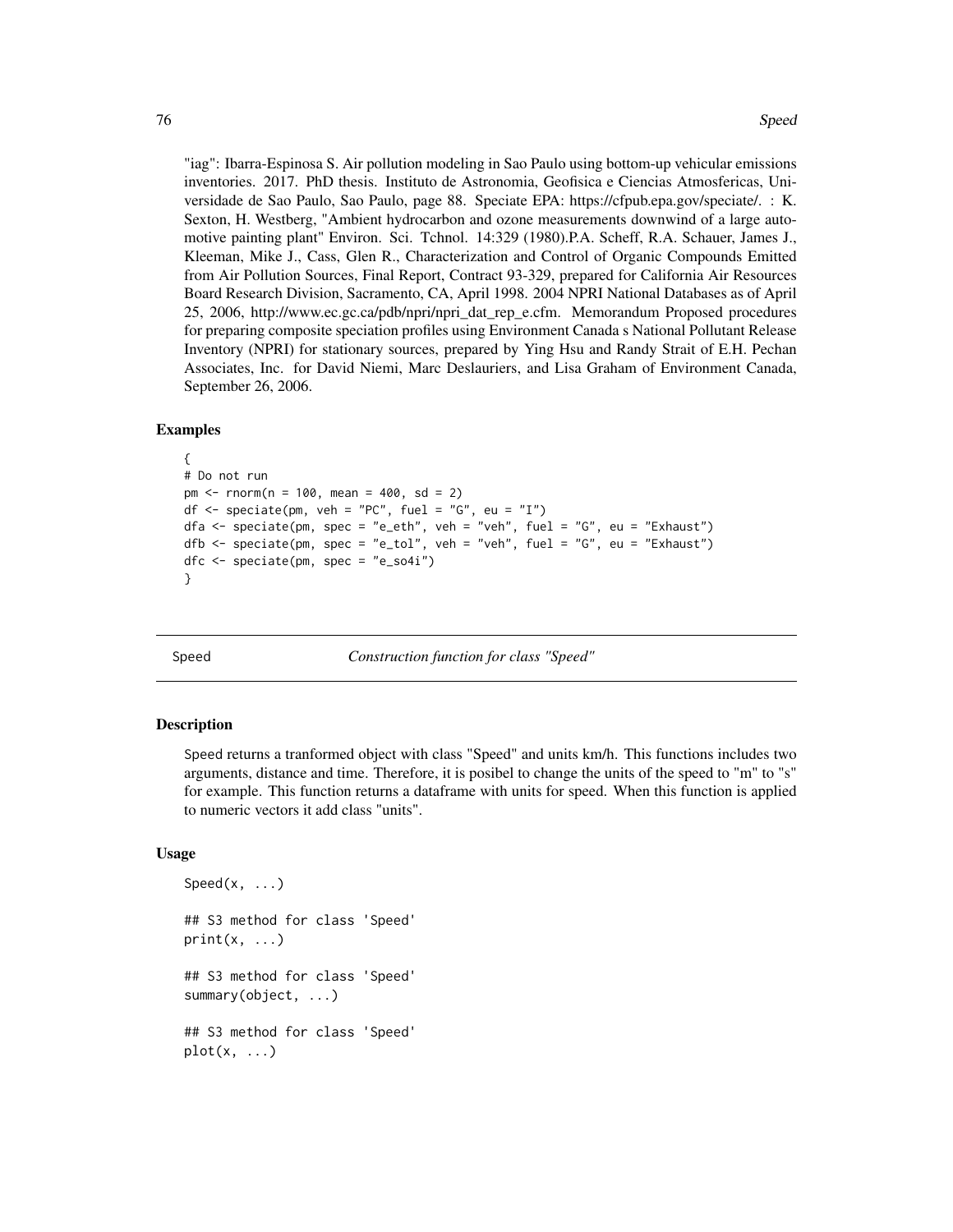# <span id="page-76-1"></span>split\_emis 77

### Arguments

| $\mathsf{X}$            | Object with class "data.frame", "matrix" or "numeric" |
|-------------------------|-------------------------------------------------------|
| $\cdot$ $\cdot$ $\cdot$ | ignored                                               |
| object                  | Object with class "Speed"                             |

# Value

Constructor for class "Speed" or "units"

## See Also

[units](#page-0-0)

# Examples

```
{
data(net)
data(pc_profile)
speed <- Speed(net$ps)
class(speed)
plot(speed, type = "l")
pc_week <- temp_fact(net$ldv+net$hdv, pc_profile)
df <- netspeed(pc_week, net$ps, net$ffs, net$capacity, net$lkm)
summary(df)
}
```
<span id="page-76-0"></span>split\_emis *Split street emissions based on a grid*

# Description

[split\\_emis](#page-76-0) split street emissions into a grid.

#### Usage

```
split_emis(net, distance, verbose = TRUE)
```
## Arguments

| net      | A spatial data frame of class "sp" or "sf". When class is "sp" it is transformed to<br>"sf" with emissions. |
|----------|-------------------------------------------------------------------------------------------------------------|
| distance | Numeric distance or a grid with class "sf".                                                                 |
| verbose  | Logical, to show more information.                                                                          |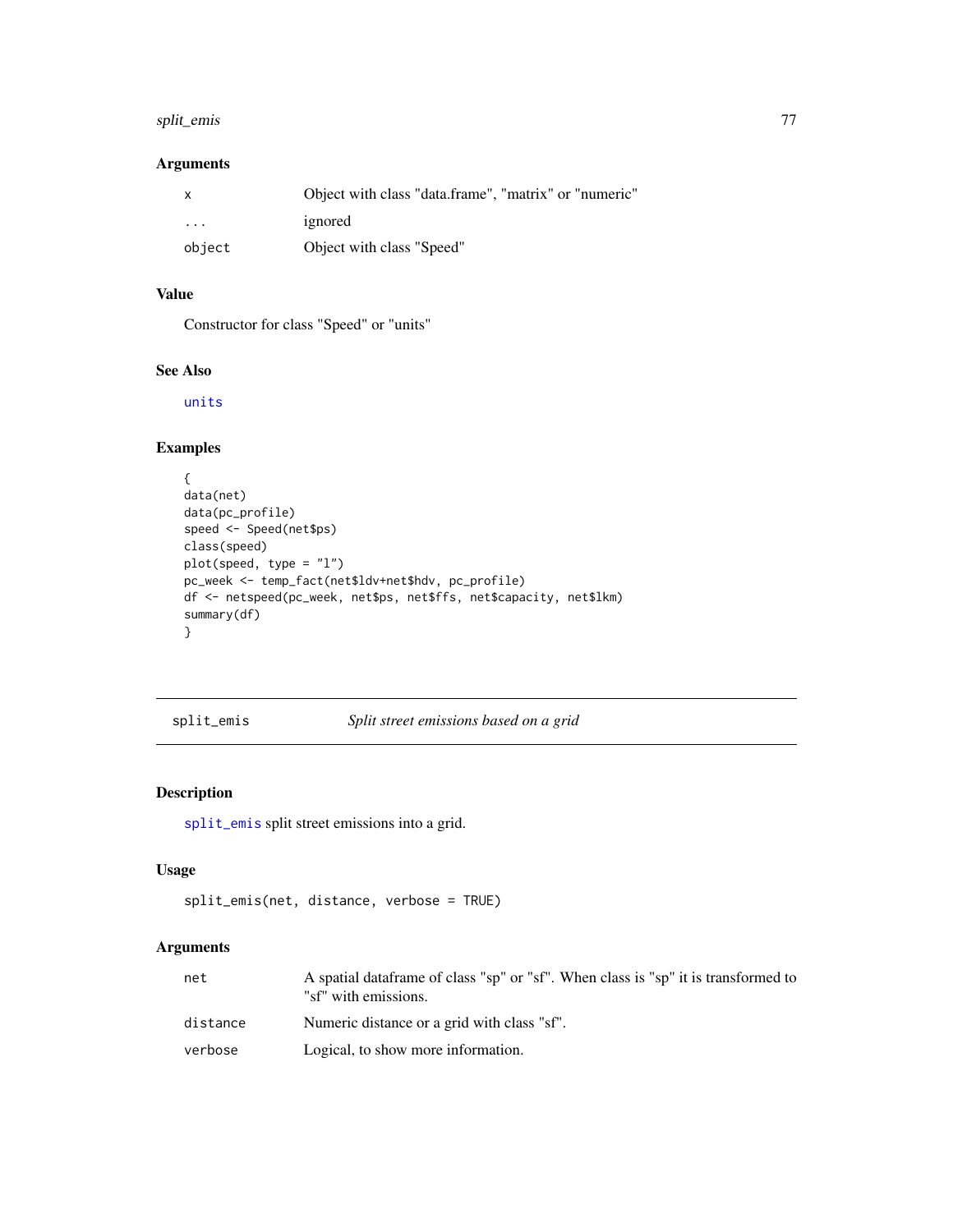# Examples

```
{
data(net)
g <- make_grid(net, 1/102.47/2) #500m in degrees
names(net)
dim(net)
netsf <- sf::st_as_sf(net)[, "ldv"]
x <- split_emis(netsf, g)
dim(x)
}
```
#### temp\_fact *Expansion of hourly traffic data*

# Description

temp\_fact is a matrix multiplication between traffic and hourly expansion data-frames to obtain a data-frame of traffic at each link to every hour

## Usage

temp\_fact(q, pro, net)

## Arguments

| q   | Numeric; traffic data per each link                      |
|-----|----------------------------------------------------------|
| pro | Numeric; expansion factors data-frames                   |
| net | SpatialLinesDataFrame or Spatial Feature of "LINESTRING" |

# Value

data-frames of expanded traffic or sf.

```
{
# Do not run
data(net)
data(pc_profile)
pc_week <- temp_fact(net$ldv+net$hdv, pc_profile)
plot(pc_week)
pc_weeksf <- temp_fact(net$ldv+net$hdv, pc_profile, net = net)
plot(pc_weeksf)
}
```
<span id="page-77-0"></span>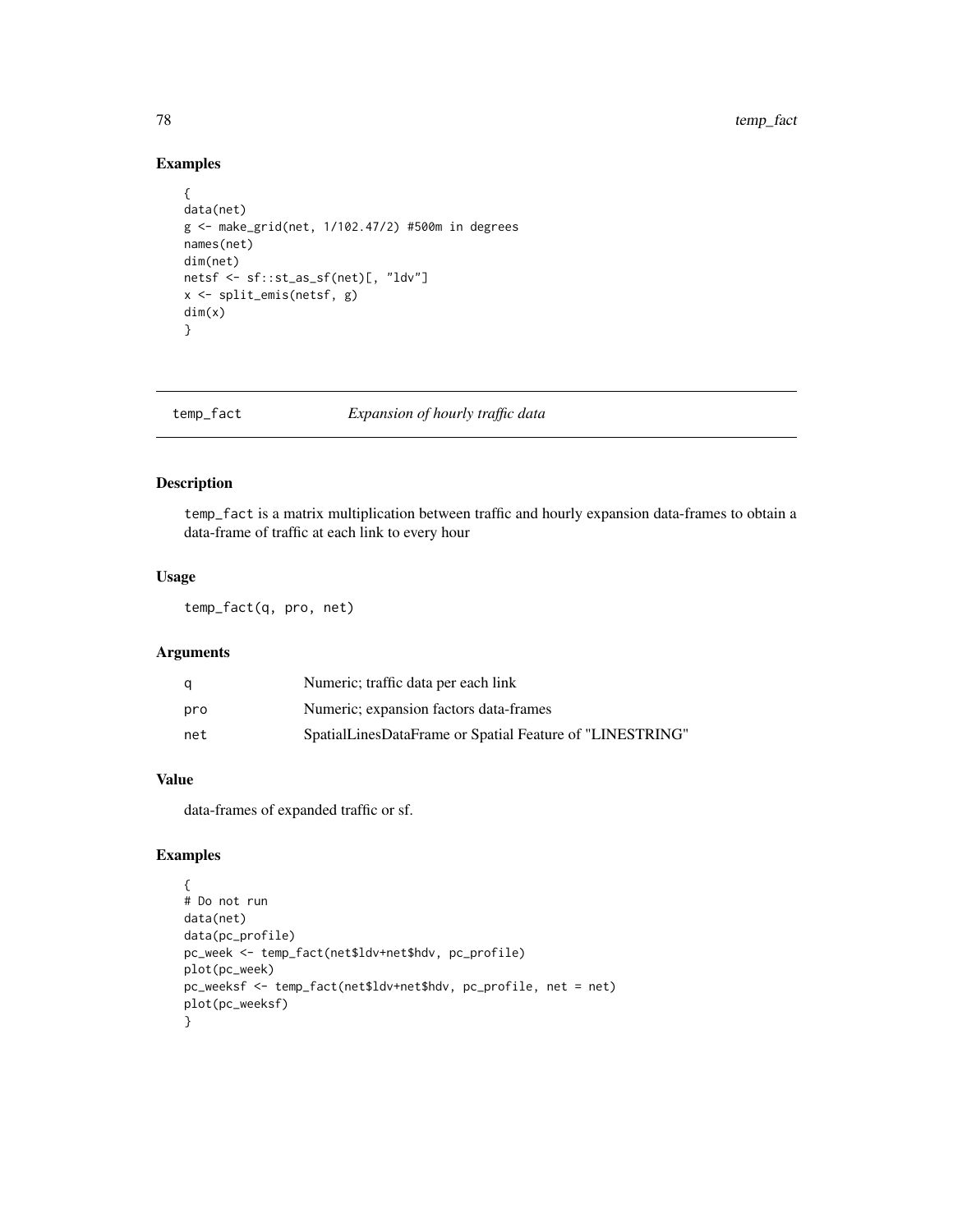<span id="page-78-0"></span>

## Description

Vehicles returns a tranformed object with class "Vehicles" and units 'veh'. The type of objects supported are of classes "matrix", "data.frame", "numeric" and "array". If the object is a matrix it is converted to data.frame. If the object is "numeric" it is converted to class "units".

#### Usage

```
Vehicles(x, ...)
## S3 method for class 'Vehicles'
print(x, \ldots)## S3 method for class 'Vehicles'
summary(object, ...)
## S3 method for class 'Vehicles'
plot(x, ..., message = TRUE)
```
# Arguments

| $\mathsf{x}$ | Object with class "Vehicles" |
|--------------|------------------------------|
| .            | ignored                      |
| object       | Object with class "Vehicles" |
| message      | message with average age.    |

#### Value

Objects of class "Vehicles" or "units"

```
{
lt <- rnorm(100, 300, 10)
class(lt)
vlt <- Vehicles(lt)
class(vlt)
plot(vlt)
LT_B5 \leq age_hdv(x = lt, name = "LT_B5")
print(LT_B5)
summary(LT_B5)
plot(LT_B5)
}
```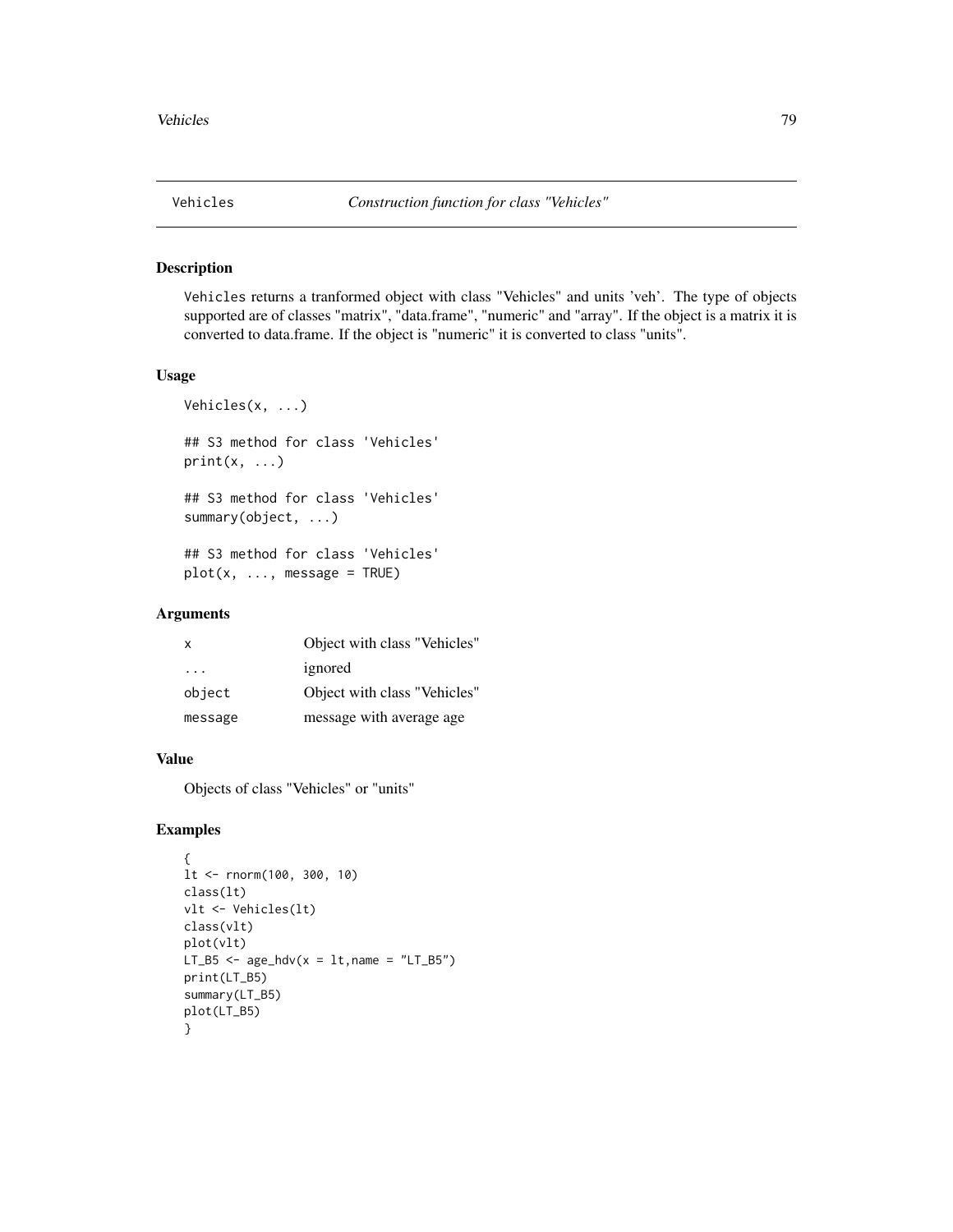<span id="page-79-1"></span><span id="page-79-0"></span>

## Description

[vein\\_notes](#page-79-0) creates aa text file '.txt' for writting technical notes about this emissions inventory

# Usage

```
vein_notes(file = "README", title, yourname, approach = "Top Down",
  traffic, composition, ef, cold_start, evaporative, standards, mileage,
 notes)
```
## Arguments

| file        | Character; Name of the file. The function will generate a file with an extension<br>$^{\prime}$ .txt'.     |
|-------------|------------------------------------------------------------------------------------------------------------|
| title       | Character; Title of this file. For instance: "Vehicular Emissions Inventory of<br>Region XX, Base year XX" |
| yourname    | Character; Name of the inventor compiler.                                                                  |
| approach    | Character; vector of notes.                                                                                |
| traffic     | Character; vector of notes.                                                                                |
| composition | Character; vector of notes.                                                                                |
| ef          | Character; vector of notes.                                                                                |
| cold_start  | Character; vector of notes.                                                                                |
| evaporative | Character; vector of notes.                                                                                |
| standards   | Character; vector of notes.                                                                                |
| mileage     | Character; vector of notes.                                                                                |
| notes       | Character; vector of notes.                                                                                |

#### Value

Writes a text file.

```
{
(a \leftarrow tempfile())vein_notes(a,
approach = "Top Down",
traffic = "traffic",
composition = "composition",
ef = "ef",cold_start = "included",
evaporative = "included",
```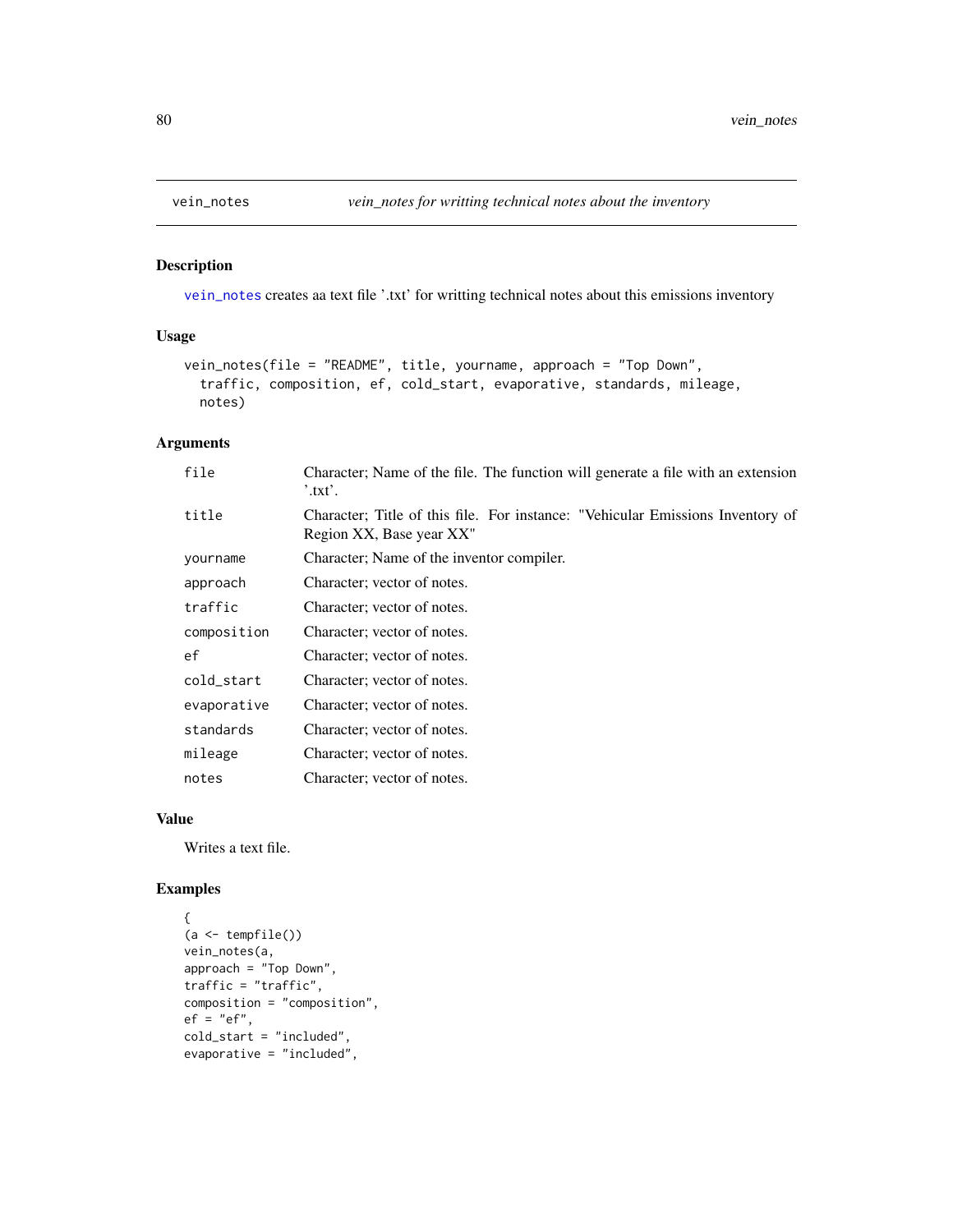```
standards = "standards",
mileage = "mileage")
readLines(paste0(a, '.txt'))
}
```
vkm *Estimation of VKM*

## Description

vkm consists in the product of the number of vehicles and the distance driven by these vehicles in km. This function reads hourly vehiles and then extrapolates the vehicles

#### Usage

vkm(veh, lkm, profile, hour = nrow(profile), day = ncol(profile),  $array = TRUE, as_df = TRUE$ 

#### Arguments

| veh     | Numeric vector with number of vehicles per street                                                                                                               |
|---------|-----------------------------------------------------------------------------------------------------------------------------------------------------------------|
| lkm     | Length of each link $(km)$                                                                                                                                      |
| profile | Numerical or data frame with prows equal to 24 and nool 7 day of the week                                                                                       |
| hour    | Number of considered hours in estimation                                                                                                                        |
| day     | Number of considered days in estimation                                                                                                                         |
| array   | When FALSE produces a dataframe of the estimation. When TRUE expects<br>a profile as a dataframe producing an array with dimensions (streets x hours x<br>days) |
| as_df   | Logical; when TRUE transform returning array in data.frame (streets x hour*days)                                                                                |

# Value

emission estimation of vkm

```
{
# Do not run
pc <- lkm <- abs(rnorm(10,1,1))*100
pro <- matrix(abs(rnorm(24*7,0.5,1)), ncol=7, nrow=24)
vkms \le vkm(veh = pc, lkm = lkm, profile = pro)
class(vkms)
dim(vkms)
vkms2 <- vkm(veh = pc, lkm = lkm, profile = pro, as_df = FALSE)
class(vkms2)
dim(vkms2)
}
```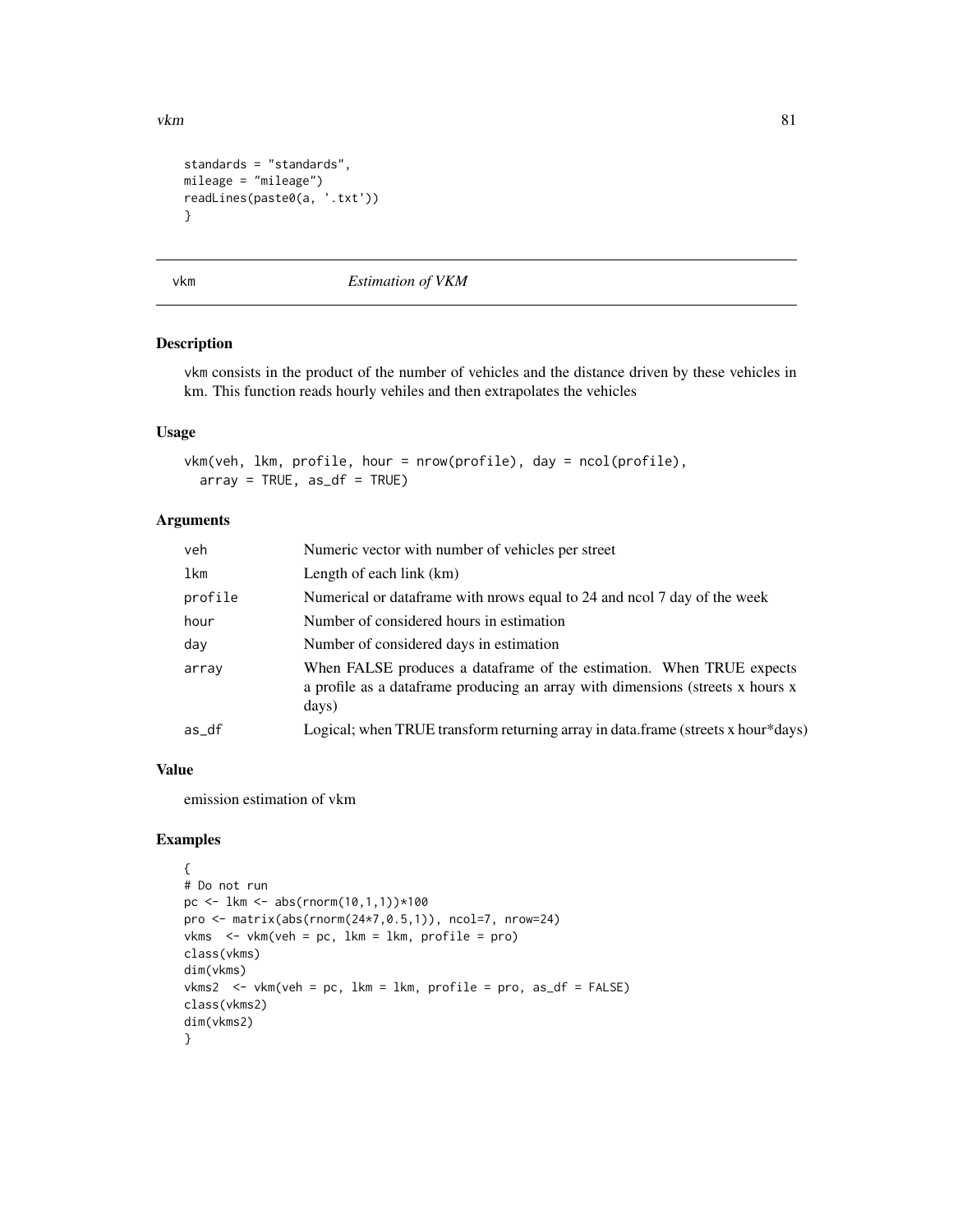# Index

∗Topic cold cold\_mileage , [9](#page-8-0) ef\_ldv\_cold, [20](#page-19-0) ef\_ldv\_cold\_list , [22](#page-21-0) ∗Topic datasets fe2015, [58](#page-57-0) fkm , [59](#page-58-0) net , [70](#page-69-0) pc\_cold , [72](#page-71-0) pc\_profile , [72](#page-71-0) profiles , [73](#page-72-0) ∗Topic deterioration emis\_det , [42](#page-41-0) ∗Topic emission ef\_cetesb , [10](#page-9-0) ef\_hdv\_scaled , [14](#page-13-0) ef\_hdv\_speed, [15](#page-14-0) ef\_im , [18](#page-17-0) ef\_ive , [19](#page-18-0) ef\_ldv\_cold , [20](#page-19-0) ef\_ldv\_cold\_list , [22](#page-21-0) ef\_ldv\_scaled, [23](#page-22-0) ef\_ldv\_speed, [24](#page-23-0) ef\_nitro, [28](#page-27-0) ef\_whe, [30](#page-29-0) emis\_det , [42](#page-41-0) ∗Topic emitters ef\_whe, [30](#page-29-0) ∗Topic factors ef\_cetesb , [10](#page-9-0) ef\_hdv\_scaled , [14](#page-13-0) ef\_hdv\_speed, [15](#page-14-0) ef\_im , [18](#page-17-0) ef\_ive , [19](#page-18-0) ef\_ldv\_cold, [20](#page-19-0) ef\_ldv\_cold\_list , [22](#page-21-0) ef\_ldv\_scaled, [23](#page-22-0) ef\_ldv\_speed, [24](#page-23-0) ef\_nitro , [28](#page-27-0)

ef\_whe , [30](#page-29-0) emis\_det , [42](#page-41-0) ∗Topic high ef\_whe , [30](#page-29-0) ∗Topic ive ef\_ive , [19](#page-18-0) ∗Topic mileage cold\_mileage , [9](#page-8-0) ef\_im, [18](#page-17-0) ∗Topic speed ef\_hdv\_scaled, [14](#page-13-0) ef\_hdv\_speed, [15](#page-14-0) ef\_ive , [19](#page-18-0) ef\_ldv\_scaled, [23](#page-22-0) ef\_ldv\_speed, [24](#page-23-0) ef\_nitro,[28](#page-27-0) ∗Topic start ef\_ldv\_cold\_list , [22](#page-21-0) adt , *[3](#page-2-0)* , [3](#page-2-0) age , [4](#page-3-0) age\_hdv , *[6](#page-5-0)* , [6](#page-5-0) age\_ldv , *[4](#page-3-0)* , *[7](#page-6-0)* , [7](#page-6-0) age\_moto , *[8](#page-7-0)* , [8](#page-7-0) as.POSIXct , *[58](#page-57-0)* celsius , [9](#page-8-0) cold\_mileage , [9](#page-8-0) ef\_cetesb , *[10](#page-9-0)* , [10](#page-9-0) ef\_evap , *[11](#page-10-0)* , [11](#page-10-0) , *[45](#page-44-0)* ef\_fun , *[13](#page-12-0)* , [13](#page-12-0) ef\_hdv\_scaled , *[14](#page-13-0)* , [14](#page-13-0) ef\_hdv\_speed, [15](#page-14-0) ef\_im , *[18](#page-17-0)* , [18](#page-17-0) ef\_ive , *[19](#page-18-0)* , [19](#page-18-0) ef\_ldv\_cold , *[17](#page-16-0)* , *[20](#page-19-0)* , [20](#page-19-0) , *[26](#page-25-0)* , *[41](#page-40-0)* ef\_ldv\_cold\_list , [22](#page-21-0) ef\_ldv\_scaled, [23](#page-22-0) ef\_ldv\_speed , *[24](#page-23-0)* , [24](#page-23-0) , *[50](#page-49-0)*